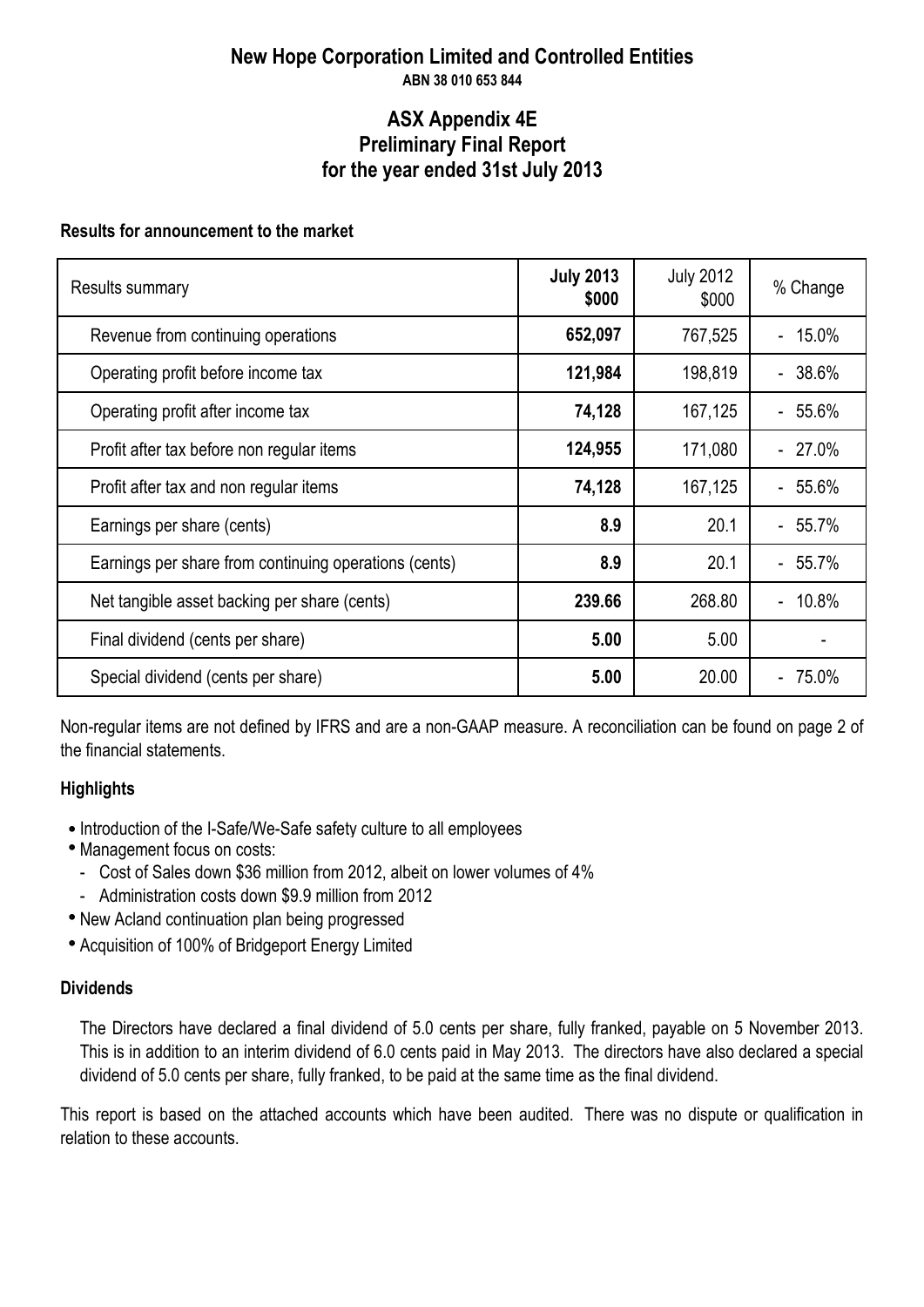

# New Hope Corporation Limited A.B.N. 38 010 653 844

# Directors' Annual Report and Financial Statements

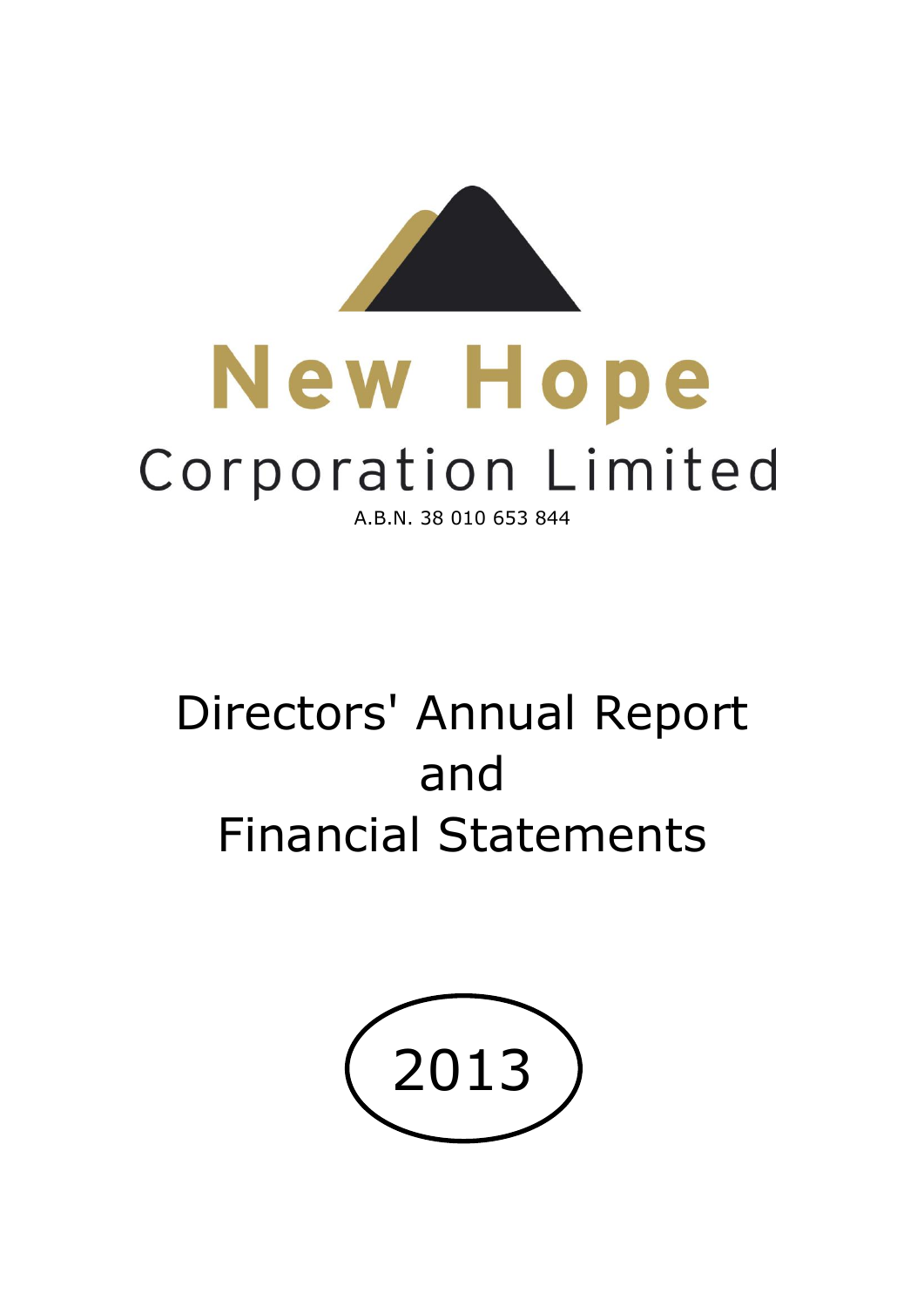**New Hope Corporation Limited and Controlled Entities Corporate Directory**

> **DIRECTORS Robert D. Millner**

Chairman of Directors

**Peter R. Robinson** Non Executive Director

**David J. Fairfull** Non Executive Director

Non Executive Director **William H. Grant**

**Sue J. Palmer** Non Executive Director

Non Executive Director **Ian M. Williams**

**MANAGING DIRECTOR Robert C. Neale**

> **SECRETARY Matthew J. Busch**

#### **AUDITORS**

123 Eagle Street BRISBANE QLD 4000 **PricewaterhouseCoopers** Level 15, Riverside Centre

#### **PRINCIPAL ADMINISTRATION & REGISTERED OFFICE**

Facsimile : (07) 3418 0355 Telephone : (07) 3418 0500 3/22 Magnolia Drive BROOKWATER QLD 4300

#### **WEBSITE ADDRESS**

www.newhopegroup.com.au

#### **SHARE REGISTER**

WEST END QLD 4101 Telephone : 1300 552 270 Website : www.computershare.com Computershare Investor Services Pty Limited 117 Victoria Street

#### **ASX Code: NHC**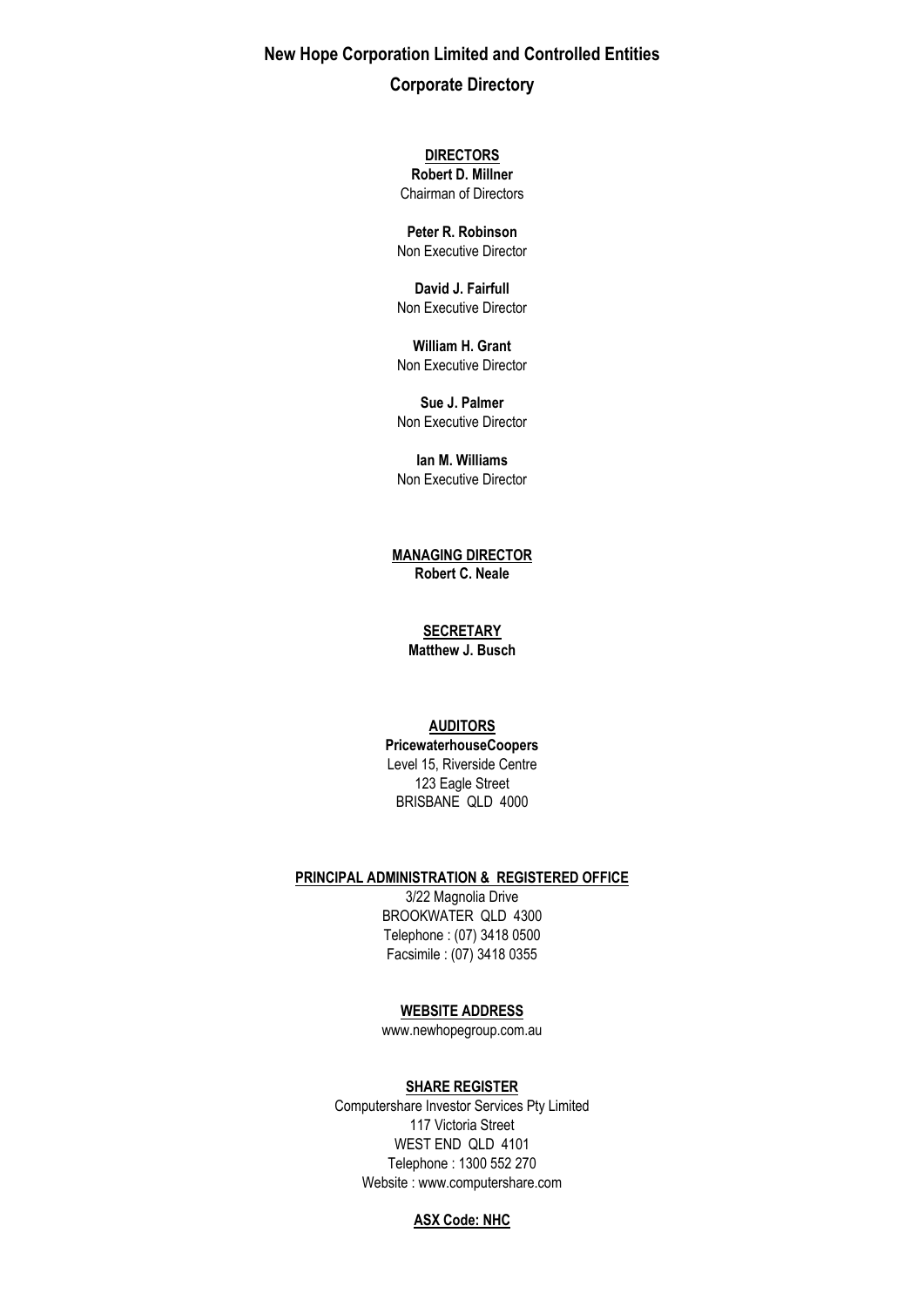# **Financial Summary**

|                                                    | 2013      | 2012      | 2011      | 2010      |
|----------------------------------------------------|-----------|-----------|-----------|-----------|
|                                                    | \$000     | \$000     | \$000     | \$000     |
| Total revenue                                      | 652,097   | 767,525   | 662,404   | 744,982   |
| Profit before tax                                  | 121,984   | 198,819   | 719.097   | 244,583   |
| Income tax and petroleum resource rent tax expense | (47, 856) | (31, 694) | (215,998) | (60, 751) |
| Profit after tax                                   | 74,128    | 167,125   | 503,099   | 183,832   |
| Profit\(Loss) attributable to minority interests   | (1)       | (1)       | (135)     | 183,832   |
| Net profit attributable to NHCL members            | 74,129    | 167,126   | 503,234   |           |
| Profit after tax from continuing operations        | 74,128    | 167,125   | 503,099   | 183,832   |
| Total assets employed                              | 2,268,564 | 2,459,419 | 2,749,248 | 2,652,498 |
| Shareholders' funds                                | 2,016,456 | 2,252,916 | 2,367,383 | 2,339,525 |
| Dividends paid during the financial year           | 257,466   | 215,871   | 197,180   | 679,650   |

|                                                                       | 2013        | 2012        | 2011        | 2010        |
|-----------------------------------------------------------------------|-------------|-------------|-------------|-------------|
| Weighted average shares on issue                                      | 830.551.140 | 830,335,876 | 830,127,809 | 825,292,601 |
| Net profit attributable to NHCL members as a % of shareholders' funds | 3.68%       | 7.42%       | 21.26%      | 7.86%       |
| Earnings per share (cents)                                            | 8.9         | 20.1        | 60.6        | 22.3        |
| Earnings per share (cents) from continuing operations                 | 8.9         | 20.1        | 60.6        | 22.3        |
| Normal dividends per share (cents)                                    | 11.00       | 11.00       | 10.25       | 9.50        |
| Special dividends per share (cents)                                   | 5.00        | 20.00       | 15.00       | 14.00       |
| Net tangible asset backing per share (cents)                          | 239.66      | 268.80      | 278.55      | 281.79      |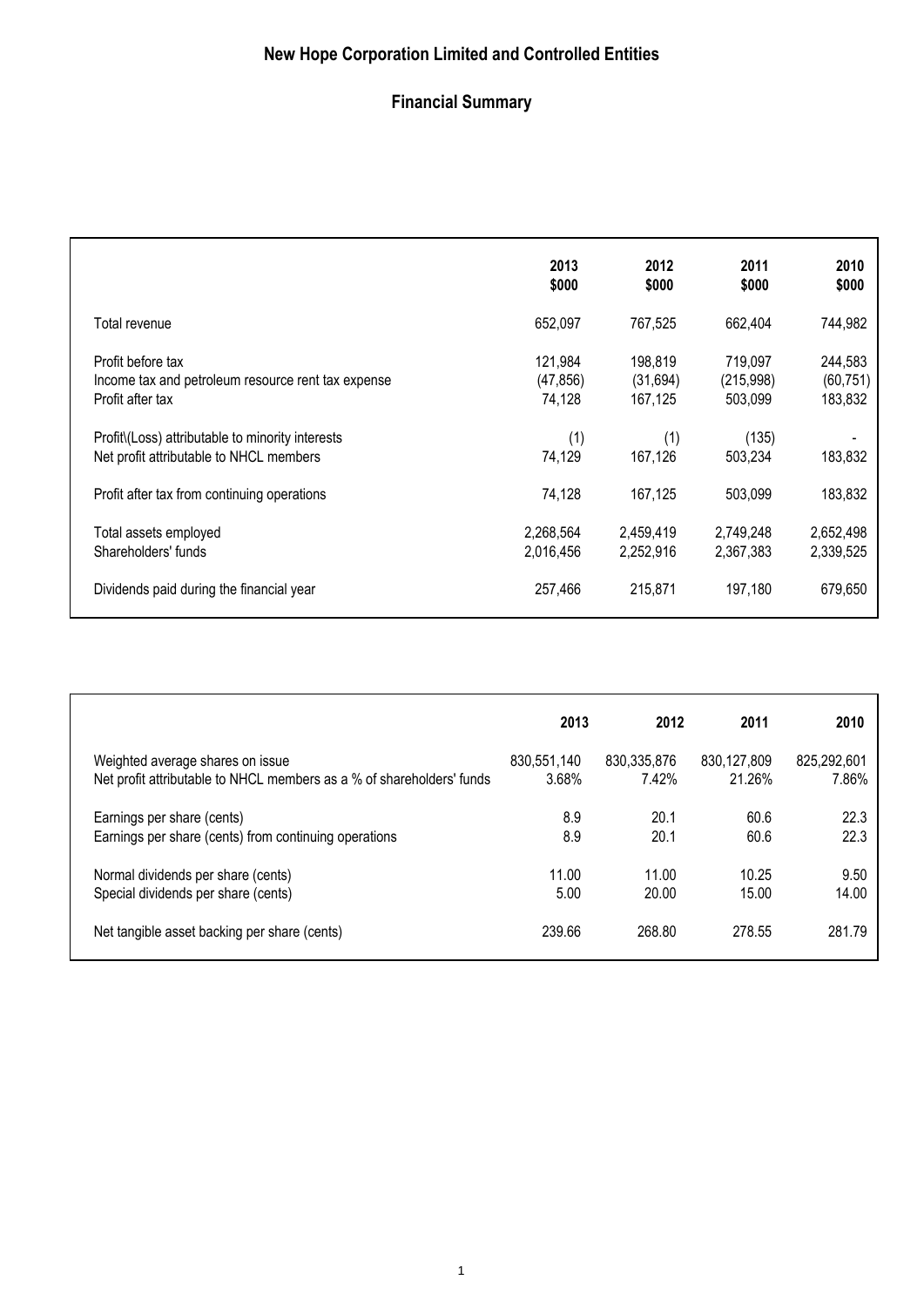Your Directors present their report on the consolidated entity consisting of New Hope Corporation Limited and the entities it controlled at the end of, or during, the year ended 31 July 2013.

#### **Directors**

The following persons were Directors of New Hope Corporation Limited during the whole of the financial year and up to the date of this report:

Mr R.D. Millner Mr P.R. Robinson Mr D.J. Fairfull Mr W.H. Grant Mr R.C. Neale

The following persons were appointed as Directors of New Hope Corporation Limited on the 1 November 2012:

Ms S.J. Palmer

Mr I.M. Williams

| <b>Consolidated results</b>                                                                                | 2013<br>\$000         | 2012<br>\$000        | %<br>Change |
|------------------------------------------------------------------------------------------------------------|-----------------------|----------------------|-------------|
| Revenue from operations                                                                                    | 652,097               | 767,525              | $-15.0%$    |
| Profit before income tax (before non recurring items)*<br>Gain on sale of WICET Subscription               | 172,575<br>786        | 238,010              | $-27.5%$    |
| Impairment of investment in associate                                                                      | (13, 286)             |                      |             |
| Impairment of available for sale investments (refer to Note 7)<br>Impairment of goodwill (refer to Note 7) | (38,091)              | (5,804)<br>(33, 387) |             |
| Profit before income tax (after non recurring items)                                                       | 121,984               | 198,819              | $-38.6%$    |
| Profit from ordinary activities after income tax (before non recurring items)*                             | 124,955               | 171,080              | $-27.0\%$   |
| Gain on sale of WICET Subscription                                                                         | 550                   |                      |             |
| Impairment of investment in associate<br>Impairment of available for sale investments                      | (13, 286)<br>(38,091) | (5,804)              |             |
| Impairment of goodwill                                                                                     |                       | (33, 387)            |             |
| Tax Benefit from DTL recognised on acquisition                                                             |                       | 35,236               |             |
| Profit from ordinary activities after income tax (after non recurring items)                               | 74,128                | 167,125              | $-55.6%$    |
| Non-controlling interests                                                                                  | (1)                   | (1)                  |             |
| Profit attributable to New Hope Shareholders                                                               | 74,129                | 167,126              |             |
| Basic earnings per share (cents) (before non recurring items)*                                             | 15.0                  | 20.6                 | $-27.0%$    |
| Gain on sale of WICET Subscription                                                                         | 0.1                   |                      |             |
| Impairment of investment in associate                                                                      | (1.6)                 |                      |             |
| Impairment of available for sale investments                                                               | (4.6)                 | (0.7)                |             |
| Impairment of goodwill                                                                                     |                       | (4.0)                |             |
| Tax Benefit from DTL recognised on acquisition                                                             |                       | 4.2                  |             |
| Basic earnings per share (cents) (after non recurring items)                                               | 8.9                   | 20.1                 | $-55.7%$    |

\* The profit before non recurring items and the earnings per share before non recurring items contained within this Directors' Report have not been audited in accordance with Australian Auditing Standards.

#### **Principal activities**

The principal continuing activities of the consolidated entity and associated companies consisted of:

- Coal mining exploration, development, production and processing
- Marketing and logistics
- Investments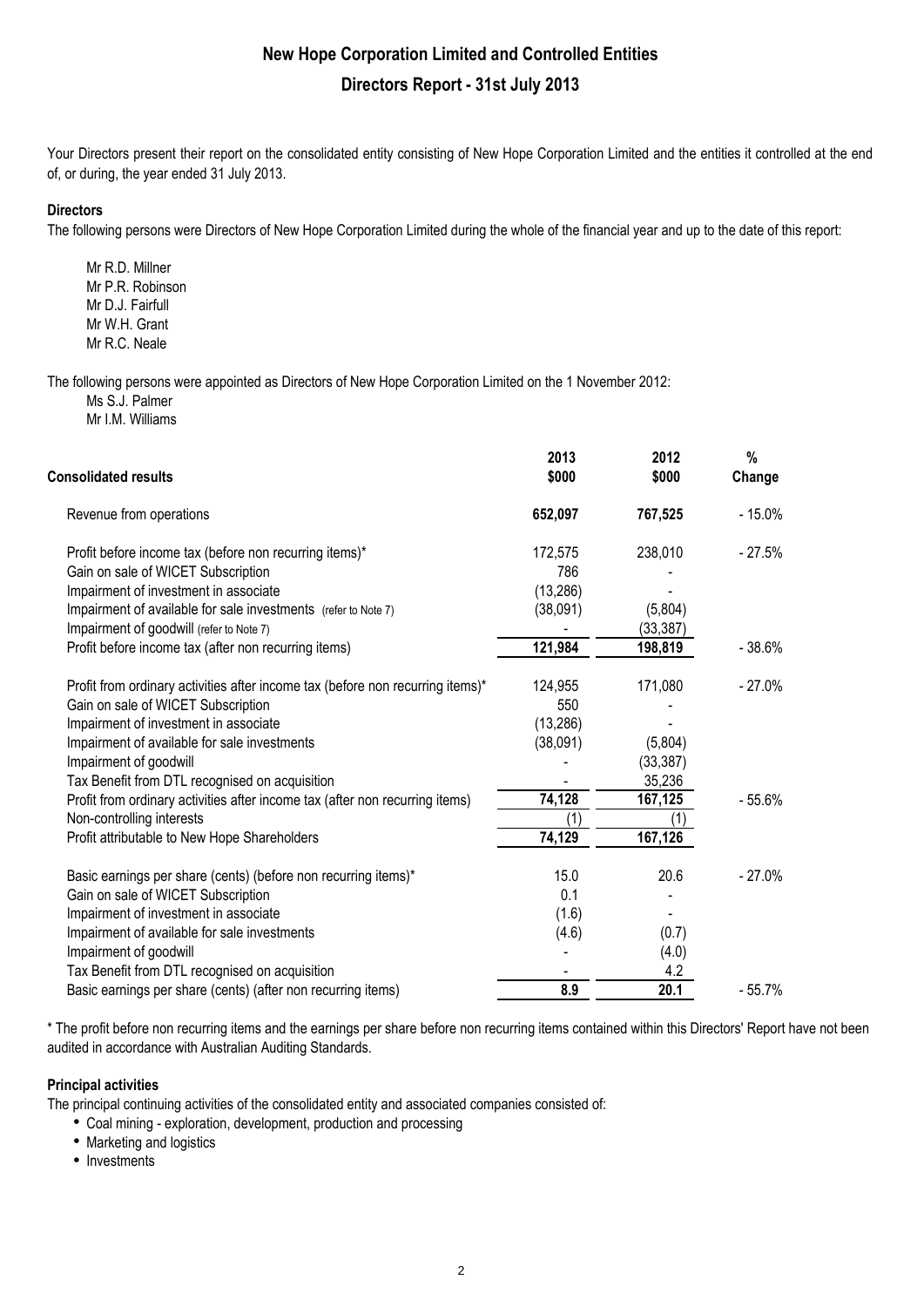#### **Dividends**

| Dividends paid to members during the financial year were:                                                | \$000   |
|----------------------------------------------------------------------------------------------------------|---------|
| • A final dividend for the year ended 31 July 2012 of 5.00 cents per share paid on 6 November 2012       | 41,526  |
| • A special dividend for the year ended 31 July 2012 of 20.00 cents per share paid on 6 November 2012    | 166,106 |
| • An interim ordinary dividend for the year ended 31 July 2013 of 6.0 cents per share paid on 1 May 2013 | 49,834  |

In addition to the above dividends, since the end of the financial year, the Directors have declared a final ordinary dividend of 5.0 cents per share, and a special dividend of 5.0 cents per share. Both of these dividends are fully franked, to be paid on 5 November 2013 out of retained profits at 31 July 2013, the record date for such dividend to be 22 October 2013. This will provide shareholders of New Hope with total dividends for the year of 16.0 cents per share (6.0 cents interim) compared with total dividends for the 2012 year of 31.00 cents per share, including a special dividend of 20.0 cents per share.

#### **Review of operations**

New Hope Corporation Limited (New Hope or the Company) has reported a net profit after tax and before non-recurring items of \$125.0 million for the year ended 31 July 2013. The result comprises \$80.2 million from coal mining, marketing and logistics operations and \$44.7 million from investments. The result is down 27% on the 2012 result of \$171.1 million (\$113.1 million from coal mining, marketing and logistics operations and \$58.0 million from investments).

Due to the weak market conditions prevailing as at 31st July 2013, the company has written down the carrying value of its investment in Dart Energy Limited, Westside Corporation Limited and the Quantex group of companies. These represent one off, unrealised impairments to the book carrying value of the investments which totalled \$51.4 million on an after tax basis. Net profit after tax and non-recurring items for the year ended 31st July 2013 was \$74.1 million, 55.6% lower than the \$167.1 million recorded in 2012.

Before non-recurring items, basic earnings per share for 2013 were 15.0 cents per share, compared to 20.6 cents per share in 2012. After nonrecurring items basic earnings were 8.9 cents per share for 2013 against 20.1 cents in 2012.

Directors have declared a final dividend of 5.0 cents per share (2012 - 5.0 cents per share) and a special dividend of 5.0 cents per share (2012 - 20.0 cents per share). Both of these dividends are fully franked and payable on 5 November 2013 to shareholders registered as at 22 October 2013.

Compared to the previous corresponding period, the 2013 full year result was impacted by:

- Lower clean coal production (down 7%)
- Lower sales (down 4%)
- Lower cost of sales (down 10.1%), albeit on lower volumes of 4%
- Lower revenue from operations (down 15%)
- Lost sales due to flooding in early 2013, resultant impacts to rail infrastructure and mine operations
- Improved health and safety performance across all operations

#### **Mining Operations**

Production for the year was adversely impacted by three significant events, namely:

- Higher than normal rainfall across south east Queensland which culminated in localised flooding in early 2013, and resulted in the western rail line infrastructure being inoperative for 3 weeks
- Cessation of mining at Oakleigh following the recovery of all economic coal reserves in the first quarter of 2013
- The scaling back of operations at the high cost Jeebropilly mine due to difficult market conditions

Despite this, production for the year was 5.8 million tonnes (only slightly below management's internal forecast), compared to the record 6.3 million tonnes produced during 2012. Total group employees have been reduced by 5% from 601 in 2012 to 573 in 2013.

Sales were also impacted by the above events and 2013 saw total sales volumes of 6.0 million tonnes, down 4% on the 6.3 million tonnes delivered in 2012.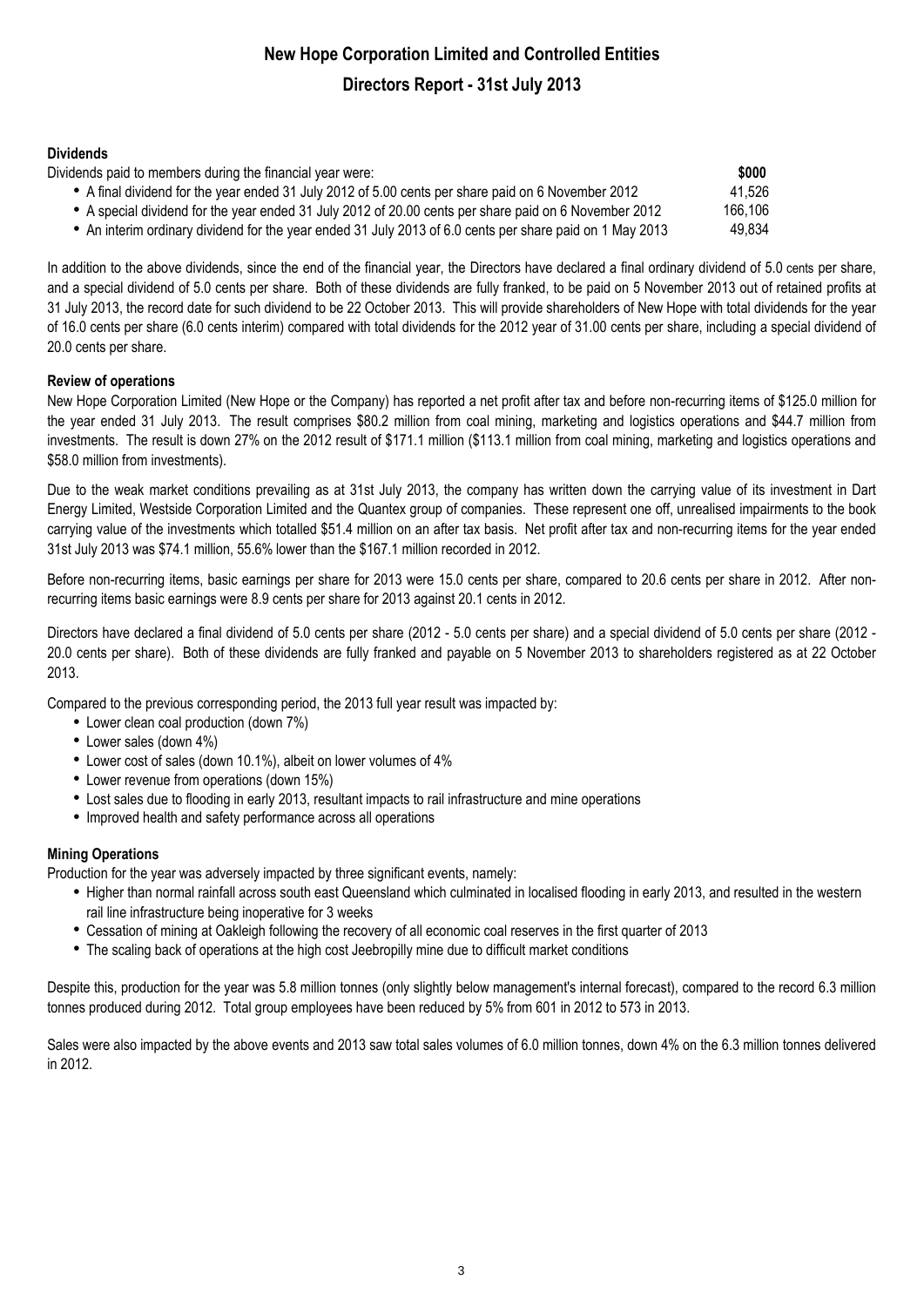#### New Acland Coal Mine

The New Acland open cut mine produced 4.7 million tonnes of product coal in FY2013. This was a decrease of 0.4 million tonnes compared to FY2012. The mine lost 3 weeks of railings in FY13 due to rain damaged rail lines in February 2013. The lost railings resulted in a 2 week mine closure at Easter, due to stockpile capacity limitations.

Key activities at the Acland operations in 2013 have included:

- Veneering and profiling systems installed at the Jondaryan Rail Loading Facility
- 92.9 hectares of mining lease were seeded for a total of 214.4 hectares of mining lease that has been rehabilitated by the end of July 2013
- 250 million Bench Cubic Metres of material (BCM) moved and 75 million tonnes of Run Of Mine (ROM) coal produced for project to date
- Entire workforce attended I-Safe/We-Safe safety cultural change program
- Proximity detection devices installed in the majority of the mobile fleet to reduce the risk of vehicle collision
- Implementation of cost effectiveness initiatives including 24 hour equipment servicing, change of operational structure in production,
- Two full site closures for a total of three weeks that delivered a reduction in total mine site costs whilst maintaining adequate stocks planning and scheduling to create a flatter production line with a reduction in haul distances and employee hours
- New Acland Community Reference Group commenced providing further opportunities for community engagement
- Delivery of five Cat 793F trucks to increase efficiency of excavator fleets
- Supervisor Development Program was undertaken to further improve the quality of minesite supervision
- New Acland celebrated its tenth year of operation with an employee's family open day
- New Acland hosted numerous site visits by community, business and industry groups, as well as representatives from educational, environmental and agricultural organisations
- Employment opportunities and queries regarding New Hope's Community Sponsorship and Donation Program dominated enquiries at New Hope's Community Information Centre in Oakey

#### West Moreton Mines

The West Moreton operations, comprising Jeebropilly and New Oakleigh open cut coal mines, produced 1.14 million tonnes of product coal in 2013 (Jeebropilly 0.87 million tonnes and Oakleigh 0.27 million tonnes). This is compared to 1.20 million tonnes in 2012.

Key activities at the West Moreton operations in 2013 have included:

- Introduction of 5 day mining operations in response to current market conditions
- Further mining of the Washplant Pit at Jeebropilly, and undertaking geotechnical reviews of the 7186 pit
- Completion of mining at New Oakleigh in February 2013. Final coal was processed in May 2013. Rehabilitation works at this site are being undertaken
- Introduction of the i-Safe/We-Safe safety culture change program to all West Moreton employees
- Replacement of mobile equipment including a bull dozer and haul trucks

#### Queensland Bulk Handling

QBH, New Hope's 100% owned coal terminal at the Port of Brisbane, exported 8.73 million tonnes of coal on 113 vessels. This result was similar to last year and within reforecast budget expectations despite difficult market conditions imposed on QBH's customer base. Another contributing factor on overall performance was the severe weather experienced in January 2013 which caused rail outages due to landslides on the Toowoomba range. QBH remains essentially a demurrage free port.

Key activities in 2013 included:

- Successful negotiations with the Port of Brisbane for access to additional land for potential expansion of coal port facilities (should additional rail capacity become available)
- Commencement of engineering and other studies required for expansion of port infrastructure
- Targeted business improvement programs, to reduce costs and improve operational efficiencies, commenced with several key projects completed
- 14 months free of Lost Time Injury safety milestone achieved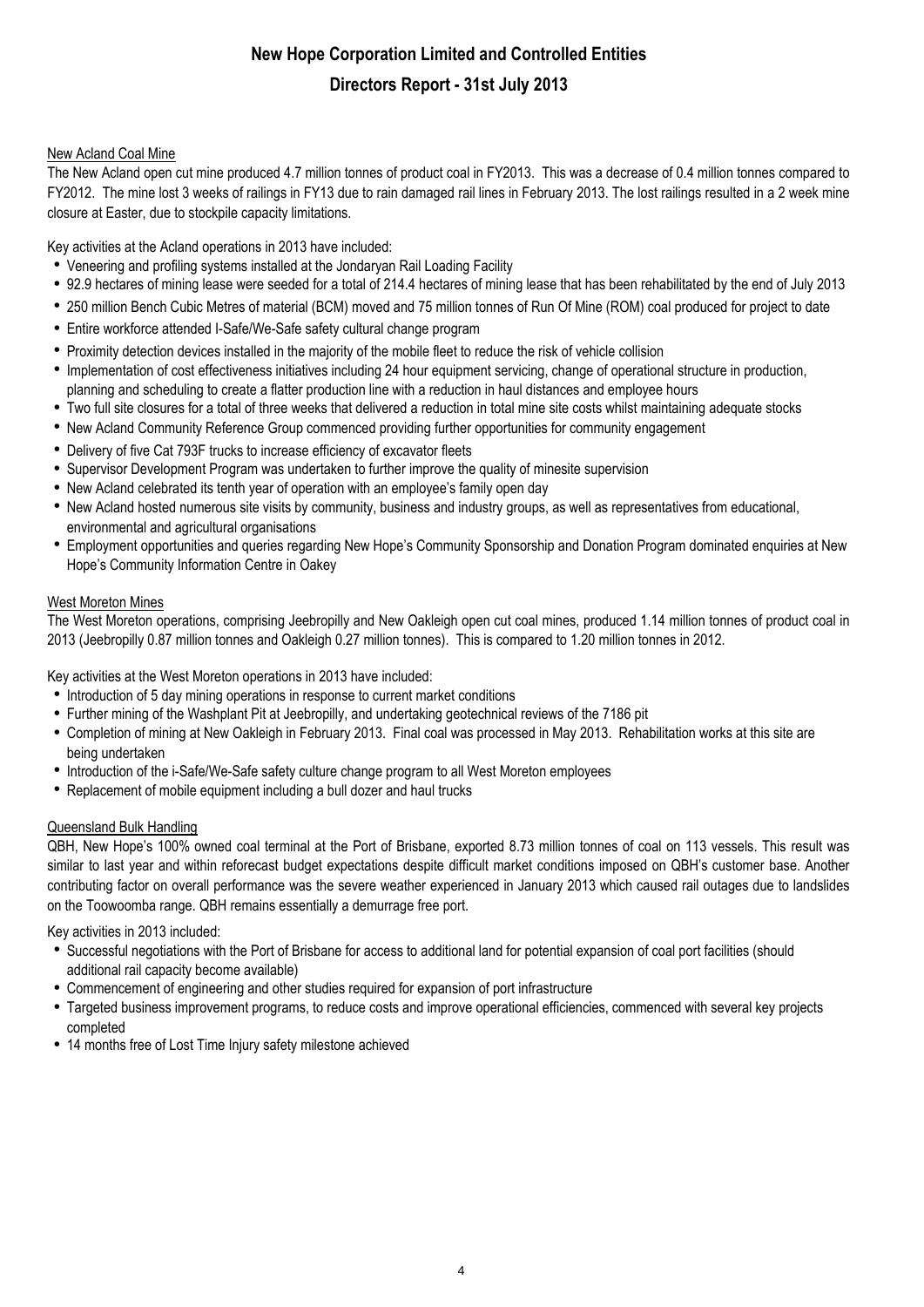#### New Hope Exploration

New Hope continues an active exploration program utilising three New Hope drilling rigs plus contract rigs as required. The exploration focus during 2013 has continued with resource definition in the Bowen Basin (Lenton, Bee Creek and Yamala) and Surat Basin (MDL244 for the revised New Acland Coal Mine Stage 3 Project) as well as Colton in the Maryborough Basin. Exploration on the mineral tenures has been focused on the eastern edge of the Mount Isa block.

The exploration programs consisted of seismic, aeromagnetic, gravity and electro-magnetic surveys in addition to drilling. The drilling program consisted of 151 open holes and 79 core holes, totalling 28,709 metres.

|                        |               |                                                               |           | <b>Coal Resources</b> (million tonnes) |            |            |
|------------------------|---------------|---------------------------------------------------------------|-----------|----------------------------------------|------------|------------|
| <b>Deposit</b>         |               | (Coal resources are inclusive of the reserves reported below) |           |                                        |            |            |
|                        | <b>Status</b> | <b>Inferred</b>                                               | Indicated | <b>Measured</b>                        | 2013 Total | 2012 Total |
| New Acland             | Mine          |                                                               | 390       | 440                                    | 832        | 857        |
| Ownaview               | Exploration   | 38                                                            | 119       | $\overline{\phantom{0}}$               | 157        | 157        |
| West Moreton           | Mine          | 11                                                            | 72        | 44                                     | 127        | 129        |
| Lenton $(1)$           | Exploration   | 524                                                           | 134       | 83                                     | 741        | 693        |
| <b>Bee Creek</b>       | Exploration   | 104                                                           |           | $\blacksquare$                         | 104        | 104        |
| Elimatta               | Exploration   | 50                                                            | 101       | 108                                    | 259        | 259        |
| Yamala <sup>(2)</sup>  | Exploration   | 187                                                           | 23        | 13                                     | 223        | 223        |
| Maryborough            | Exploration   | 60                                                            | 16        | $\overline{\phantom{0}}$               | 76         | 76         |
| Ashford <sup>(3)</sup> | Exploration   | 5                                                             | 8         |                                        | 13         | 13         |
|                        |               | 981                                                           | 864       | 687                                    | 2.532      | 2.511      |

#### *Notes:*

 $(1)$  Figures shown are 100% of total resources. New Hope share is 90%.

 $(2)$  Figures shown are 100% of total resources. New Hope share is 83%.

 $^{(3)}$  Figures shown are 100% of total resources. New Hope share is 50%.

|                      |               | <b>Coal Reserves</b> (million tonnes) |               |                   |                   |
|----------------------|---------------|---------------------------------------|---------------|-------------------|-------------------|
| <b>Deposit</b>       | <b>Status</b> | <b>Probable</b>                       | <b>Proved</b> | <b>Total 2013</b> | <b>Total 2012</b> |
| New Acland $(1)$     | Mine          | 149                                   | 292           | 441               | 495               |
| Lenton $(2)$         | Exploration   | 31                                    | 21            | 52                | 52                |
| Elimatta             | Exploration   | 40                                    | 100           | 139               | 191               |
| Maryborough (Colton) | Exploration   | 11                                    |               |                   | 15                |
| Total                |               | 231                                   | 413           | 643               | 753               |

*Notes:*

 $<sup>(1)</sup>$  The year on year reduction is due to reserve depletion plus the impact of revised plans for the Acland Stage 3 Project.</sup>

 $(2)$  Figures shown are 100% of total resources. New Hope share is 90%

 $<sup>(3)</sup>$  Small differences are due to rounding</sup>

#### **JORC Declaration - Coal Resources**

The estimates of coal resources herein have been prepared in accordance with the guidelines of the "Australian Code for Reporting of Exploration Results, Mineral Resources and Ore Resources – The JORC Code. These resources are inclusive of the reserves reported in the Reserves Statement. The work has been undertaken internally and reviewed by Mr Phillip Bryant who is a Member of AusIMM. Mr Bryant has sufficient experience which is relevant to the style of mineralization and type of deposit under consideration and to the activity which he is undertaking, to qualify as a Competent Person as defined in the 2004 Edition of the JORC Code. Mr Bryant consents to the inclusion in this report of the matter based on this information in the form and context in which it appears.

#### JORC Declaration – Coal Reserves

The information in this Coal Reserves Statement that relates to coal reserves is based on information compiled by Mr Brett Domrow, who is a Member of AusIMM. Mr Domrow is a full time employee of the company. Mr Domrow has sufficient experience which is relevant to the style of mineralisation and type of deposit under consideration and to the activity which he is undertaking to qualify as a Competent person as defined in the 2004 Edition of the 'Australian Code for Reporting Exploration Results, Mineral Resources and Ore Reserves'. Mr Domrow consents to the inclusion in the report of the matters based on his information in the form and context in which it appears.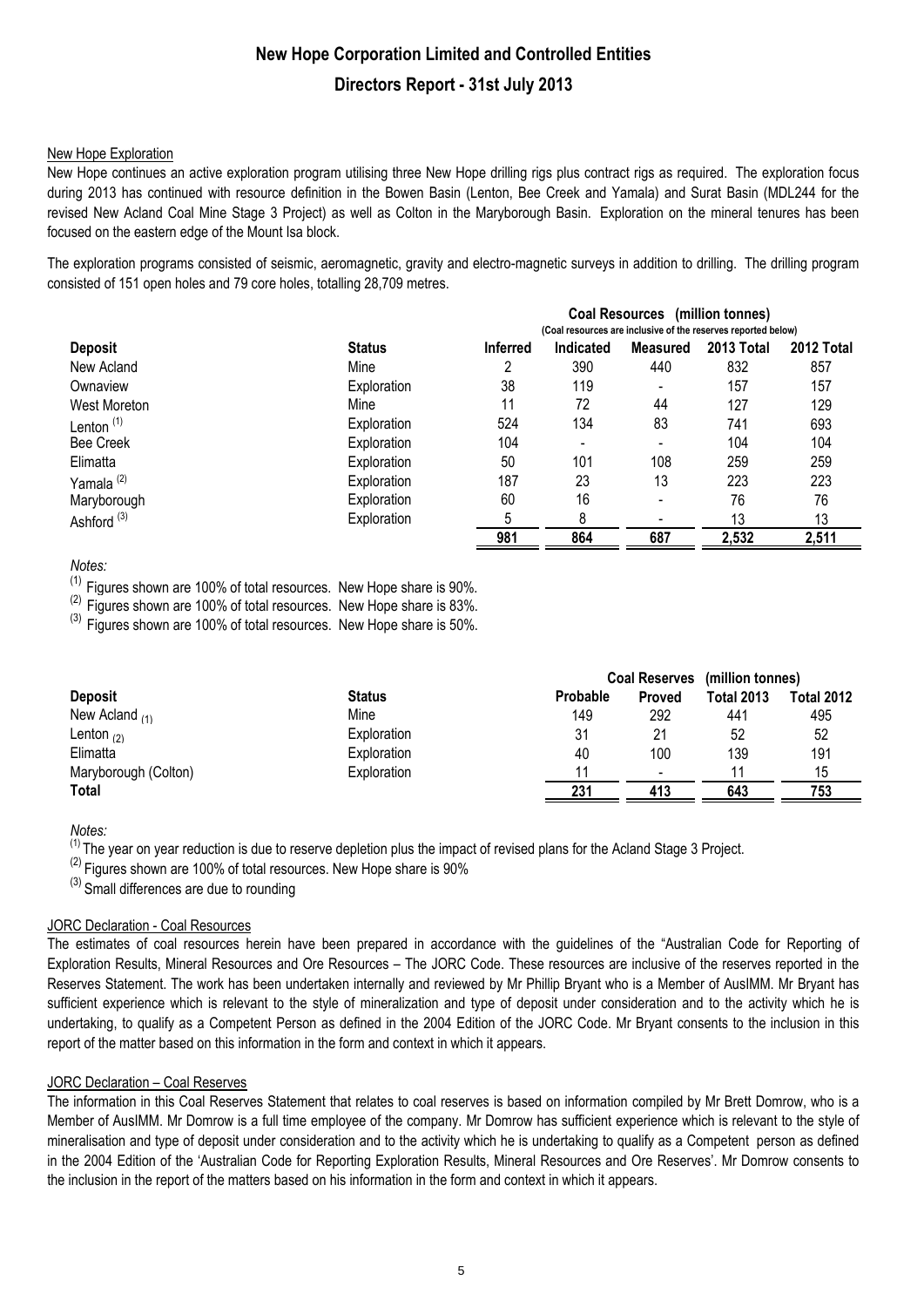#### **New Acland**

New Hope Corporation has made a public commitment that the town of Acland will be left untouched under the revised New Acland Coal Mine Stage 3 Project. Subsequently the model has been adjusted to allow for an exclusion zone around the township, and reserves in this area have been excluded from the 2013 figures.

In addition, the amended mine plan excludes mining of the Lagoon Creek area which has the effect of sterilising approximately 29 million tonnes of coal which was included in the previous reserve estimates.

There has been additional drilling carried out over the project area since the previous Reserves Statement was developed in 2012, specifically in the area between the Sabine and Willeroo resource areas. This new drilling information has partially reduced the resource thickness in this area compared with previous stratigraphy models. This has led to a reduction in area being mined as a result of the increased strip ratio and a corresponding reduction in the reserve tonnes included within the new pit boundary.

Mining economics have also been updated within the southern resource areas based on New Hope Corporation's latest prediction of long term coal prices and operating costs. This has resulted in additional areas included within the mine design, previously not considered economically viable.

Due to the ongoing extraction of coal from the project area, there was also a reduction in reserve tonnages associated with depletion over the past 12 month period.

#### **Lenton**

There has been no change to the coal reserves estimated for Lenton since the previous JORC statement. This is a result of there being no refinement to the mine plan over the previous year.

#### **Elimatta**

The Elimatta reserves have decreased from the previous year as a result of an updated financial evaluation on the deposit. There has been no update to the geological model associated with this resource compared with what was previously used to develop the 2012 JORC Statement. The latest reserve tonnages have been developed taking into account the long term price forecasts, to determine a reasonable break-even strip ratio. This mining ratio was used to define the pit boundary which is smaller than the boundary of the previous model. In addition, some of the lower seam has now been excluded due to the high incremental strip ratio required to mine this coal.

#### **Maryborough (Colton)**

The Maryborough reserves have declined by a total of 4 million tonnes from that identified in 2012 to the current value of 11 million tonnes. For the most part this change has resulted from updated economic assumptions.

For the full ASX Coal Reserves and Resources Statement please refer to our website.

Details of the 2013 exploration program are as follows:

#### *Lenton (EPC 766, EPC 865 and ML 70337)*

Exploration throughout the period focused on coal quality, infill drilling and fault delineation. A total of 61 holes were drilled comprising of 47 open holes and 14 core holes. A further 2 kilometres of 2D seismic survey was undertaken to better define the Burton Thrust fault in the region in conjunction with a 3D seismic survey to better delineate the complex faulted area within the existing ML 70337.

Coal quality analysis was undertaken to better understand the Rangal coal measures that are present within the open cut footprint. The Lenton geological model was updated in May 2013.

#### *New Acland (MDL 244, ML 50216)*

While wet weather had a minor impact on drilling, 59 open holes and 40 core holes were drilled during the year totalling 6,590 metres. This allowed improved resource definition for the revised New Acland Coal Mine Stage 3 Project. The New Acland geological model was updated in February 2013.

#### *Darling Downs (EPC's 758, 759, 760, 761, 763, 918, 970, 1154 & 1158)*

The uncertainty surrounding the State Government's finalisation of Strategic Cropping Land and the Darling Downs Statutory Regional Plan legislation has resulted in New Hope Exploration reducing work programs on these tenures to a minimum.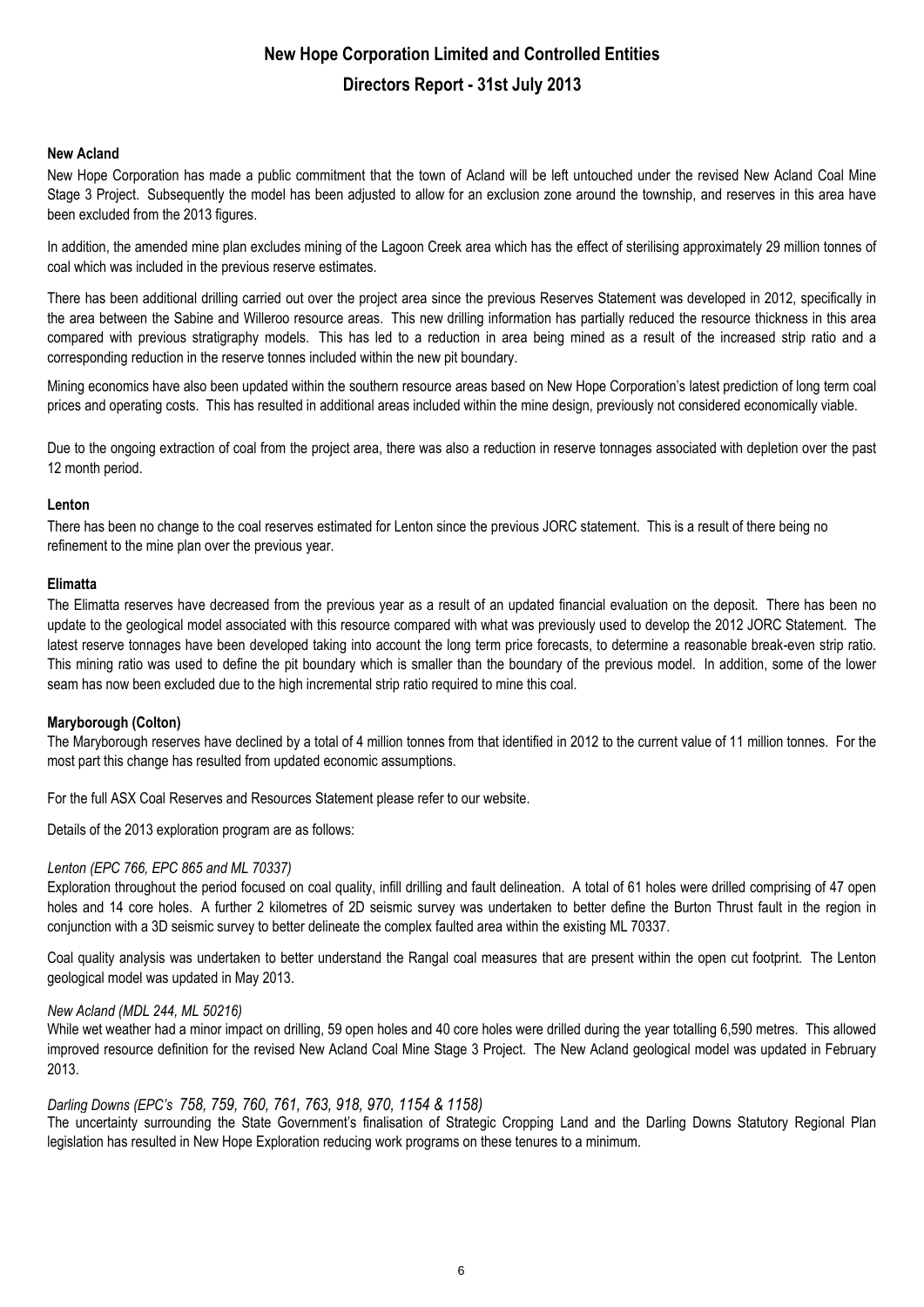#### *Maryborough (EPC 923)*

Wet weather (1,296 millimetres of rain) combined with the low topographic relief and poor drainage of the Maryborough area had major impacts on drilling in the Maryborough Basin. Five open holes and 21 core holes were drilled during the year totalling 2,126 metres. Exploration throughout the period focused on geotechnical, coal quality and large diameter core for coke oven testing.

#### *Mineral Tenures*

#### *Yanko (EPM 18582)*

A programme of three drill holes is planned based on a 50 square kilometre gravity survey completed in 2011. Cultural heritage clearance for this work is complete and drilling is expected to commence in August 2013.

#### *Moonamarra (EPM 18589)*

A 350 point gravity survey has been completed covering 150 square kilometres. Based on the gravity survey results and the regional magnetics, a 3 hole drilling programme was completed totalling 1,356 metres of drilling, inclusive of 433 metres of HQ core. Stage 2 of this exploration program is scheduled to be undertaken late in FY14.

#### *Sherwood (EPM 18592)*

A gravity survey of 325 points covering 20 square kilometres was completed. A drilling program of three holes is planned for early FY14 in conjunction with the drilling at Yanko.

#### *Courtenay and Courtenay West (EPM's 18581 & 19508)*

A gravity survey of 307 points covering 45 square kilometres has been completed. Induced polarisation surveys are planned covering two of the identified anomalies to optimize drilling targets. Assuming favourable results, a drilling program is being planned for the 2014 field season.

*Laura (EPM 19342)* The tenure is in application.

#### Pastoral Operations

During the year the company continued cattle grazing trials on rehabilitated land with early encouraging results. Core focus areas remain:

- effective utilisation of all Acland land, both pre and post mining
- active rehabilitation of disturbed land as soon as possible after mining with a view to return it to a quality that is at least equal to, or better than, the pre-disturbed land condition
- ongoing scientific trials to demonstrate the ability and commercial viability of returning disturbed land to a productive state

During the year the company sold 2,570 head of cattle compared to 2,138 in 2012, and increased the total herd size from 1,996 to 2,460 head.

#### Development Projects

Approvals (mining & environmental) for New Hope's portfolio of coal projects continue to be progressed. These include the brownfield revised New Acland Coal Mine Stage 3 Project and greenfield projects at Lenton, Colton and Elimatta. The current status of these projects is discussed below:

#### *New Acland*

Development on the Environmental Impact Statement (EIS) progressed, based on the new Terms of Reference issued by the Queensland State Government in March 2013.

Project work has included studies on a revised mine plan, coal preparation and handling plant and mine site infrastructure.

Following the compilation of the EIS and all the supporting studies, the EIS will be submitted to the Co-ordinator General in September and released in late 2013 for public comment.

#### *Lenton*

In addition to the exploration program, work on Lenton has included gaining an understanding of both coal and coke quality, mine planning (including geotechnical considerations), submission of the EPBC referral, preparation of the EIS Terms of Reference and EIS baseline studies (for MLA 70456).

#### *Colton*

Exploration and project development work on the Colton open cut coking coal project has continued during 2013. Assessment of the Project Environmental Management Plan continued with water management being the main focus. The impact of the Queensland Biodiversity Offset Policy on the project is still being assessed, given that the Government Review of the Policy is ongoing. A large scale coke oven test program was nearing the reporting stage at year end.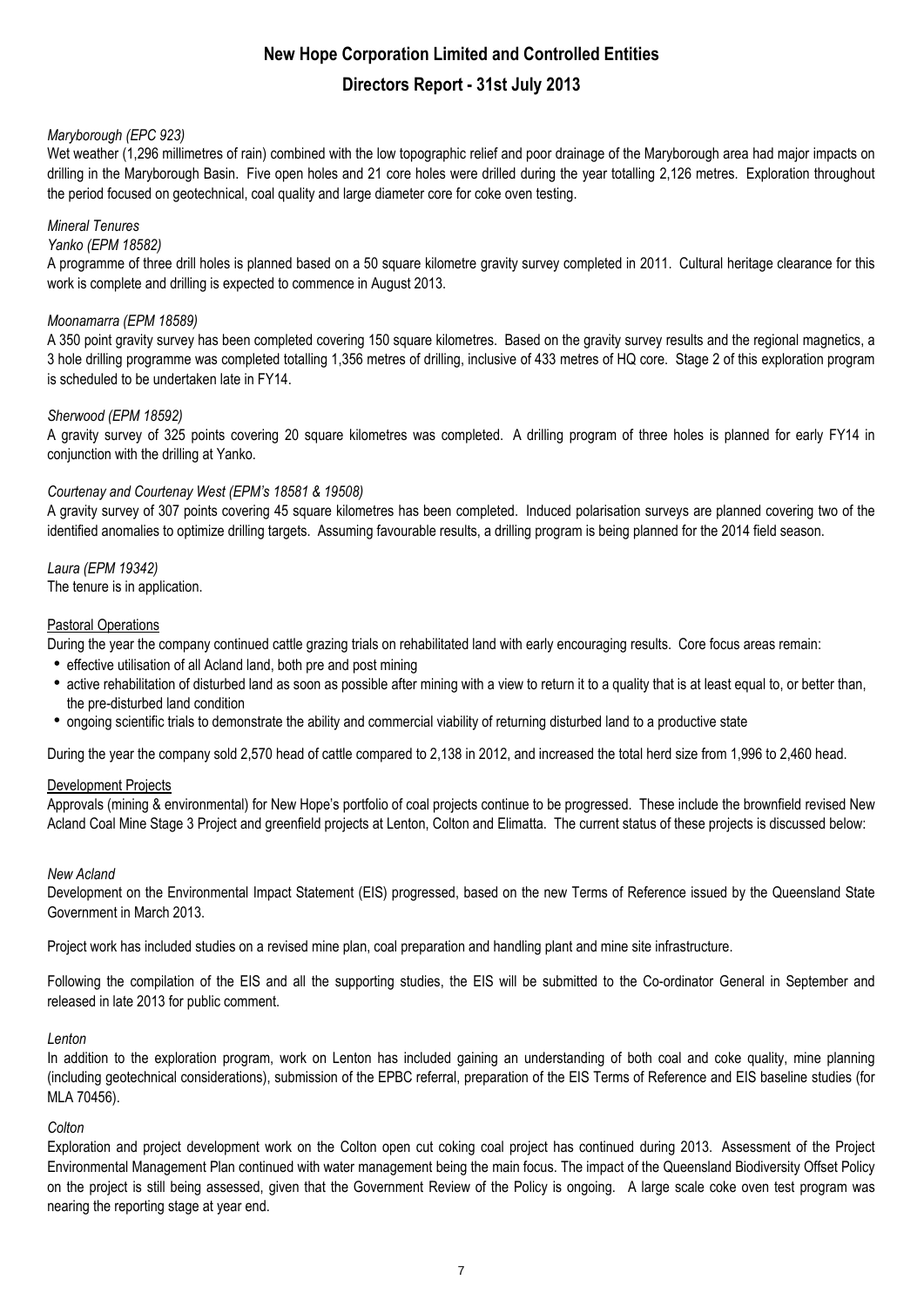#### *Elimatta*

Project development work on the Elimatta project has continued during 2013. The EIS was submitted during the year and work has commenced on a Supplementary EIS, which is planned for submission in early 2014.

#### Carbon Conversion Projects

During the year the company continued to investigate two different processes, with a view of commercialising a coal to liquids process.

The construction of the 1 tonne per hour proof of concept plant at Jeebropilly continued throughout the year. Most site infrastructure and the gasifiers are now in place, however delays have been incurred in delivery and installation of the liquefaction units. These delays will likely see the company undertake commissioning of the gasification process in late 2013, ahead of the liquefaction process.

While encouraging technical results have been achieved at the Quantex facilities in West Virginia USA, progress has been slow in identifying a potentially commercial configuration. Due to Quantex requiring additional capital to continue testing, management is currently re-assessing options, with a view to either delivering a commercially viable business case within a defined period or ceasing investment in this venture. As a result of the uncertainty surrounding this investment, management has impaired the entire \$13.3 million carrying value of the Quantex investment.

#### Bridgeport Energy

New Hope Corporation Limited completed the acquisition of Bridgeport Energy Limited in August 2012.

New Hope has provided capital to Bridgeport to facilitate organic growth and acquisition activities. Five new development wells were successfully drilled, completed and placed on production in the Inland and Utopia fields during the year. A sixth well was drilled, cased and suspended in the Utopia field. A service rig was acquired and a number of workovers of existing wells were undertaken in order to boost production rates.

During the past year, Bridgeport successfully executed the purchase of the conventional upstream exploration and production assets of Arrow Energy. This purchase remains subject to final government approvals. The company was also successful in a competitive bid for PELA 630 in the western flank of the Cooper/Eromanga Basin.

Bridgeport has achieved in excess of 600 days without a reportable safety incident. Management remains focussed on improving safety systems through standardisation of operating practices and procedures.

Planning is underway for an additional five wells plus three potential wells to occur from September 2013.

#### **Outlook**

New Hope's Australian coal assets remain well positioned to weather the current soft market conditions facing Australian thermal coal producers. Cost reduction initiatives across all sites have already delivered significant savings during the 2013 financial year and management remains focussed on delivering further prudent savings during the 2014 financial year.

Production and sales for 2014 are likely to be slightly lower due to the cessation of mining at Oakleigh (contributed 273,000 tonnes in 2013), scaling back of operations at Jeebropilly from the rate of 1 million tonnes per annum to 0.7 million tonnes per annum, slightly offset by Acland producing at the maximum allowable rate of 4.8 million tonnes compared to 4.68 million tonnes in 2013.

Port operations are expected to achieve marginally increased exports in 2014 nearing nameplate capacity of 10 million tonnes per annum.

Spot thermal coal prices are forecast to remain weak in US dollar terms over the coming twelve months, however the recent devaluation of the Australian dollar has lifted the average price achieved in Australian dollar terms.

As a vertically integrated, low cost Australian coal producer New Hope remains well positioned to continue generating operating profits, albeit at lower levels than those recorded in the previous financial year.

A strong balance sheet provides flexibility to take advantage of acquisition opportunities that may present themselves during the current soft market. At the same time the company can take a longer term view of coal markets in respect of our development portfolio. This will ensure that prudent expenditure continues on exploration and approvals work so that development can occur swiftly once market conditions improve.

#### **Insurance of officers**

In accordance with the provisions of the Corporations Act, New Hope Corporation Limited has a Directors' and Officers' Liability policy covering Directors and Officers of the parent company and its controlled entities. The insurance policy prohibits disclosure of the nature of the liability insured against and the amount of the premium.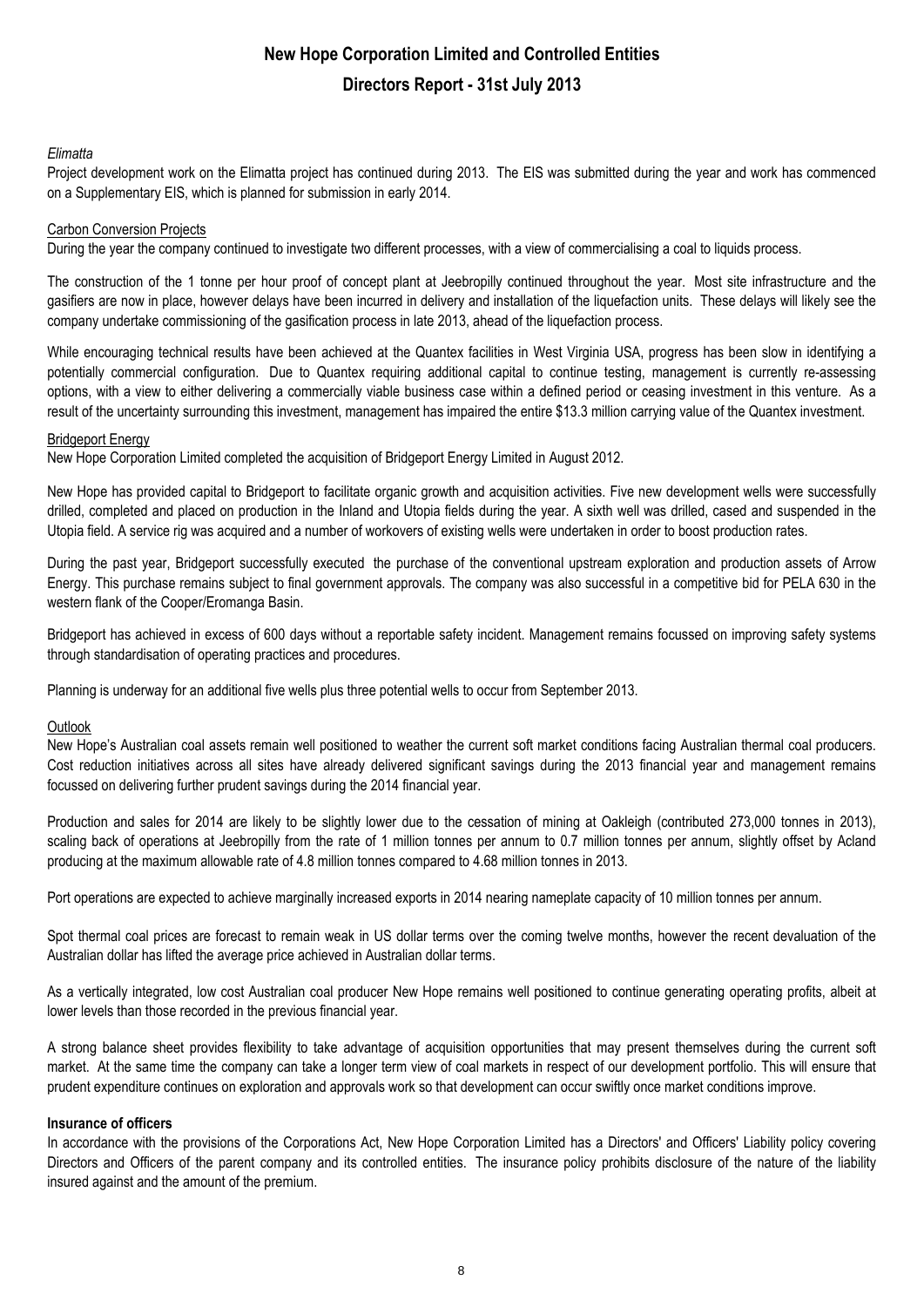#### **Proceedings on behalf of the Corporation**

No person has applied to the Court under section 237 of the *Corporations Act 2001* for leave to bring proceedings on behalf of the Corporation, or to intervene in any proceedings to which the Corporation is a party, for the purpose of taking responsibility on behalf of the Corporation for all or part of those proceedings.

No proceedings have been brought or intervened in on behalf of the Corporation with leave of the Court under section 237 of the *Corporations Act 2001* .

#### **Significant changes in the state of affairs**

Except as disclosed in the review of operations, there has not arisen any item, transaction or event of a material and unusual nature likely, in the opinion of the Directors of the parent entity, to affect substantially the operations or results of the consolidated entity in subsequent financial years.

#### **Matters subsequent to the end of financial year**

Since the end of the financial year no matters or circumstances not referred to elsewhere in this report have arisen that have or will significantly affect the operations of the consolidated entity, the results of those operations or the state of affairs of the consolidated entity in subsequent financial years.

During the final quarter, New Hope Corporation Limited entered into a contract to acquire a 15% interest in the Cuisinier tenement from Arrow Energy subject to government approvals and transfer of title. This additional tenement will increase oil production by approximately 240 barrels of oil per day, based on current rates.

#### **Likely developments and expected results of operations**

The activities of the continuing operations in the consolidated entity in the next financial year are expected to be similar to those of the financial year just ended.

The consolidated entity will continue to pursue a policy of increasing its strength in its major business sectors including the development and operation of additional mineral resource projects in Australia and is regularly reviewing potential new opportunities.

The Company will disclose further information on likely developments in the operations of the consolidated entity and the expected results of operations as appropriate. However, Directors are mindful that premature release of information may be prejudicial to the best interests of the Company and its shareholders.

#### **Environmental compliance**

The majority of the Company's operations are in Queensland and are regulated by various regulatory authorities:

- Coal mining operations and exploration tenements are regulated under Queensland's Environmental Protection Act 1994
- Queensland Bulk Handling (QBH) coal export port facility and Jondaryan rail loading facility are regulated under the Sustainable Planning
- Oil & gas operations are regulated under the Queensland Department of Environment and Heritage Protection (DEHP)

During the 2013 financial year, the company has not been prosecuted for any breach of environmental laws.

QBH has historically monitored dust levels within the site boundaries and no evidence of excessive dust has been identified. However, QBH has now undertaken to expand the monitoring program to include areas further from the QBH boundary, including within the suburb of Wynnum North. QBH will continue to work with DEHP and the Port of Brisbane to ensure all aspects of the company's licence conditions continue to be met.

The Company's operational sites have submitted reports under the National Pollutant Inventory program.

For the purposes of National Greenhouse and Energy Reporting and the Energy Efficiency Opportunities program the Company reports as part of the corporate group of Washington H Soul Pattinson.

During the 2013 financial year the Company has commenced implementation of its Environmental Management System (EMS). The EMS assists the Company to improve its environmental performance by increasing environmental awareness, optimising operational control, monitoring compliance and facilitating continuous improvement.

Bridgeport Energy executed various documentation through the year including Cultural Heritage Management Agreements and Landowner Access Agreements on some of its new permits acquired through the period. Bridgeport operates its permits under an Environmental Management System prepared and issued in accordance with legislation.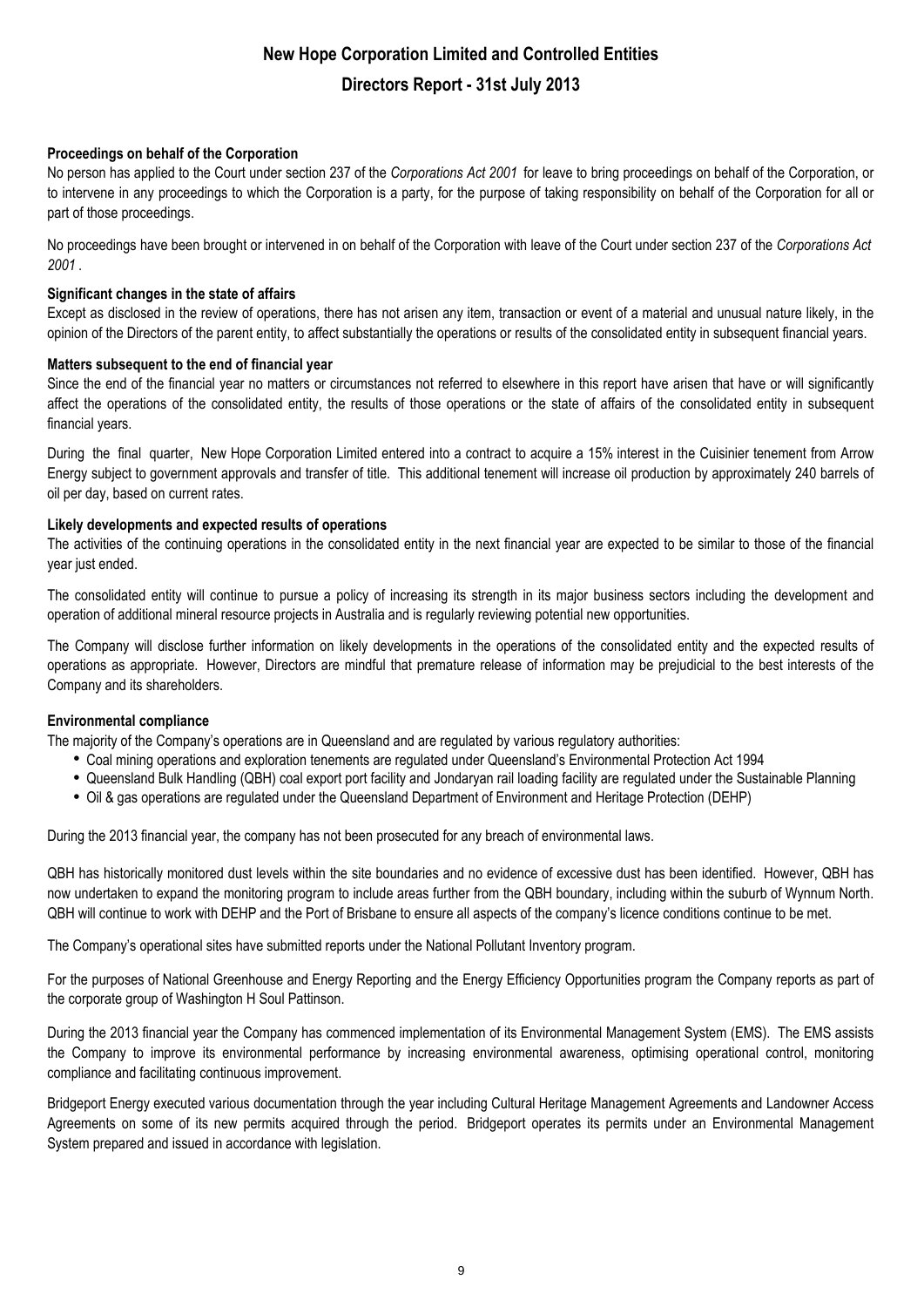#### **Information on Directors**

#### **Mr R.D. MILLNER** (Non executive Chairman)

#### **Experience**

Mr Millner is Chairman of the Company's holding Company, Washington H. Soul Pattinson and Company Limited. Mr Millner joined the Board of New Hope Corporation in 1995 and was appointed Chairman in 1998.

#### Other current Directorships

| Washington H. Soul Pattinson and Company Limited                   | Appointed 1984               |  |
|--------------------------------------------------------------------|------------------------------|--|
| <b>TPG Telecom Limited</b>                                         | Appointed 2000               |  |
| Brickworks Limited (including Bristile Limited)                    | Appointed 1997               |  |
| BKI Investment Company Limited (incl PSI Limited)                  | Appointed 2003               |  |
| Australian Pharmaceutical Industries Limited                       | Appointed 2000               |  |
| Milton Corporation Limited (includes Choiseul Investments Limited) | Appointed 1998               |  |
| Former Directorships in last 3 years                               |                              |  |
| Choiseul Investments Limited                                       | Appointed 1995 Resigned 2010 |  |
| Souls Private Equity Limited                                       | Appointed 2004 Resigned 2012 |  |
| Northern Energy Corporation Limited                                | Appointed 2011 Resigned 2012 |  |
|                                                                    |                              |  |

#### Special responsibilities

Chairman of the Board.

#### Interests in shares and options

3,681,962 ordinary shares in New Hope Corporation Limited Nil options or rights over ordinary shares in New Hope Corporation Limited

#### **Mr P.R. ROBINSON -** BCom (Non executive Director)

#### **Experience**

Mr Robinson is Executive Director of Washington H. Soul Pattinson and Company Limited. He commenced with Washington H. Soul Pattinson and Company Limited in 1978 and was appointed as a Director in 1984. He joined the Board of New Hope Corporation in 1997.

| Other current Directorships                      |                              |  |
|--------------------------------------------------|------------------------------|--|
| Washington H. Soul Pattinson and Company Limited | Appointed 1984               |  |
| <b>Clover Corporation Limited</b>                | Appointed 1997               |  |
| Australian Pharmaceutical Industries Limited     | Appointed 2000               |  |
| Former Directorships in last 3 years             |                              |  |
| <b>KH Foods Limited</b>                          | Appointed 2008 Resigned 2009 |  |
| Northern Energy Corporation Limited              | Appointed 2011 Resigned 2012 |  |
|                                                  |                              |  |

## Special responsibilities

Member of the Remuneration and Nomination Committee.

#### Interests in shares and options

119,234 ordinary shares in New Hope Corporation Limited Nil options or rights over ordinary shares in New Hope Corporation Limited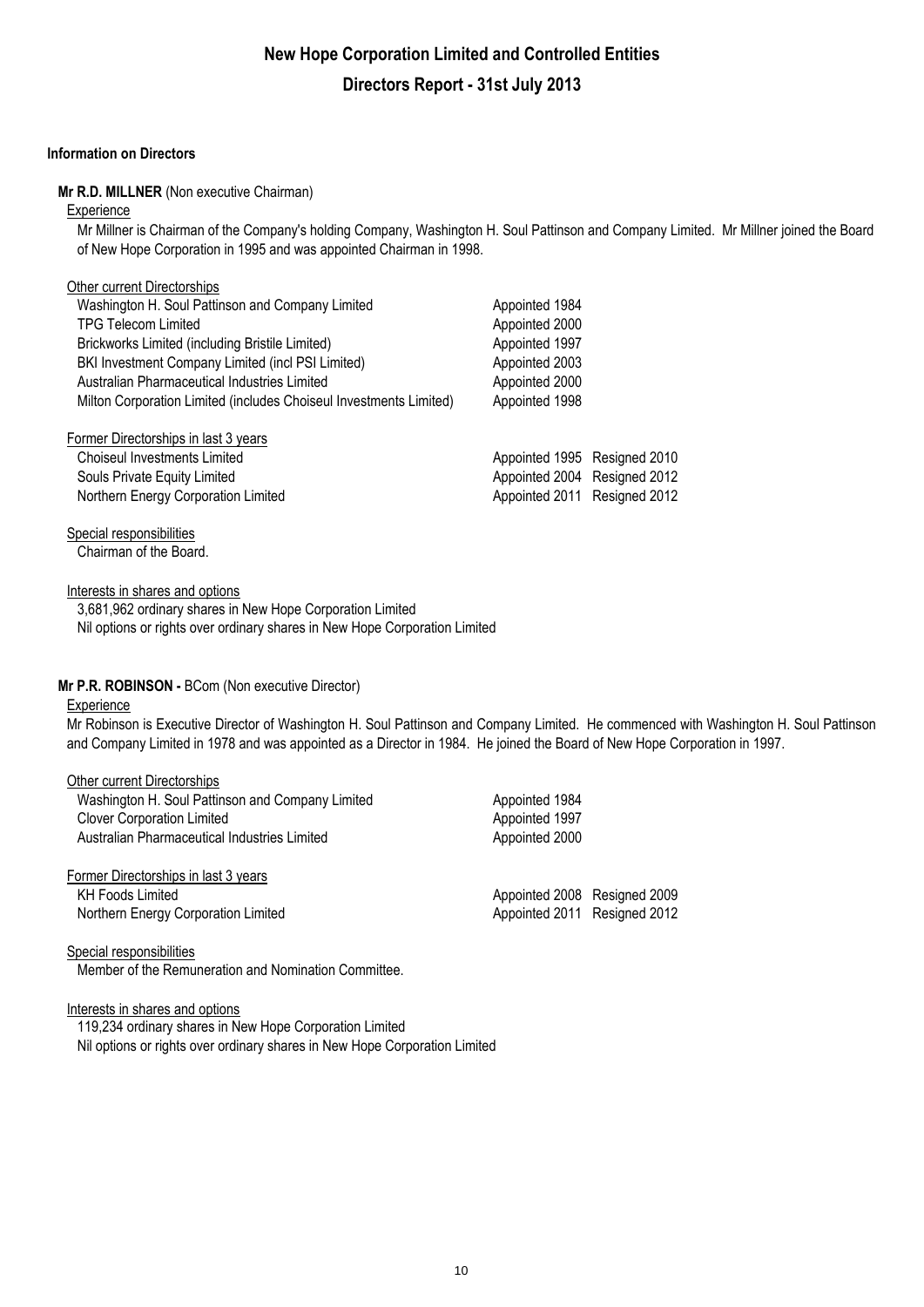#### **Information on Directors (continued)**

**Mr D.J. FAIRFULL** - BCom, ACIS, CPA, ASIA (Non executive Director)

#### **Experience**

Mr Fairfull has extensive experience in finance, investment and merchant banking. He was appointed to the New Hope Corporation Board in 1997.

| Other current Directorships                      |                              |  |
|--------------------------------------------------|------------------------------|--|
| Washington H. Soul Pattinson and Company Limited | Appointed 1997               |  |
| Souls Private Equity Limited                     | Appointed 2004               |  |
| Shinewing Hall Chadwick National Association     | Appointed 2009               |  |
| Drill Torque Limited                             | Appointed 2011               |  |
| Former Directorships in last 3 years             |                              |  |
| <b>KH Foods Limited</b>                          | Appointed 2008 Resigned 2009 |  |
| Northern Energy Corporation Limited              | Appointed 2011 Resigned 2012 |  |
|                                                  |                              |  |

#### Special responsibilities

Member of the Audit Committee, and a member of the Remuneration and Nomination Committee.

#### Interests in shares and options

11,000 ordinary shares in New Hope Corporation Limited Nil options or rights over ordinary shares in New Hope Corporation Limited

#### **Mr W.H. GRANT** - FAICD, Assoc. Diploma in Local Government (Non executive Director)

#### **Experience**

Mr Grant has over 35 years experience in project management, corporate and fiscal governance, local government administration and strategic planning. He was the CEO of the South Bank Corporation in Brisbane from 1997 to 2005, and prior to that he was the General Manager/CEO of the Newcastle City Council from 1992 to 1997. He joined the Board of New Hope Corporation in 2006.

| Other current Directorships |  |
|-----------------------------|--|
|                             |  |

| <b>Brisbane Development Association</b>                            | Appointed 2006               |  |
|--------------------------------------------------------------------|------------------------------|--|
| <b>Brisbane Airport Corporation</b>                                | Appointed 2007               |  |
| Northern Energy Corporation Limited                                | Appointed 2011               |  |
| Former Directorships in last 3 years                               |                              |  |
| Urban Land Development Authority                                   | Appointed 2007 Resigned 2009 |  |
| <b>Life Without Barriers</b>                                       | Appointed 2002 Resigned 2011 |  |
| Williams Hall Chadwick Chartered Accountants and Business Advisors | Appointed 2009 Resigned 2011 |  |
| Queensland Performing Arts Centre Trust (QPAC)                     | Appointed 2006 Resigned 2013 |  |

#### Special responsibilities

Chairman of the Remuneration and Nomination Committee, and a member of the Audit Committee.

Interests in shares and options

30,000 ordinary shares in New Hope Corporation Limited Nil options or rights over ordinary shares in New Hope Corporation Limited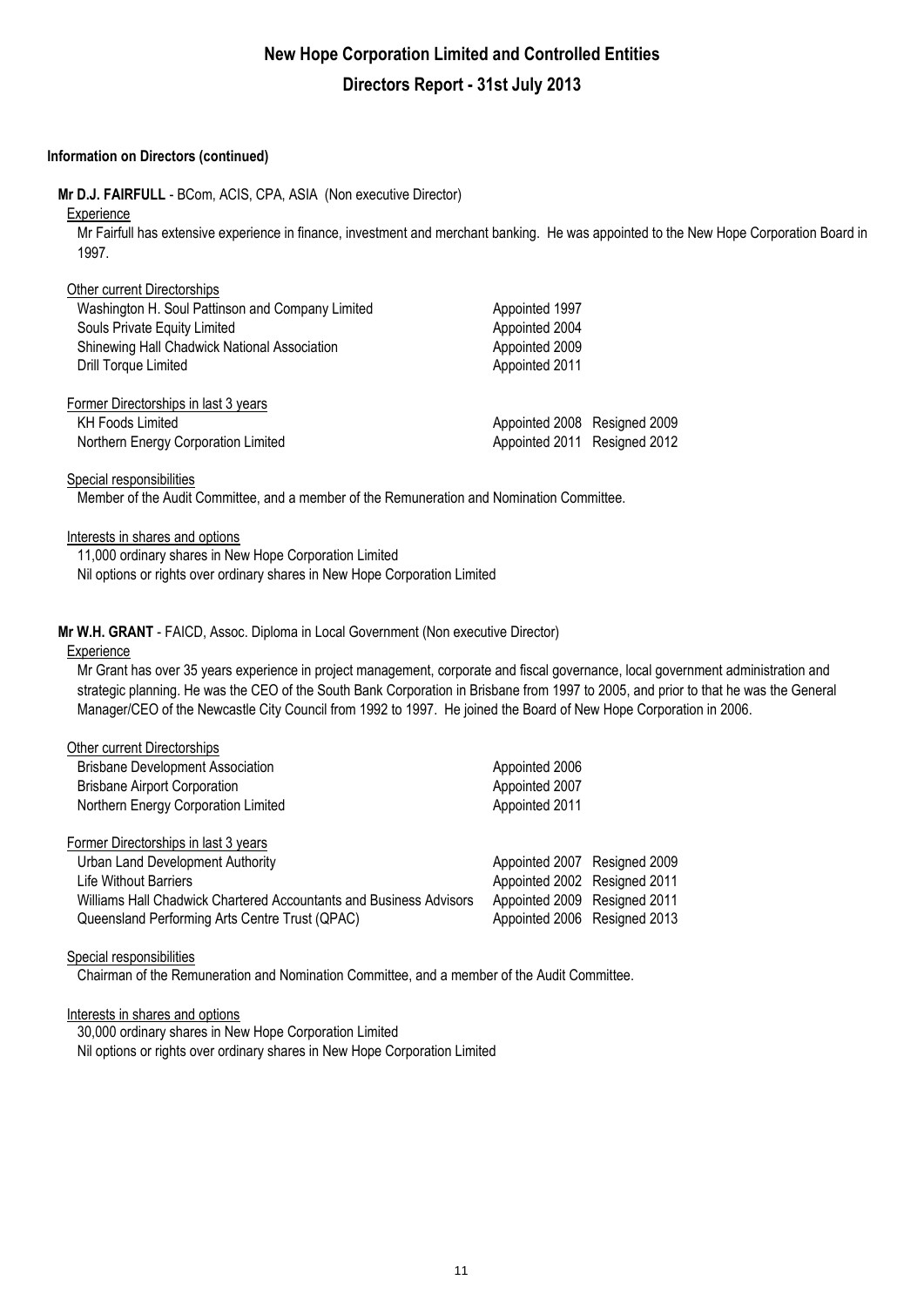#### **Information on Directors (continued)**

**Ms S.J. PALMER** - BCom (Non executive Director)

#### **Experience**

Ms Palmer is a Chartered Accountant with over 30 years of extensive experience in the financial and resources fields. Ms Palmer brings a current knowledge to the New Hope board in all aspects of accounting, finance, financial reporting, risk management, and corporate governance. Ms Palmer was appointed to the New Hope Corporation Board on 1 November 2012.

| Other current Directorships |  |
|-----------------------------|--|
| Thiess Pty Ltd              |  |

Appointed 2011

Former Directorships in last 3 years

MSF Sugar Appointed 2008 Resigned 2012

Special responsibilities Chairman of the Audit Committee

Interests in shares and options

Nil ordinary shares in New Hope Corporation Limited Nil options or rights over ordinary shares in New Hope Corporation Limited

#### **Mr I.M.WILLIAMS** - BEc, LLB (Non-Executive Director)

#### **Experience**

As a legal and strategic adviser to International investors in the energy & resources sectors, Mr Williams has been involved in every aspect of the Australian coal industry. Mr Williams was appointed to the New Hope Corporation Board on 1 November 2012.

Other current Directorships Ashurst Australia **Appointed 2011** 

Former Directorships in last 3 years Nil

Interests in shares and options Nil options or rights over ordinary shares in New Hope Corporation Limited Nil ordinary shares in New Hope Corporation Limited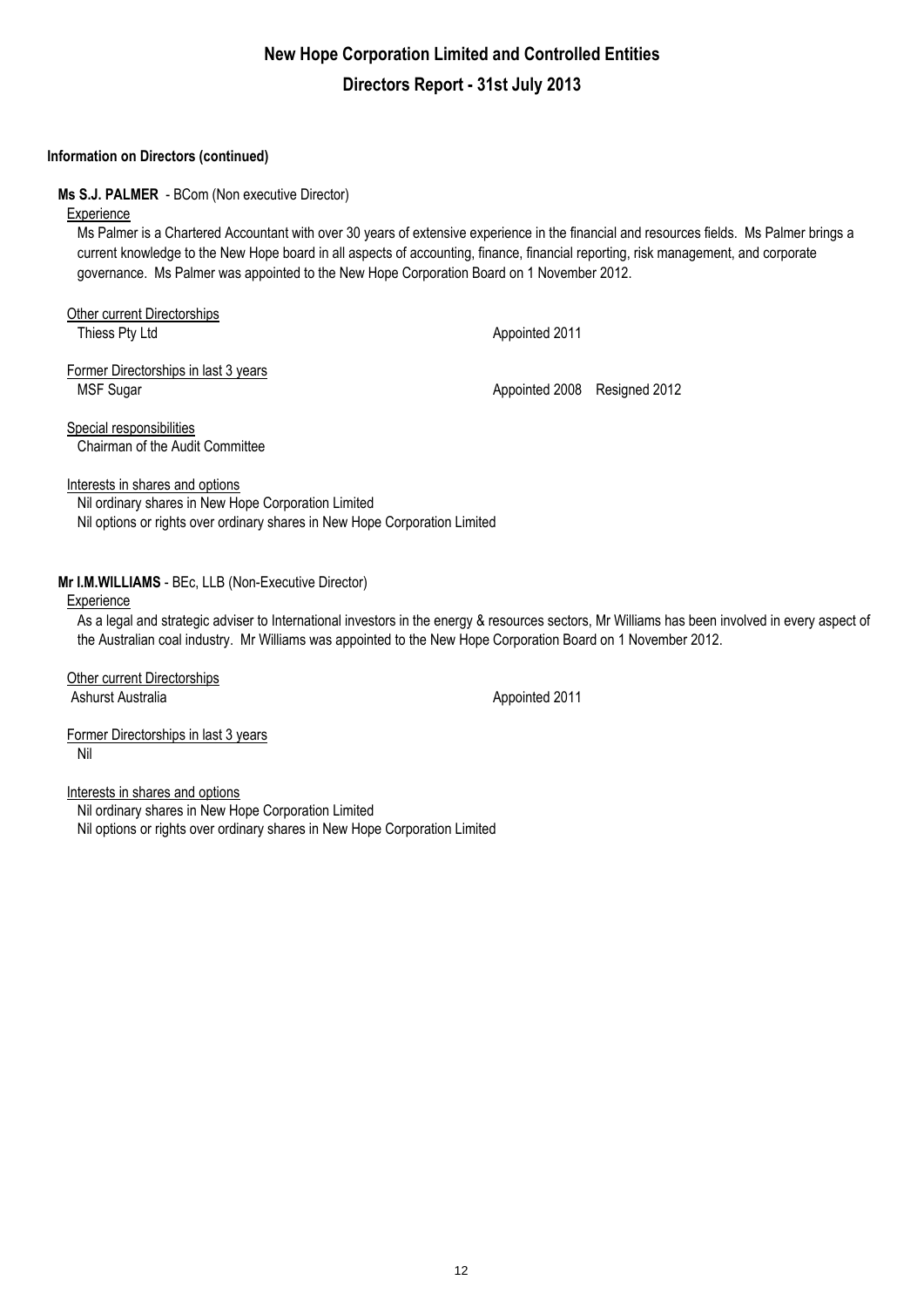#### **Information on Directors (continued)**

**Mr R.C. NEALE** - BSc.(Hons) MAICD, MAIMM, (Managing Director)

#### **Experience**

Mr Neale has more than 40 years experience in the mining and exploration industries covering coal, base metals, gold, synthetic fuels, bulk materials shipping, and power generation. He joined New Hope in 1996 as General Manager, and has been Chief Executive Officer since 2005. He was appointed to the board in November 2008.

| Other current Directorships                                |                |
|------------------------------------------------------------|----------------|
| Australian Coal Association                                | Appointed 2005 |
| Australian Coal Research Limited                           | Appointed 2005 |
| Australian Coal Association Low Emissions Technologies Ltd | Appointed 2006 |
| Planet Gas Limited                                         | Appointed 2009 |
| <b>WestSide Corporation Limited</b>                        | Appointed 2010 |
| Queensland Resources Council                               | Appointed 2009 |
| Northern Energy Corporation Limited                        | Appointed 2011 |
| <b>Bridgeport Energy Limited</b>                           | Appointed 2011 |

Former Directorships in last 3 years

Nil

#### Special responsibilities

Managing Director and Chief Executive Officer.

Interests in shares and options

2,287,736 ordinary shares in New Hope Corporation Limited 303,423 rights over ordinary shares in New Hope Corporation Limited

#### **Company Secretary**

The Company Secretary is Mr Matthew Busch who was appointed to the position on 16 March 2009. Mr Busch has a Bachelor of Business from Queensland University of Technology and is a member of CPA Australia. He has more than 15 years of experience in the coal industry and holds the dual role of Financial Controller and Company Secretary.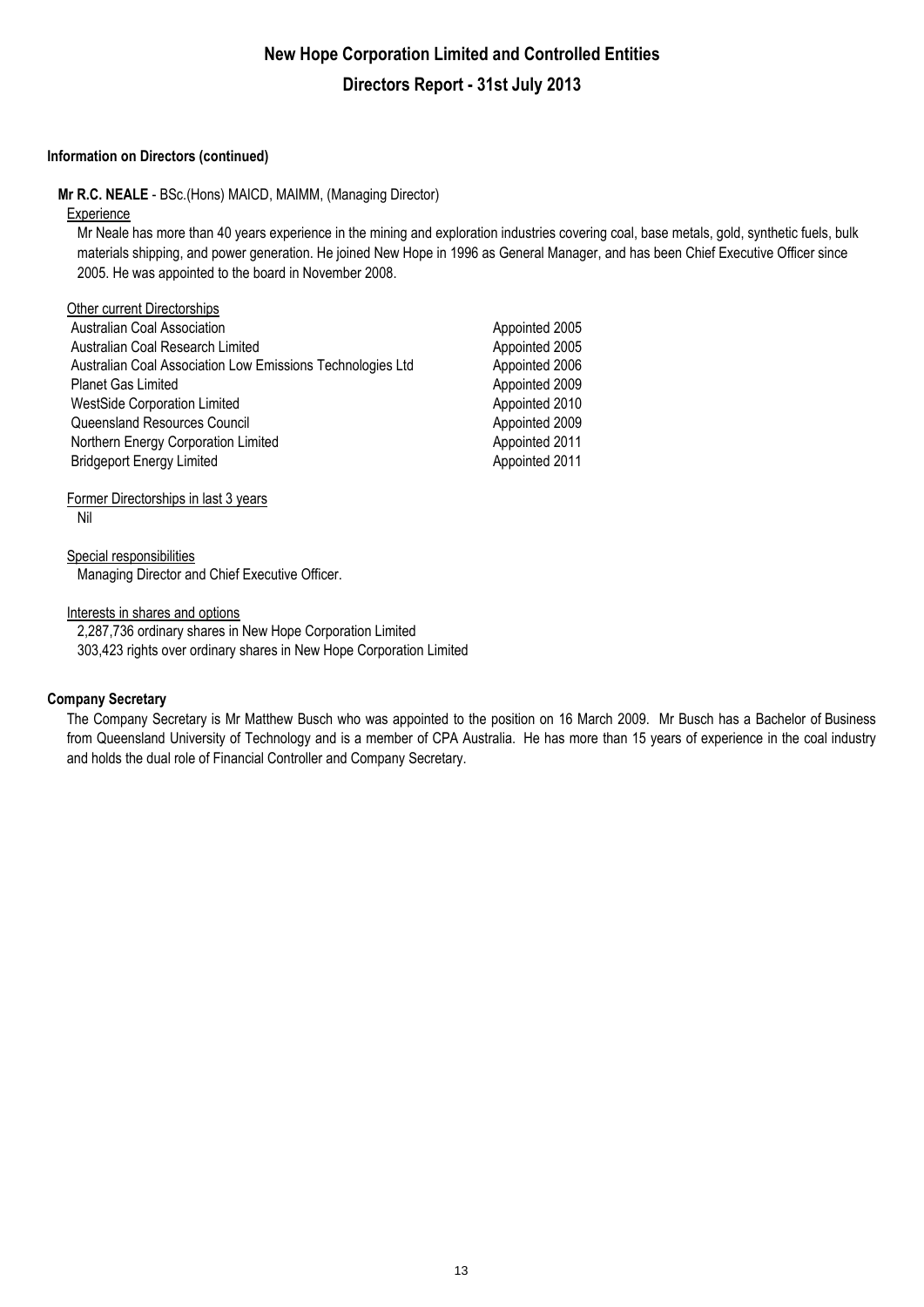#### **Remuneration report**

The information provided in this remuneration report has been audited as required by section 308(3C) of the *Corporations Act 2001.*

#### **a. Remuneration Policies and Principles**

The performance of the group depends upon the quality of its Directors and executives. It is the Company's objective to attract and retain appropriately qualified and experienced Directors and executives.

During the year the Directors have separated the roles and composition of the Remuneration and Nomination Committee into distinct functions. The Nomination Committee now comprises those Non-Executive Directors who are not required to stand for re-election at the forthcoming Annual General Meeting.

The Remuneration Committee comprises Messrs Grant (Chair), Robinson and Williams. The Remuneration Committee is responsible for reviewing and making recommendations to the board regarding adjustments to the remuneration packages for Directors and executives on an annual basis. The Remuneration Committee engages independent consultants, utilises data from independent surveys and reviews other market information and reports to ensure that remuneration is consistent with current industry practices. The Remuneration Committee also makes recommendations to the board on the salary package of the Chief Executive Officer. The Chief Executive Officer reports to the Committee on executive performance and remuneration arrangements.

During the last 12 months the Remuneration Committee engaged PricewaterhouseCoopers to undertake a review of the Company's incentive plan. The purpose of the report was to provide the Remuneration Committee with information for consideration. The report did not contain a recommendation in relation to executive remuneration. The key contents of the report included:

- 1. A summary of the existing incentive plan;
- 2. The alignment of the existing incentive plan with the current market and perspectives;
- 3. Alternate structures for short term and long term incentive plans; and,
- 4. Succession planning

PricewaterhouseCoopers provided their report directly to the Remuneration Committee to ensure that it remained free from any undue influence of the key management personnel.

PricewaterhouseCoopers received consideration of \$32,000 for the above engagement. Details of other fees paid to PricewaterhouseCoopers are disclosed on page 21 of this report.

The structure of non-executive Director and senior executive remuneration is separate and distinct.

#### Non-executive Director remuneration

It is intended that remuneration paid to non-executive Directors reflects the demands and responsibilities of Directors. Non-Executive Directors fees are reviewed annually after taking into consideration the Company's performance, market rates and level of responsibility.

Non-executive Directors receive a fixed fee that is paid within an aggregate limit as approved by the shareholders from time to time. The current maximum aggregate is set at \$1,750,000 (2012 - \$1,000,000) per annum.

#### Executive remuneration

The Company aims to ensure that remuneration packages properly reflect the person's duties, experience and responsibilities and are aligned so that management is rewarded in creating value for shareholders. Remuneration of senior executives is reviewed annually after taking into consideration the Company's performance, market rates and level of responsibility.

Executive remuneration may comprise a mix of base remuneration, short term incentives (STIs), long term incentives (LTIs) and retention payments. The detail of each component is as follows:

#### *Base remuneration*

Base remuneration for senior executives is fixed annually by the Remuneration Committee. It comprises a cash salary, superannuation, and other non-cash benefits such as a company vehicle. Executives may elect to take a vehicle allowance in lieu of a company vehicle and may salary sacrifice a portion of their cash salary into superannuation or other benefits.

#### *Short Term Incentives*

STIs are designed to motivate and reward senior executives to achieve the short term goals of the Company as set by the board.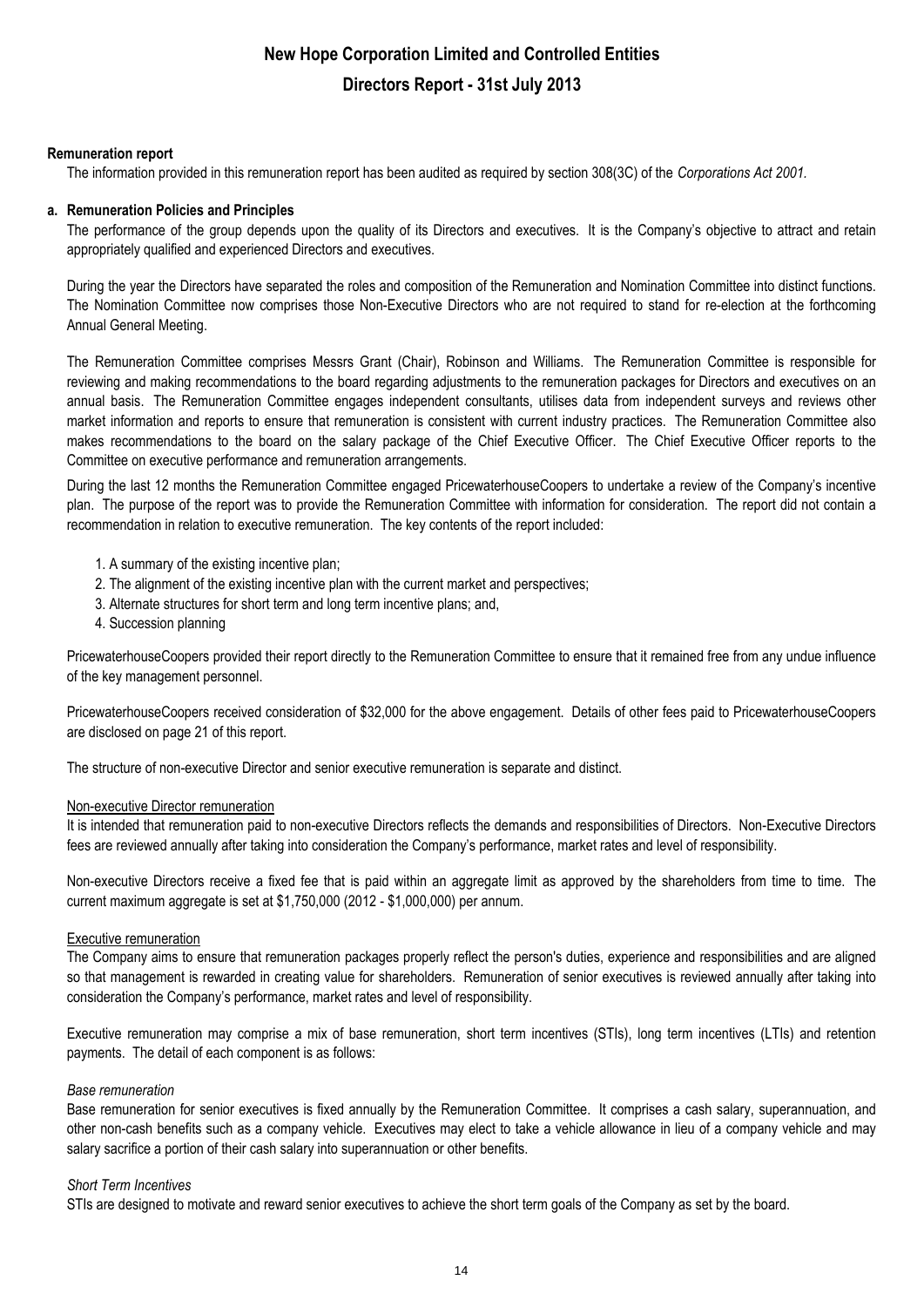#### **Remuneration report (continued)**

#### **a. Remuneration Policies and Principles (continued)**

STIs are not provided for in senior executive employment contracts. The Remuneration Committee sets the maximum STI payable to each senior executive at the start of the relevant period having due regard to each executives role, responsibility and contribution to achieving the Company's goals. STIs are offered at the absolute discretion of the Remuneration Committee.

At the end of each period the Remuneration Committee will award executives a percentage of their maximum allowable STI having regard to the performance of the executive and the Company during the period.

STIs are paid in the form of a cash bonus, with 50% payable immediately and 50% being deferred for 12 months. Payment of the deferred component is conditional upon the executive remaining an employee of the company until the vesting date.

#### *Long Term Incentives*

LTI are designed to motivate and reward senior executives to achieve the strategic goals set by the board, align shareholder and executive objectives, and to retain the services of senior executives.

LTIs are not provided for in senior executive employment contracts. The Remuneration Committee sets the maximum value of the LTI payable to each senior executive at the start of the relevant period having due regard to the each executive's role, responsibility and contribution to achieving the Company's strategic goals. LTIs are offered at the absolute discretion of the Remuneration Committee.

At the end of each period the Remuneration Committee will award executives a percentage of their maximum allowable LTI having regard to the performance of the executive and the Company during the period.

LTIs are paid in the form of Performance Rights at the discretion of the Remuneration Committee. The value of an executive's LTI is converted into Performance Rights by reference to the 5 day volume weighted average share price of the company over the 5 days immediately preceding issue. The Remuneration Committee has the discretion to select alternative equity instruments for the award of LTI's in the event that Performance Rights do not align to the strategic goals set by the Remuneration Committee of Board.

Performance Rights are issued subject to a service condition. Performance Rights vest in equal annual tranches over the period of the service condition. Upon satisfaction of the service conditions Performance Rights automatically convert to ordinary shares in the Company.

#### *Retention Payments*

Retention payments are not provided for in senior executive employment contracts. The Remuneration Committee may offer Retention Payments to senior executives during periods of unusual corporate activity where there exists a material risk of increased staff turnover. The recipients, quantum, timing and delivery of the retention payments are directly linked to the underlying event that has elicited the need for the retention payment.

#### **b. CEO Remuneration**

#### *CEO employment contract*

Remuneration and other terms of employment for Mr Neale are governed by an individual employment contract. The agreement is of no fixed term. The contract outlines the components of remuneration paid to Mr Neale but does not prescribe how remuneration levels are modified from year to year.

The agreement with the Mr Neale provides for a cash salary, superannuation and a fully maintained motor vehicle. The CEO may elect to take a vehicle allowance in lieu of a company vehicle and may salary sacrifice a portion of their cash salary into superannuation or other benefits. The contract provides that Mr Neale is eligible to participate in the Company's STI and LTI programme at the sole discretion of the Remuneration Committee.

Either party may terminate the agreement by giving the other party two months notice.

The contract provides for the payment of a separation allowance upon retirement or if the contract is terminated by the Company. The separation allowance is for a sum of \$200,000 (indexed annually at CPI from the employment commencement date in 1996).

The Company may terminate the agreement without notice at any time for cause. No payment in lieu of notice, nor any payment in respect of STI or LTI is payable under the agreement in this circumstance.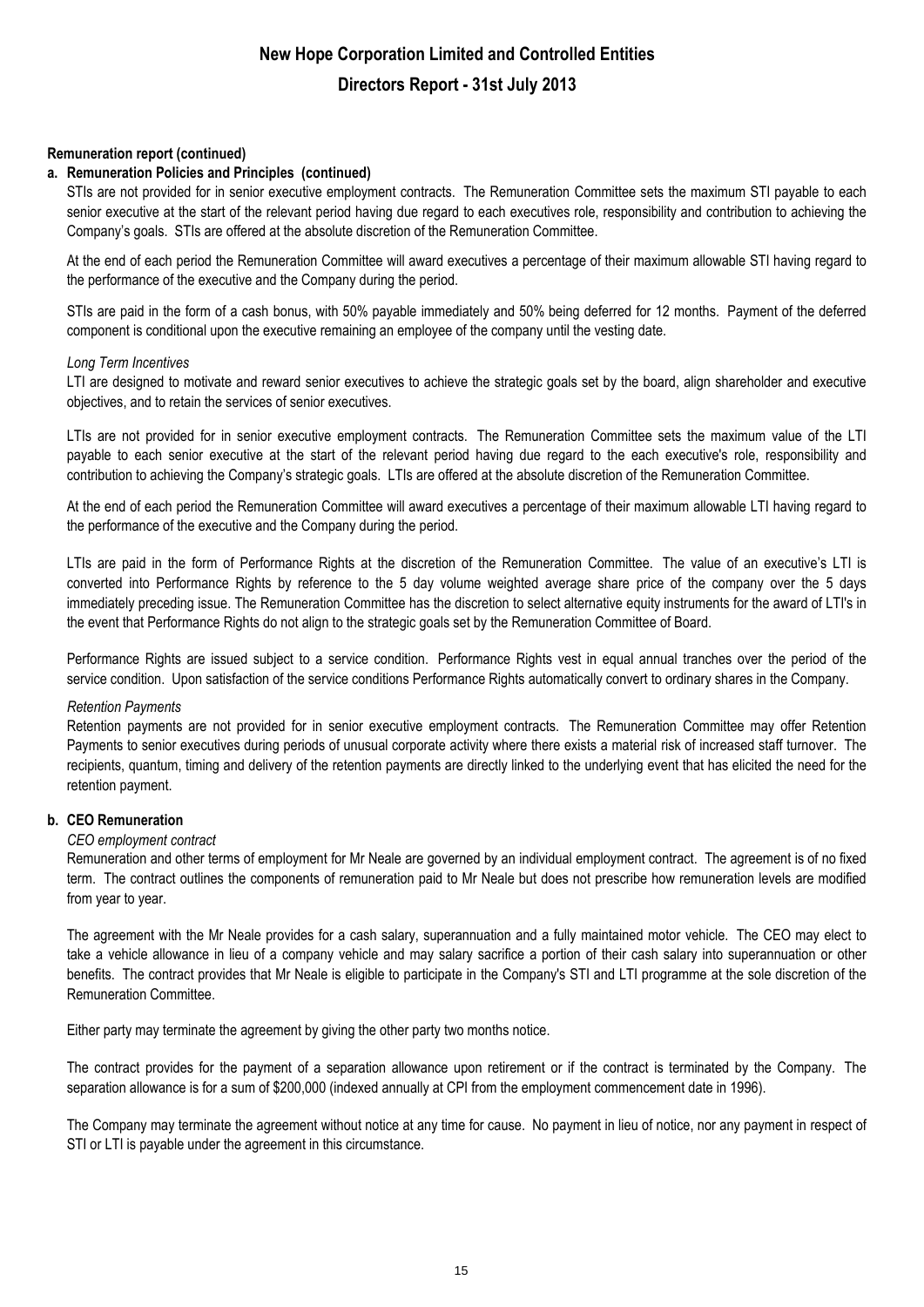#### **Remuneration report (continued)**

#### **b. CEO Remuneration (continued)**

#### *Deferred award of outstanding LTI entitlements*

At the Company's Annual General Meeting in November 2011, shareholders approved the issue of Performance Rights to Mr Neale in respect of outstanding LTI performance payments relating to the 2008, 2009 and 2010 years. The payments had previously been deferred pending finalisation of the Employee Performance Rights Share Plan which governs the administration of the Performance Rights and subsequent approval of the issue of the Performance Rights at the Annual General Meeting.

At the Company's Annual General Meeting in November 2012, shareholders approved the issue of Performance Rights to Mr Neale in respect of outstanding LTI performance payments relating to the 2011 financial year. The payments had been deferred pending shareholder approval at the Annual General Meeting.

Upon the satisfaction of a service condition, Performance Rights issued to the CEO will automatically convert to ordinary shares in the company. However, given the deferrals noted above, the Remuneration Committee elected to align the service condition and vesting dates with the dates that would have prevailed had the Performance Rights been issued in the ordinary course.

The deferral of the Performance Right issue and re-alignment of vesting conditions has had an effect on the quantum of Share Based Payment Expense recognised in this year's remuneration report, and is summarised as follows:

| Performance<br>Period to<br>which LTI<br>relates | Date Performance<br><b>Rights Issued</b> | Number of<br>Performance<br><b>Rights Issued</b> | Vesting Date in the<br><b>Ordinary Course</b> | <b>Amended Vesting</b><br><b>Date</b> | Impact on 2012<br><b>Share Based</b><br><b>Payment Expense</b> | Impact on 2013<br><b>Share Based</b><br><b>Payment Expense</b> |
|--------------------------------------------------|------------------------------------------|--------------------------------------------------|-----------------------------------------------|---------------------------------------|----------------------------------------------------------------|----------------------------------------------------------------|
|                                                  |                                          |                                                  |                                               |                                       | \$                                                             | \$                                                             |
| 2008                                             | September 2011                           | 30,775                                           | 1 August 2009                                 | 1 January 2012                        | 159,107                                                        |                                                                |
| 2008                                             | September 2011                           | 30,775                                           | 1 August 2010                                 | 1 January 2012                        | 159,107                                                        |                                                                |
| 2008                                             | September 2011                           | 30,775                                           | 1 August 2011                                 | 1 January 2012                        | 159,107                                                        |                                                                |
| 2008                                             | September 2011                           | 30,775                                           | 1 August 2012                                 | No change                             | 159,107                                                        |                                                                |
| 2009                                             | September 2011                           | 24,601                                           | 1 August 2010                                 | 1 January 2012                        | 127,187                                                        |                                                                |
| 2009                                             | September 2011                           | 24,601                                           | 1 August 2011                                 | 1 January 2012                        | 127,187                                                        |                                                                |
| 2009                                             | September 2011                           | 24,601                                           | 1 August 2012                                 | No change                             | 127,187                                                        |                                                                |
| 2009                                             | September 2011                           | 24,601                                           | 1 August 2013                                 | No change                             | 57,812                                                         | 69,375                                                         |
| 2010                                             | September 2011                           | 24,398                                           | 1 August 2011                                 | 1 January 2012                        | 126,138                                                        |                                                                |
| 2010                                             | September 2011                           | 24,398                                           | 1 August 2012                                 | No change                             | 126,138                                                        |                                                                |
| 2010                                             | September 2011                           | 24,398                                           | 1 August 2013                                 | No change                             | 57,335                                                         | 68,803                                                         |
| 2010                                             | September 2011                           | 24,398                                           | 1 August 2014                                 | No change                             | 37,099                                                         | 44,519                                                         |
| 2011                                             | November 2012                            | 36,537                                           | 1 August 2012                                 | 1 December 2012                       | 146,635                                                        | 73,318                                                         |
| 2011                                             | November 2012                            | 36,537                                           | 1 August 2013                                 | No change                             | 87,981                                                         | 131,972                                                        |
| 2011                                             | November 2012                            | 36,538                                           | 1 August 2014                                 | No change                             | 54,990                                                         | 82,485                                                         |
| 2012                                             | Pending approval                         | 52,317                                           | 1 August 2013                                 | 1 December 2013                       | Nil                                                            | 140,558                                                        |
| 2012                                             | at the 2013 Annual                       | 52,317                                           | 1 August 2014                                 | No change                             | Nil                                                            | 129,746                                                        |
| 2012                                             | <b>General Meeting</b>                   | 52,317                                           | 1 August 2015                                 | No change                             | Nil                                                            | 67,468                                                         |
|                                                  |                                          |                                                  |                                               |                                       | 1,712,117                                                      | 808,244                                                        |

#### *Retention Payment offered in 2012*

During the 2012 financial year the company announced that the Board of Directors had received a number of preliminary and incomplete proposals from third parties in relation to potential change of control transactions. As a result of this interest, the Board decided it was appropriate to undertake a formal sale process to determine whether a proposal for New Hope was available at a price, and on terms, that were in the best interests of all shareholders.

In order to prevent the loss of key executive personnel during the offer period the Board offered a retention payment to Mr Neale equating to approximately 60% of his base remuneration. The terms of the Retention Payment stipulated that payment would trigger at the earliest of:

- Mr Neale being retrenched before 31 July 2012; or
- at the time of the transaction completion date plus 90 days; or
- at the time of the Company withdrawing from the formal sale process plus 90 days; or
- 31 July 2012.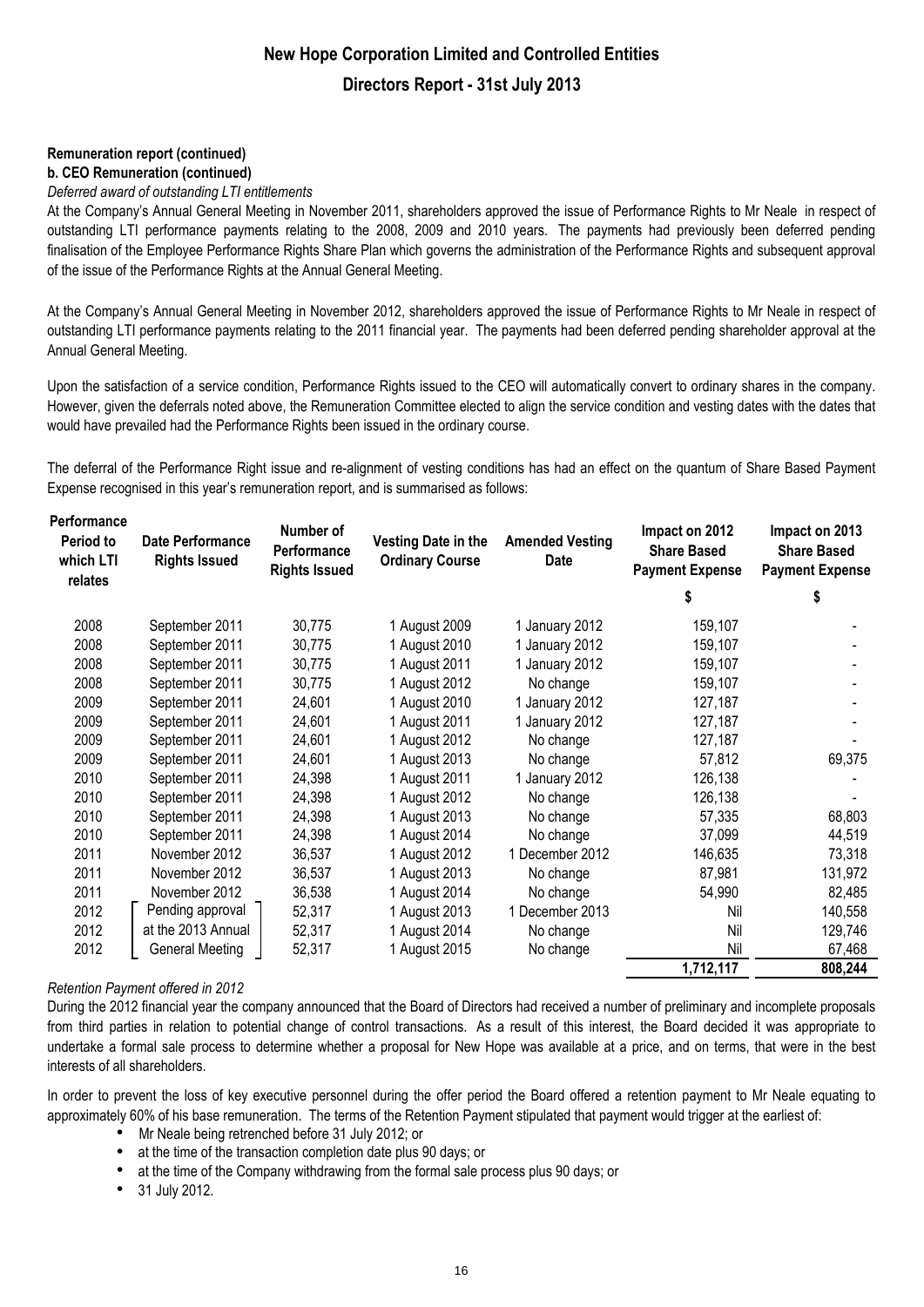#### **Remuneration report (continued)**

#### **b. CEO Remuneration (continued)**

#### *CEO Retirement*

With the impending retirement of Mr Neale, the Board considered the outstanding contribution Mr Neale has made to the company during his tenure as Chief Executive Officer and Managing Director, and it was agreed that upon his retirement all outstanding performance rights would vest. In addition, it was agreed that Mr Neale's STI entitlement for the 2012/13 financial year would be paid in one instalment on or before his retirement date.

#### **c. Executive Remuneration**

On 1 March 2012 the company announced that the formal sale process had been concluded. Mr Neale was subsequently paid the Retention Payment in June 2012, being still employed by the Company 90 days from the conclusion of the sale process.

The Retention Payment to Mr Neale has been classified as a Cash Bonus in the Remuneration Note for 2012 and is aggregated with other cash bonuses paid in accordance with normal STI entitlements.

#### *Executive employment contracts*

The agreements with the senior executives provide for a cash salary, superannuation and a fully maintained motor vehicle. Executives may elect to take a vehicle allowance in lieu of a company vehicle and may salary sacrifice a portion of their cash salary into superannuation or other benefits.

Contracts with executives may be terminated by either party giving notice as specified in their contract of employment. The contract with Mr Denney requires two months notice, the contract with Mr Stephan requires ten weeks notice, and the contract with Mr Busch requires one months notice

The contracts with Mr Denney and Mr Stephan include provision for a separation payment in the event of their termination as a result of a takeover or merger of the Company. The allowances are for less than one year's remuneration.

The Company may terminate the agreements without notice at any time for cause. No payment in lieu of notice, nor any payment in respect of STI or LTI is payable under the agreement in this circumstance.

#### *Retention Payments offered in 2012*

During the 2012 financial year the company announced that the Board of Directors had received a number of preliminary and incomplete proposals from third parties in relation to potential change of control transactions. As a result of this interest, the Board decided it was appropriate to undertake a formal sale process to determine whether a proposal for New Hope was available at a price, and on terms, that were in the best interests of all shareholders.

In order to prevent the loss of key executive personnel during the offer period the Board offered a retention payment to certain senior executives (including Messrs Denney, Stephan and Busch) equating to approximately 60% of their base remuneration. The terms of the Retention Payment stipulated that payment would trigger at the earliest of:

- The executive being retrenched before 31 July 2012; or
- $\bullet$ at the time of the transaction completion date plus 90 days; or
- at the time of the Company withdrawing from the formal sale process plus 90 days; or
- 31 July 2012.

On 1 March 2012 the company announced that the formal sale process had been concluded. Executives were subsequently paid the Retention Payment in June 2012, being still employed by the Company 90 days from the conclusion of the sale process.

The Retention Payment to Messrs Denney, Stephan and Busch has been classified as a Cash Bonus in the Remuneration Note for 2012 and is aggregated with other cash bonuses paid in accordance with normal STI entitlements.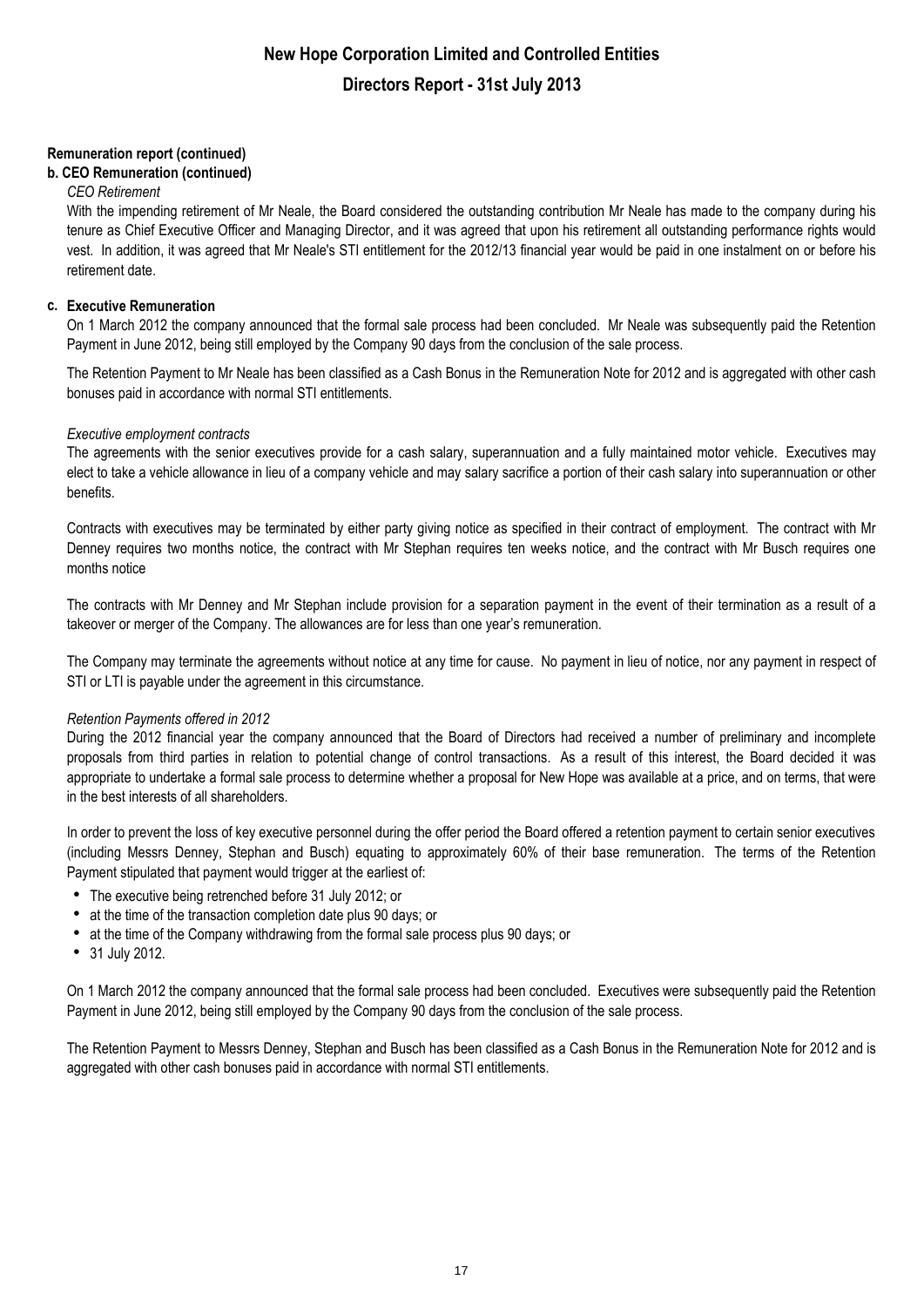#### **Remuneration report (continued)**

#### **d. Details of Remuneration (continued)**

Details of remuneration of Directors and the key management personnel of New Hope Corporation Limited are set out below. The key management personnel include the Directors and the following executives:

Mr R.C. Neale, Managing Director and Chief Executive Officer

Mr B.D. Denney, Chief Operations Officer

Mr S.O. Stephan, Chief Financial Officer

Mr M.J. Busch, Financial Controller and Company Secretary

Comparatives are also disclosed for the 2012 year.

|                                  |                               | Short-term employee benefits |                            | Long-<br>term<br>benefits | Post<br>employment<br>benefits |                                             | <b>Share</b><br>based<br>payments |             |                                |
|----------------------------------|-------------------------------|------------------------------|----------------------------|---------------------------|--------------------------------|---------------------------------------------|-----------------------------------|-------------|--------------------------------|
|                                  | Cash salary<br>and fees<br>\$ | Cash<br>bonus<br>\$          | Non cash<br>benefits<br>\$ | <b>LSL</b><br>\$          | Super-<br>annuation<br>\$      | <b>Termination</b><br><b>Benefits</b><br>\$ | <b>Rights</b><br>\$               | Total<br>\$ | Performance<br>related<br>$\%$ |
|                                  |                               |                              |                            |                           |                                |                                             |                                   |             |                                |
| 2013                             |                               |                              |                            |                           |                                |                                             |                                   |             |                                |
| <b>Non-Executive Directors</b>   |                               |                              |                            |                           |                                |                                             |                                   |             |                                |
| Mr R.D. Millner                  | 293,000                       |                              |                            |                           | 16,579                         |                                             |                                   | 309,579     | $0\%$                          |
| Mr P.R. Robinson                 | 135,000                       |                              |                            | $\overline{a}$            | 12,178                         |                                             | $\blacksquare$                    | 147,178     | $0\%$                          |
| Mr D.J. Fairfull                 | 135,000                       |                              |                            | $\overline{a}$            | 12,178                         |                                             | $\overline{\phantom{a}}$          | 147,178     | $0\%$                          |
| Mr W.H. Grant                    | 150,000                       |                              |                            |                           | 13,531                         |                                             | $\overline{a}$                    | 163,531     | $0\%$                          |
| Ms S.J. Palmer                   | 120,000                       |                              |                            |                           | 10,833                         |                                             |                                   | 130,833     | 0%                             |
| Mr I.M. Williams                 | 101,250                       |                              |                            | ÷,                        | 9,141                          |                                             | $\overline{a}$                    | 110,391     | 0%                             |
| <b>Executive Directors</b>       |                               |                              |                            |                           |                                |                                             |                                   |             |                                |
| Mr R.C. Neale                    | 1,443,559                     | 550,000                      | 44,631                     | 24,074                    | 16,579                         |                                             | 808,244                           | 2,887,087   | 47%                            |
| <b>Key Management Personnel</b>  |                               |                              |                            |                           |                                |                                             |                                   |             |                                |
| Mr B.D. Denney                   | 611,770                       | 191,250                      | 22,941                     | $\overline{a}$            | 16,579                         |                                             | 142.927                           | 985,467     | 34%                            |
| Mr S.O. Stephan                  | 596,942                       | 201,375                      | 2,873                      |                           | 16,579                         |                                             | 192,730                           | 1,010,499   | 39%                            |
| Mr M.J. Busch                    | 416,114                       | 106,250                      | 28,964                     | 6,981                     | 16,579                         | $\overline{a}$                              | 115,469                           | 690,357     | 32%                            |
| <b>Total Remuneration - 2013</b> | 4,002,635                     | 1,048,875                    | 99,409                     | 31,055                    | 140,756                        | $\blacksquare$                              | 1,259,370                         | 6,582,100   |                                |
| 2012                             |                               |                              |                            |                           |                                |                                             |                                   |             |                                |
| <b>Non-Executive Directors</b>   |                               |                              |                            |                           |                                |                                             |                                   |             |                                |
| Mr R.D. Millner                  | 276,334                       |                              |                            |                           | 15,833                         |                                             | $\overline{a}$                    | 292,167     | 0%                             |
| Mr P.R. Robinson                 | 126,667                       |                              |                            |                           | 11,400                         |                                             | $\blacksquare$                    | 138,067     | $0\%$                          |
| Mr D.J. Fairfull                 | 126,667                       |                              |                            |                           | 11,400                         |                                             | $\overline{a}$                    | 138,067     | $0\%$                          |
| Mr D.C. Williamson               | 151,667                       |                              |                            | $\overline{a}$            | 13,650                         |                                             | $\overline{a}$                    | 165,317     | 0%                             |
| Mr W.H. Grant                    | 141,667                       |                              |                            | $\overline{a}$            | 12,750                         |                                             |                                   | 154,417     | 0%                             |
| <b>Executive Directors</b>       |                               |                              |                            |                           |                                |                                             |                                   |             |                                |
| Mr R.C. Neale                    | 1,340,213                     | 1,368,000                    | 47,169                     | 24,074                    | 15,833                         |                                             | 1,712,117                         | 4,507,406   | 68%                            |
| <b>Key Management Personnel</b>  |                               |                              |                            |                           |                                |                                             |                                   |             |                                |
| Mr B.D. Denney                   | 568,124                       | 450,875                      | 18,948                     |                           | 15,833                         |                                             | 88,331                            | 1,142,111   | 47%                            |
| Mr S.O. Stephan                  | 564,801                       | 557,000                      | 2,398                      | $\overline{a}$            | 15,833                         |                                             | 235,659                           | 1,375,691   | 58%                            |
| Mr M.J. Busch                    | 374,055                       | 321,750                      | 21,487                     | 6,747                     | 15,833                         | $\overline{a}$                              | 115,502                           | 855,374     | 51%                            |
| <b>Total Remuneration - 2012</b> | 3,670,195                     | 2,697,625                    | 90,002                     | 30,821                    | 128,365                        | $\blacksquare$                              | 2,151,609                         | 8,768,617   |                                |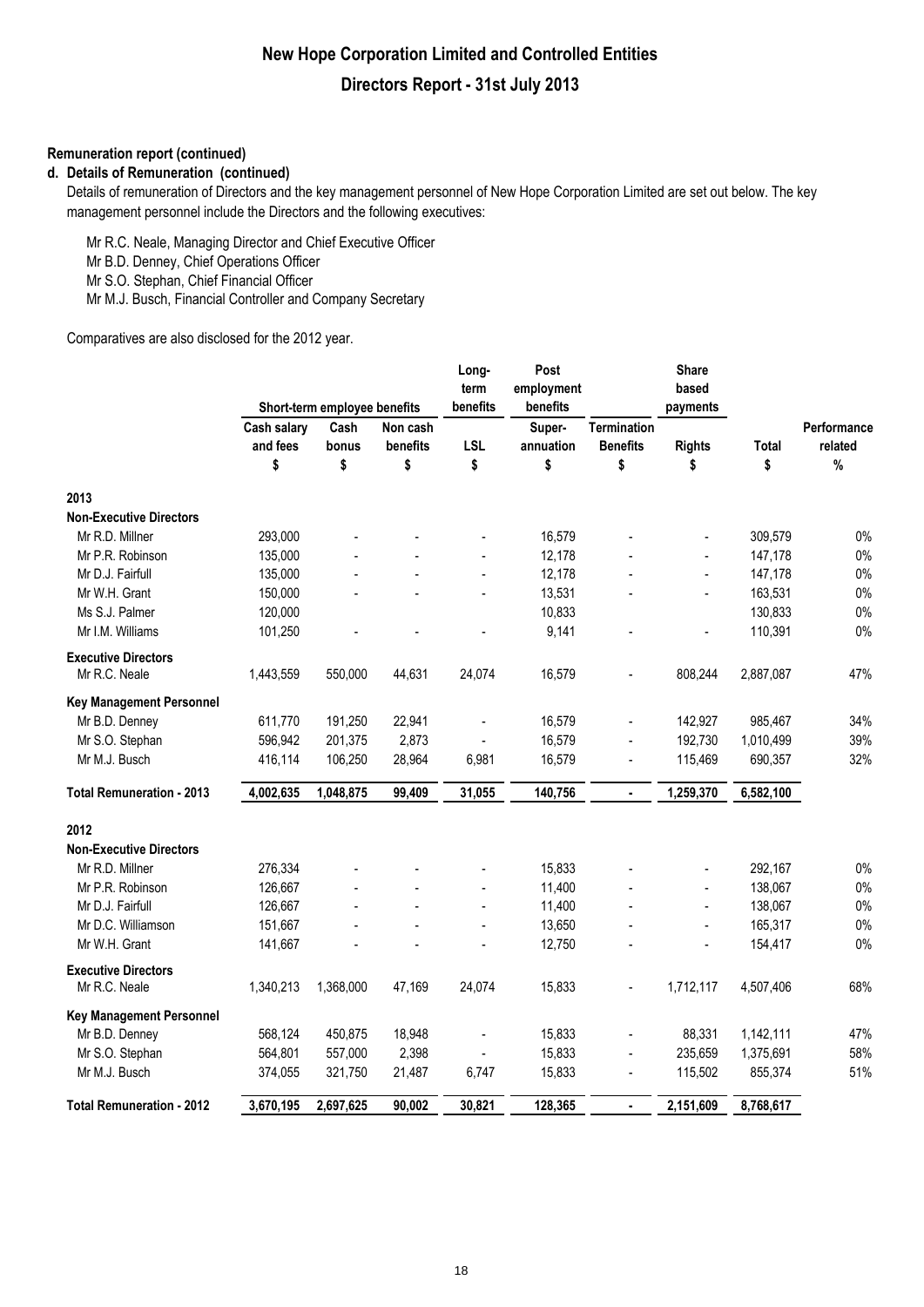#### **Remuneration report (continued)**

#### **e. Information in respect of share based compensation (continued)**

*Share based compensation – rights*

Rights are granted under the New Hope Corporation Limited Employee Performance Share Rights Plan (Rights Plan). Membership of the Rights Plan is open to those senior employees and those Directors of New Hope Corporation Limited, its subsidiaries and associated bodies corporate whom the Directors believe have a significant role to play in the continued development of the Group's activities.

Rights will be granted for no consideration. Rights to be granted in accordance with the Rights Plan will be allotted at the sole discretion of the Directors of the Company and in accordance with the Group's reward and retention strategy. Rights will vest and automatically convert to ordinary shares in the company following the satisfaction of the relevant service conditions. Service conditions applicable to each issue of Rights are determined by the board at the time of grant.

The assessed fair value at grant date of Rights granted to the individuals is allocated equally over the period from grant date to vesting date and the amount will be included in the remuneration of the executive. Fair values at grant date are determined by reference to the relevant volume weighted average price as determined by the Directors.

The terms and conditions of each grant of rights affecting remuneration of key management personnel in the previous, this or future reporting periods and the associated pricing model inputs are as follows:

| <b>Performance Period to</b> |                   |                     | <b>Right at Grant</b> |
|------------------------------|-------------------|---------------------|-----------------------|
| which LTI relates            | <b>Grant Date</b> | <b>Vesting Date</b> | Date                  |
| 2008                         | October 2011      | January 2012        | \$5.17                |
| 2008                         | October 2011      | August 2012         | \$5.17                |
| 2009                         | October 2011      | January 2012        | \$5.17                |
| 2009                         | October 2011      | August 2012         | \$5.17                |
| 2009                         | October 2011      | August 2013         | \$5.17                |
| 2010                         | October 2011      | January 2012        | \$5.17                |
| 2010                         | October 2011      | August 2012         | \$5.17                |
| 2010                         | October 2011      | August 2013         | \$5.17                |
| 2010                         | October 2011      | August 2014         | \$5.17                |
| 2011                         | December 2011     | August 2012         | \$6.02                |
| 2011                         | December 2011     | December 2012       | \$6.02                |
| 2011                         | December 2011     | August 2013         | \$6.02                |
| 2011                         | December 2011     | August 2014         | \$6.02                |
| 2011                         | December 2011     | August 2015         | \$6.02                |
| 2012                         | December 2012     | August 2013         | \$4.03                |
| 2012                         | December 2012     | December 2013       | \$4.03                |
| 2012                         | December 2012     | January 2014        | \$4.03                |
| 2012                         | December 2012     | August 2014         | \$4.03                |
| 2012                         | December 2012     | January 2015        | \$4.03                |
| 2012                         | December 2012     | August 2015         | \$4.03                |
| 2012                         | December 2012     | August 2016         | \$4.03                |
|                              |                   |                     |                       |

*Share Rights granted to Directors and key management personnel*

Details of Rights over ordinary shares in the Company as at 31 July 2013, provided as remuneration to each Director of New Hope Corporation Limited and each of the key management personnel of the Group are set out below. Upon satisfaction of the performance conditions each right will automatically vest and convert into one ordinary share in New Hope Corporation Limited. Further information on the Rights is set out in note 30 to the financial statements.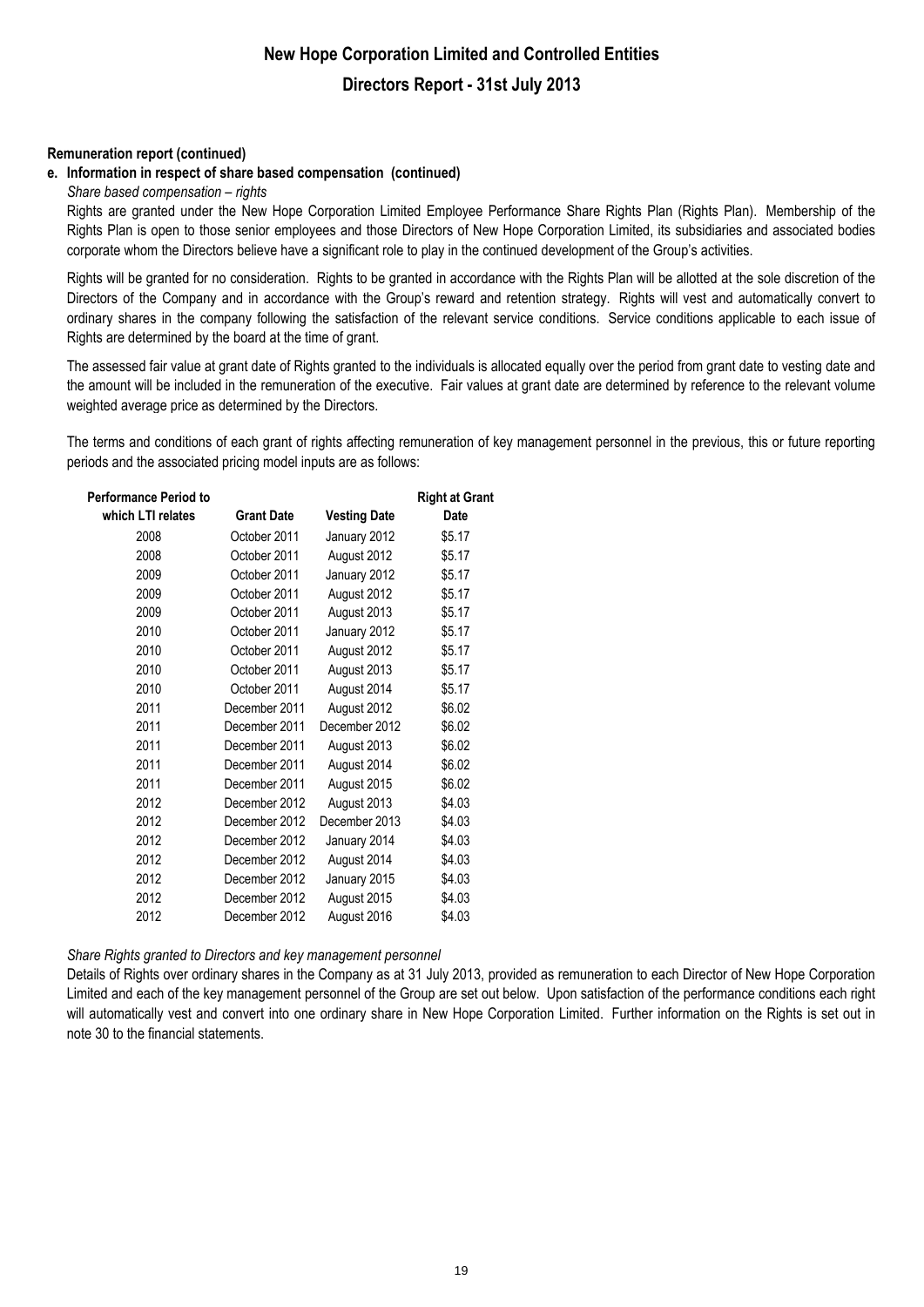#### **Remuneration report (continued)**

#### **e. Information in respect of share based compensation (continued)**

*Share Rights granted to Directors and key management personnel (continued)*

|                                 | Number of rights granted<br>during the year |         | Number of rights vested<br>during the year |         | Number of ordinary shares issued<br>on the vesting of rights during the<br>vear |         |
|---------------------------------|---------------------------------------------|---------|--------------------------------------------|---------|---------------------------------------------------------------------------------|---------|
|                                 | 2013                                        | 2012    | 2013                                       | 2012    | 2013                                                                            | 2012    |
| <b>Directors</b>                |                                             |         |                                            |         |                                                                                 |         |
| Mr R.C. Neale                   | 156,951                                     | 428,708 | 116,311                                    | 165,925 | 116,311                                                                         | 165,925 |
| <b>Key Management Personnel</b> |                                             |         |                                            |         |                                                                                 |         |
| Mr B.D. Denney                  | 44,843                                      | 32,040  | 8,010                                      |         | 8,010                                                                           |         |
| Mr S.O. Stephan                 | 44,843                                      | 73,888  | 18.472                                     | 10.040  | 18,472                                                                          | 10,040  |
| Mr M.J. Busch                   | 33,632                                      | 36,100  | 9.025                                      | 5.020   | 9.025                                                                           | 5,020   |

No Rights have been issued to R.D. Millner, P.R. Robinson, D.J. Fairfull, W.H. Grant, S.J. Palmer, or I.M. Williams. There were 209,378 rights issued over ordinary shares of New Hope Corporation Limited at the date of this report.

#### **f. Additional information**

*Other information relating to equity based compensation*

| А            | В                                                    | C                      |                           |                        |
|--------------|------------------------------------------------------|------------------------|---------------------------|------------------------|
|              |                                                      |                        |                           | Total of               |
|              |                                                      |                        |                           | columns B-D            |
|              |                                                      |                        |                           |                        |
| compensation |                                                      |                        |                           |                        |
| 28%          | 2,942,103                                            | 632,484                | ٠                         | 3,574,587              |
| 15%          | 373,598                                              | 48,220                 | ٠                         | 421,818                |
| 19%          | 591,387                                              | 102,667                |                           | 694,054                |
| 17%          | 335,791                                              | 50,064                 |                           | 385,855                |
|              | <b>Remuneration</b><br>consisting of<br>equity based | Value at<br>grant date | Value at<br>exercise date | Value at<br>lapse date |

A = The percentage of the value of remuneration consisting of rights, based on the value of rights expensed during the current year.

 B = The value at grant date calculated in accordance with AASB2 Share Based Payment of rights granted during the year as part of remuneration.

 C = The value at exercise date of the rights that were granted as part of remuneration and were exercised during the year, being the intrinsic value of the rights at that date.

D = The value at lapse date of the rights that were granted as part of remuneration and that lapsed during the year.

#### *Consequences of performance on shareholder wealth*

The Company's performance is not only impacted by market factors, but also by employee performance. The financial performance for the last five years is shown below.

|                                                        | Year ended 31 July |           |           |           |           |  |  |
|--------------------------------------------------------|--------------------|-----------|-----------|-----------|-----------|--|--|
|                                                        | 2013               | 2012      | 2011      | 2010      | 2009      |  |  |
| Net profit attributable to shareholders (A\$000's)     | 74,129             | 167.126   | 503.234   | 183,832   | 1,950,392 |  |  |
| Profit after tax from continuing operations (A\$000's) | 74,128             | 167.125   | 503.099   | 183,832   | 1.950.392 |  |  |
| Dividends paid during the year (cents / share)         | 31.00              | 26.00     | 23.75     | 82.25     | 16.25     |  |  |
| Share price as at 31 July (\$ / share)                 | 3.76               | 4.07      | 5.37      | 4.71      | 5.34      |  |  |
| Shareholders funds (A\$000's)                          | 2.016.456          | 2,252,916 | 2,367,383 | 2,339,525 | 2,748,498 |  |  |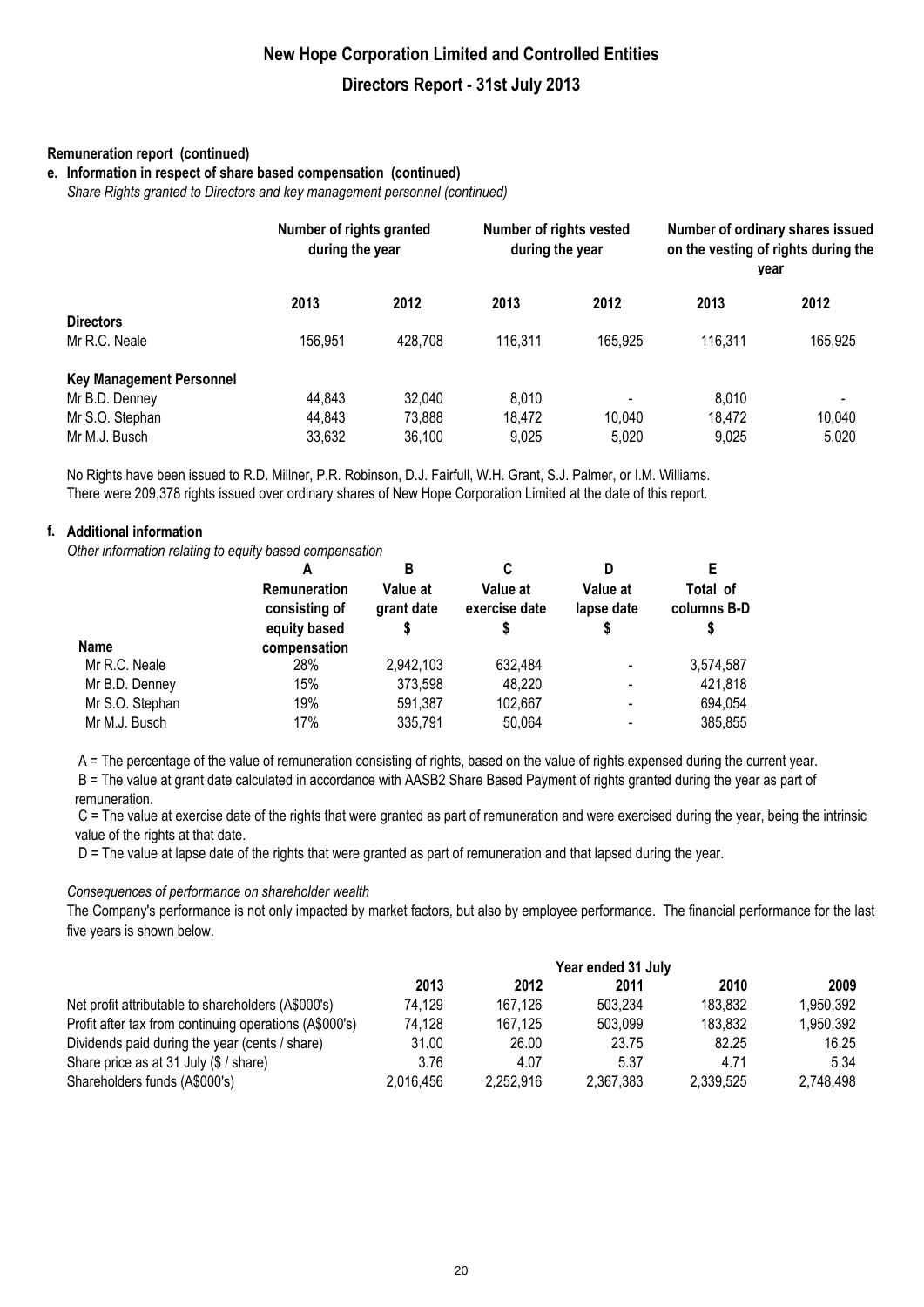#### **Shares issued on the vesting of rights**

Since the end of the financial year 151,873 rights have been granted and converted to ordinary shares in the company.

#### **Loans to directors and executives**

There were no loans to directors and executives granted during the reporting period, nor were there any outstanding loans as at balance date.

#### **Non-audit services**

The Company may decide to employ the auditor on assignments additional to their statutory audit duties where the auditor's expertise and experience with the Company are important.

Details of the amounts paid or payable to the auditor (PricewaterhouseCoopers) for non-audit services provided during the year are set out below.

The Board of Directors has considered the position, and in accordance with the advice received from the audit committee, is satisfied that the provision of the non-audit services is compatible with the general standard of independence for auditors imposed by the *Corporations Act 2001* . The Directors are satisfied that the provision of non-audit services by the auditor, as set out below, did not compromise the auditor independence requirements of the *Corporations Act 2001* for the following reasons:

- the types of non-audit services have been reviewed by the audit committee to ensure they do not impact the impartiality and objectivity of the auditor;
- h none of the services undermine the general principles relating to auditor independence as set out in APES 110 *Code of Ethics for Professional Accountants* .

During the year the following fees were paid or payable for services provided by the auditor of the parent entity, its related practices and nonrelated audit firms (refer note 32):

|                                                                                        | Consolidated |           |
|----------------------------------------------------------------------------------------|--------------|-----------|
|                                                                                        | 2013         | 2012      |
| <b>Audit Services</b>                                                                  |              |           |
| PricewaterhouseCoopers Australian firm for audit and review of financial reports and   |              |           |
| other audit work under the Corporations Act 2001                                       | 355,629      | 279,232   |
| Non PricewaterhouseCoopers audit firms for the audit or review of financial reports of |              |           |
| any entity in the Group                                                                |              |           |
| <b>Total remuneration for audit services</b>                                           | 355,629      | 279,232   |
| <b>Non-audit services</b>                                                              |              |           |
| PricewaterhouseCoopers Australian firm:                                                |              |           |
| Transaction tax & advisory services                                                    | 421,090      | 908,441   |
| General advisory services                                                              | 63,397       | 266,971   |
| Tax compliance services                                                                | 160,752      | 217,272   |
| Tax compliance services - MRRT                                                         | 192,670      | 419,498   |
| Tax compliance services - PRRT                                                         | 43,795       |           |
| Research and development compliance services                                           | 270,348      | 282,984   |
| Non PricewaterhouseCoopers firms:                                                      |              |           |
| <b>Taxation services</b>                                                               |              |           |
| <b>Total remuneration for non-audit services</b>                                       | 1,152,052    | 2,095,166 |
| Total auditors remuneration                                                            | 1,507,681    | 2,374,398 |

#### **Auditor's independence declaration**

A copy of the auditor's independence declaration as required under section 307C of the *Corporations Act 2001* is set out on page 23.

#### **Rounding of amounts**

The Company is of a kind referred to in Class Order 98/100, issued by the Australian Securities and Investments Commission, relating to the "rounding off" of amounts in the Directors' report. Amounts in the Directors' report have been rounded off in accordance with that Class Order to the nearest thousand dollars, or in certain cases, to the nearest dollar.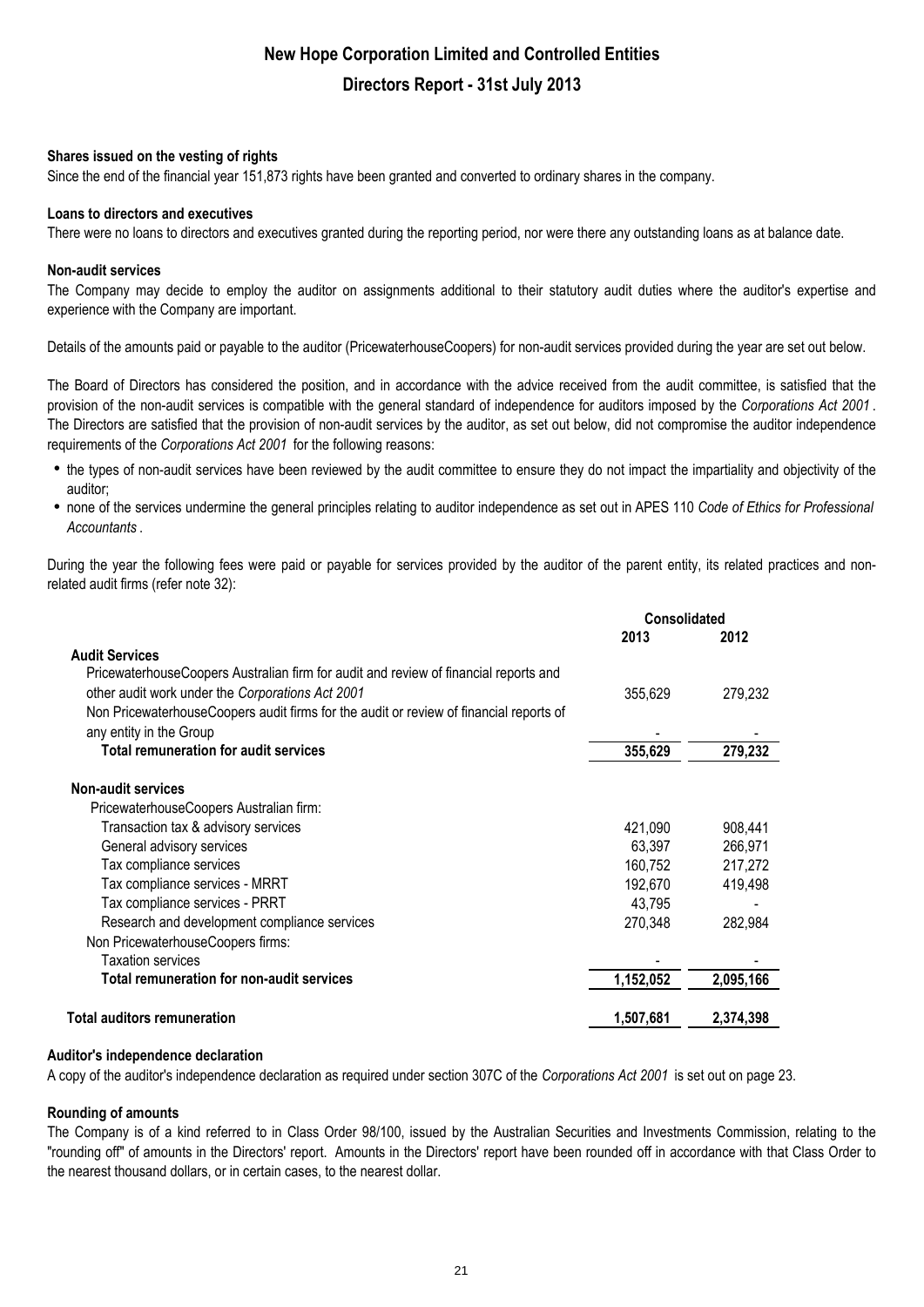#### **Meetings of Directors**

The following table sets out the number of meetings of the Company's Directors held during the year ended 31 July 2013 and the number of meetings attended by each Director:

|                  | <b>Full meetings</b><br>of Directors |                 | <b>Audit Committee</b>   |                          | <b>Remuneration Committee</b> |                 |
|------------------|--------------------------------------|-----------------|--------------------------|--------------------------|-------------------------------|-----------------|
|                  | Held                                 | <b>Attended</b> | Held                     | <b>Attended</b>          | Held                          | <b>Attended</b> |
| Mr R.D. Millner  | 14                                   | 14              | $\overline{\phantom{a}}$ | $\overline{\phantom{a}}$ |                               |                 |
| Mr P.R. Robinson | 14                                   | 14              | $\,$                     |                          | 4                             | 4               |
| Mr D.J. Fairfull | 14                                   | 14              |                          |                          |                               | າ               |
| Mr W.H. Grant    | 14                                   | 14              |                          |                          |                               | 4               |
| Ms S.J. Palmer   |                                      |                 |                          |                          |                               |                 |
| Mr I.M. Williams |                                      | 10              |                          |                          |                               |                 |
| Mr R.C. Neale    | 14                                   | 14              |                          |                          |                               |                 |

Signed at Sydney this 16th day of September 2013 in accordance with a resolution of Directors.

R.D. Millner Director

S.J. Palmer Director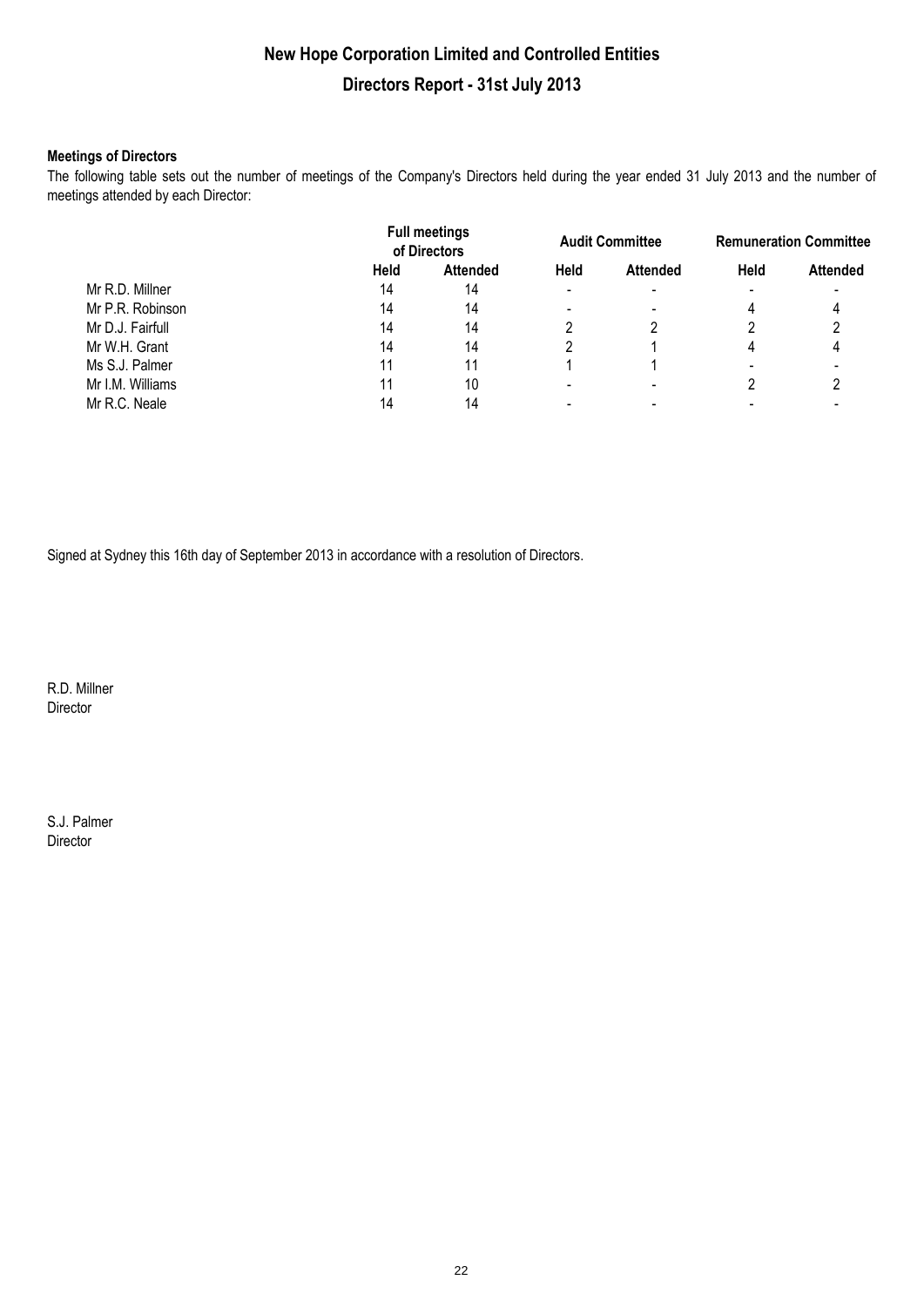

# **Auditor's Independence Declaration**

As lead auditor for the audit of New Hope Corporation Limited for the year ended 31 July 2013, I declare that, to the best of my knowledge and belief, there have been:

- (a) no contraventions of the auditor independence requirements of the *Corporations Act 2001* in relation to the audit; and
- (b) no contraventions of any applicable code of professional conduct in relation to the audit.

This declaration is in respect of New Hope Corporation Limited and the entities it controlled during the period.

PricewaterhouseCoopers Simon Neill Partner

Sydney 16 September 2013

*PricewaterhouseCoopers, ABN 52 780 433 757 Riverside Centre, 123 Eagle Street, BRISBANE QLD 4000, GPO Box 150, BRISBANE QLD 4001 T: +61 7 3257 5000, F: +61 7 3257 5999, www.pwc.com.au*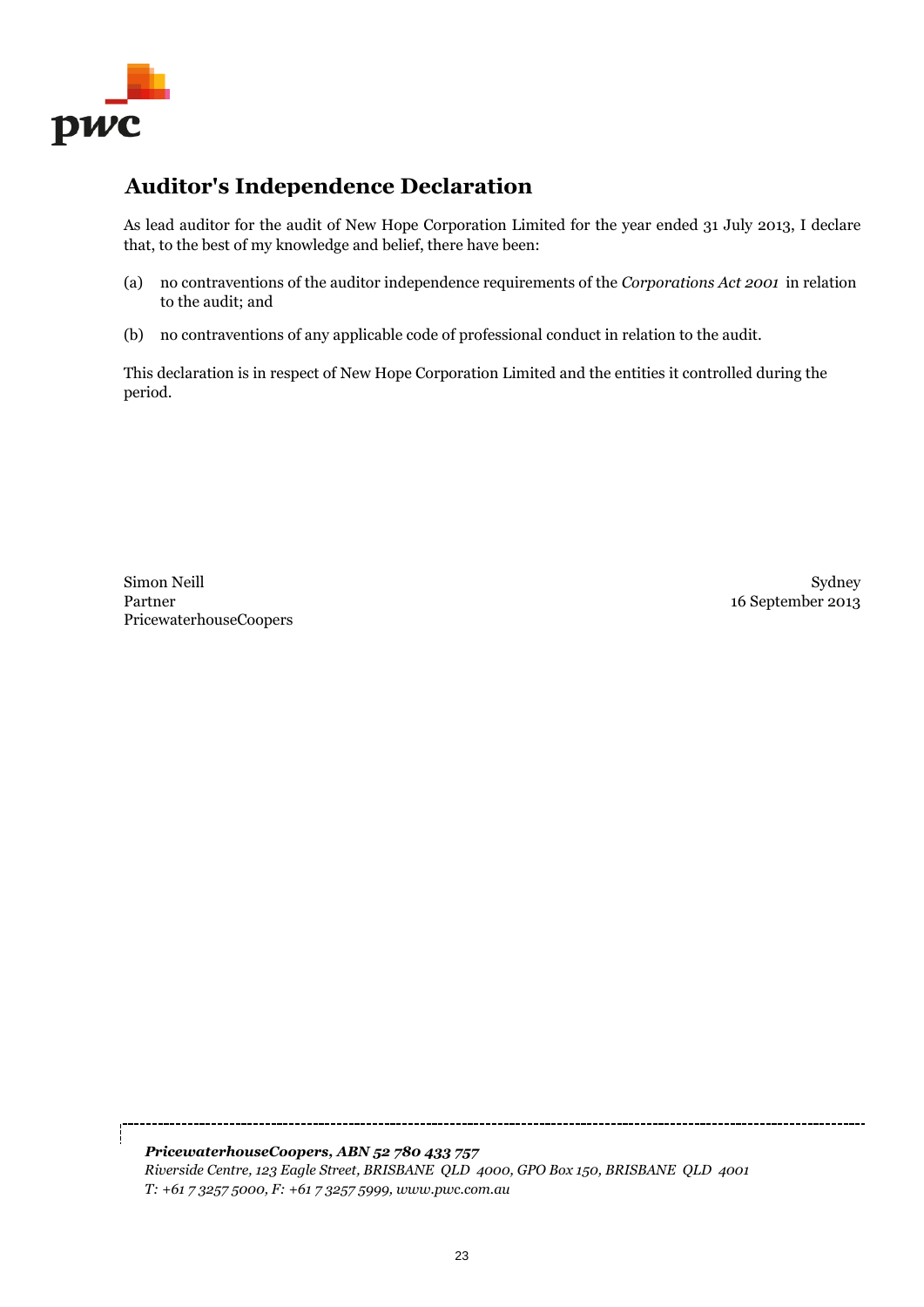This Corporate Governance Statement has been summarised into sections in line with the eight core corporate governance principles as specified in the Australian Securities Exchange (ASX) Corporate Governance Council's revised *Corporate Governance Principles and Recommendations.*

#### **Foundations for management and oversight**

The Board is ultimately responsible for the operations, management and performance of the Company. In discharging this responsibility, the Board delegates to senior management, whose role is to manage the Company in accordance with the directions and policies set by the Board. The Board monitors the activities of senior management in the performance of their delegated duties.

It is the responsibility of the Board to determine policies, practices, management and the operations of the Company and to ensure that the Company is compliant with statutory, legal and other regulatory obligations. Details of these policies can be accessed through the Company Secretary.

Responsibilities of the Board include the following:

- Determining corporate strategies, policies and guidelines for the successful performance of the Company in the present and the future;
- Monitoring the Company's overall performance and financial results, adopting annual budgets and approving New Hope Corporation Limited's financial statements;
- Accountability to shareholders;
- Ensuring that risk management procedures and compliance and control systems are in place and operating effectively;
- Monitoring the performance and conduct of senior management and ensuring adequate succession plans are in place; and
- Ensuring the Company continually builds an honest and ethical culture.

The performance of non-executive Directors is reviewed by the Remuneration and Nomination Committee with any unsatisfactory performance referred to the remainder of the Board. This review was undertaken during the year.

The efficiency, effectiveness and operations of the Board are continuously subjected to informal monitoring by the Remuneration and Nomination Committee and the Board as a whole.

The performance of senior management was reviewed by the Remuneration and Nomination Committee during the year in accordance with its established procedures.

#### **Board structure**

At the date of this report the Board consists of six non-executive Directors and one executive Director. Details of the Directors of the Company, their experience, expertise, qualifications, and attendance at meetings are set out in the Directors' Report.

Key elements of the Board composition include:

- In accordance with the Company's Constitution, the Board should comprise no less than three or more than ten Directors.
- The Chairman of the Board is a non-executive Director.
- The non-executive Chairman and Chief Executive Officer roles are separate.
- The Board comprises a mix of Directors from different backgrounds with complementary skills and experience.
- The size of the Board and membership represents an appropriate balance between Directors with experience and knowledge of the Group and Directors with an external perspective.

The Company has not strictly complied with ASX Best Practice Recommendations in that not all of the non-executive Directors are independent. Mr Robert Millner (Chairman of Directors), Mr Peter Robinson and Mr David Fairfull are Directors of New Hope Corporation Limited's major shareholder, Washington H. Soul Pattinson and Company Limited. Ms Sue Palmer, Mr Ian Williams and Mr William Grant are considered independent.

Whilst all the non-executive Directors cannot be considered "independent" in accordance with the ASX Best Practice Recommendations, all Directors are expected to bring their independent views and judgement to the Board and, in accordance with the Corporations Act 2001, must inform the Board if they have any interest that could conflict with those of the Company. Where the Board considers that a significant conflict exists, it may exercise its discretion to determine whether the Director concerned may be present at the meeting while the item is considered. Also, the Board considers that due to the extensive experience and knowledge that these Directors have of the business, it would be contrary to shareholders' best interests if the Directors were precluded from holding the position of Director on these grounds.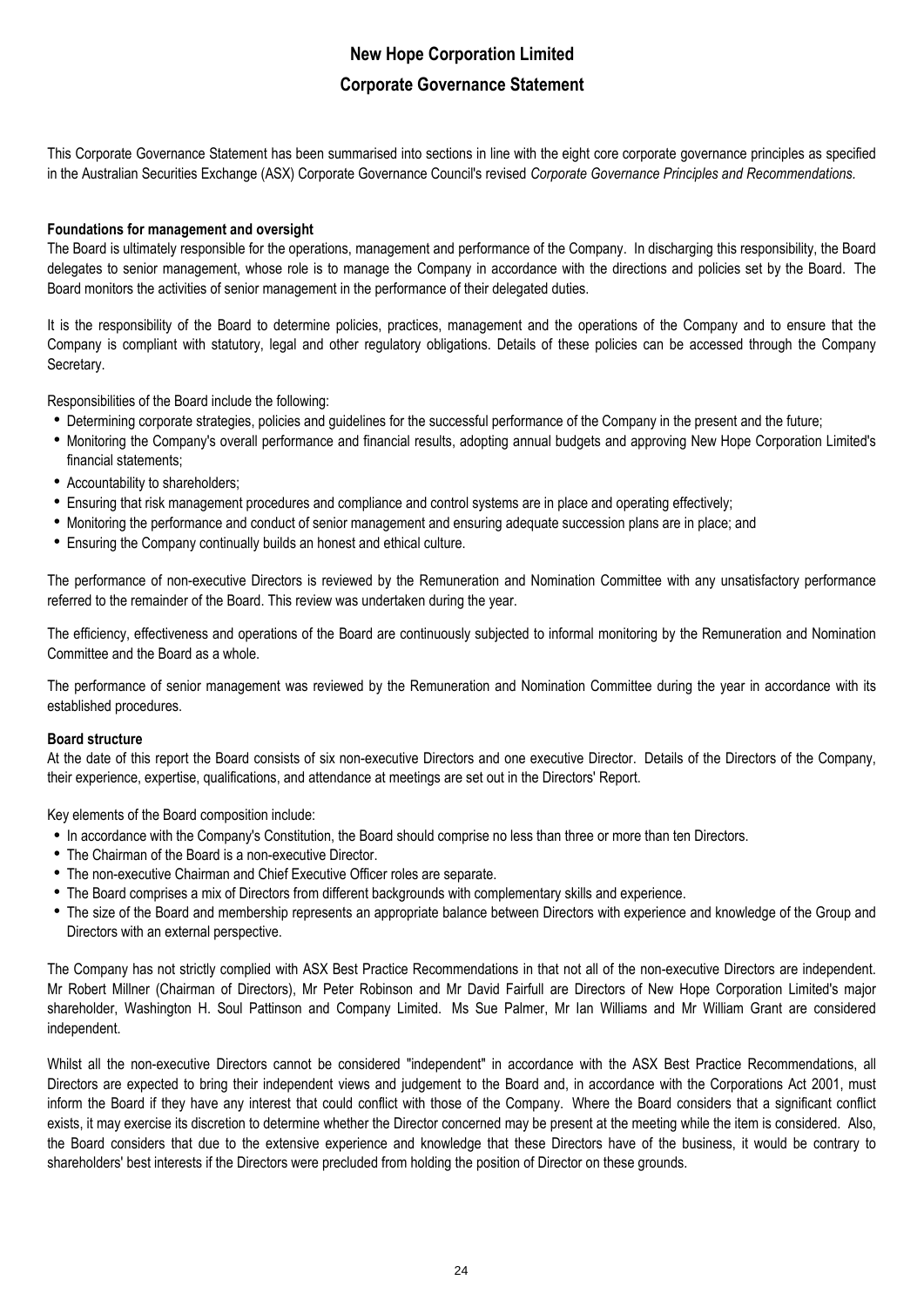In the discharge of their duties and responsibilities, the Directors individually (as well as the Board) have the right to seek independent professional advice at the Company's expense. However, for advice to individual Directors, prior approval of the Chairman is required, which is not to be unreasonably withheld.

The Remuneration and Nomination Committee consists of non-executive Directors who periodically review the membership and performance of the Board having regard to the Company's particular needs, both present and future. These periodic reviews are conducted at least annually or more frequently if deemed appropriate.

The Board sets goals and objectives for the Board, its Committees and Directors. Performance is measured against these goals and objectives in such manner deemed appropriate by the Board. The performance of the Board and its Committees was reviewed during the year in accordance with established procedures.

Directors are initially appointed by the full Board, subject to election by shareholders at the next Annual General Meeting. Under the Constitution, one third of the Board (excluding any Managing Director) retire from office each year and if eligible submit themselves for re-election by shareholders at the Annual General Meeting.

#### **Ethical and responsible decision making**

The Company has an established *Code of Conduct* dealing with matters of integrity and ethical standards. The code is designed to comply with the legal and other obligations of legitimate stakeholders and other interested parties and to foster a culture of compliance. All Directors, executives and employees are expected to abide by the code of conduct and specific policies in place, and to bring to the attention of senior management or the Board instances of unethical practices. The code and policies cover:

- Professional conduct;
- Ethical standards;
- Standards of workplace behaviour and equal opportunity;
- Relationships with customers, suppliers and competitors;
- Confidentiality and continuous disclosure;
- Anti-discrimination and harassment;
- Trading in Company securities; and
- The environment.

The Company's diversity policy is contained in the Code of Conduct, the Equal Employment Opportunity Policy, and the Recruitment and Selection Policy. Through these principles based documents the Company aims to foster a workplace where employees feel that they are a valued member of the organisation; that they are treated fairly and that inappropriate behaviour does not take place. The company is also committed to ensuring that employees and all other individuals involved in its operations are provided with equal opportunity in all aspects of recruitment, selection and employment.

It is the Company's policy that when recruiting and selecting staff that the best person for the position is chosen in each case. This is achieved by basing selection decisions on the merit principle whereby individuals shall be selected based on their capability to meet the requirements of the position and who have the right position related attributes. Unlawful discrimination of either a positive or negative bias (including gender) is not tolerated.

The Company is an equal opportunity employer and is committed to ensuring that all applicants for selection (employees, Officers and Directors) are not unlawfully discriminated against. The Company seeks to attract and retain employees across a broad experience base relevant to the Company. The Company aims to remunerate people fairly and provide opportunities for all individuals to reach their full potential, whilst understanding the need to be flexible to each individual's personal circumstances.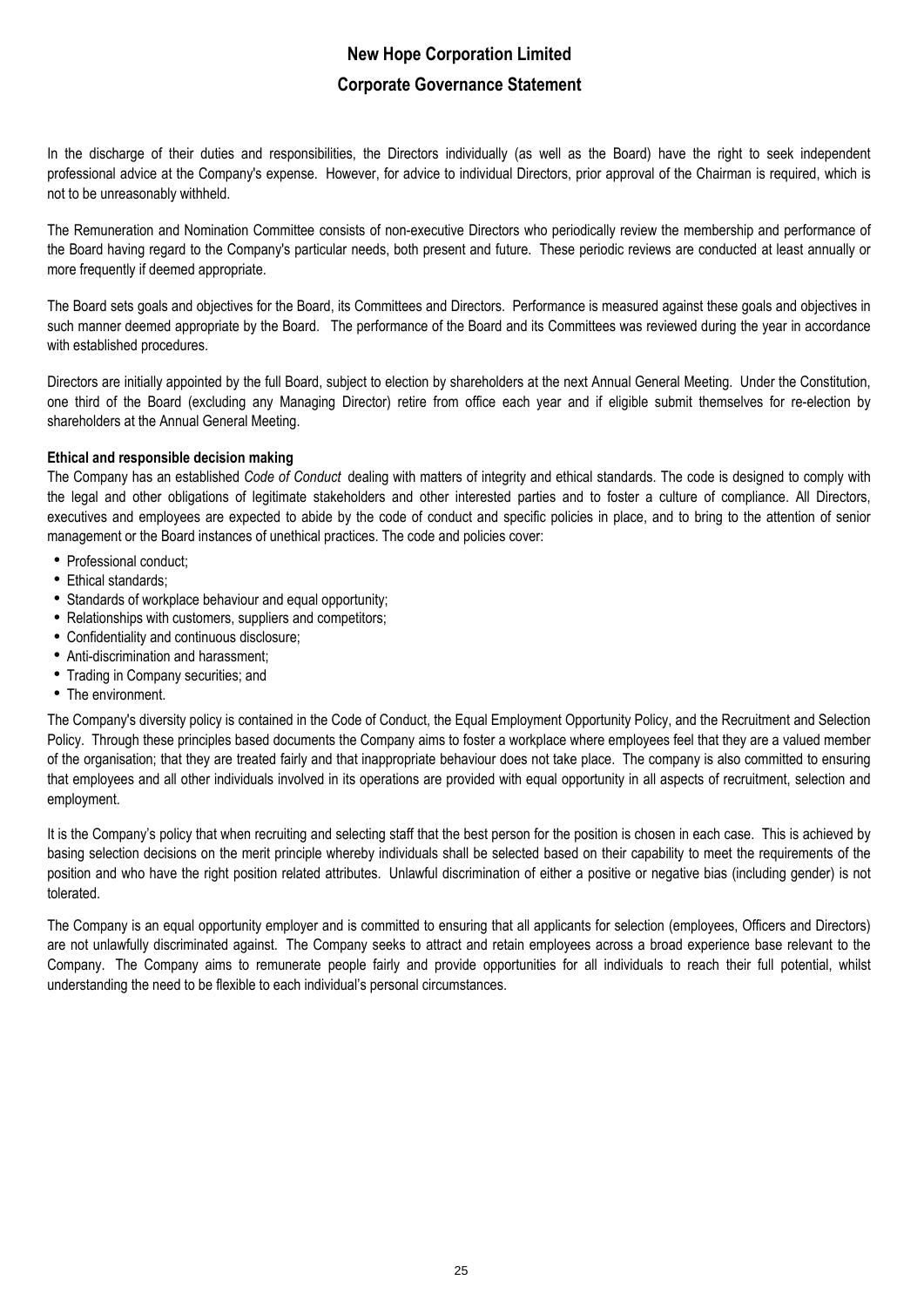The Company believes that the most appropriate measurable objectives in addressing gender diversity will deliver outcomes that are aligned to the principles outlined above. The following table outlines the Company's measurable objectives in achieving diversity.

| <b>Measurable Objective</b>                                                         | <b>Progress Achieved</b>                                                                                                                                                                                                                                                                                                                                                                                                |
|-------------------------------------------------------------------------------------|-------------------------------------------------------------------------------------------------------------------------------------------------------------------------------------------------------------------------------------------------------------------------------------------------------------------------------------------------------------------------------------------------------------------------|
| Develop a culture that embraces diversity that<br>is supported by corporate policy. | Policies are in place and readily available to all employees at all times. Policies are formally<br>communicated to employees during their induction and periodic formal refresher training is<br>also conducted.                                                                                                                                                                                                       |
| employees.                                                                          | The Company's recruitment processes and Formal recruitment procedures are in place that necessitates the involvement of the Human<br>documents ensure the Company appeals to, Resources Department in all stages of the recruitment process which ensures that corporate<br>and targets, a diverse pool of potential policy is adhered to and that the recruitment and selection process is free from unlawful<br>bias. |
| support the delivery of a flexible, tolerant and<br>accommodating work environment. | Ensure policies, procedures and guidelines Through various policies and guidelines (Education Assistance, Training and Development,<br>Leave, Parental Leave, Salary Packaging, Flexibility and Wellbeing) the Company has<br>acknowledged the need for, and provides opportunities for employees to achieve, flexibility<br>in their work environment.                                                                 |
|                                                                                     | This includes flexible working arrangements for new parents returning to work in the form of:<br>- the ability to work from home<br>- the option to have non-standard working hours<br>- the ability to work part-time for a period before returning to full time work                                                                                                                                                  |

A commitment to pay equity whereby remuneration is set based on the market based data and each individual's qualifications and experience.

Remuneration is initially set (and reviewed at least annually) by reference to independent market data which accounts for both the skills required for the role, the industry, and employment location. This is further linked to each employee's qualifications and experience. Procedures dictate that the Human Resources Department are involved in all steps of the remuneration setting process, including the final executive review and annual "norming" process which ensures that all employees are remunerated fairly, reasonably and without fear of undue bias.

The following table shows the proportion of women employed by the Company.

| Role              | Number of women | Number of men | Total employees | Female percentage |
|-------------------|-----------------|---------------|-----------------|-------------------|
| <b>Directors</b>  |                 |               |                 | 14%               |
| Senior executives |                 | 12            | 14              | 14%               |
| Total employees   | 75              | 523           | 598             | 13%               |

#### **Integrity in financial reporting**

New Hope Corporation Limited has an established Audit Committee, which has its own charter outlining the committee's function, composition, authority, responsibilities and reporting. The current members of the Audit Committee are non-executive Directors Ms S.J. Palmer (Chairperson), Mr W.H. Grant and Mr D.J. Fairfull. The Company's non-executive Chairman Mr R.D. Millner is not a member of the Audit Committee. The nonexecutive Chairman and other Directors, Chief Executive Officer, Chief Financial Officer, Company Secretary and the internal auditor may attend Audit Committee meetings by invitation.

On 7 September 2012 the Company announced that Ms Sue Palmer would assume the role of non-executive Director and Audit Committee Chairperson with effect from 1 November 2012. Ms Palmer's appointment follows the sad passing of Mr David Williamson (independent nonexecutive Director and Audit Committee Chairperson) in July 2012.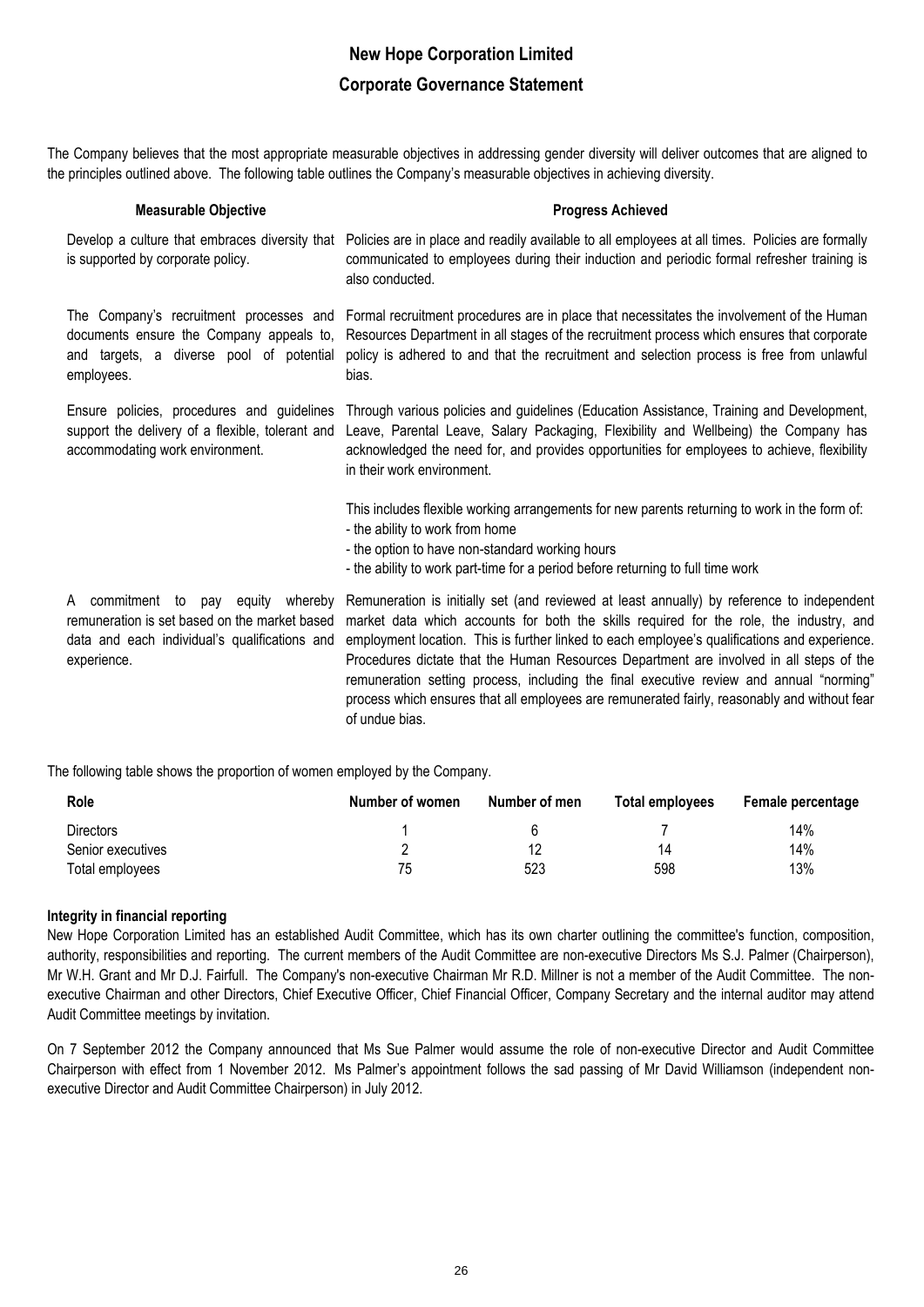During the period from July 2012 to 1 November 2012 the Company notes that it has not complied with the best practice recommendations in that the Audit Committee:

- Did not consist of a majority of independent Directors;
- Did not have at least three members; and
- The acting Chairperson was not an independent Director.

Despite these non-compliances, the Company believes that the integrity of the Audit Committee and the governance of the Company have been fully maintained at all times.

Further details of the Directors' qualifications, terms of office, and attendance at audit committee meetings are set out in the Directors' report on pages 10 to 13 and 22.

The external auditors (PricewaterhouseCoopers) are requested by the Audit Committee to attend the appropriate meetings to report on the results of their review and audit for the half year and full year respectively.

The external and internal auditors both have direct access to the Audit Committee if required.

The function of the Audit Committee is to assist the Board in fulfilling its statutory and fiduciary responsibilities relating to:

- The external reporting of financial information, including the selection and application of accounting policies;
- The independence and effectiveness of the external auditors. The Audit Committee regularly evaluates the performance of its external auditors, considers the appropriateness of the external audit engagement partners including their rotation, and considers the need and timing for putting the external audit role out to tender;
- The effectiveness of internal control processes and management information systems;
- Compliance with the Corporations Act, ASX Listing Rules and any other applicable requirements; and
- The application and adequacy of risk management systems within the Company.

The Chief Executive Officer and Chief Financial Officer are required to state in writing to the Board, by submission to the Audit Committee, that the Company's financial statements present a true and fair view, in all material respects, of the Company's financial position and operational results and that they are in accordance with relevant accounting standards.

#### **Timely and balanced disclosure**

The Company has a Continuous Disclosure Policy to ensure compliance with the ASX Listing Rules and Corporations Act continuous disclosure requirements. The policy requires timely disclosure through the ASX company announcement platform of information concerning the Company that a reasonable person would expect to have a material effect on the price or value of the Company's securities. The Board is responsible for determining disclosure obligations and the Company Secretary is the nominated Continuous Disclosure Officer for the Company.

#### **Respect the rights of shareholders**

The Board is committed to ensuring that shareholders, the stock market and other interested parties are fully informed of all material matters affecting the Company. The dissemination of information is mainly achieved as follows:

- An annual report is available to be distributed to shareholders in October each year and is placed on the Company's website;
- Where possible, significant information is posted on the Company's internet website as soon as it is disclosed to the market; and
- The external auditor is requested to attend the Annual General Meeting to answer shareholders' questions about the conduct of their audit and the content of the auditor's report.

#### **Risk recognition and management**

The Company is committed to identifying and managing areas of significant business risk to protect shareholders, employees, earnings and the environment. The framework to achieve this objective is promulgated in the Company's Risk Management policy. The Risk Management and Internal Audit function within the Company is responsible for the oversight and monitoring of performance of the policy. Arrangements in place, as set out in the company's Risk Management policy, include:

- Regular detailed financial, budgetary and management reporting;
- Procedures to manage financial, operational, strategic, market, and regulatory risks;
- Established organisational structures, procedures and policies dealing with the areas of health and safety, environmental issues, industrial relations and legal and regulatory matters;
- Comprehensive insurance and risk management programs;
- Procedures requiring Board approval for all borrowings and capital expenditure beyond minor levels; and
- Where applicable, the utilisation of specialised staff and external advisors.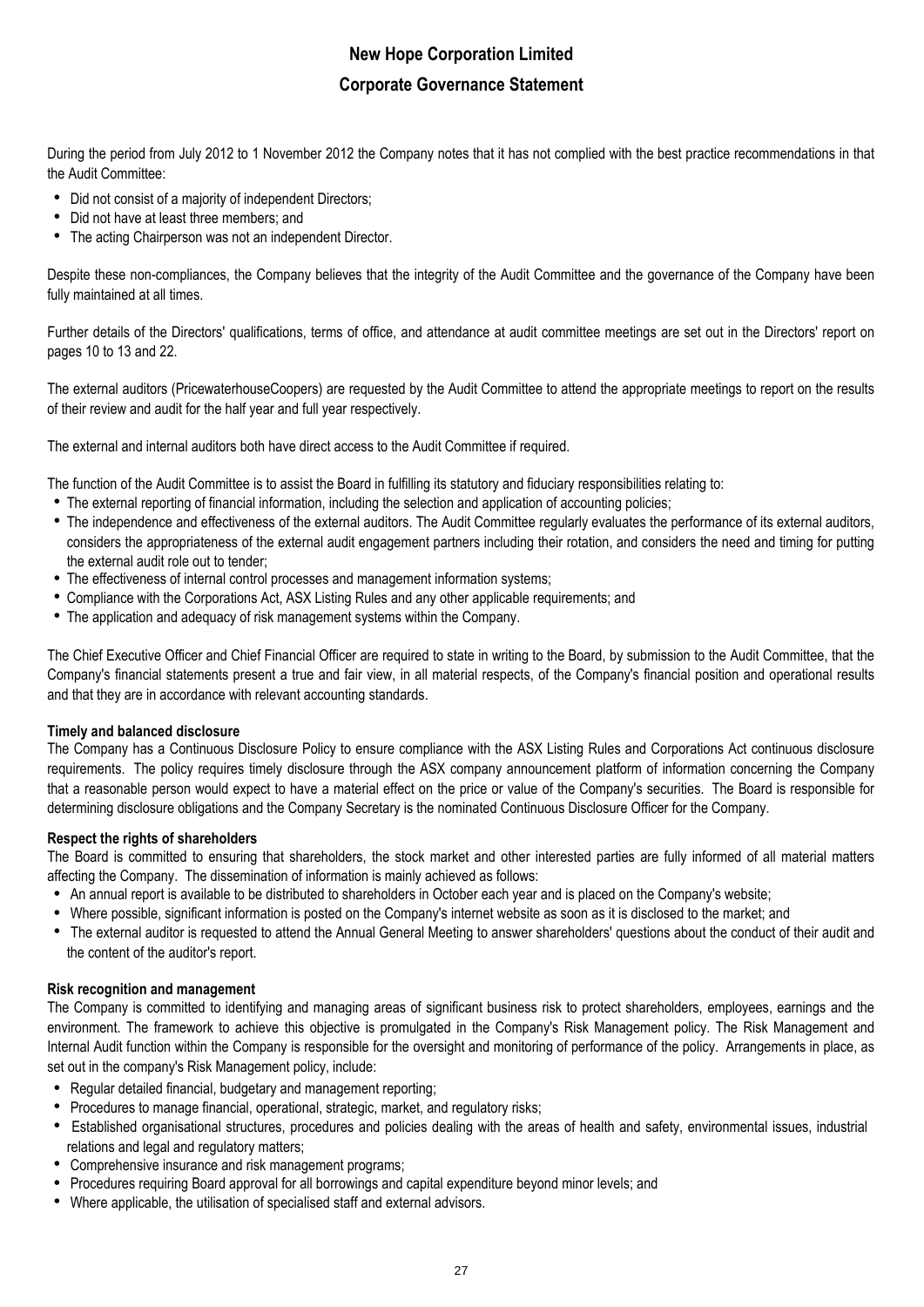The Chief Executive Officer and Chief Financial Officer are required to state in writing to the Board, by submission to the audit committee, that the risk management and internal control compliance systems implemented by the Board are operating efficiently and effectively and that the directors declaration given under section 259A Corporations Act 2001 (Cth) is founded on a sound system of risk management and control. The required statement has been received from the Chief Executive Officer and Chief Financial Officer relative to the year of income.

#### **Remunerate fairly and responsibly**

The Remuneration and Nomination Committee consists of non-executive Directors who are responsible for reviewing and proposing remuneration and other terms of employment for non-executive Directors. Details of the attendance at meetings of the Remuneration and Nomination Committee is included on page 22 of the Directors' report.

Non-executive Directors' fees are reviewed annually after taking into consideration the Company's performance, market rates and level of responsibility. The aggregate amount of fees which may be paid to non-executive Directors is subject to the approval of shareholders at the Annual General Meeting and is currently set at \$1,750,000 (2012 - \$1,000,000) per annum.

Remuneration of senior executives is reviewed annually by the Remuneration and Nomination Committee, taking into consideration the Company's performance, market rates and levels of responsibility.

Further information of Directors' and executives' remuneration is set out in the Directors Report and in the Notes to the Financial Statements.

The Company's Share Trading Policy has been disclosed to the market via the ASX Company Announcement Platform. The policy provides that:

- Trading is prohibited when Directors and employees are in possession of price sensitive information which is not available to the public;
- Trading is prohibited during the period of four weeks prior to the announcement of the Company's half year and full year results;
- The Company has established the following share trading windows each for a period of six weeks commencing from:
	- o The release of the Company's annual result to the Australian Securities Exchange;
		- o The release of the Company's half yearly result to the Australian Securities Exchange;
		- o The date of the Annual General Meeting; and
		- o The release of a prospectus;
- At times other than those referred to above, Directors and employees may trade after seeking approval from the Chairman of the Board, or in his absence, the Managing Director of New Hope Corporation Limited.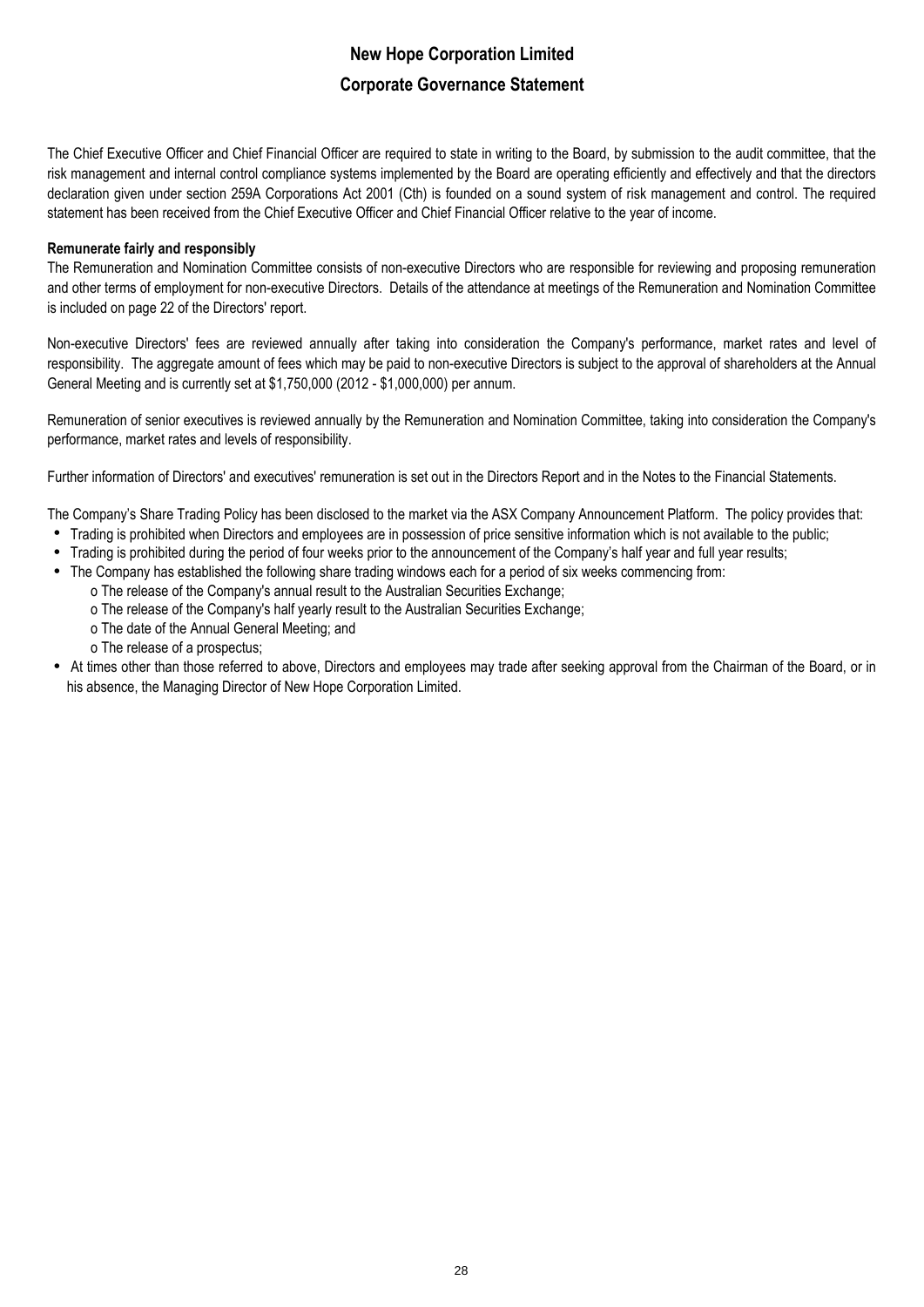### **New Hope Corporation Limited**

## **Annual Financial Report for the year ended 31st July 2013**

## **Contents Page** Financial Report Consolidated Statement of Comprehensive Income 30 **Consolidated Balance Sheet 31** 31 Consolidated Statement of Changes in Equity 32 Consolidated Cash Flow Statement 33 Notes to the financial statements 34 Directors' declaration 78 Independent audit report to the members 79

The financial report is the consolidated financial statements of the consolidated entity consisting of New Hope Corporation Limited and its subsidiaries. The financial report is presented in the Australian currency.

New Hope Corporation Limited is a company limited by shares on the Australian Securities Exchange (ASX). The Company is incorporated and domiciled in Australia, and its registered office and principal place of business is:

New Hope Corporation Limited 3/22 Magnolia Drive BROOKWATER QLD 4300

A description of the nature of the consolidated entity's operations and its principal activities is included in the Directors' report on pages 2 to 9, which is not part of this financial report.

The financial report was authorised for issue by the Directors on 16 September 2013. The Company has the power to amend and reissue the financial report.

Through the use of the internet, the Company has ensured that corporate reporting is timely, complete and available globally at minimum cost to the Company. All financial reports and other announcements to the ASX are available on the Investor Relations pages of the website: www.newhopegroup.com.au.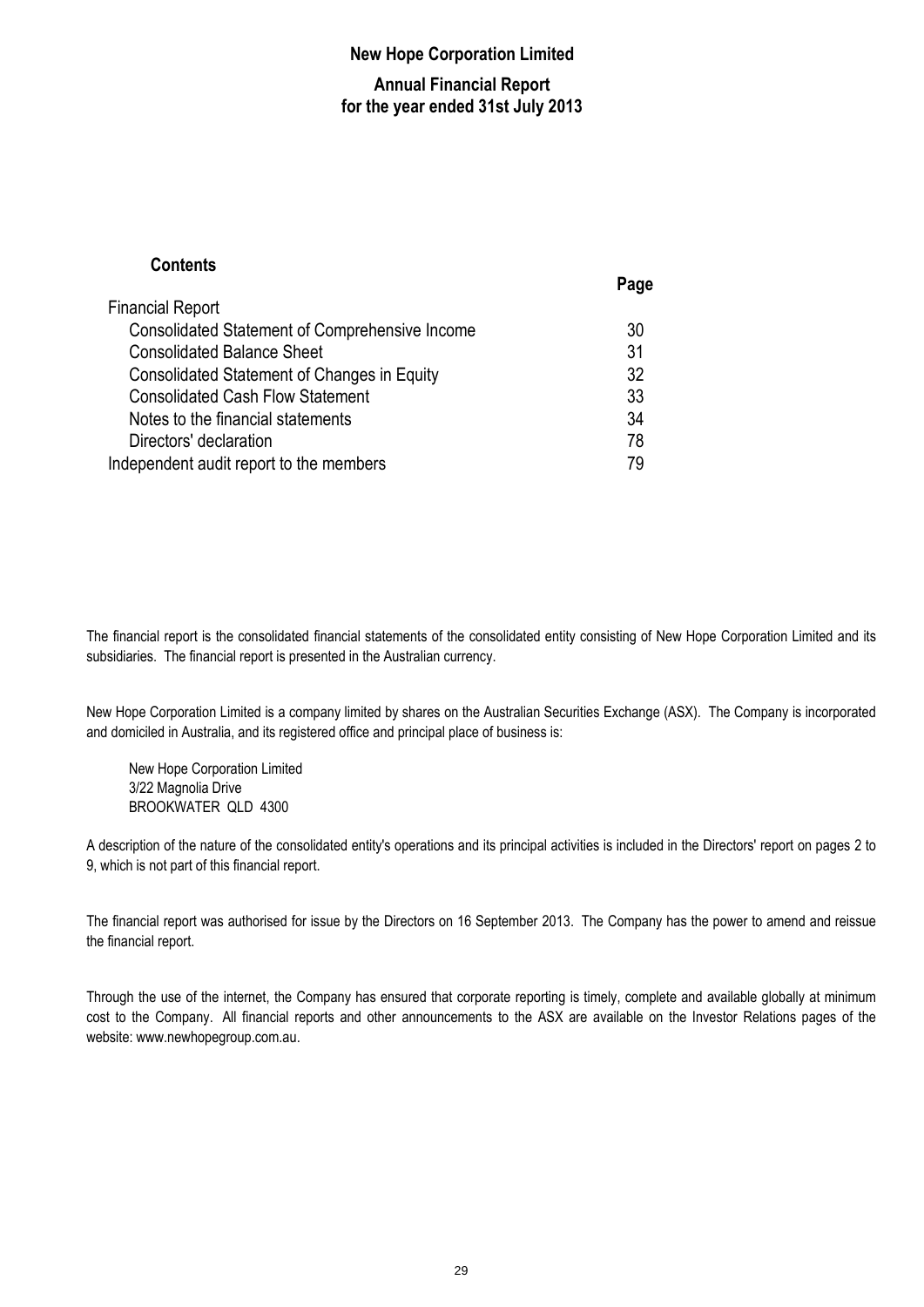## **Consolidated Statement of Comprehensive Income for the year ended 31st July 2013**

|                                                                                    | <b>Notes</b> | 2013<br>\$000           | 2012<br>\$000             |
|------------------------------------------------------------------------------------|--------------|-------------------------|---------------------------|
| Revenue from continuing operations                                                 | 5            | 652,097                 | 767,525                   |
| Other income                                                                       | 6            | 4,328                   | 149                       |
|                                                                                    |              | 656,425                 | 767,674                   |
| Expenses                                                                           |              |                         |                           |
| Cost of sales                                                                      |              | (319, 933)              | (355, 901)                |
| Marketing and transportation                                                       |              | (139, 327)              | (140, 932)                |
| Administration                                                                     |              | (16, 213)               | (26, 101)                 |
| Other expenses                                                                     |              | (7, 205)                | (6,083)                   |
| Impairment of assets                                                               | 7            | (51, 377)               | (39, 191)                 |
| Share of net profit / (loss) of associate                                          | 38           | (386)                   | (647)                     |
| Profit before income tax                                                           |              | 121,984                 | 198,819                   |
| Petroleum resources rent tax expense                                               | 8            | 1,509                   |                           |
| Income tax expense                                                                 | 8            | (49, 365)               | (31, 694)                 |
| Profit after income tax for the year                                               |              | 74,128                  | 167,125                   |
| Profit attributable to:<br>New Hope Shareholders<br>Non-controlling interests      |              | 74,129<br>(1)<br>74,128 | 167,126<br>(1)<br>167,125 |
| Other comprehensive income                                                         |              |                         |                           |
| Items that may be reclassified to profit and loss:                                 |              |                         |                           |
| Changes to the fair value of cash flow hedges, net of tax                          | 27           | (39, 824)               | 10,708                    |
| Transfer to the P&L - Cashflow Hedges, net of tax                                  | 27           | (10, 431)               | (17, 934)                 |
| Changes to the fair value of available for sale financial assets, net of tax       | 27           | (4, 729)                | (11, 242)                 |
| Other comprehensive income for the year, net of tax                                |              | (54, 984)               | (18, 468)                 |
| Total comprehensive income for the year                                            |              | 19,144                  | 148,657                   |
| Total comprehensive income attributable to:                                        |              |                         |                           |
| New Hope Shareholders                                                              |              | 19,145                  | 148,658                   |
| Non-controlling interests                                                          |              | (1)                     | (1)                       |
|                                                                                    |              | 19,144                  | 148,657                   |
| Earnings per share for profit attributed to ordinary equity holders of the Company |              |                         |                           |
| Basic earnings per share (cents / share)                                           | 34<br>34     | 8.9<br>8.9              | 20.1<br>20.1              |
| Diluted earnings per share (cents / share)                                         |              |                         |                           |

The above statement of comprehensive income should be read in conjunction with the accompanying notes.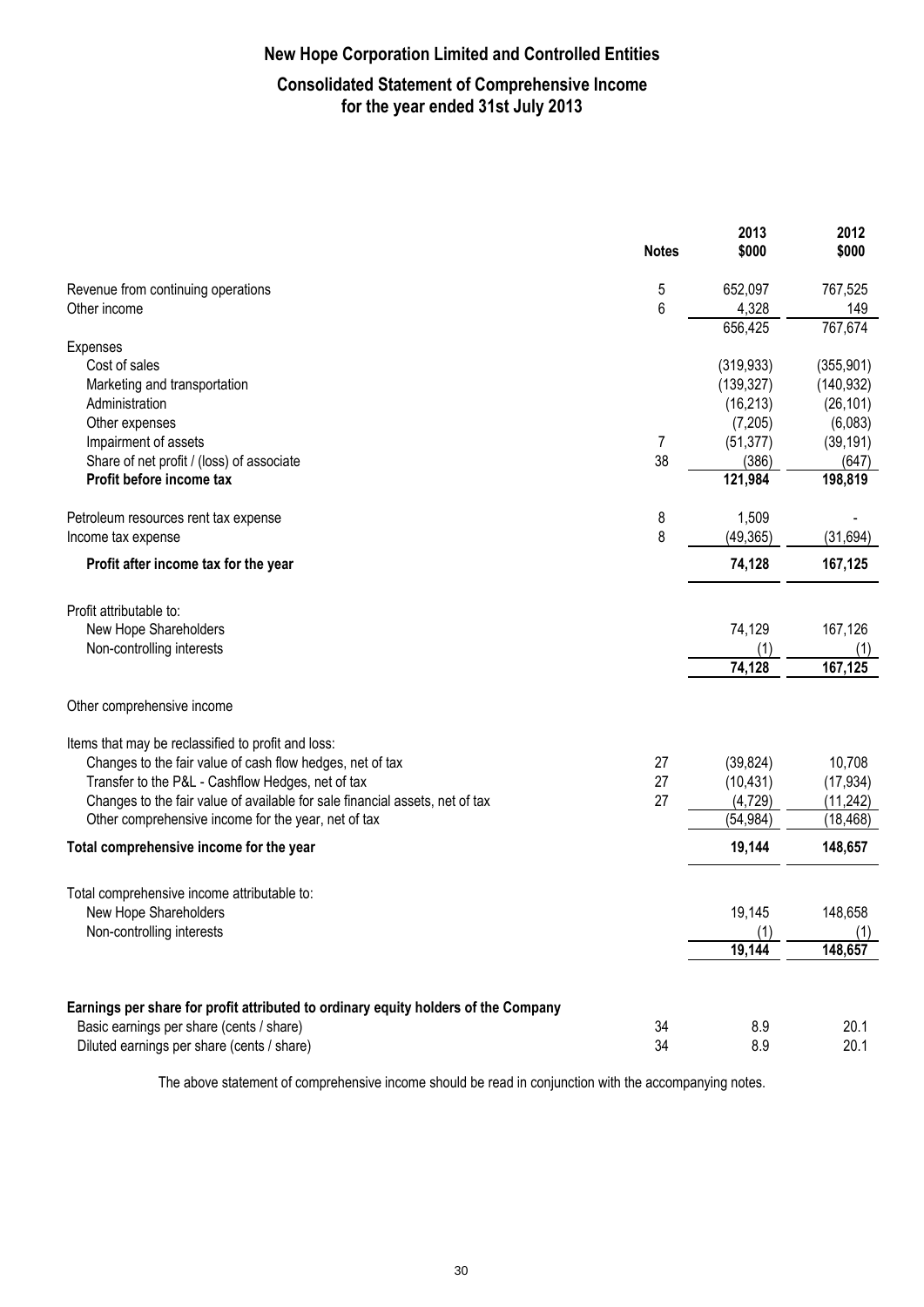## **Consolidated Balance Sheet as at 31st July 2013**

|                                                            |              | 2013             | 2012                   |
|------------------------------------------------------------|--------------|------------------|------------------------|
|                                                            | <b>Notes</b> | \$000            | \$000                  |
| <b>Current assets</b>                                      |              |                  |                        |
| Cash and cash equivalents                                  | 10           | 21,564           | 70,990                 |
| Receivables                                                | 11           | 57,905           | 17,124                 |
| Inventories                                                | 12           | 58,673           | 59,560                 |
| Held to maturity investments                               | 13           | 1,229,608        | 1,446,975              |
| Derivative financial instruments<br>Other                  | 35<br>14     |                  | 20,393                 |
| Total current assets                                       |              | 614<br>1,368,364 | 299<br>1,615,341       |
|                                                            |              |                  |                        |
| Non-current assets                                         |              |                  |                        |
| Receivables                                                | 15           | 2,775            | 9,208                  |
| Investments accounted for using the equity method          | 38           |                  | 32,530                 |
| Available for sale financial assets                        | 16           | 30,215           | 73,140                 |
| Derivative financial instruments                           | 35           |                  | 9,971                  |
| Property, plant and equipment                              | 17           | 764,037          | 659,202                |
| Exploration and evaluation assets                          | 18           | 77,210           | 39,228                 |
| Intangible assets                                          | 20           | 25,963           | 20,799                 |
| Total non-current assets                                   |              | 900,200          | 844,078                |
| <b>Total assets</b>                                        |              | 2,268,564        | $\overline{2,}459,419$ |
| <b>Current liabilities</b>                                 |              |                  |                        |
| Accounts payable                                           | 21           | 46,758           | 40,460                 |
| Current tax liabilities                                    |              | 18,924           | 18,490                 |
| Derivative financial instruments                           | 35           | 29,721           |                        |
| Provisions                                                 | 24           | 32,148           | 28,845                 |
| <b>Total current liabilities</b>                           |              | 127,551          | 87,795                 |
| <b>Non-current liabilities</b>                             |              |                  |                        |
| Deferred tax liabilities                                   | 23           | 67,733           | 82,917                 |
| Provisions                                                 | 25           | 45,117           | 35,791                 |
| Derivative financial instruments                           | 35           | 11,707           |                        |
| Total non-current liabilities                              |              | 124,557          | 118,708                |
| <b>Total liabilities</b>                                   |              | 252,108          | 206,503                |
| <b>Net assets</b>                                          |              | 2,016,456        | 2,252,916              |
|                                                            |              |                  |                        |
| <b>Equity</b>                                              |              |                  |                        |
| Contributed equity                                         | 26           | 93,342           | 92,509                 |
| Reserves                                                   | 27(a)        | (3,988)          | 50,570                 |
| Retained profits                                           | 27(b)        | 1,925,767        | 2,109,104              |
| Capital and reserves attributable to New Hope Shareholders |              | 2,015,121        | 2,252,183              |
| Non-controlling interests                                  |              | 1,335            | 733                    |
| <b>Total equity</b>                                        |              | 2,016,456        | 2,252,916              |

The above balance sheet should be read in conjunction with the accompanying notes.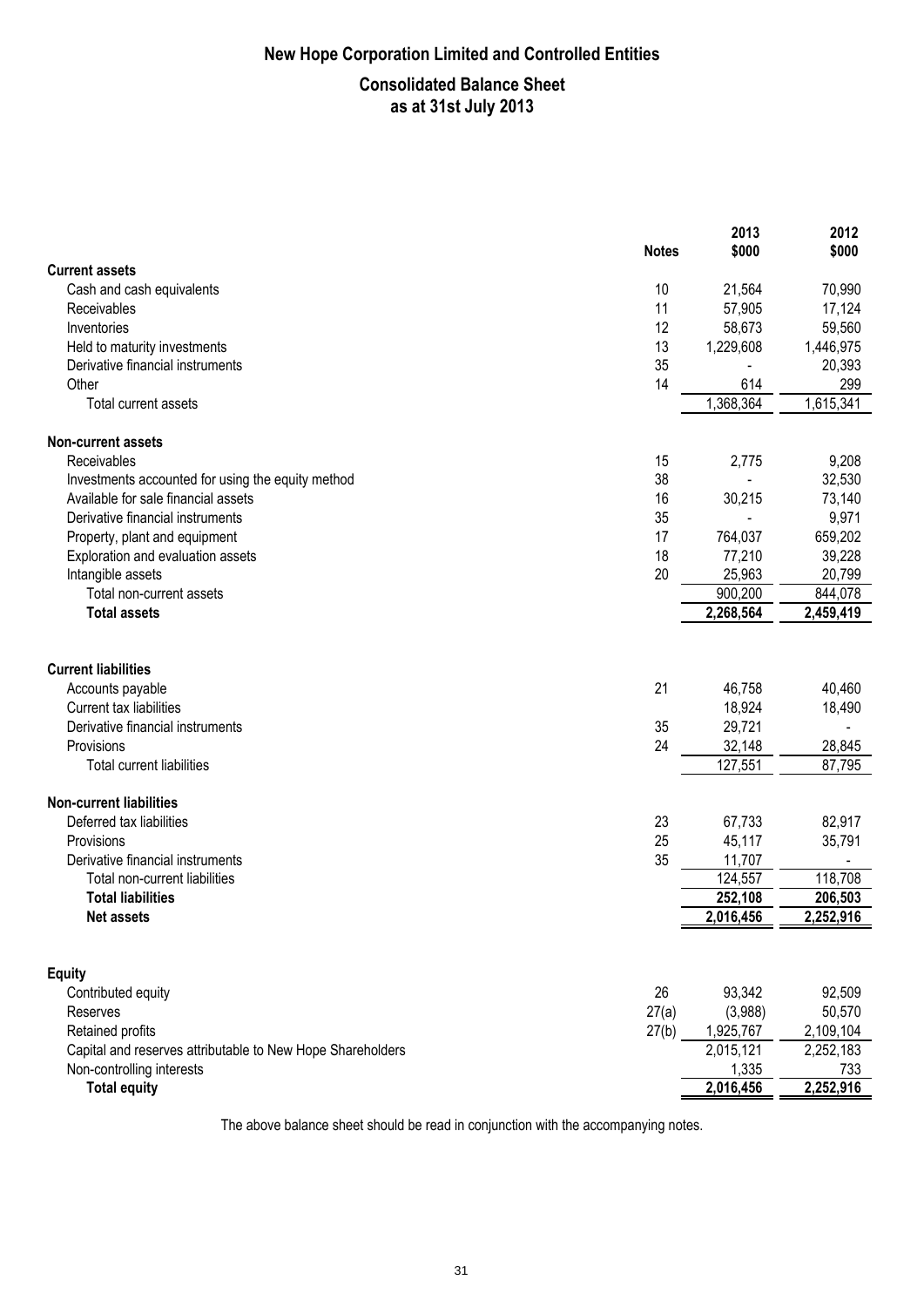## **Consolidated Statement of Changes in Equity for the year ended 31st July 2013**

|                                                                       | <b>Notes</b> | Contributed<br><b>Equity</b><br>\$000 | <b>Reserves</b><br>\$000 | Retained<br><b>Earnings</b><br>\$000 | Non-controlling<br><b>Interests</b><br>\$000 | <b>Total</b><br>\$000 |
|-----------------------------------------------------------------------|--------------|---------------------------------------|--------------------------|--------------------------------------|----------------------------------------------|-----------------------|
| <b>Balance at 1 August 2011</b>                                       |              | 91,500                                | 73,851                   | 2,157,849                            | 44,183                                       | 2,367,383             |
| Profit for the year                                                   |              |                                       |                          | 167,126                              | (1)                                          | 167,125               |
| Other comprehensive income<br>Total comprehensive income for the year |              |                                       | (18, 468)<br>(18, 468)   | 167,126                              | $\overline{a}$<br>(1)                        | (18, 468)<br>148,657  |
| Transactions with owners in their capacity as owners                  |              |                                       |                          |                                      |                                              |                       |
| Contributions of equity, net of transaction costs                     | 26           |                                       |                          |                                      |                                              |                       |
| Dividends provided for or paid                                        | 9            |                                       |                          | (91, 337)                            |                                              | (91, 337)             |
| Special dividend paid                                                 | 9            |                                       |                          | (124, 534)                           |                                              | (124, 534)            |
| Transfer from share based payment reserve to equity                   | 27           | 1,009                                 | (1,009)                  |                                      |                                              |                       |
| Net movement in share based payment reserve                           | 27           |                                       | 2,225                    |                                      |                                              | 2,225                 |
| Premium paid on acquisition of non-controlling interest               | 27           |                                       | (6,029)                  |                                      |                                              | (6,029)               |
| Acquisition of non-controlling interests                              | 37           |                                       |                          |                                      | (44, 177)                                    | (44, 177)             |
| Non controlling interests on acquisition of subsidiary                |              |                                       |                          |                                      | 728                                          | 728                   |
|                                                                       |              | 1,009                                 | (4, 813)                 | (215, 871)                           | (43, 449)                                    | (263, 124)            |
| Balance at 31 July 2012                                               |              | 92,509                                | 50,570                   | 2,109,104                            | 733                                          | 2,252,916             |
| Profit for the year                                                   |              |                                       |                          | 74,129                               | (1)                                          | 74,128                |
| Other comprehensive income                                            |              |                                       | (54, 984)                |                                      |                                              | (54, 984)             |
| Total comprehensive income for the year                               |              |                                       | (54, 984)                | 74,129                               | (1)                                          | 19,144                |
| Transactions with owners in their capacity as owners                  |              |                                       |                          |                                      |                                              |                       |
| Contributions of equity, net of transaction costs                     | 26           |                                       |                          |                                      |                                              |                       |
| Dividends provided for or paid                                        | 9            |                                       |                          | (91, 360)                            |                                              | (91, 360)             |
| Special dividend paid                                                 | 9            |                                       | $\overline{a}$           | (166, 106)                           |                                              | (166, 106)            |
| Transfer from share based payment reserve to equity                   | 27           | 833                                   | (833)                    |                                      |                                              |                       |
| Net movement in share based payment reserve                           | 27           |                                       | 1,259                    |                                      |                                              | 1,259                 |
| Premium paid on acquisition of non-controlling interest               | 27           |                                       |                          |                                      |                                              |                       |
| Acquisition of non-controlling interests                              | 37           |                                       |                          |                                      |                                              |                       |
| Share of non-controlling interests equity contributions               |              |                                       |                          |                                      | 603                                          | 603                   |
|                                                                       |              | 833                                   | 426                      | (257, 466)                           | 603                                          | (255, 604)            |
| Balance at 31 July 2013                                               |              | 93,342                                | (3,988)                  | 1,925,767                            | 1,335                                        | 2,016,456             |

The above statement of changes in equity should be read in conjunction with the accompanying notes.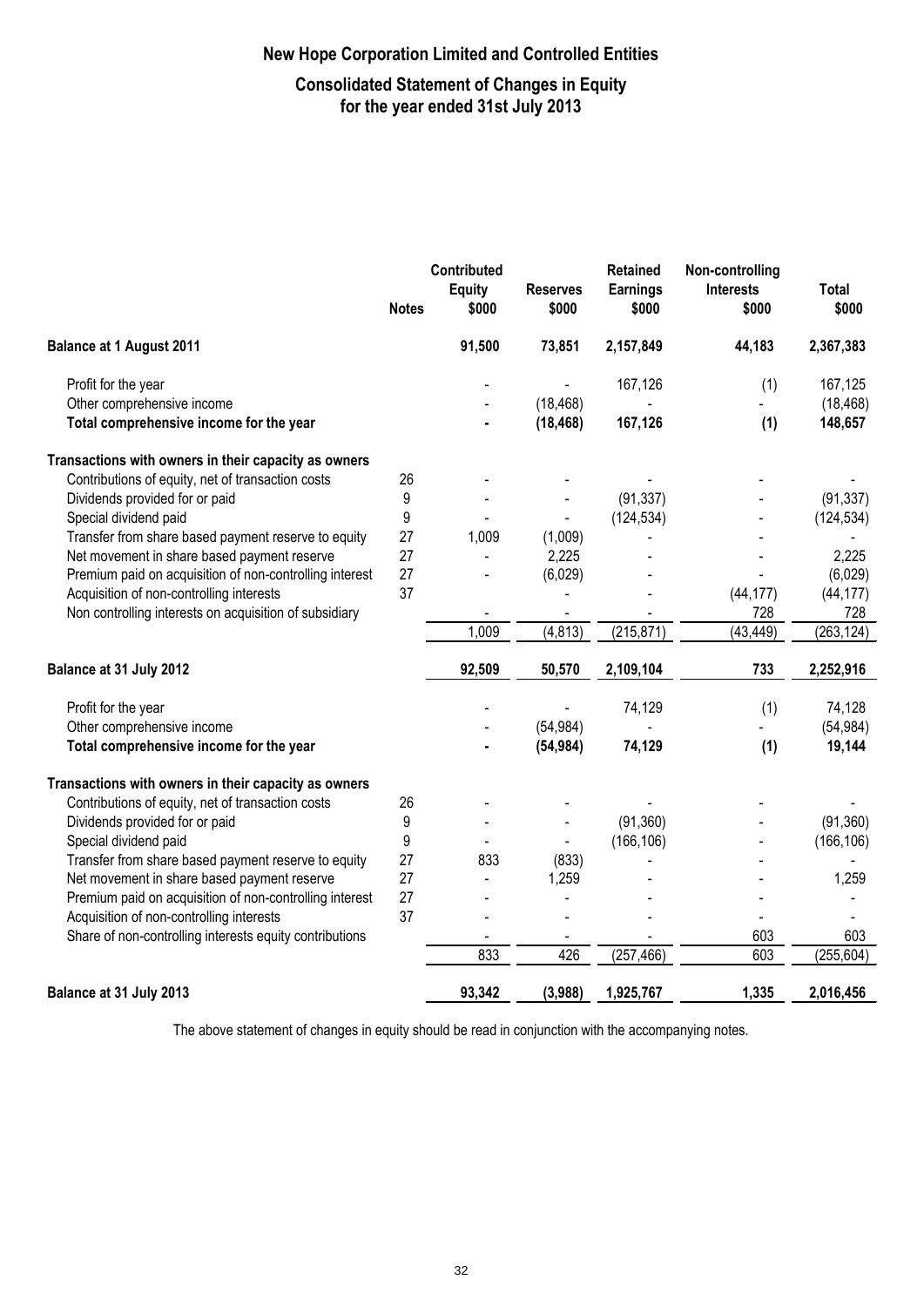## **Consolidated Cash Flow Statement for the year ended 31st July 2013**

|                                                                         | <b>Notes</b> | 2013<br>\$000 | 2012<br>\$000 |
|-------------------------------------------------------------------------|--------------|---------------|---------------|
| Cash flows from operating activities                                    |              |               |               |
| Receipts from customers inclusive of GST                                |              | 560,422       | 718,050       |
| Payments to suppliers and employees inclusive of GST                    |              | (425, 439)    | (466, 509)    |
|                                                                         |              | 134,983       | 251,541       |
| Income taxes paid                                                       |              | (42, 345)     | (208, 516)    |
| Net cash inflow / (outflow) from operating activities                   | 33           | 92,638        | 43,025        |
| Cash flows from investing activities                                    |              |               |               |
| Payments for property, plant and equipment                              |              | (106, 584)    | (39,045)      |
| Payments for exploration and evaluation activities                      |              | (21, 174)     | (31, 143)     |
| Payments for purchase of subsidiary, net of cash acquired               |              | (44, 260)     |               |
| Payments for available for sale financial assets                        |              |               | (5,305)       |
| Payments for investments in associates                                  |              | (731)         | (2,008)       |
| Refunds of / (payments for) security and bond guarantees                |              | (55)          | 864           |
| Proceeds from / (payments for) held to maturity investments             |              | 216,901       | 137,486       |
| Proceeds from sale of property, plant and equipment                     |              | 936           | 58,748        |
| Proceeds from sale of non-current assets                                |              | 5,813         |               |
| Interest received on held to maturity investments                       |              | 61,060        | 101,741       |
| Net cash inflow / (outflow) from investing activities                   |              | 111,906       | 221,338       |
| Cash flows from financing activities                                    |              |               |               |
| Joint venture partner contributions                                     |              | 601           | 1,736         |
| Payments for purchase of non-controlling interest, net of cash acquired |              |               | (50, 207)     |
| Dividends paid                                                          |              | (257, 466)    | (215, 871)    |
| Net cash inflow / (outflow) from financing activities                   |              | (256, 865)    | (264, 342)    |
| Net increase / (decrease) in cash and cash equivalents                  |              | (52, 321)     | 21            |
| Cash and cash equivalents at the beginning of the financial year        |              | 70,990        | 75,149        |
| Effects of exchange rate changes on cash and cash equivalents           |              | 2,895         | (4, 180)      |
| Cash and cash equivalents at the end of the financial year              | 10           | 21,564        | 70,990        |

The above cash flow statement should be read in conjunction with the accompanying notes.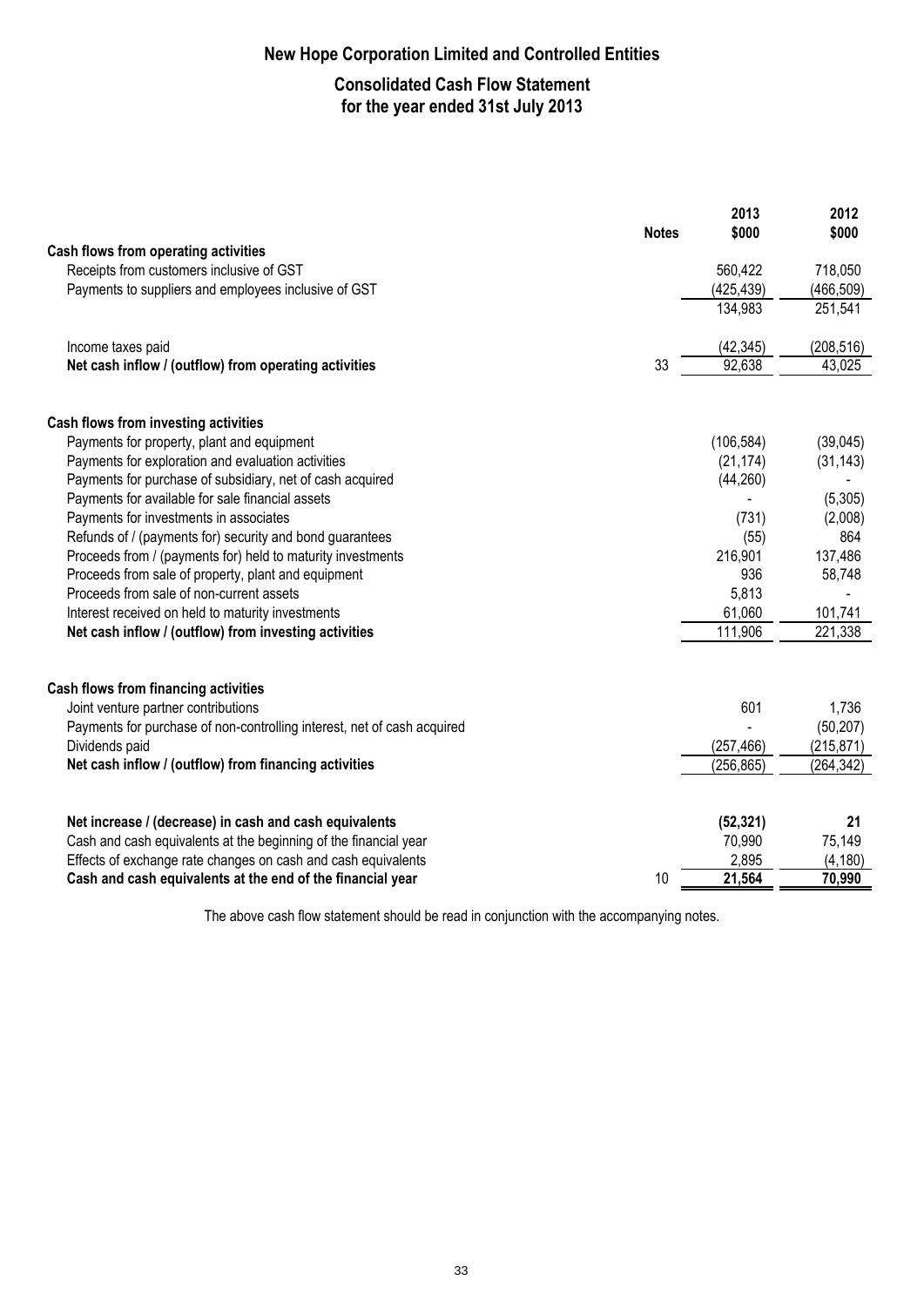### **Notes to the financial statements for the year ended 31st July 2013**

#### **1. SUMMARY OF SIGNIFICANT ACCOUNTING POLICIES**

The principal accounting policies adopted in the preparation of these consolidated financial statements are set out below. These policies have been consistently applied to all the years presented, unless otherwise stated. The financial report covers New Hope Corporation Limited and its subsidiaries as the consolidated entity.

#### a. Basis of preparation of accounts

This general purpose financial report has been prepared in accordance with Australian Accounting Standards, other authoritative pronouncements of the Australian Accounting Standards Board, Australian Accounting Interpretations and the *Corporations Act 2001.*

The accounting policies adopted are consistent with those of the previous financial year and corresponding interim reporting period. Effective from 1 August 2012 major work carried out on mining plant and machinery has been capitalised. This has resulted in \$21,625,000 being capitalised in the balance sheet and amortised over its useful life. There has been no material impact on existing assets.

#### *(i) Compliance with International Financial Reporting Standards (IFRS)*

The consolidated financial statements of the New Hope Corporation Limited Group also comply with International Financial Reporting Standards (IFRS) as issued by the International Accounting Standards Board (IASB).

#### *(ii) Historical cost convention*

These financial statements have been prepared under the historical cost convention, as modified by the revaluation of available for sale financial assets and derivative instruments carried at fair value.

#### *(iii) Critical accounting estimates*

The preparation of financial statements requires the use of certain critical accounting estimates. It also requires management to exercise its judgment in the process of applying the Group's accounting policies. The areas involving a higher degree of judgement or complexity, or areas where assumptions and estimates are significant to the financial statements, are disclosed in note 3.

#### b. Principles of consolidation

#### *(i) Subsidiaries*

The consolidated financial statements incorporate the assets and liabilities of all subsidiaries of New Hope Corporation Limited ("Company" or "parent entity") as at 31st July 2013 and the results of all subsidiaries for the year then ended. New Hope Corporation Limited and its subsidiaries together are referred to in this financial report as the Group or the consolidated entity.

Subsidiaries are all those entities (including special purpose entities) over which the Group has the power to govern the financial and operating policies, generally accompanying a shareholding of more than one-half of the voting rights. The existence and effect of potential voting rights that are currently exercisable or convertible are considered when assessing whether the Group controls another entity.

Subsidiaries are fully consolidated from the date on which control is transferred to the Group. They are de-consolidated from the date that control ceases. The acquisition method of accounting is used to account for the acquisition of subsidiaries by the Group (note 1(h)).

Intercompany transactions, balances and unrealised gains on transactions between Group companies are eliminated. Unrealised losses are also eliminated unless the transaction provides evidence of the impairment of the asset transferred. Accounting policies of subsidiaries have been changed where necessary to ensure consistency with the policies adopted by the Group.

Non-controlling interests in the results and equity of subsidiaries are shown separately in the consolidated income statement, statement of comprehensive income, statement of changes in equity and balance sheet respectively.

#### *(ii) Associates*

Associates are all entities over which the group has significant influence but not control or joint control, generally accompanying a shareholding of between 20% and 50% of the voting rights. Investments in associates are accounted for using the equity method of accounting, after initially being recognised at cost. The Group's investment in associates includes goodwill (net of any accumulated impairment loss) identified on acquisition (refer to note 38).

The Group's share of its associates' post-acquisition profits or losses is recognised in profit or loss, and its share of post-acquisition other comprehensive income is recognised in other comprehensive income. The cumulative post-acquisition movements are adjusted against the carrying amount of the investment. Dividends receivable from associates are recognised as reduction in the carrying amount of the investment.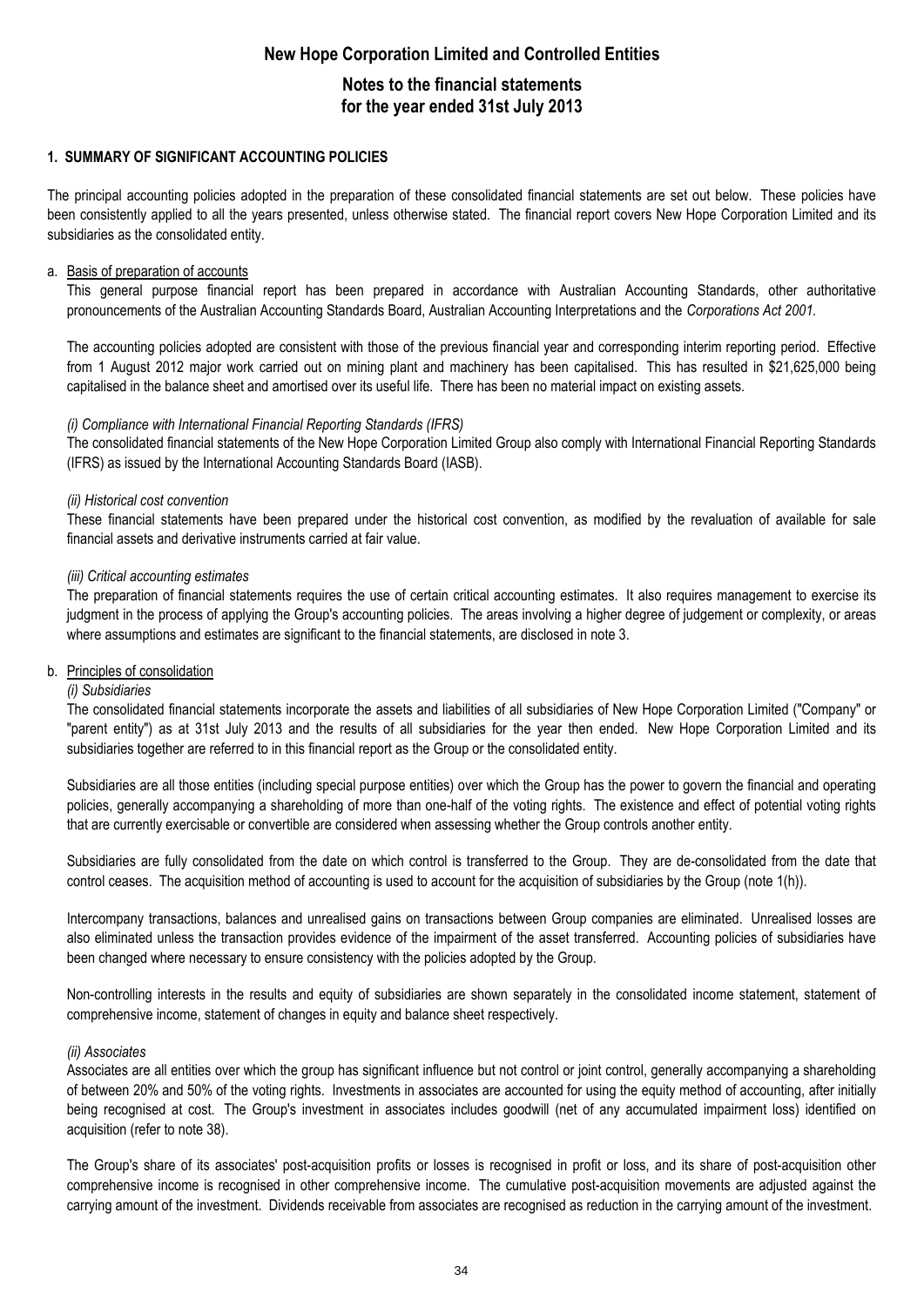### **Notes to the financial statements for the year ended 31st July 2013**

### **1. SUMMARY OF SIGNIFICANT ACCOUNTING POLICIES (continued)**

#### b. Principles of consolidation (continued)

#### *(ii) Associates* (continued)

When the Group's share of losses in an associate equals or exceeds its interest in the associate, including any other unsecured long-term receivables, the Group does not recognise further losses, unless it has incurred obligations or made payments on behalf of the associate.

Unrealised gains on transactions between the Group and its associates are eliminated to the extent of the Group's interest in the associates. Unrealised losses are also eliminated unless the transaction provides evidence of an impairment of the asset transferred. Accounting policies of associates have been changed where necessary to ensure consistency with the policies adopted by the Group.

As the group only has significant influence, it is unable to obtain reliable information at year end on a timely basis. The results of associates are equity-accounted from their most recent audited annual financial statements or unaudited interim financial statements, all within three months of the year end of the group. Adjustments are made to the associates' financial results for material transactions and events in the intervening period.

#### *(iii) Joint Ventures*

The proportionate interests in the assets, liabilities and expenses of a joint venture activity have been incorporated in the financial statements under the appropriate headings. Details of the joint venture are set out in note 39.

#### c. Segment reporting

Operating segments are reported in a manner consistent with the internal reporting provided to the chief operating decision maker. The chief operating decision maker, who is responsible for allocating resources and assessing performance of the operating segments, has been identified as comprising of the Board, Chief Executive Officer (CEO), Chief Operating Officer (COO) and Chief Financial Officer (CFO).

#### d. Foreign currency translation

#### *(i) Functional and presentation currency*

Items included in the financial statements of each of the Group's entities are measured using the currency of the primary economic environment in which the entity operates ("the functional currency"). The consolidated financial statements are presented in Australian dollars, which is New Hope Corporation Limited's functional and presentation currency.

#### *(ii) Transactions and balances*

Foreign currency transactions are translated into the functional currency using the exchange rates prevailing at the dates of the transactions. Foreign exchange gains and losses resulting from the settlement of such transactions and from the translation at year end exchange rates of monetary assets and liabilities denominated in foreign currencies are recognised in the income statement, except when deferred in equity as qualifying cash flow hedges and qualifying net investment hedges.

Translation differences on non-monetary items, such as equities held at fair value through profit or loss, are reported as part of the fair value gain or loss. Translation differences on non-monetary items, such as equities classified as available for sale financial assets, are included in the fair value reserve in equity.

#### *(iii) Group companies*

The results and financial position of all of the Group entities that have a functional currency different from the presentation currency are translated into the presentation currency as follows:

- assets and liabilities for each balance sheet presented are translated at the closing rates at the date of that balance sheet;
- income and expenses for each income statement and statement of comprehensive income are translated at average exchange rates (unless this is not a reasonable approximation of the cumulative effect of the rates prevailing on the transaction dates, in which case income and expenses are translated at the dates of the transactions); and
- all resulting exchange differences are recognised in other comprehensive income.

On consolidation, exchange differences arising from the translation of any net investment in foreign entities, are recognised in other comprehensive income. When a foreign operation is sold, a proportionate share of such exchange differences is reclassified to profit or loss as part of the gain or loss on sale where applicable.

#### e. Revenue recognition

Revenue is measured at the fair value of the consideration received or receivable. Amounts disclosed as revenue are net of returns, trade allowances, rebates and amounts collected on behalf of third parties.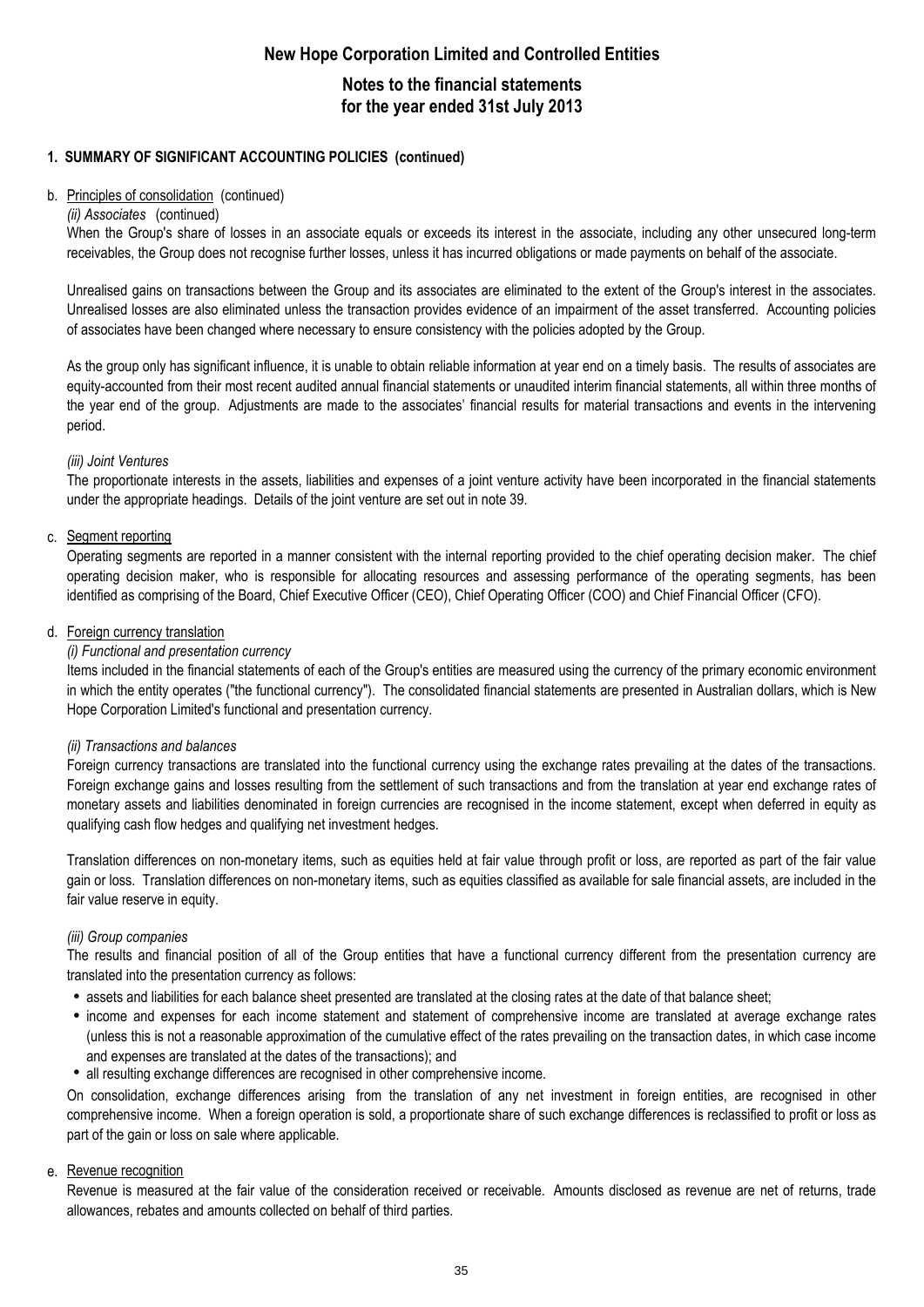### **Notes to the financial statements for the year ended 31st July 2013**

#### **1. SUMMARY OF SIGNIFICANT ACCOUNTING POLICIES (continued)**

#### e. <u>Revenue recognition</u> (continued)

The Group recognises revenue where the amount of revenue can be reliably measured, it is probable that future economic benefits will flow to the entity and specific criteria have been met for each of the Group's activities as described below. The Group bases its estimates on historical results, taking into consideration the type of customer, the type of transaction and the specifics of each arrangement. Revenue is recognised for the major business activities as follows:

- Coal sales revenue is recognised at the time the risks and benefits of ownership have been transferred to the customer in accordance with the sales terms. For export sales this is normally at the time of loading the shipment, and for domestic sales this is generally at the time the coal is delivered to the customer.
- Service fee income and management fee income is recognised as the services are performed.
- Interest income is recognised as it accrues using the effective interest method.
- Rental income is recognised on a straight line basis over the lease term.
- Dividend income is taken into profit when the right to receive payment is established. This applies even if they are paid out of preacquisition profits. However, the investment may need to be tested for impairment as a consequence (note 1(i)).

#### f. Income tax

The income tax expense or revenue for the period is the tax payable on the current period's taxable income, based on the national income tax rate for each jurisdiction, adjusted by changes in deferred tax assets and liabilities attributable to temporary differences, and to unused tax losses.

The current income tax charge is calculated on the basis of the tax laws enacted or substantively enacted at the end of the reporting period in the countries where the company's subsidiaries and associates operate and generate taxable income. Management periodically evaluates positions taken in tax returns with respect to situations in which applicable tax regulation is subject to interpretation. It establishes provisions where appropriate on the basis of amounts expected to be paid to the tax authorities.

Deferred income tax is provided in full, using the liability method, on temporary differences arising between the tax bases of assets and liabilities and their carrying amounts in the consolidated financial statements. However, the deferred income tax is not accounted for if it arises from initial recognition of an asset or liability in a transaction other than a business combination that at the time of the transaction affects neither accounting nor taxable profit or loss. Deferred income tax is determined using tax rates (and laws) that have been enacted or substantially enacted by the balance sheet date and are expected to apply when the related deferred income tax asset is realised or the deferred income tax liability is settled.

Deferred tax assets are recognised for the deductible temporary differences and unused tax losses only if it is probable that future taxable amounts will be available to utilise those temporary differences and losses.

Deferred tax liabilities and assets are not recognised for temporary differences between the carrying amount and tax bases of investments in controlled entities where the company is able to control the timing of the reversal of the temporary difference and it is probable that the differences will not reverse in the foreseeable future.

Deferred tax assets and liabilities are offset when there is a legally enforceable right to offset current tax assets and liabilities and when the deferred tax balances relate to the same taxation authority. Current tax assets and liabilities are offset where the entity has a legally enforceable right to offset and intends either to settle on a net basis, or to realise the asset and settle the liability simultaneously.

Current and deferred tax is recognised in profit or loss, except to the extent that it relates to items recognised in other comprehensive income or directly in equity. In this case, the tax is also recognised in other comprehensive income or directly in equity, respectively.

#### *Investment allowances*

Companies within the Group may be entitled to claim special tax deductions for investments in qualifying assets (investment allowances). The Group accounts for such allowances as tax credits, which means that the allowance reduces income tax payable and current tax expense. A deferred tax asset is recognised for unclaimed tax credits that are carried forward as deferred tax assets.

#### *Tax consolidation legislation*

New Hope Corporation Limited and its wholly owned Australian controlled entities implemented the tax consolidation legislation as of 1 August 2003.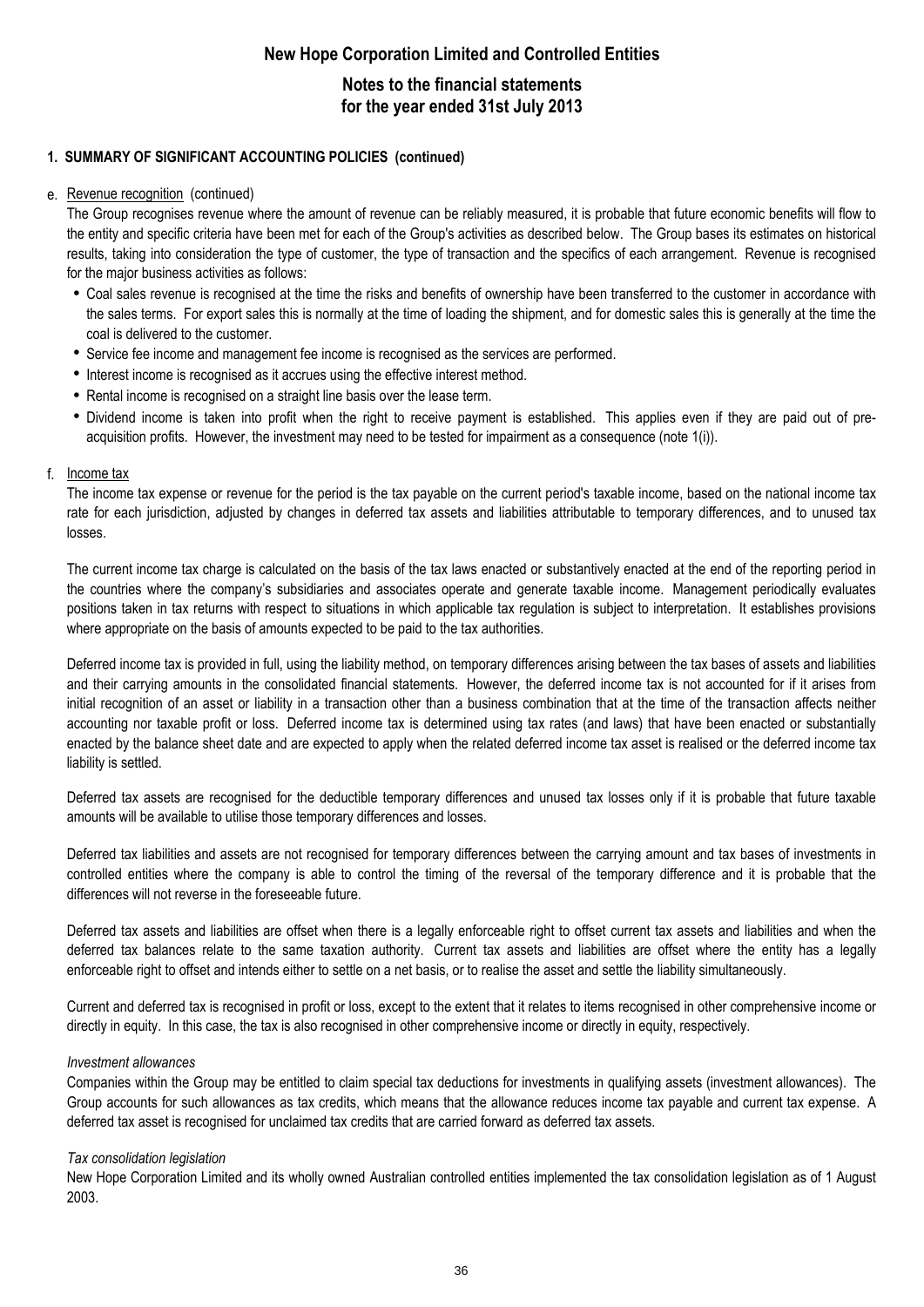### **Notes to the financial statements for the year ended 31st July 2013**

#### **1. SUMMARY OF SIGNIFICANT ACCOUNTING POLICIES (continued)**

#### f. Income tax (continued)

The head entity, New Hope Corporation Limited, and the controlled entities in the tax consolidation Group account for their own current and deferred tax amounts. These tax amounts are measured as if each entity in the tax consolidation Group continues to be a stand alone tax payer in its own right.

In addition to its own current and deferred tax amounts, the Company also recognises the current tax liabilities (or assets) and the deferred tax assets arising from unused tax losses and unused tax credits assumed from controlled entities in the tax consolidated Group.

Assets or liabilities arising under tax funding agreements with the tax consolidated entities are recognised as amounts receivable from or payable to other entities in the Group. Details about the tax funding agreement are disclosed in note 8.

Any difference between the amounts assumed and amounts receivable or payable under the tax funding agreement are recognised as a contribution to (or distribution from) wholly-owned tax consolidated entities.

#### g. Exploration and evaluation expenditure

Exploration, evaluation and relevant acquisition costs are accumulated separately for each area of interest. They comprise acquisition costs, direct exploration and evaluation costs and an appropriate portion of related overhead expenditure. Costs are carried forward only if they relate to an area of interest for which rights of tenure are current and such costs are expected to be recouped through successful development and exploitation or from sale of the area.

Exploration and evaluation expenditure which does not satisfy these criteria is written off.

#### h. Business combinations

The acquisition method of accounting is used to account for all business combinations regardless of whether equity instruments or other assets are acquired. The consideration transferred for the acquisition of a subsidiary comprises the fair value of the assets transferred, the liabilities incurred and the equity interests issued by the Group. The consideration transferred also includes the fair value of any contingent consideration arrangement and the fair value of any pre-existing equity interest in the subsidiary. Acquisition-related costs are expensed as incurred. Identifiable assets acquired and liabilities and contingent liabilities assumed in a business combination are, with limited exceptions, measured at fair values at the acquisition date. On an acquisition-by-acquisition basis, the Group recognises any non-controlling interest in the acquiree either at fair value or at the non-controlling interest's proportionate share of the acquiree's net identifiable assets.

The excess of the consideration transferred, the amount of any non-controlling interest in the acquiree and the acquisition-date fair value of any previous equity interest in the acquiree over the fair value of the net identifiable assets acquired is recorded as goodwill. If those amounts are less than the fair value of the net identifiable assets of the subsidiary acquired and the measurement of all amounts has been reviewed, the difference is recognised directly in profit or loss as a bargain purchase.

Where settlement of any part of cash consideration is deferred, the amounts payable in the future are discounted to their present value as at the date of exchange. The discount rate used is the entity's incremental borrowing rate, being the rate at which similar borrowings could be obtained from an independent financier under comparable terms and conditions.

Contingent consideration is classified either as equity or a financial liability. Amounts classified as a financial liability are subsequently remeasured to fair value with changes in fair value recognised in profit or loss.

#### i. Impairment of assets

Goodwill and intangible assets that have an indefinite useful life are not subject to amortisation and are tested annually for impairment, or more frequently if events or changes in circumstances indicate that they might be impaired. Other assets are tested for impairment whenever events or changes in circumstances indicate that the carrying amount may not be recoverable. An impairment loss is recognised for the amount by which the asset's carrying amount exceeds its recoverable amount. The recoverable amount is the higher of an asset's fair value less cost to sell and its value in use. For the purposes of assessing impairment under value in use testing, assets are grouped at the lowest levels for which there are separately identifiable cash inflows which are largely independent of the cash inflows from other assets or groups of assets (cashgenerating units). Non-financial assets other than goodwill that suffered an impairment are reviewed for possible reversal of the impairment at the end of each reporting period.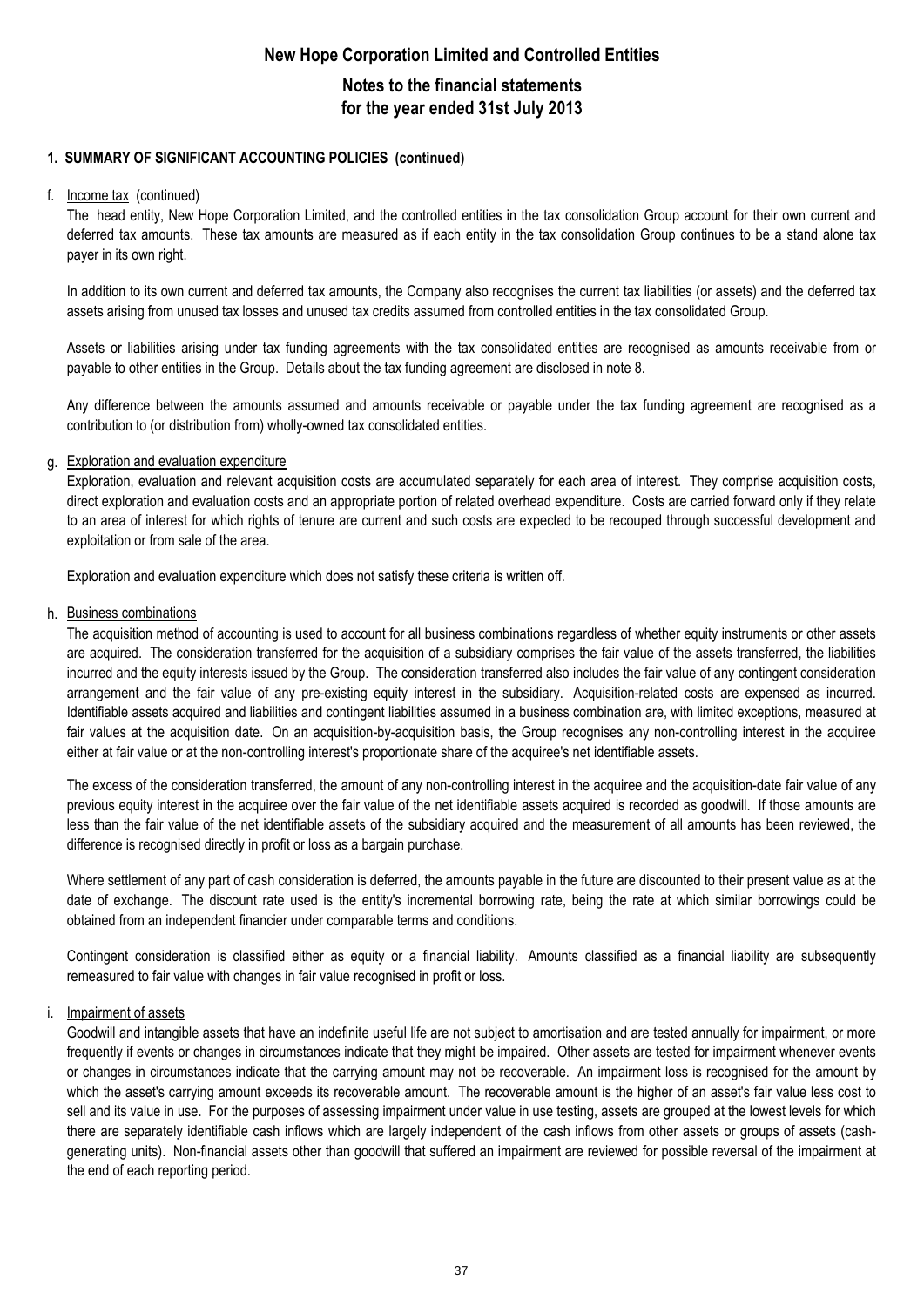### **Notes to the financial statements for the year ended 31st July 2013**

#### **1. SUMMARY OF SIGNIFICANT ACCOUNTING POLICIES (continued)**

#### j. <u>Cash and cash equivalents</u>

Cash and cash equivalents include cash on hand, deposits held at call with financial institutions and other short-term, highly liquid investments that are readily convertible to known amounts of cash and which are subject to an insignificant risk of change in value, excluding funds on deposit for which there is no short term identified use in the operating cashflows of the Group.

#### k. Trade receivables

Trade receivables are recognised initially at fair value and subsequently at amortised cost, less provision for doubtful debts. Trade receivables are due for settlement no more than thirty days from the date of recognition.

Collectability of trade debtors is reviewed on an ongoing basis. Debts which are known to be uncollectible are written off by reducing the carrying amount directly. An allowance account (provision for impairment of trade receivables) is used when there is objective evidence that the Group will not be able to collect all of the amounts due according to the original terms of receivables. The amount of the provision is the difference between the asset's carrying amount and the present value of estimated future cash flows, discounted at the effective interest rate.

The amount of the impairment loss is recognised in profit or loss within other expenses. When a trade receivable for which an impairment allowance has been recognised becomes uncollectible in a subsequent period, it is written off against the allowance account. Subsequent recoveries of amounts previously written off are credited against other expenses in profit or loss.

#### l. Inventories

Coal stocks are valued at the lower of cost and net realisable value in the normal course of business. Cost comprises direct materials, direct labour and an appropriate proportion of variable and fixed overhead expenditure, the latter being allocated on the basis of normal operating capacity.

Inventories of consumable supplies and spare parts expected to be used in production are valued at cost.

Work in progress is stated at the lower of cost and net realisable value.

#### m. Non-current assets held for sale and discontinued operations

Non-current assets (or disposal Groups) are classified as held for sale and stated at the lower of their carrying amount and fair value less cost to sell if their carrying amount will be recovered principally through a sale transaction rather than through continuing use.

An impairment loss is recognised for any initial or subsequent write down of the asset (or disposal Group) to fair value less cost to sell. A gain is recognised for any subsequent increases in fair value less cost to sell of an asset (or disposal Group), but not in excess of any cumulative impairment loss previously recognised. A gain or loss not previously recognised by the date of the sale of the non-current asset (or disposal Group) is recognised at the date of derecognition.

Assets (including those that are part of a disposal Group) are not depreciated or amortised while they are classified as held for sale.

Assets classified as held for sale and the assets of a disposal Group classified as held for sale are presented separately from other assets in the balance sheet.

A discontinued operation is a component of the entity that has been disposed of, or is classified as held for sale and that represents a separate major line of the business or geographical area of operations, is part of a single coordinated plan to dispose of such a line of the business or area of operations, or a subsidiary acquired exclusively with the view to resale. The results of discontinued operations are presented separately in the income statement.

#### n. Investments and other financial assets

The Group classifies its financial assets in the following categories:

#### *(i) Available for sale financial assets*

Available for sale financial assets, comprising principally marketable securities, are non-derivatives that are either designated in this category or not classified in any other category. They are included in non-current assets unless management intends to dispose of the investment within 12 months of the balance sheet date.

Available for sale financial assets are initially recognised at fair value. Unrealised gains and losses arising from changes in the fair value of nonmonetary securities classified as available for sale are recognised in equity in the available for sale investments revaluation reserve. When securities classified as available for sale are sold or impaired, the accumulated fair value adjustments are included in the income statement as gains and losses from investment securities.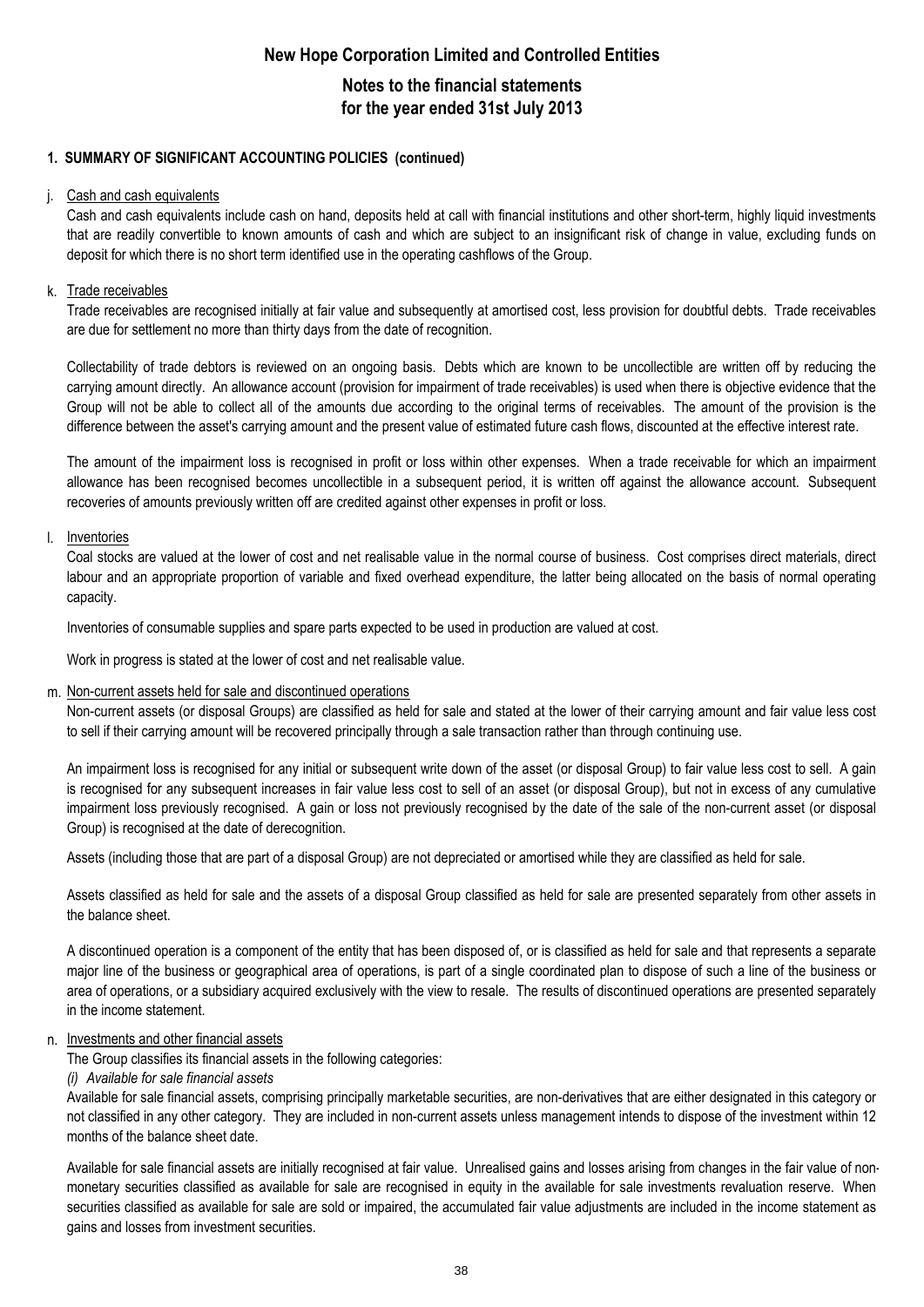### **Notes to the financial statements for the year ended 31st July 2013**

#### **1. SUMMARY OF SIGNIFICANT ACCOUNTING POLICIES (continued)**

#### n. Investments and other financial assets (continued)

### *(ii) Held to maturity investments*

Held to maturity investments are non-derivative financial assets with fixed or determinable payments and fixed maturities that the Group's management has the positive intention and ability to hold to maturity. Held to maturity investments are carried at amortised cost using the effective interest method.

#### *(iii) Loans and receivables*

Loans and receivables are non-derivative financial assets with fixed or determinable payments that are not quoted in an active market. They are initially recognised at fair value, and subsequently at amortised cost less provisions for doubtful debts. They are included in current assets, except for those with maturities greater than 12 months after the reporting date which are classified as non-current assets. Loans and receivables are included in trade and other receivables (note 11) and receivables (note 15) in the balance sheet.

#### *Impairment*

The group assesses at the end of each reporting period whether there is objective evidence that a financial asset or group of financial assets is impaired. A financial asset or a group of financial assets is impaired and impairment losses are incurred only if there is objective evidence of impairment as a result of one or more events that occurred after the initial recognition of the asset (a "loss event") and that loss event (or events) has an impact on the estimated future cash flows of the financial asset or group of financial assets that can be reliably estimated. In the case of equity investments classified as available for sale, a significant or prolonged decline in the fair value of the security below its cost is considered an indicator that the assets are impaired.

#### *(iv) Assets classified as available for sale*

If there is objective evidence of impairment for available for sale financial assets, the cumulative loss, measured as the difference between the acquisition cost and the current fair value, less any impairment loss on that financial asset previously recognised in profit or loss, is removed from equity and recognised in profit or loss.

Impairment losses on equity instruments that were recognised in profit or loss are not reversed through profit or loss in a subsequent period.

#### o. Derivatives - Forward foreign exchange contracts

Derivatives are initially recognised at fair value on the date a derivative contract is entered into and are subsequently remeasured to their fair value at each reporting date. The method of recognising the resulting gain or loss depends on whether the derivative is designated as a hedging instrument, and if so, the nature of the item being hedged. The Group designates derivatives as hedges of highly probable forecast transactions (cash flow hedges).

The Group documents at the inception of the transaction, the relationship between hedging instruments and hedged items, as well as its risk management objectives and strategy for undertaking various hedge transactions. The Group also documents its assessment, both at hedge inception and on an ongoing basis, of whether the derivatives that are used in hedging transactions have been and will continue to be highly effective in offsetting changes in fair values or cash flows of hedged items.

The effective portion of changes in the fair value of derivatives that are designated and qualify as cash flow hedges is recognised in the hedging reserve. The gain or loss relating to the ineffective portion is recognised immediately in profit or loss.

Amounts accumulated in equity are recycled in the income statement in the periods when the hedged item will affect profit or loss (for instance when the forecast sale that is hedged takes place). However, when the forecast transaction that is hedged, results in the recognition of a nonfinancial asset (for example, inventory) or a non-financial liability, the gains and losses previously deferred in equity are transferred from equity and included in the measurement of the initial cost or carrying amount of the asset or liability.

When a hedging instrument expires, is sold or terminated, or when a hedge no longer meets the criteria for hedge accounting, any cumulative gain or loss in equity at that time remains in equity and is recognised when the forecast transaction is ultimately recognised in profit or loss. When a forecast transaction is no longer expected to occur, the cumulative gain or loss that was reported in equity is immediately reclassified to profit or loss.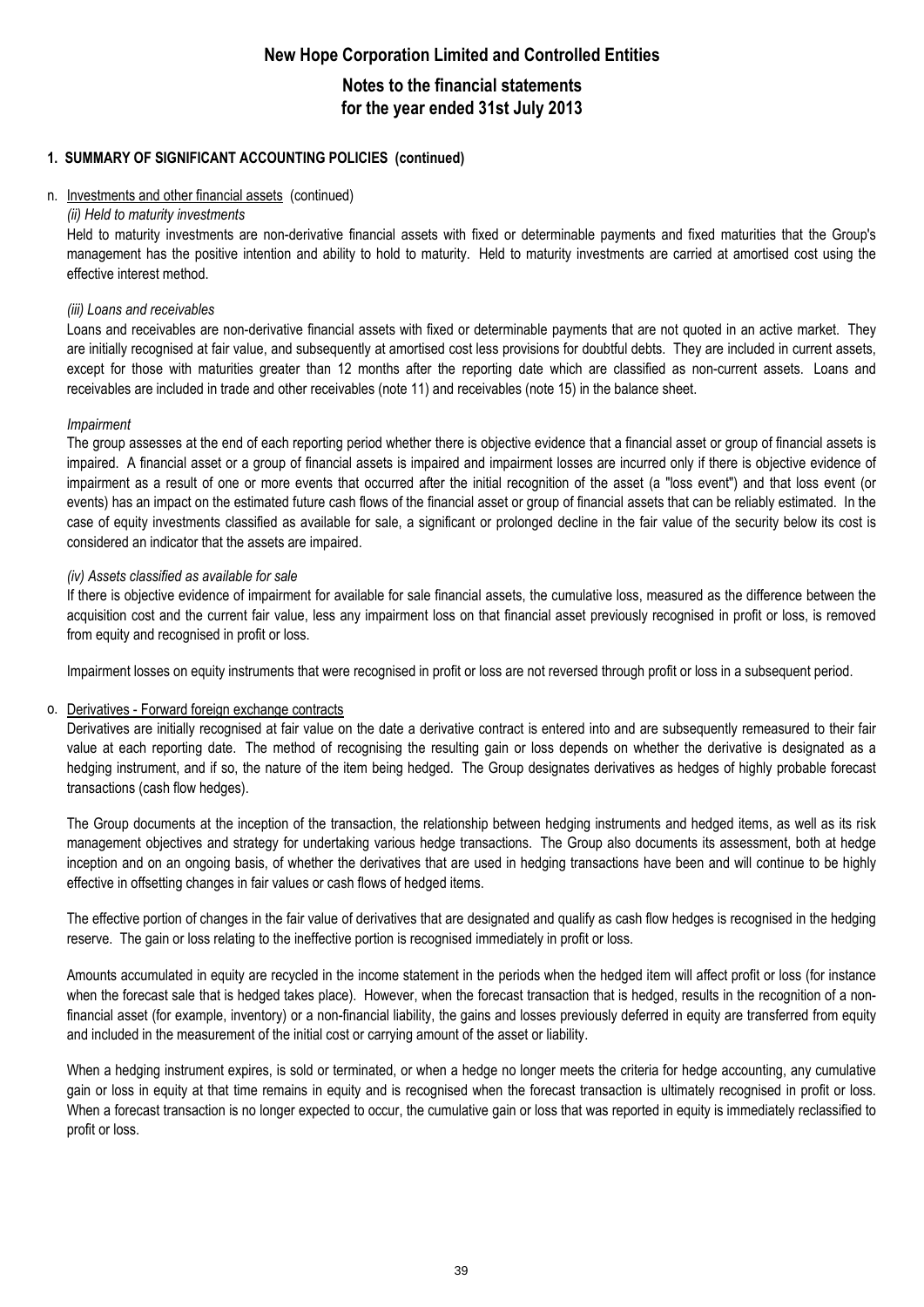### **Notes to the financial statements for the year ended 31st July 2013**

#### **1. SUMMARY OF SIGNIFICANT ACCOUNTING POLICIES (continued)**

#### p. Fair value estimation

The fair value of financial assets and financial liabilities must be estimated for recognition and measurement for disclosure purposes.

The fair value of financial instruments that are not traded in an active market (for example, over-the-counter derivatives) is determined using valuation techniques. The Group uses a variety of methods and makes assumptions that are based on market conditions existing at each balance date. The fair value of forward exchange contracts is determined using forward exchange market rates at the balance sheet date.

The carrying value less the estimated credit adjustments of trade receivables and payables is assumed to approximate their fair values due to their short term nature. The fair value of financial liabilities for disclosure purposes is estimated by discounting the future contractual cash flows at the current market interest rate that is available to the Group for similar financial instruments.

#### q. Property, plant and equipment

Property, plant and equipment, excluding investment property, is stated at historical cost less applicable depreciation. Historical cost includes expenditure that is directly attributable to the acquisition of the items. Cost may also include transfers from equity of any gains/losses on qualifying cash flow hedges of foreign currency purchases of property, plant and equipment.

Subsequent costs are included in the asset's carrying amount or recognised as a separate asset, as appropriate, only when it is probable that future economic benefits associated with the item will flow to the Group and the cost of the item can be measured reliably. All other repairs and maintenance are charged to profit or loss during the financial period in which it is incurred.

Depreciation is calculated so as to write off the cost of each item of property, plant and equipment during its expected economic life to the consolidated entity. Each item's useful life has due regard both to its own physical life limitations and to present assessments of economically recoverable resources of the mine property at which the item is located. Estimates of residual values and remaining useful lives are made on an annual basis. Straight line method is predominately used. The expected useful life of plant and equipment is 4 to 20 years, buildings is 25 to 40 years and motor vehicles is 4 years. Land is not depreciated.

An asset's carrying amount is written down immediately to its recoverable amount if the asset's carrying amount is greater than its recoverable amount (note 1(i)).

Gains and losses on disposals are determined by comparing proceeds with carrying amount. These are included in profit or loss.

#### r. Mine properties, mine development costs, mining reserves and mining leases

Development expenditure incurred by the consolidated entity is accumulated separately for each area of interest in which economically recoverable mineral resources have been identified to the satisfaction of the Directors. Direct development expenditure, pre-operating mine start-up costs and an appropriate portion of related overhead expenditures are capitalised as mine development costs up until the relevant mine is in commercial production.

Mining reserves, leases and mine development costs are amortised over the estimated productive life of each applicable mine on either a unit of production basis or years of operation basis, as appropriate. Amortisation commences when a mine commences commercial production.

The cost of acquiring mineral reserves and mineral resources are capitalised on the statement of financial position as incurred.

#### s. Intangible assets

#### *(i) IT development and software*

Costs incurred in developing products or systems and costs incurred in acquiring software and licenses that will contribute to future period financial benefits through revenue generation and/or cost reduction are capitalised to software and systems. Costs capitalised are external direct costs of materials and services. Amortisation is calculated on a straight line basis over periods generally ranging from 3 to 5 years.

#### *(ii) Goodwill*

Goodwill is measured as described in note 1(h). Goodwill on acquisitions of subsidiaries is included in intangible assets. Goodwill on acquisitions of associates is included in investments in associates. Goodwill is not amortised. Instead, goodwill is tested for impairment annually, and is carried at cost less accumulated impairment losses. Gains or losses on the disposal of an entity include the carrying amount of goodwill relating to the entity sold.

Goodwill is allocated to cash-generating units for the purpose of impairment testing. The allocation is made to those cash-generating units or Groups of cash-generating units that are expected to benefit from the business combination in which the goodwill arose, identified according to operating segments (note 4).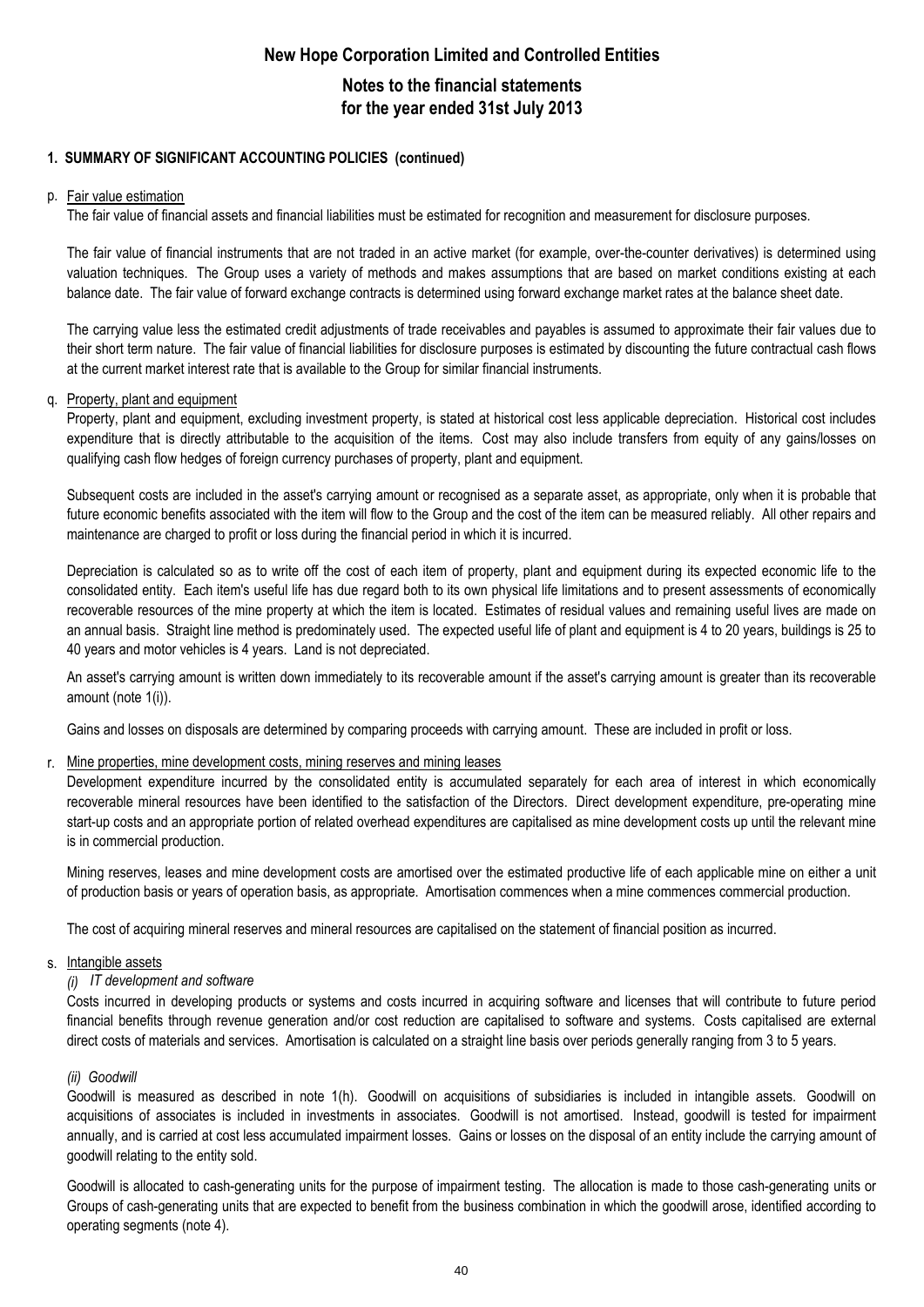### **Notes to the financial statements for the year ended 31st July 2013**

#### **1. SUMMARY OF SIGNIFICANT ACCOUNTING POLICIES (continued)**

#### t. Trade and other payables

These amounts represent liabilities for goods and services provided to the Group prior to the end of the financial year and which are unpaid. The amounts are unsecured and usually paid within forty five days of recognition.

#### u. Borrowing costs

Borrowing costs incurred for the construction of a qualifying asset are capitalised during the period of time that is required to complete and prepare the asset for its intended use or sale. Other borrowing costs are recognised as expenses in the period in which they are incurred.

#### v. Employee benefits

#### *(i) Short-term obligations*

Liabilities for wages and salaries, including non-monetary benefits, annual leave and vesting sick leave expected to be settled within twelve months after the end of the period in which the employees render the related service are recognised in respect of employees' services up to the end of the reporting period and are measured at the amounts expected to be paid when the liabilities are settled. The liability of annual leave and accumulating sick leave is recognised in the provision for employee benefits. All other short-term employee benefit obligations are presented as payables.

#### *(ii) Other long-term employee benefit obligations*

The liability for long service leave and annual leave which is not expected to be settled within twelve months after the end of the period in which the employees render the related service is recognised in the provision for employee benefits and measured as the present value of expected future payments to be made in respect of services provided by employees up to the end of the reporting period using the projected unit credit method. Consideration is given to expected future wage and salary levels, experience of employee departures and periods of service. Expected future payments are discounted using market yields at the end of the reporting period on national government bonds with terms to maturity and currency that match, as closely as possible, the estimated future cash outflows.

#### *(iii) Share-based payments*

Share-based compensation benefits are provided to employees via the New Hope Corporation Limited Employee Share Option Plan and the New Hope Corporation Ltd Employee Performance Rights Share Plan. Information relating to these schemes is set out in note 36.

The fair value of options granted under the New Hope Corporation Limited Employee Share Option Plan and the New Hope Corporation Ltd Employee Performance Rights Share Plan is recognised as an employee benefit expense with a corresponding increase in equity. The fair value is measured at grant date and recognised over the period during which the employee becomes unconditionally entitled to the options or rights. Options and rights are exercisable by current employees during the nominated vesting period or by Directors' consent. Detailed vesting conditions are set out in the Directors' report.

The fair value of rights at grant date is calculated as the number of rights offered at the share price at offer date. The fair value of options at grant date is independently determined using a monte carlo option pricing model that takes into account the exercise price, the term of the option, the vesting criteria, the impact of dilution, the non-tradeable nature of the option, the share price at grant date and expected price volatility of the underlying share, the expected dividend yield and the risk-free interest rate for the term of the option.

The fair value of the options granted is adjusted to reflect the market vesting condition, but excludes the impact of any non-market vesting conditions. Non-market vesting conditions are included in assumptions about the number of options that are expected to become exercisable. At each reporting date, the entity revises its estimate of the number of options that are expected to become exercisable. The employee benefit expense recognised each period takes into account the most recent estimate. The impact of the revision to the original estimates, is recognised in profit or loss with a corresponding adjustment to equity.

#### w. Contributed equity

Ordinary shares are classified as equity. Incremental costs directly attributable to the issue of new shares or options are shown in equity as a deduction net of tax, from the proceeds. The amounts of any capital returns are applied against contributed equity.

#### x. Dividends

Provision is made for the amount of any dividend declared on or before the end of the financial year but not distributed at balance date.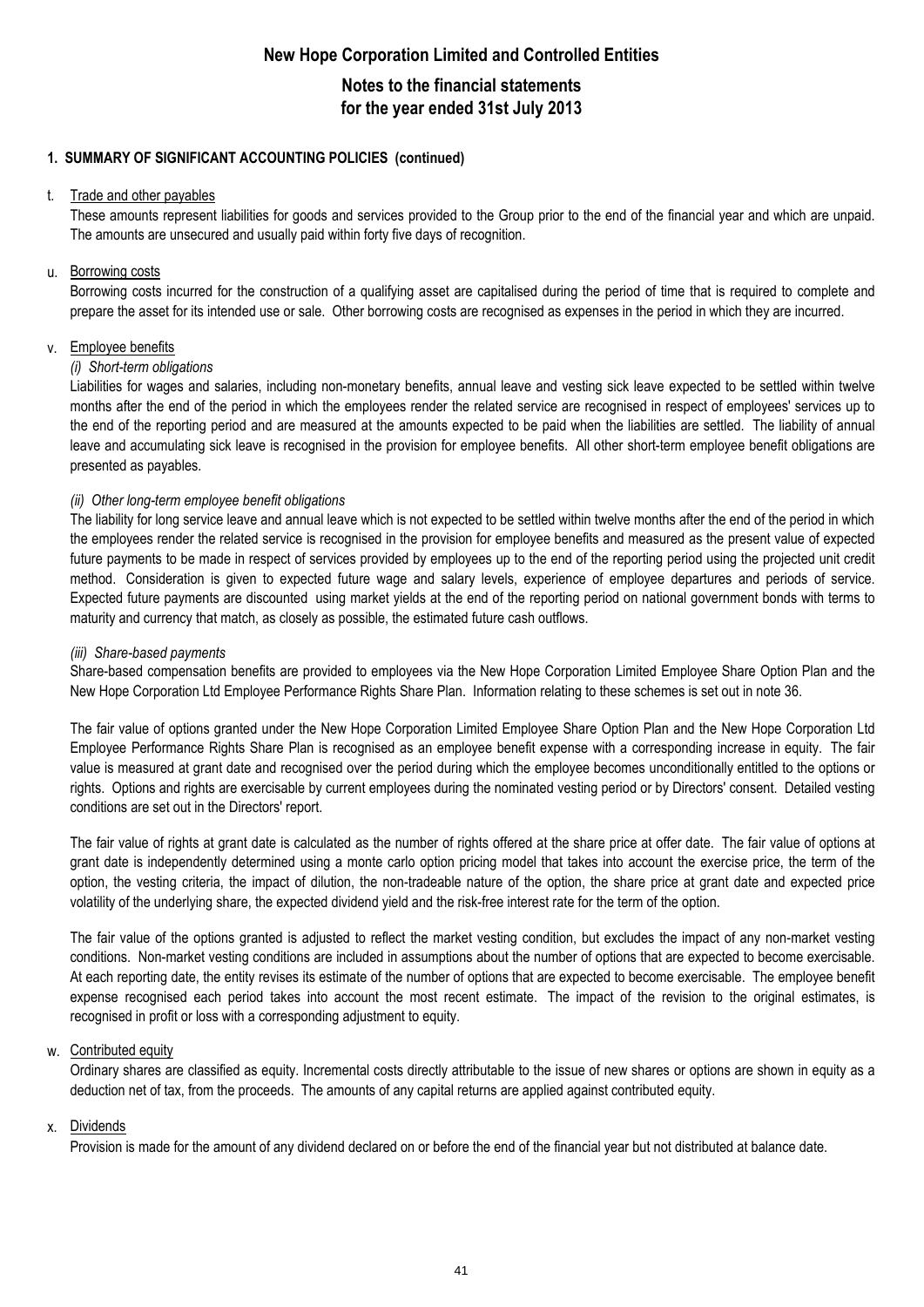### **Notes to the financial statements for the year ended 31st July 2013**

#### **1. SUMMARY OF SIGNIFICANT ACCOUNTING POLICIES (continued)**

#### y. Rounding of amounts

The Company is of a kind referred to in Class Order 98/0100, issued by the Australian Securities and Investment Commission, relating to the "rounding off" of amounts in the financial statements. Amounts in the financial statements have been rounded off in accordance with that Class Order to the nearest thousand dollars, or in certain cases, to the nearest dollar.

#### z. Earnings per share

#### *(i) Basic earnings per share*

Basic earnings per share is calculated by dividing the profit attributable to equity holders of the company, excluding any costs of servicing equity other than ordinary shares, by the weighted average number of ordinary shares outstanding during the year, adjusted for bonus element in ordinary shares issued during the year.

#### *(ii) Diluted earnings per share*

Diluted earnings per share adjusts the figures used in the determination of basic earnings per share to take into account the after income tax effect of interest and other financial costs associated with dilutive potential ordinary shares and the weighted average number of shares assumed to have been issued for no consideration in relation to dilutive potential ordinary shares.

#### aa. Restoration, rehabilitation and environmental expenditure

Provisions are raised for restoration, rehabilitation and environmental expenditure as soon as an obligation exists, with the cost being charged to profit or loss in respect of ongoing rehabilitation. Where the obligation relates to decommissioning of assets and restoring the sites on which they are located, the costs are carried forward in the value of the asset and amortised over its useful life.

Provisions are measured at the present value of expected future cash outflows with future cash outflows reassessed on a regular basis. The present value is determined using an appropriate discount rate. The obligations include profiling, stabilisation and revegetation of the completed area, with cost estimates based on current statutory requirements and current technology.

#### ab. Goods and Services Tax (GST)

Revenues, expenses and assets are recognised net of the amount of associated GST, unless the GST incurred is not recoverable from the taxation authority. In this case it is recognised as part of the cost of acquisition of the asset or as part of the expense.

Receivables and payables are stated inclusive of the amount of GST receivable or payable. The net amount of GST recoverable from, or payable to, the taxation authority is included with other receivables or payables in the balance sheet.

Cash flows are presented on a gross basis. The GST component of cash flows arising from investing or financing activities which are recoverable from, or payable to the taxation authority, are presented as operating cash flows.

#### ac. <u>Leases</u>

Leases in which a significant portion of the risks and rewards of ownership are not transferred to the Group as lessee are classified as operating leases. Payments made under operating leases (net of any incentives received from the lessor) are charged to the income statement on a straight line basis over the period of the lease.

#### ad. New accounting standards and interpretations

Certain new accounting standards and interpretations have been published that are not mandatory for 31 July 2013 reporting periods. The Group's assessment of the impact of these new standards and interpretations is set out below. The group does not expect to adopt the new standards before their operative date. They would therefore be first applied in the financial statements for the annual reporting period ending 31 July 2014.

(i) AASB 9 Financial Instruments, AASB 2009-11 Amendments to Australian Accounting Standards arising from AASB 9 and AASB 2010-7 Amendments to Australian Accounting Standards arising from AASB 9 (December 2010) (effective for annual reporting periods beginning *on or after 1 January 2013)*

AASB 9 *Financial Instruments* addresses the classification, measurement and derecognition of financial assets and financial liabilities. The standard is not applicable until 1 January 2013 but is available for early adoption. There will be no impact on the group's accounting for financial liabilities, as the new requirements only affect the accounting for financial liabilities that are designated as at fair value through profit or loss and the group does not have any such liabilities. The derecognition rules have been transferred from AASB 139 *Financial Instruments: Recognition and Measurement* and have not been changed. The group has not yet decided when to adopt AASB 9.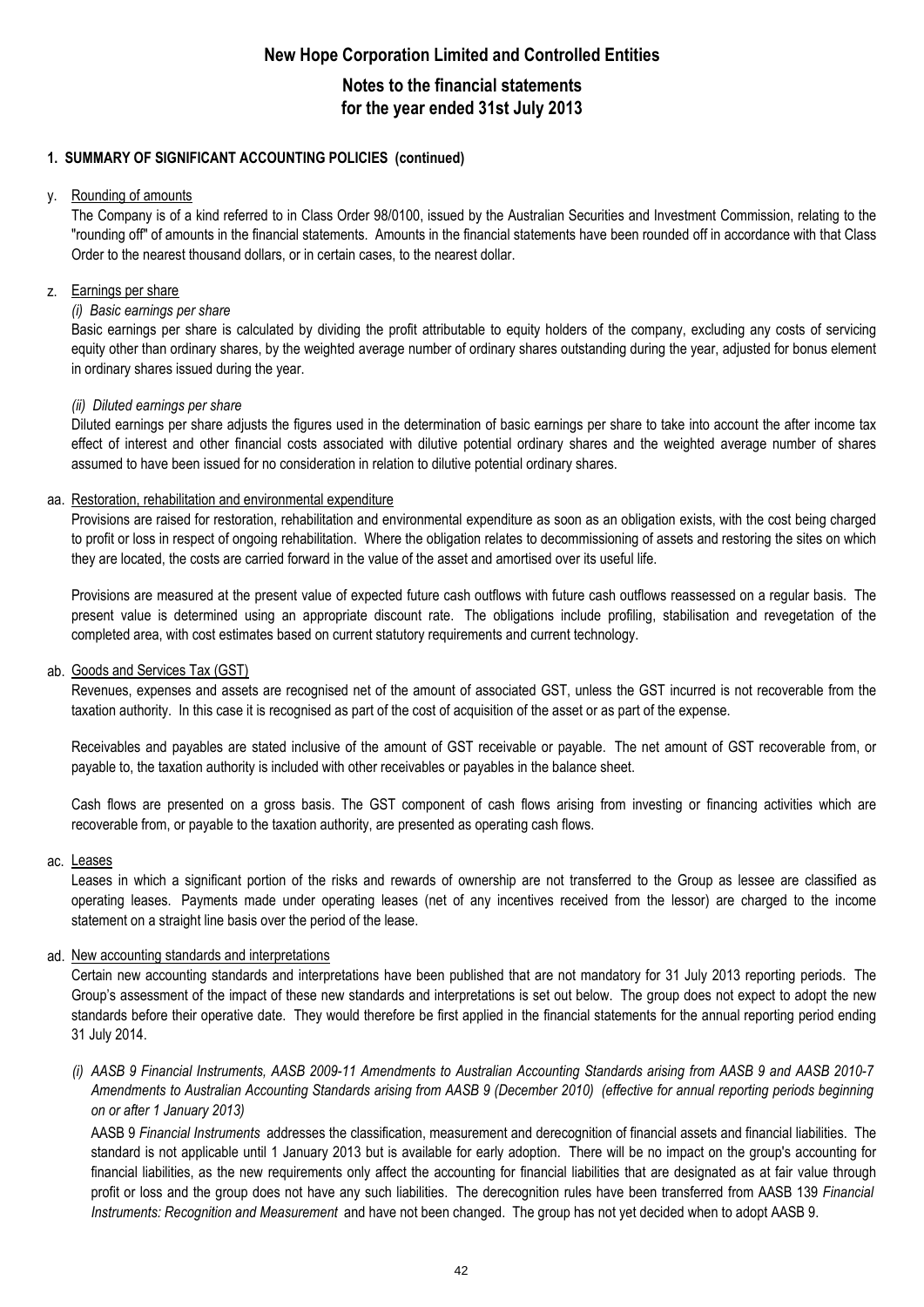# **New Hope Corporation Limited and Controlled Entities Notes to the financial statements for the year ended 31st July 2013**

#### **1. SUMMARY OF SIGNIFICANT ACCOUNTING POLICIES (continued)**

#### ad. New accounting standards and interpretations (continued)

(ii) AASB 10 Consolidated Financial Statements, AASB 11 Joint Arrangements, AASB 12 Disclosure of Interests in Other Entities and revised *AASB 127 Separate Financial Statements and AASB 128 Investments in Associates and Joint Ventures (effective 1 January 2013)*

In August 2011, the AASB issued a suite of five new and amended standards which address the accounting for joint arrangements, consolidated financial statements and associated disclosures.

AASB 10 replaces all of the guidance on control and consolidation in AASB 127 *Consolidated and Separate Financial Statements* , and Interpretation 12 *Consolidation – Special Purpose Entities* . The core principle that a consolidated entity presents a parent and its subsidiaries as if they are a single economic entity remains unchanged, as do the mechanics of consolidation. However, the standard introduces a single definition of control that applies to all entities. It focuses on the need to have both power and rights or exposure to variable returns before control is present. Power is the current ability to direct the activities that significantly influence returns. Returns must vary and can be positive, negative or both. There is also new guidance on participating and protective rights and on agent/principal relationships. While the group does not expect the new standard to have a significant impact on its composition, it has yet to perform a detailed analysis of the new guidance in the context of its various investees that may or may not be controlled under the new rules.

AASB 11 introduces a principles based approach to accounting for joint arrangements. The focus is no longer on the legal structure of joint arrangements, but rather on how rights and obligations are shared by the parties to the joint arrangement. Based on the assessment of rights and obligations, a joint arrangement will be classified as either a joint operation or joint venture. Joint ventures are accounted for using the equity method, and the choice to proportionately consolidate will no longer be permitted. Parties to a joint operation will account their share of revenues, expenses, assets and liabilities in much the same way as under the previous standard. AASB 11 also provides guidance for parties that participate in joint arrangements but do not share joint control. The group is currently assessing the full impact upon adopting this standard.

AASB 12 sets out the required disclosures for entities reporting under the two new standards, AASB 10 and AASB 11, and replaces the disclosure requirements currently found in AASB 128. Application of this standard by the group will not affect any of the amounts recognised in the financial statements, but will impact the type of information disclosed in relation to the group's investments.

AASB 127 is renamed Separate Financial Statements and is now a standard dealing solely with separate financial statements. Application of this standard by the group and parent entity will not affect any of the amounts recognised in the financial statements, but may impact the type of information disclosed in relation to the parent's investments in the separate parent entity financial statements.

#### *(iii) AASB 13 Fair Value Measurement (effective 1 January 2013)*

AASB 13 was released in September 2011. AASB 13 explains how to measure fair value and aims to enhance fair value disclosures. The group has yet to determine which, if any, of its current measurement techniques will have to change as a result of the new guidance. It is therefore not possible to state the impact, if any, of the new rules on any of the amounts recognised in the financial statements. However, application of the new standard will impact the type of information disclosed in the notes to the financial statements. The group does not intend to adopt the new standard before its operative date, which means that it would be first applied in the annual reporting period ending 30 June 2014.

#### *(iv) Int 20 Accounting for stripping costs and AASB 2011-12 (effective 1 January 2013)*

Production phase stripping costs will be attributed to an identifiable component of an ore body and amortised over the useful life of the identified component. On transition, existing production phase stripping costs will be written off to retained earnings if they cannot be attributed to an identifiable component of an ore body. Entities will no longer be able to amortise production phase stripping costs over the life of mine. Entities may need to make significant changes to processes, procedures and systems in order for the accounting to mirror the mining activity. Entities will need to directly attribute its carried forward stripping cost to components of ore bodies to avoid a write-off on adoption of the interpretation. The group is currently assessing the full impact upon adopting this standard.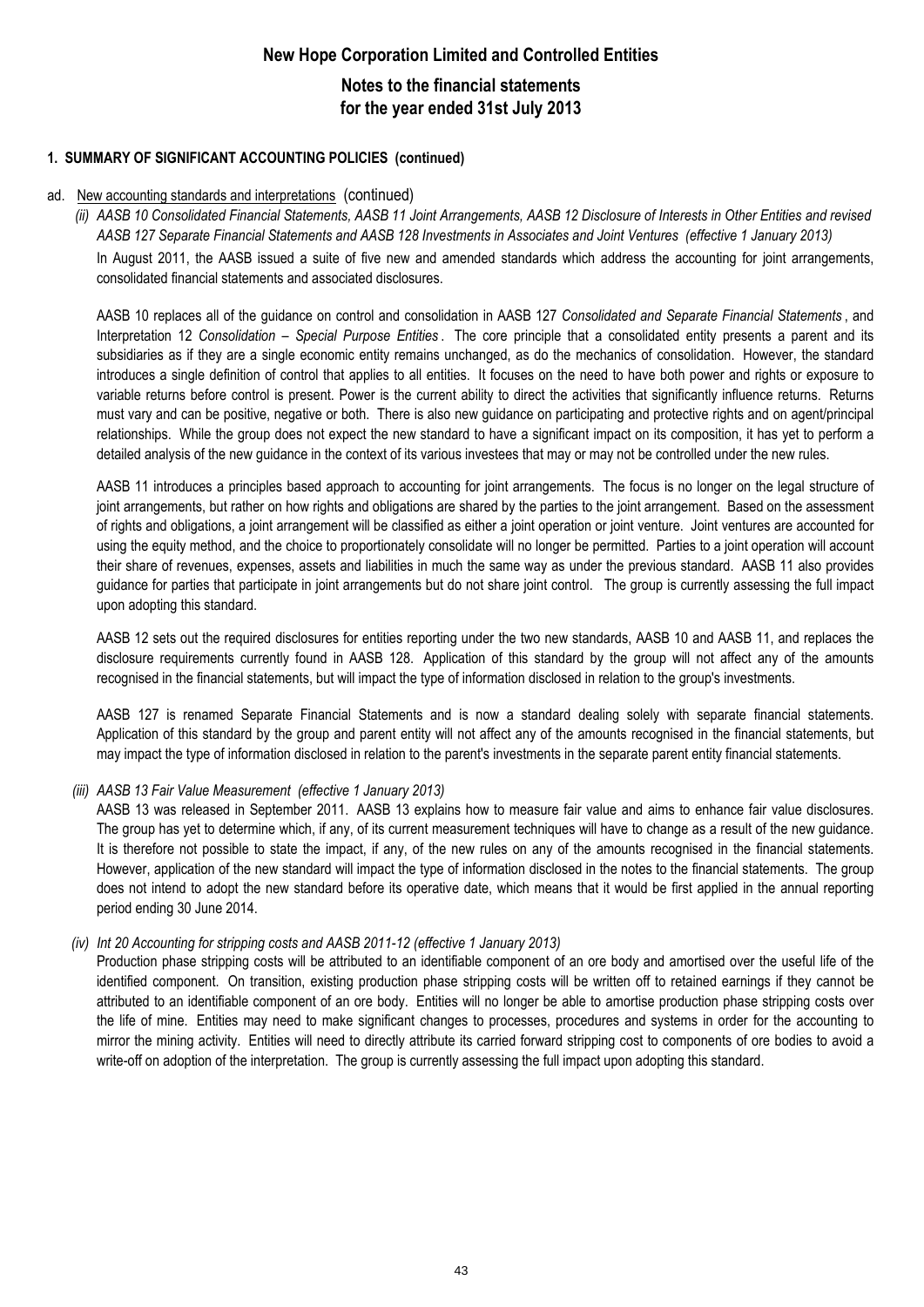### **Notes to the financial statements for the year ended 31st July 2013**

#### **1. SUMMARY OF SIGNIFICANT ACCOUNTING POLICIES (continued)**

#### ae. Parent entity financial information

The financial information for the parent entity, New Hope Corporation Limited, disclosed in note 41 has been prepared on the same basis as the consolidated financial statements, except as set out below.

#### *Investments in subsidiaries, associates and joint ventures*

Investments in subsidiaries, subsidiaries and joint ventures are accounted for at cost in the financial report of New Hope Corporation Limited. Dividends received from subsidiaries are recognised in the parent entity's income statement rather than being deducted from the carrying amount of these investments.

#### *Tax consolidation legislation*

New Hope Corporation Limited and its wholly-owned Australian controlled entities have implemented the tax consolidation legislation as of 1 July 2002. The head entity, New Hope Corporation Limited, and the controlled entities in the tax consolidated group continue to account for their own current and deferred tax amounts. These tax amounts are measured as if each entity in the tax consolidated group continues to be a stand alone taxpayer in its own right. In addition to its own current and deferred tax amounts, New Hope Corporation Limited also recognises the current tax liabilities (or assets) and the deferred tax assets arising from unused tax losses and unused tax credits assumed from controlled entities in the tax consolidated group.

The entities have also entered into a tax funding agreement under which the wholly-owned entities fully compensate New Hope Corporation Limited for any current tax payable assumed and are compensated by New Hope Corporation Limited for any current tax receivable and deferred tax assets relating to unused tax losses or unused tax credits that are transferred to New Hope Corporation Limited under the tax consolidation legislation. The funding amounts are determined by reference to the amounts recognised in the wholly-owned entities' financial statements.

The amounts receivable/payable under the tax funding agreement are due upon receipt of the funding advice from the head entity, which is issued as soon as practicable after the end of each financial year. The head entity may also require payment of interim funding amounts to assist with its obligations to pay tax instalments.

Assets or liabilities arising under tax funding agreements with the tax consolidated entities are recognised as current amounts receivable from or payable to other entities in the group. Any difference between the amounts assumed and amounts receivable or payable under the tax funding agreement are recognised as a contribution to (or distribution from) wholly-owned tax consolidated entities.

#### af. Comparative Figures

When required, comparative figures have been adjusted to conform to changes in presentation for the current financial year.

#### **2. FINANCIAL RISK MANAGEMENT**

The Group's activities expose it to a variety of financial risks: market risk (including currency risk, price risk and interest rate risk), credit risk and liquidity risk. The Group's overall risk management program focuses on the unpredictability of financial markets and seeks to minimise potential adverse effects on the financial performance of the Group. The Group uses derivative financial instruments such as foreign exchange contracts to hedge certain risk exposures. Derivatives are used exclusively for hedging purposes, i.e. not as trading or other speculative instruments. The Group uses different methods to measure different types of risk to which it is exposed. These methods include sensitivity analysis in the case of interest rate, foreign exchange and other price risks and aging analysis for credit risk.

Risk management is carried out in accordance with written policies approved by the Board of Directors. These written policies cover specific areas, such as mitigating foreign exchange, interest rate and credit risks, use of forward exchange contracts and investment of excess liquidity.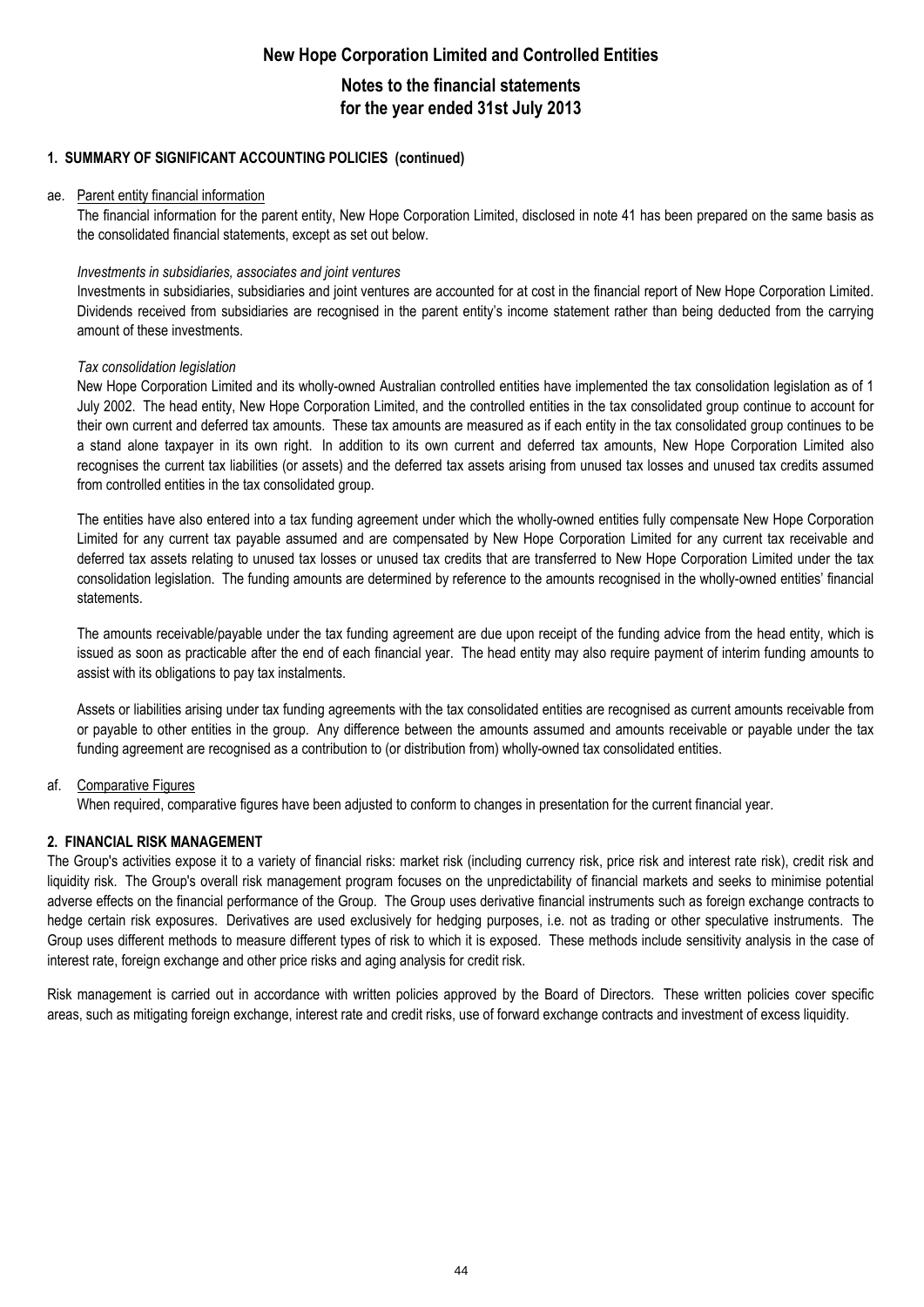### **Notes to the financial statements for the year ended 31st July 2013**

### **2. FINANCIAL RISK MANAGEMENT (continued)**

The Group holds the following financial instruments:

|                                     | <b>Available for</b><br>Sale | <b>Derivatives used</b><br>for hedging | <b>Financial</b><br>Assets/Liabilities<br>amortised at cost | <b>Total</b>     |
|-------------------------------------|------------------------------|----------------------------------------|-------------------------------------------------------------|------------------|
|                                     | \$000                        | \$000                                  | \$000                                                       | \$000            |
| <b>Financial assets</b>             |                              |                                        |                                                             |                  |
| 2013                                |                              |                                        |                                                             |                  |
| Cash and cash equivalents           |                              |                                        | 21,564                                                      | 21,564           |
| Trade and other receivables         |                              |                                        | 60,680                                                      | 60,680           |
| Available for sale financial assets | 30,215                       |                                        |                                                             | 30,215           |
| Held to maturity investments        |                              |                                        | 1,229,608                                                   | 1,229,608        |
| Other financial assets              | 30,215                       | $\blacksquare$                         | 614<br>1,312,466                                            | 614<br>1,342,681 |
|                                     |                              |                                        |                                                             |                  |
| 2012                                |                              |                                        |                                                             |                  |
| Cash and cash equivalents           |                              |                                        | 70,990                                                      | 70,990           |
| Trade and other receivables         |                              |                                        | 26,332                                                      | 26,332           |
| Derivative financial instruments    |                              | 30,364                                 |                                                             | 30,364           |
| Available for sale financial assets | 73,140                       |                                        |                                                             | 73,140           |
| Held to maturity investments        |                              |                                        | 1,446,975                                                   | 1,446,975        |
| Other financial assets              |                              |                                        | 299                                                         | 299              |
|                                     | 73,140                       | 30,364                                 | 1,544,596                                                   | 1,648,100        |
| <b>Financial liabilities</b>        |                              |                                        |                                                             |                  |
| 2013                                |                              |                                        |                                                             |                  |
| Trade and other payables            |                              |                                        | 46,758                                                      | 46,758           |
| Derivative financial instruments    |                              | 41,428                                 |                                                             | 41,428           |
|                                     | $\blacksquare$               | 41,428                                 | 46,758                                                      | 88,186           |
| 2012                                |                              |                                        |                                                             |                  |
| Trade and other payables            |                              |                                        | 40,460                                                      | 40,460           |
|                                     |                              | ۰                                      | 40,460                                                      | 40,460           |

#### a. <u>Market risk</u>

*(i) Foreign exchange risk*

Foreign exchange risk arises when future commercial transactions and recognised assets and liabilities are denominated in a currency that is not the entity's functional currency. The Group is exposed to foreign exchange risk arising from currency exposures to the US dollar.

Forward contracts are used to manage foreign exchange risk. Senior management is responsible for managing exposures in each foreign currency by using external forward currency contracts. Contracts are designated as cash flow hedges. External foreign exchange contracts are designated at Group level as hedges of foreign exchange risk on specific future transactions.

The Group's risk management policy is to hedge up to 65% of anticipated transactions (export coal sales) in US dollars for the subsequent year, up to 57% of anticipated revenue beyond a year but less than two years and up to 50% for revenue beyond two years but less than three years. All hedges of projected export coal sales qualify as "highly probable" forecast transactions for hedge accounting purposes.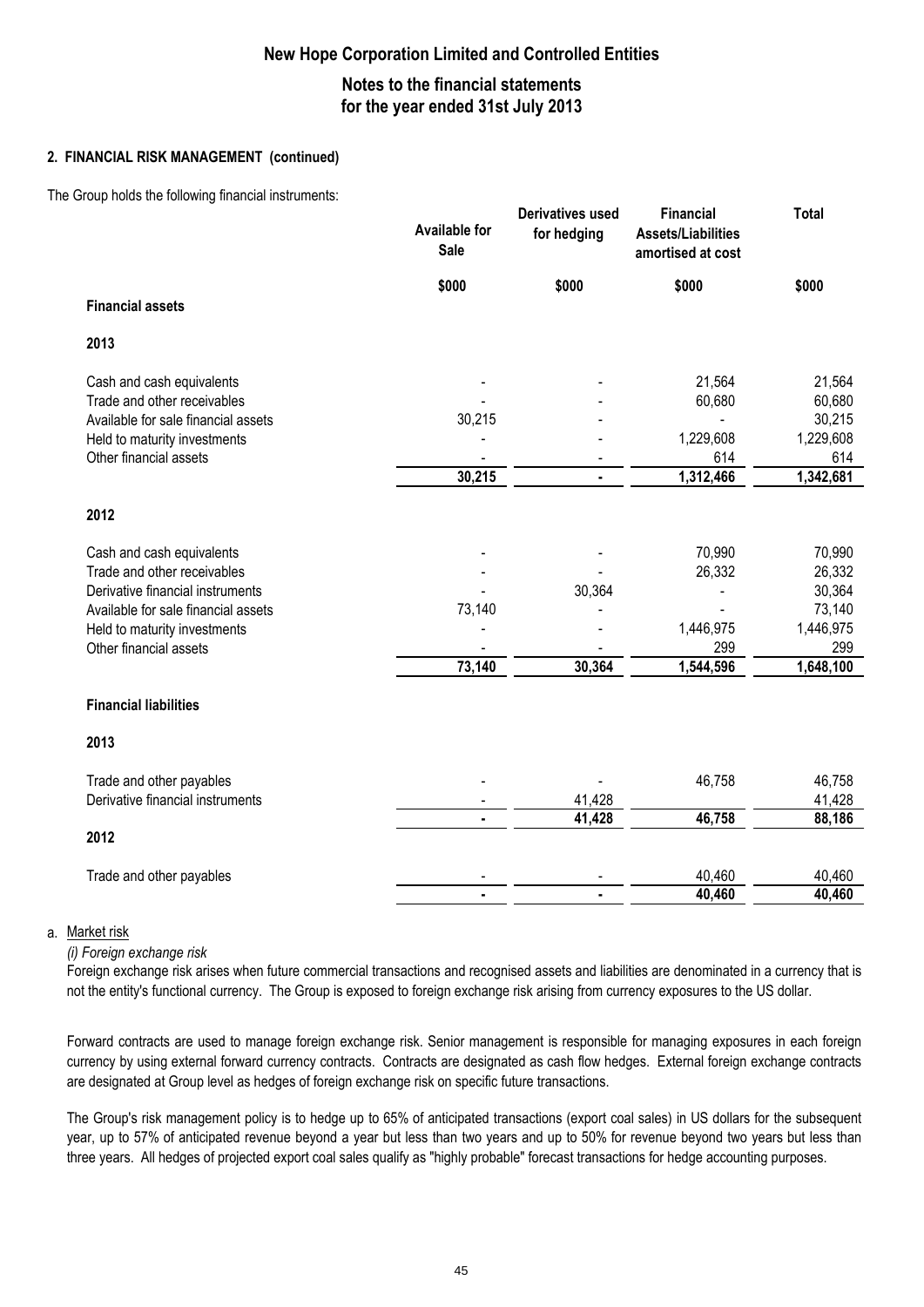### **Notes to the financial statements for the year ended 31st July 2013**

#### **2. FINANCIAL RISK MANAGEMENT (continued)**

#### a. <u>Market risk</u>

The Group's exposure to foreign currency risk at the reporting date was as follows: *(i) Foreign exchange risk (continued)*

|                                                                       | 2013       | 2012       |
|-----------------------------------------------------------------------|------------|------------|
|                                                                       | <b>USD</b> | <b>USD</b> |
|                                                                       | \$000      | \$000      |
| Cash and cash equivalents                                             | 5.927      | 37,590     |
| Trade receivables                                                     | 18,617     | -          |
| Forward exchange contracts - sell foreign currency (cash flow hedges) | 412,000    | 275,000    |
| Trade payables                                                        | $\,$       | 750        |

#### *Group sensitivity*

Based on the trade receivables, cash and trade payables held at 31 July 2013, had the Australian dollar weakened/strengthened by 10% against the US dollar with all other variables held constant, the Group's post-tax profit for the year would have increased/(decreased) by \$2,112,000/(\$1,728,000) (2012 - \$2,833,000/(\$2,318,000)), mainly as a result of foreign exchange gains/losses on translation of US dollar receivables and cash balances as detailed in the above table. The Group's equity as at balance date would have increased/(decreased) by the same amounts.

Based on the forward exchange contracts held at 31 July 2013, had the Australian dollar weakened/strengthened by 10% against the US dollar with all other variables held constant, the Group's equity would have increased/(decreased) by \$41,820,000/(\$46,003,000) (2012 - \$23,751,000/(\$26,126,000)). There is no effect on post-tax profits. Equity in 2013 is more sensitive to movements in the Australian dollar / USD exchange rates than in 2012 because of the increased value of forward exchange contracts in 2013.

#### *(ii) Price risk*

The Group is exposed to equity securities price risk arising from certain investments held by the Group and classified on the balance sheet as available for sale.

The majority of the Group's equity investments are publicly traded and are included in the All Ordinaries Index. The table below summarises the impact of increases/decreases in the index on the Group's equity as at balance date. The analysis is based on the assumption that the equity index had increased/decreased by 10% with all other variables held constant and all the Group's equity instruments moved according to the historical correlation with the index.

|                               | Impact on post-tax profit<br>Impact on equity |                |       |         |
|-------------------------------|-----------------------------------------------|----------------|-------|---------|
| Index                         | 2013                                          | 2012           | 2013  | 2012    |
|                               | \$000                                         | \$000          | \$000 | \$000   |
| All Ordinaries - 10% increase | $\overline{\phantom{a}}$                      | $\blacksquare$ | 3.518 | 5.335   |
| All Ordinaries - 10% decrease | (3,099)                                       | (2, 295)       | (420) | (3,041) |

The price risk for unlisted securities is immaterial in terms of the possible impact on total equity. It has therefore not been included in the sensitivity analysis.

*(iii) Fair value interest rate risk* Refer to (e) below.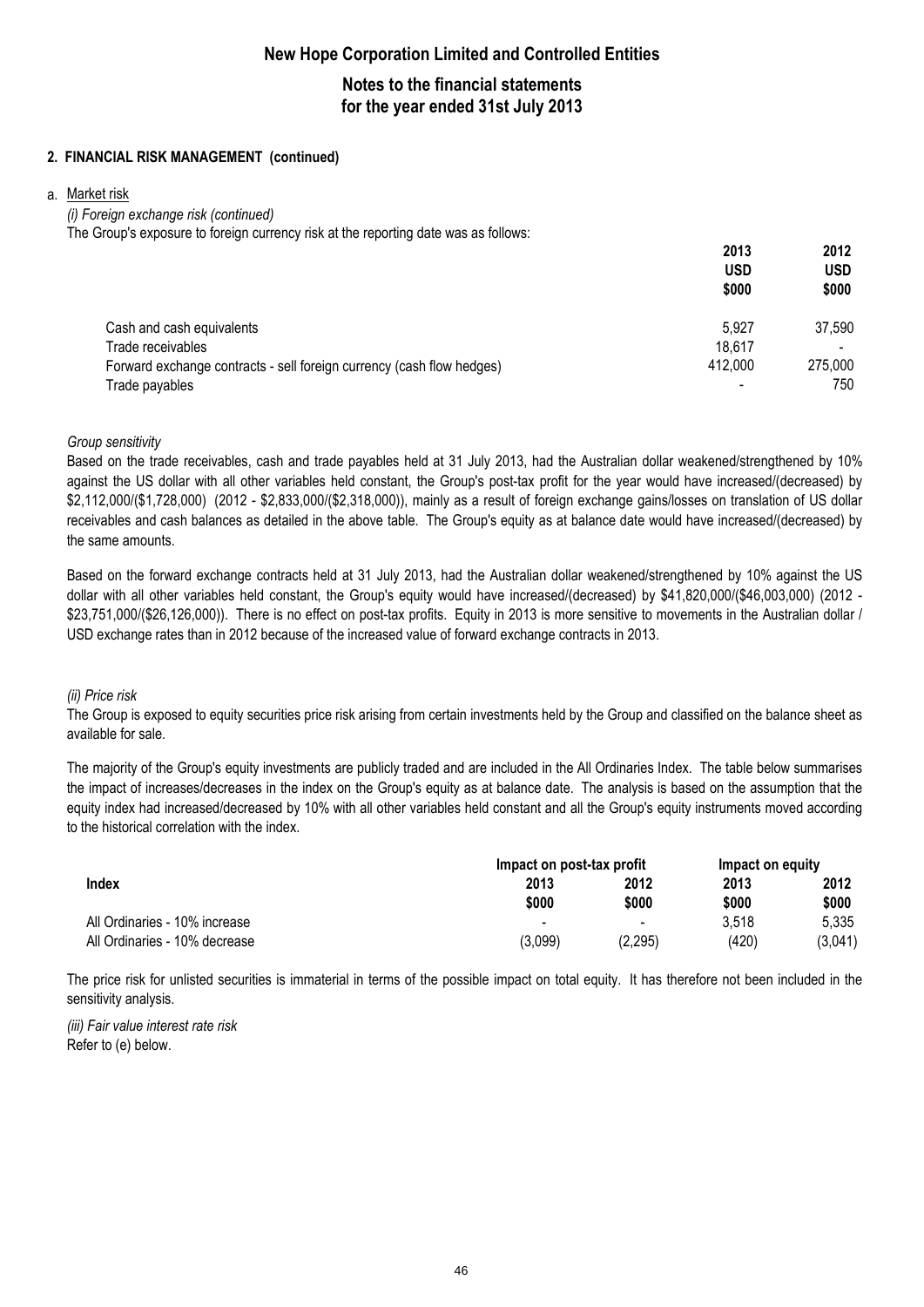### **Notes to the financial statements for the year ended 31st July 2013**

### **2. FINANCIAL RISK MANAGEMENT (continued)**

#### b. <u>Credit risk</u>

Credit risk is managed on a Group basis. Credit risk arises from cash and cash equivalents, derivative financial instruments and deposits with banks and financial institutions, as well as credit exposure to export and domestic customers, including outstanding receivables and committed transactions. The Group has no significant concentrations of credit risk. The Group has policies in place to ensure that sales of products and services are made to customers with an appropriate credit history. The majority of customers, both export and domestic have long term relationships with the Group and sales are secured with long term supply contracts. Sales are secured by letters of credit when deemed appropriate. Derivative counterparties, held to maturity investments and cash transactions are limited to financial institutions with a rating of at least BBB. The Group has policies that limit the maximum amount of credit exposure to any one financial institution.

Credit risk further arises in relation to financial guarantees given to certain parties (see note 22). Such guarantees are only provided in exceptional circumstances and are subject to specific board approval.

The credit quality of financial assets that are neither past due nor impaired can be assessed by reference to historical information about counterparty default rates. The table below summarises the assets which are subject to credit risk.

|                                           | 2013      | 2012      |
|-------------------------------------------|-----------|-----------|
|                                           | \$000     | \$000     |
| Trade receivables                         | 57.905    | 17,124    |
| Cash at bank and short term bank deposits | 21.564    | 70.990    |
| Held to maturity investments              | 1.229.608 | 1,446,975 |
| Derivative financial instruments          |           | 30,364    |

#### c. <u>Liquidity risk</u>

Prudent liquidity risk management is adopted through maintaining sufficient cash and marketable securities, the ability to borrow funds from credit providers and to close-out market positions. The Group manages liquidity risk by continuously monitoring forecast and actual cash flows and matching the maturity profiles of financial assets and liabilities. Surplus funds are generally only invested in instruments that are tradeable in highly liquid markets.

#### *(i) Financing arrangements*

The Group has no current need of external funding lines.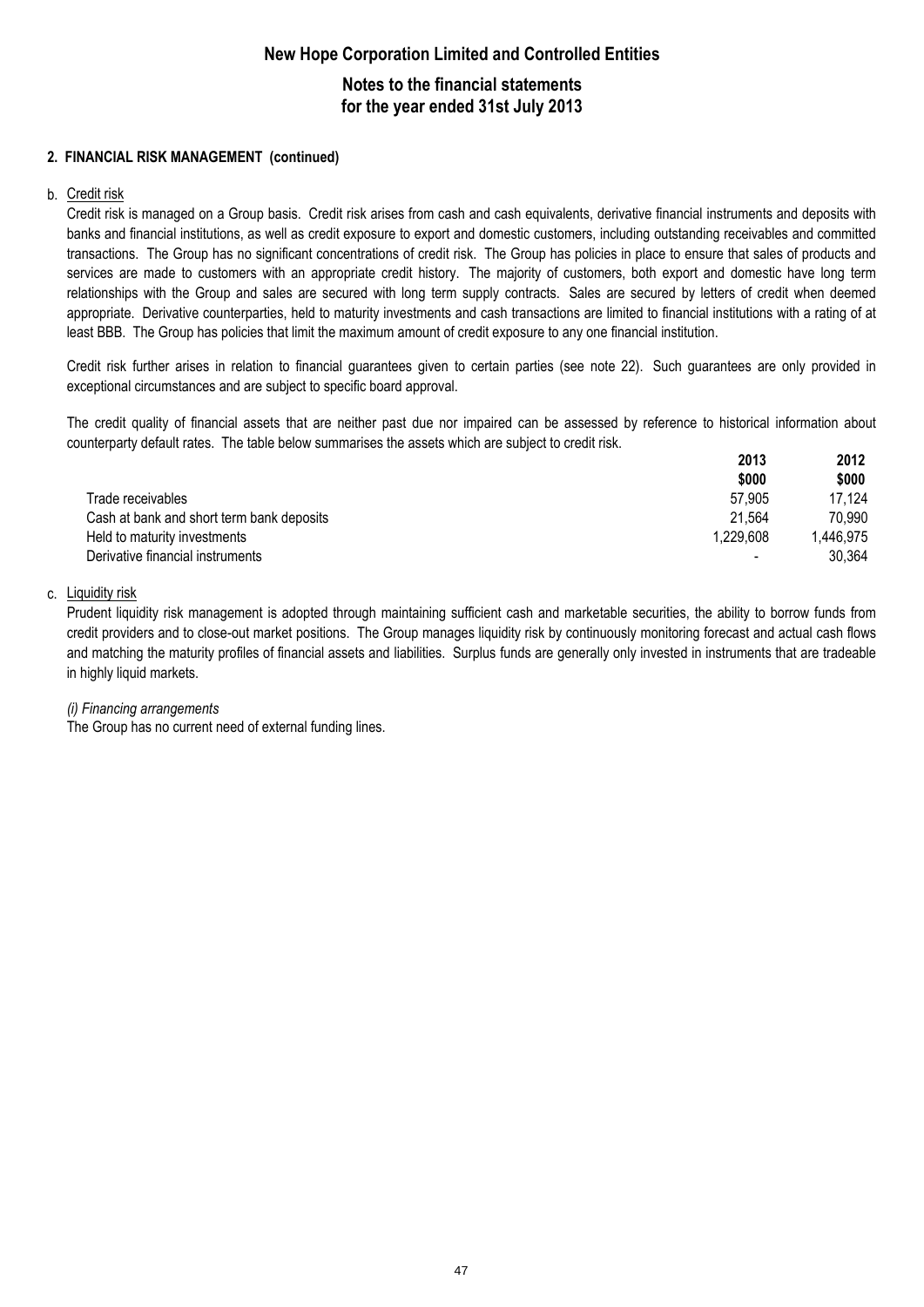### **Notes to the financial statements for the year ended 31st July 2013**

#### **2. FINANCIAL RISK MANAGEMENT (continued)**

#### d. Maturity of financial liabilities

Non-derivative financial liabilities of the Group all mature within one year. The maturity groupings of derivative financial instruments are detailed in note 35.

#### e. Cash flow and fair value interest rate risk

The Group currently has significant interest-bearing assets which are placed with reputable investment counterparties for up to 12 months. The company has a treasury investment policy approved by the Board which stipulates the maximum dollar exposure to each financial institution, and the maximum percentage of funds that can be invested with an individual institution. Significant changes in market interest rates may have an effect on the Group's income and operating cash flows. The Group manages its cash flow interest rate risk by placing excess funds in term deposits and other fixed interest bearing assets. Refer to note 13 for details.

Based on the deposits held at balance date, the sensitivity to a 1% increase or decrease in interest rates would increase/(decrease) after tax profit by \$9,225,000 (2012 - \$10,968,000).

As the Group has no significant borrowings, its income statement and operating cash flows are substantially independent of changes in market interest lending rates.

#### f. Fair value measurements

The fair value of financial assets and financial liabilities must be estimated for recognition and measurement or for disclosure purposes.

AASB 7 *Financial Instruments: Disclosures* requires disclosure of fair value measurements by level of the following fair value measurement hierarchy:

- a. quoted prices (unadjusted) in active markets for identical assets or liabilities (level 1)
- b. inputs other than quoted prices included within level 1 that are observable for the asset or liability, either directly (as prices) or indirectly (derived from prices) (level 2), and
- c. inputs for the asset or liability that are not based on observable market data (unobservable inputs) (level 3).

The following table presents the group's assets measured and recognised at fair value at 31 July 2013 and 31 July 2012.

| Level 1<br>\$000 | Level <sub>2</sub><br>\$000 | Level 3<br>\$000 | <b>Total</b><br>\$000 |
|------------------|-----------------------------|------------------|-----------------------|
|                  |                             |                  |                       |
|                  |                             |                  |                       |
| 30,215           |                             |                  | 30,215                |
| 30,215           |                             |                  | 30,215                |
|                  |                             |                  |                       |
|                  | 41,428                      |                  | 41,428                |
|                  | 41,428                      |                  | 41,428                |
| Level 1          | Level 2                     | Level 3          | Total<br>\$000        |
|                  |                             |                  |                       |
|                  | 30,364                      |                  | 30,364                |
|                  |                             |                  |                       |
| 26,659           | 46,481                      |                  | 73,140                |
| 26,659           | 76,845                      |                  | 103,504               |
|                  | \$000                       | \$000            | \$000                 |

The fair value of financial instruments traded in active markets (such as available for sale securities) is based on quoted market prices at the reporting date. The quoted market price used for financial assets held by the Group is the last sale price.

During the current year, an equity security has been transferred from level 1 to level 2 as the quoted market price has not been deemed to represent fair value.

The fair value of forward exchange contracts is determined using forward exchange market rates at the reporting date.

The carrying value less impairment provisions of trade receivables and payables are assumed to approximate their fair values due to their short term nature. The fair value of financial liabilities for disclosure purposes is estimated by discounting the future contractual cash flows at the current market interest rate that is available to the Group for similar financial instruments.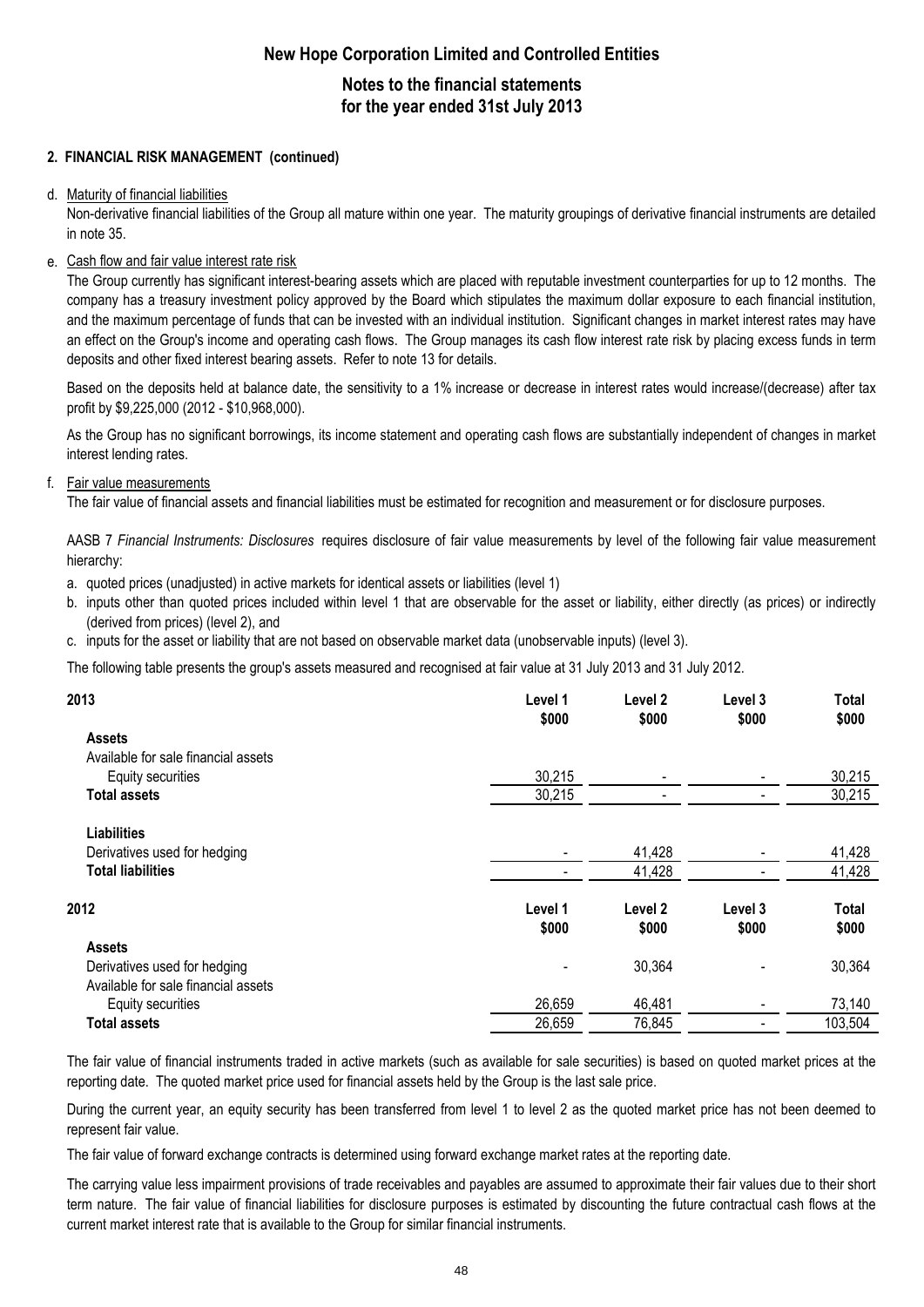### **Notes to the financial statements for the year ended 31st July 2013**

#### **3. CRITICAL ACCOUNTING ESTIMATES AND JUDGEMENTS**

Estimates and judgements are continually evaluated and are based on historical experience and other factors, including expectations of future events that may have a financial impact on the entity and that are believed to be reasonable under the circumstances.

#### a. Critical accounting estimates and assumptions

The Group makes estimates and assumptions concerning the future. The resulting accounting estimates will, by definition, seldom equal actual results. The estimates and assumptions that have a significant risk of causing a material adjustment to the carrying amounts of assets and liabilities within the next financial year are discussed below.

#### *(i) Rehabilitation*

The Group makes estimates about the future cost of rehabilitating tenements which are currently disturbed, based on legislative requirements and current costs. Cost estimates take into account past experience and expectations of future events that are expected to alter past experiences. Any changes to legislative requirements could have a significant impact on the expenditure required to restore these areas.

#### *(ii) Determination of coal reserves and coal resources*

The Group estimates its coal reserves and coal resources based on information compiled by Competent Persons as defined in accordance with the Australasian Code for Reporting of Mineral Resources and Ore Reserves of December 2004 (the "JORC code"). Reserves determined in this way are used in the calculation of depreciation, amortisation and impairment charges, the assessment of mine lives and for forecasting the timing of the payment of decommissioning and restoration costs.

#### *(iii) Mineral Resource Rent Tax (MRRT)*

During the year, as a result of the MRRT legislation that was substantively enacted on 19 March 2012 and that is effective from 1 July 2012, additional and offsetting deferred tax balances have been recognised. Judgement is required in assessing whether deferred tax assets and deferred tax liabilities arising from MRRT are recognised on the balance sheet.

Deferred tax assets are recognised only when it is considered probable that they will be recovered. Recoverability is dependent on the generation of sufficient future taxable profits. Assumptions about the generation of future taxable profits depend on management's estimates of future cash flows. These in turn depend on estimates of future sales volumes, operating costs, capital expenditure and government royalties' payable.

Judgements are also required about the application of the MRRT tax legislation for example in relation to the hypothetical valuation point.

The judgements and assumptions made by management are subject to risk and uncertainty; hence, there is a possibility that changes in circumstances will alter expectations, which may impact the amount of deferred tax assets and deferred tax liabilities recognised on the balance sheet. In such circumstances, some or all of the carrying amounts of recognised deferred tax assets and liabilities may require adjustment, resulting in a corresponding credit or charge to the income statement.

#### *(iii) Petroleum Resource Rent Tax (PRRT)*

As a result of the 100% acquisition of Bridgeport Energy Limited during the year, the New Hope Group is subject to Petroleum Resource Rent Tax (PRRT) effective 1 July 2012 being the date of the extension of the PRRT to onshore petroleum projects. The New Hope Group has accounted for the current and deferred tax impact of PRRT in accordance with the requirements outlined above in relation to income tax. As such, the New Hope Group has recorded current and deferred tax assets and liabilities relating to PRRT at the prevailing PRRT rate at 31 July 2013.

New Hope Corporation Limited, as head company of the income tax consolidated has made a PRRT consolidation election and as such the New Hope Group includes several PRRT consolidated groups at 31 July 2013. The New Hope Group is intending to enter a Tax Sharing and Funding Agreement for each PRRT consolidated group adopting a separate taxpayer in the group approach in line with income tax. The New Hope Group has accounted for its PRRT tax balances in accordance with this methodology at 31 July 2013.

#### b. Critical judgements in applying the entity's accounting policies

#### *(i) Exploration and development expenditure*

During the year the entity capitalised various items of expenditure to the mine development and exploration expenditure asset account. The relevant items of expenditure were deemed to be part of the capital cost of developing future mining operations, which would then be amortised over the useful life of the mine. The key judgement applied in considering whether the costs should be capitalised, is that costs are expected to be recovered through either successful development or sale of the relevant mining interest.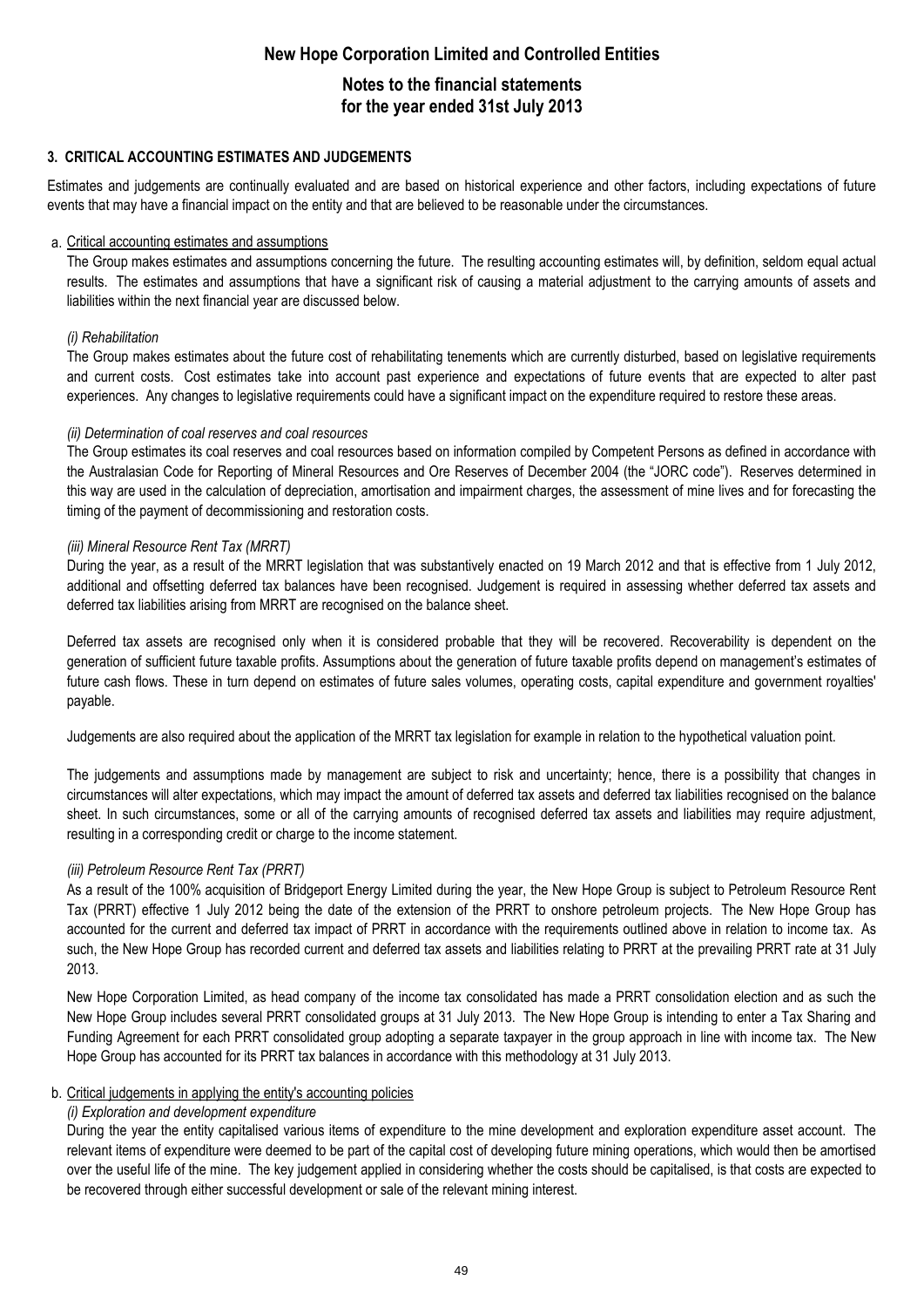### **Notes to the financial statements for the year ended 31st July 2013**

### **3. CRITICAL ACCOUNTING ESTIMATES AND JUDGEMENTS (continued)**

b. Critical judgements in applying the entity's accounting policies (continued)

*(ii) Impairment of available for sale financial assets*

In the 2013 financial statements, the Group made a significant judgement about the impairment of a number of its available for sale financial assets.

The Group follows the guidance of AASB 139 *Financial Instruments: Recognition and Measurement* to determine when an available for sale financial asset is impaired. This determination requires significant judgement. In making this judgement, the Group evaluates, among other factors, the duration and extent to which the fair value of an investment is less than its cost.

### **4. FINANCIAL REPORTING SEGMENTS**

#### **a. Description of segments**

The Group has three reportable segments, namely Coal mining (including exploration, development, production and processing), Marketing and logistics (transport infrastructure and marketing activities) and Treasury and investments (including cash, held to maturity investments and available for sale financial assets).

Operating segments have been determined based on the analysis provided in the reports reviewed by the Board, CEO, COO and CFO (being the Chief Operating Decision Maker, "CODM"). The reportable segments reflect how performance is measured, and decisions regarding allocations of resources are made by the CODM.

Other immaterial coal mining and related operations that do not meet the quantitative thresholds requiring separate disclosure in AASB 8 *Operating Segments* have been combined with the current coal mining operations.

Segment information is presented on the same basis as that used for internal reporting purposes. Sales between segments are carried out at arm's length and are eliminated on consolidation.

| b. Segment information                            | <b>Notes</b>   | <b>Coal mining</b><br>\$000 | Marketing &<br>Logistics<br>\$000 | Treasury &<br><b>Investments</b><br>\$000 | <b>Total</b><br>\$000 |
|---------------------------------------------------|----------------|-----------------------------|-----------------------------------|-------------------------------------------|-----------------------|
| Year ended 31 July 2013                           |                |                             |                                   |                                           |                       |
| Total segment revenue                             |                | 322,832                     | 569,746                           | 64,703                                    | 957,281               |
| Inter-segment revenue                             |                | (305, 184)                  |                                   |                                           | (305, 184)            |
| Total segment revenue - external customers        | 5              | 17,648                      | 569,746                           | 64,703                                    | 652,097               |
| Reportable segment profit before income tax       |                | 61,336                      | 47,594                            | 63,645                                    | 172,575               |
| Total segment profit before income tax includes:  |                |                             |                                   |                                           |                       |
| Interest revenue                                  | 5              |                             |                                   | 60,594                                    | 60,594                |
| Depreciation and amortisation                     | $\overline{7}$ | 39,164                      | 9,334                             |                                           | 48,498                |
| Share of net profit / (loss) of associate         | 38             |                             |                                   | (386)                                     | (386)                 |
| Reportable segment assets                         |                | 794,642                     | 192,536                           | 1,281,386                                 | 2,268,564             |
| Total segment assets includes:                    |                |                             |                                   |                                           |                       |
| Additions to non-current assets                   |                | 183,446                     | 9,964                             |                                           | 193,410               |
| Year ended 31 July 2012                           |                |                             |                                   |                                           |                       |
| Total segment revenue                             |                | 385,734                     | 676,691                           | 86,697                                    | 1,149,122             |
| Inter-segment revenue                             |                | (381, 597)                  |                                   |                                           | (381, 597)            |
| Total segment revenue - external customers        | 5              | 4,137                       | 676,691                           | 86,697                                    | 767,525               |
| Reportable segment profit before income tax       |                | 91,935                      | 62,084                            | 83,991                                    | 238,010               |
| Total segment profit before income tax includes:  |                |                             |                                   |                                           |                       |
| Interest revenue                                  | 5              |                             |                                   | 86,650                                    | 86,650                |
| Depreciation and amortisation                     | 7              | 35,008                      | 9,036                             |                                           | 44,044                |
| Share of net profit / (loss) of associate         | 38             |                             |                                   | (647)                                     | (647)                 |
| Reportable segment assets                         |                | 634,659                     | 201,125                           | 1,623,635                                 | 2,459,419             |
| Total segment assets includes:                    |                |                             |                                   |                                           |                       |
| Investments accounted for using the equity method | 38             |                             |                                   | 32,530                                    | 32,530                |
| Additions to non-current assets                   |                | 61,551                      | 8,444                             |                                           | 69,995                |
|                                                   |                |                             |                                   |                                           |                       |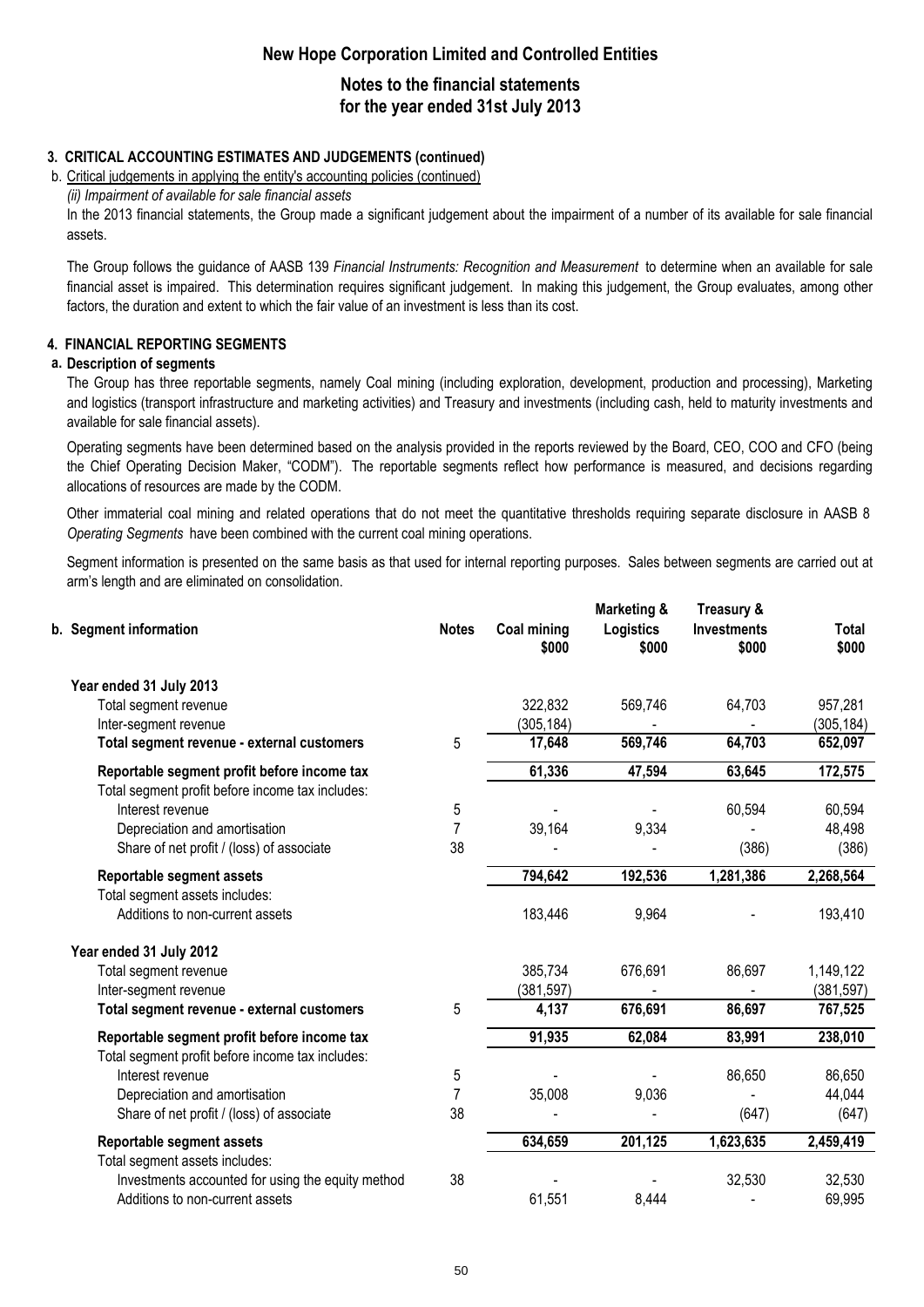### **Notes to the financial statements for the year ended 31st July 2013**

|                                                      | 2013<br>\$000 | 2012<br>\$000 |
|------------------------------------------------------|---------------|---------------|
| 4. FINANCIAL REPORTING SEGMENTS (continued)          |               |               |
| b. Segment information (continued)                   |               |               |
| Reconciliation of reportable segment profit and loss |               |               |
| Total profit for reportable segments                 | 172,575       | 238,010       |
| Non regular items                                    |               |               |
| Gain on sale of WICET Subscription                   | 786           |               |
| Impairment of investment in associates               | (13, 286)     |               |
| Impairment of available for sale investments         | (38,091)      | (5,804)       |
| Impairment of goodwill                               |               | (33, 387)     |
| Consolidated profit before income tax                | 121,984       | 198,819       |
| c. Other segment information                         |               |               |
| (i) Segment revenue                                  |               |               |
| Total segment revenue                                |               |               |
| Japan                                                | 195,088       | 218,443       |
| Taiwan / China                                       | 316,195       | 390,250       |
| Chile                                                | 4,390         | 13,432        |
| Korea                                                | 5,995         |               |
| Australia                                            | 65,726        | 58,703        |
|                                                      | 587,394       | 680,828       |
| Investment income - Australia                        | 64,703        | 86,697        |
|                                                      | 652,097       | 767,525       |

Included within revenue for the marketing and logistics segment are customers that represent more than 10 per cent of the Group's total revenue. For the year ended 31 July 2013, one customer contributed \$308,466,859 in sales revenue (2012 - \$353,001,000) whilst another customer contributed \$185,150,680 in sales revenue (2012 - \$193,095,000).

Sales between segments are carried out at arm's length and are eliminated on consolidation. The revenue reported from external parties is measured in a manner consistent with that in the income statement.

#### *(ii) Segment assets*

The amounts provided to the CODM with respect to total assets are measured in a manner consistent with that of the financial statements. These assets are allocated based on the operations of the segment. All non-current assets are located in Australia.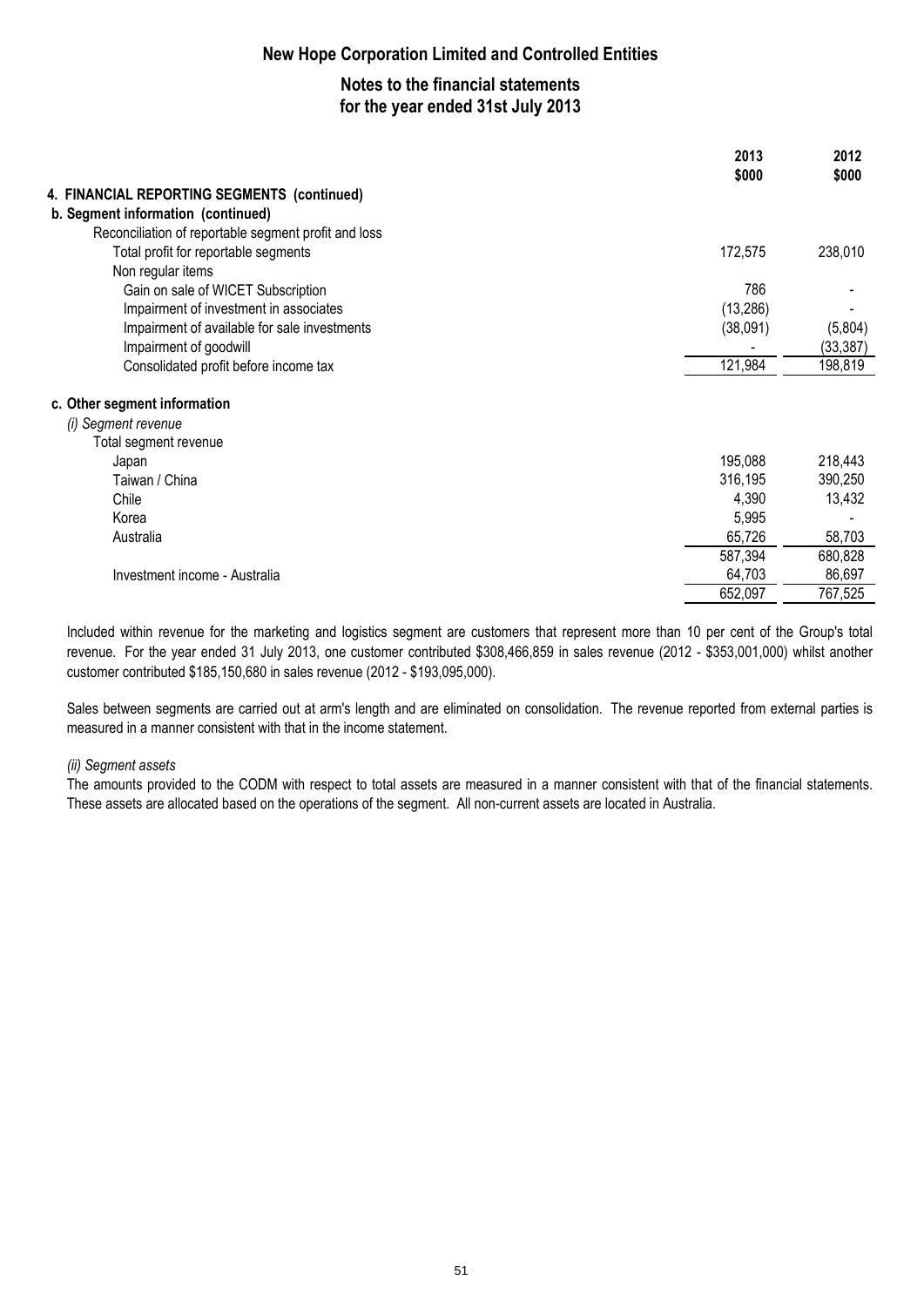## **Notes to the financial statements for the year ended 31st July 2013**

|                                                                       | 2013<br>\$000    | 2012<br>\$000    |
|-----------------------------------------------------------------------|------------------|------------------|
| 5. REVENUE                                                            |                  |                  |
| From continuing operations<br>Sales revenue                           |                  |                  |
| Sale of goods                                                         | 560,211          | 650,318          |
| Services                                                              | 26,092           | 25,286           |
|                                                                       | 586,303          | 675,604          |
| Other revenue<br>Property rent                                        | 750              | 778              |
| Interest                                                              | 60,594           | 86,650           |
| Sundry revenue                                                        | 4,450            | 4,493            |
|                                                                       | 652,097          | 767,525          |
|                                                                       |                  |                  |
| <b>6. OTHER INCOME</b><br>Gain on Bridgeport previously held interest | 4,109            |                  |
| Gain on sale of WICET Subscription                                    | 786              |                  |
| Gain/(loss) on sale of property, plant and equipment                  | (567)            | 149              |
|                                                                       | 4,328            | 149              |
| 7. EXPENSES                                                           |                  |                  |
| Profit before income tax includes the following specific expenses:    |                  |                  |
| Foreign exchange gains and losses                                     |                  |                  |
| Net foreign exchange (gains)/losses                                   | (2,895)          | 4,180            |
| Depreciation                                                          |                  |                  |
| <b>Buildings</b>                                                      | 413              | 420              |
| Plant and equipment                                                   | 40,716<br>41,129 | 36,142<br>36,562 |
|                                                                       |                  |                  |
| Amortisation                                                          |                  |                  |
| Mining reserves and mine development                                  | 5,033            | 6,408            |
| Software<br>Oil producing assets                                      | 1,285<br>1,051   | 1,074            |
|                                                                       | 7,369            | 7,482            |
|                                                                       |                  |                  |
| Other charges against assets<br>Bad and doubtful debts                |                  |                  |
| Impairment of investment in associates                                | 13,286           |                  |
| Impairment of available for sale investments                          | 38,091           | 5,804            |
| Impairment of goodwill                                                |                  | 33,387           |
|                                                                       | 51,377           | 39,191           |
| Accretion expense                                                     | 901              |                  |
| Exploration costs expensed                                            | 13,419           | 11,338           |
| Defined contribution superannuation expense                           | 6,449            | 6,118            |
| Employee benefits expensed                                            | 96,624           | 98,004           |
| Operating lease costs expensed                                        | 4,171            | 3,556            |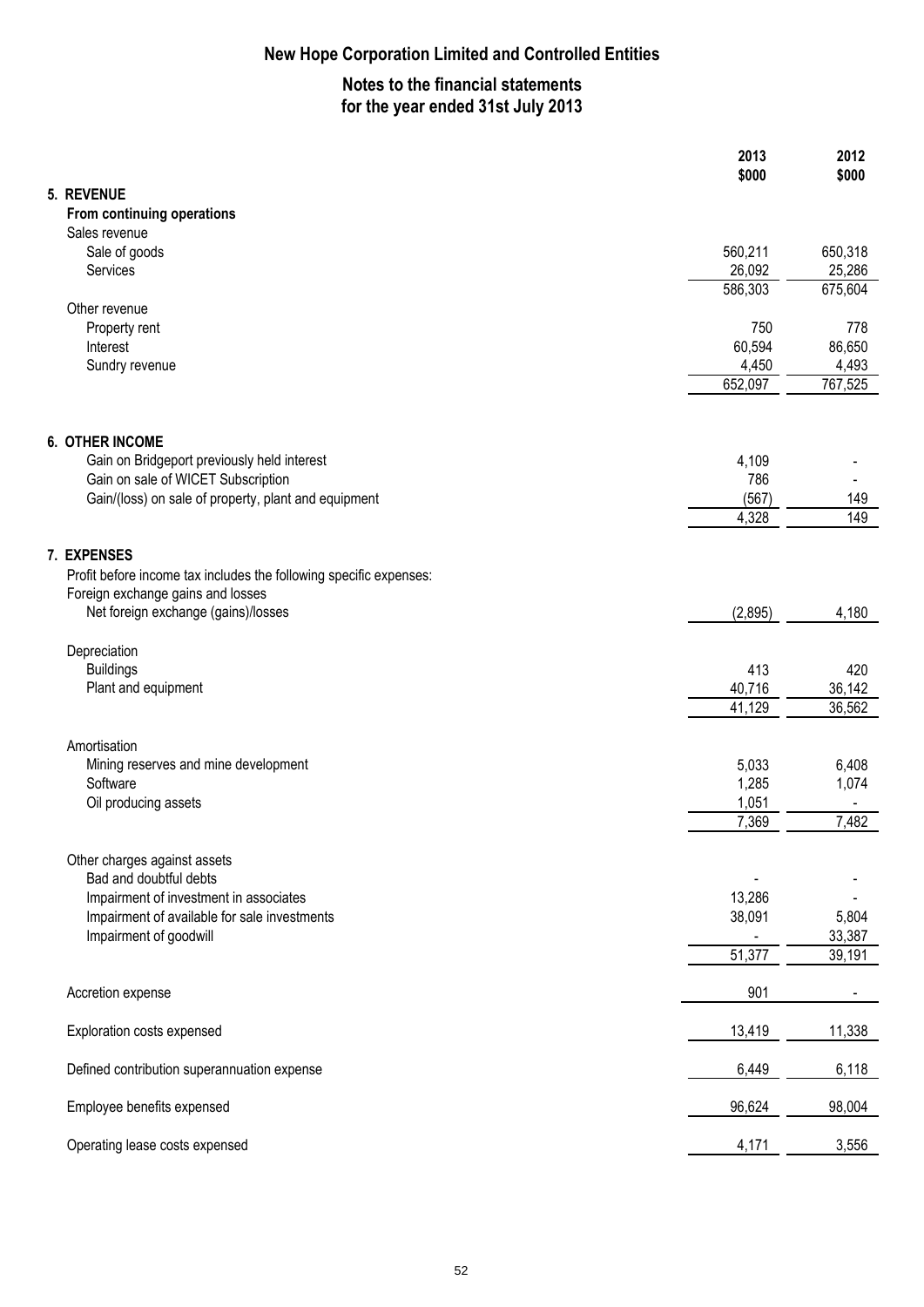### **Notes to the financial statements for the year ended 31st July 2013**

#### **8. INCOME TAX EXPENSE**

#### **a. Tax consolidation legislation**

New Hope Corporation Limited and its wholly-owned Australian controlled entities have implemented the tax consolidation legislation as of 1 August 2003. The accounting policy in relation to this legislation is set out in note 1(f).

On adoption of the tax consolidation legislation, the entities in the tax consolidated group entered into a tax sharing agreement which, in the opinion of the Directors, limits the joint and several liability of the wholly-owned entities in the case of a default by the head entity, New Hope Corporation Limited.

The entities have also entered into a tax funding agreement under which the wholly-owned entities fully compensate New Hope Corporation Limited for any current tax payable assumed and are compensated by New Hope Corporation Limited for any tax receivable and deferred tax assets relating to unused tax losses or unused tax credits that are transferred to New Hope Corporation Limited under the tax consolidation legislation. The funding amounts are determined by reference to the amounts recognised in the wholly-owned entities financial statements.

The amounts receivable / payable under the tax funding agreement are due upon receipt of the funding advice from the head entity, which is issued as soon as practicable after the end of each financial year. The head entity may also require payment of interim funding amounts to assist with its obligations to pay tax instalments. The funding amounts are recognised as current intercompany receivables or payables.

|                                                                                         | 2013<br>\$000 | 2012<br>\$000 |
|-----------------------------------------------------------------------------------------|---------------|---------------|
| b. Income Tax Expense                                                                   |               |               |
| Current tax                                                                             | 48,593        | 63,897        |
| Deferred tax                                                                            | 6,587         | (29, 134)     |
| Adjustments for current tax of prior periods                                            | (5,815)       | (3,069)       |
| Petroleum Resource Rent Tax Expense                                                     | (1,509)       |               |
|                                                                                         | 47,856        | 31,694        |
| Deferred income tax expense / (revenue) included in income tax expense                  |               |               |
| comprises:                                                                              |               |               |
| Decrease / (increase) in deferred tax assets (note 19)                                  | 1,135         | (9, 331)      |
| (Decrease) / increase in deferred tax liabilities (note 23)                             | 3,943         | (19, 803)     |
|                                                                                         | 5,078         | (29, 134)     |
| c. Numerical reconciliation of income tax expense to prima facie tax payable            |               |               |
| Profit from continuing operations before income tax                                     | 121,984       | 198,819       |
| Income tax calculated at 30% (2012 - 30%)                                               | 36,595        | 59,646        |
| Tax effect of amounts which are not deductible (taxable) in calculating taxable income: |               |               |
| Foreign tax loss not recognised                                                         | 164           |               |
| Net capital gains                                                                       |               | 75            |
| Share based payment expense                                                             | 131           | 365           |
| Impairment expense                                                                      | 15,413        | 11,757        |
| Income tax on PRRT                                                                      | 453           |               |
| Sundry items                                                                            | (412)         | 1,094         |
|                                                                                         | 52,344        | 72,937        |
| Under / (over) provided in prior year                                                   | (2,979)       | (3,069)       |
| Tax consolidation benefit                                                               |               | (38, 174)     |
| Petroleum Resource Rent Tax                                                             | (1,509)       |               |
| Income tax expense                                                                      | 47,856        | 31,694        |
| d. Tax expense relating to items of other comprehensive income                          |               |               |
| Cash flow hedges (note 27(a))                                                           | 21,537        | 3,097         |
| Available for sale financial assets (note 27(a))                                        | 105           | 7,418         |
|                                                                                         | 21,642        | 10,515        |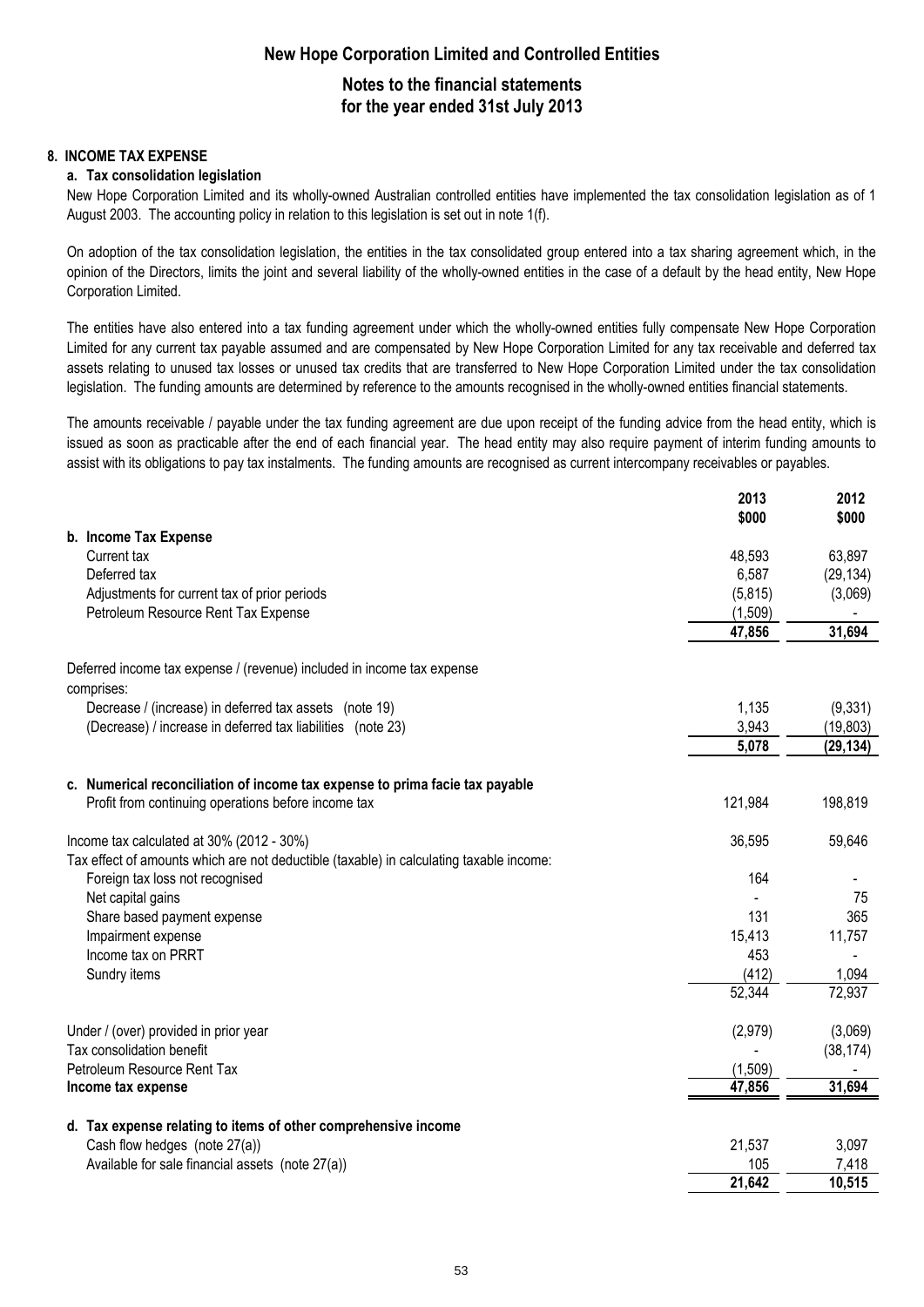### **Notes to the financial statements for the year ended 31st July 2013**

|                                                                                                         | 2013<br>\$000 | 2012<br>\$000 |
|---------------------------------------------------------------------------------------------------------|---------------|---------------|
| 9. DIVIDENDS - New Hope Corporation Limited                                                             |               |               |
| a. Ordinary dividend paid                                                                               |               |               |
| 2011 final dividend of 5.00 cents per share - 100% franked at a tax rate of 30% (paid on 8 Nov 2011)    |               | 41,512        |
| 2011 special dividend of 15.00 cents per share - 100% franked at a tax rate of 30% (paid on 8 Nov 2011) |               | 124,534       |
| 2012 interim dividend of 6.00 cents per share - 100% franked at a tax rate of 30% (paid on 2 May 2012)  |               | 49,825        |
| 2012 final dividend at 5.00 cents per share - 100% franked at a tax rate of 30% (paid on 6 Nov 2012)    | 41.526        |               |
| 2012 special dividend at 20.00 cents per share - 100% franked at a tax rate of 30% (paid on 6 Nov 2012) | 166,106       |               |
| 2013 interim dividend at 6.0 cents per share - 100% franked at a tax rate of 30% (paid on 1 May 2013)   | 49,834        |               |
| <b>Total dividends paid</b>                                                                             | 257,466       | 215,871       |
|                                                                                                         |               |               |

#### **b. Proposed dividends**

In addition to the above dividends, since the end of the financial year, the Directors have declared a final dividend of 5.0 cents and a special dividend of 5.0 cents per fully paid share, (2012 - 5.0 cents per share and 20.0 cents per share respectively). Both dividends are fully franked based on tax paid at 30%. The aggregate amount of the proposed dividend expected to be paid on 5 November 2013 but not recognised as a liability at year end is \$83,072,000 (2012 - \$207,632,000).

#### **c. Franked dividends**

The franked portions of the final dividends recommended after 31 July 2013 will be franked out of existing franking credits or out of franking credits arising from the payment of income tax in the year ending 31 July 2013.

|                                                                                                   | 2013<br>\$000 | 2012<br>\$000 |
|---------------------------------------------------------------------------------------------------|---------------|---------------|
| Franking credits available for subsequent financial years based on a tax rate of 30% (2012 - 30%) | 565.512       | 632.772       |

The above amounts represent the balances of the franking accounts as at the end of the financial year, adjusted for franking credits that will arise from the payment of provision for income tax, franking debits that will arise from the payment of dividends recognised as a liability at the reporting date and franking credits that will arise from the receipt of dividends recognised as receivables at the reporting date.

The impact on the franking account of the dividend recommended by the Directors since year end, but not recognised as a liability at year end, will be a reduction in the franking account of \$35,602,000 (2012 - \$88,985,000).

#### **d. Dividend reinvestment plans**

There were no dividend reinvestment plans in operation at any time during or since the end of the financial year.

|                                                | 2013<br>\$000 | 2012<br>\$000 |
|------------------------------------------------|---------------|---------------|
| 10. CURRENT ASSETS - Cash and cash equivalents |               |               |
| Cash at bank and on hand                       | 21.564        | 70.990        |
|                                                | 21.564        | 70.990        |

#### **a. Cash at bank and on hand**

Cash at bank and on hand includes deposits for which there is a short term identified use in the operating cashflows of the group, and attracts interest at rates between 0% and 2.75% (2012 - 0% to 3.7%).

#### **b. Risk exposure**

Information about the Group's exposure to foreign exchange risk and credit risk is detailed in note 2.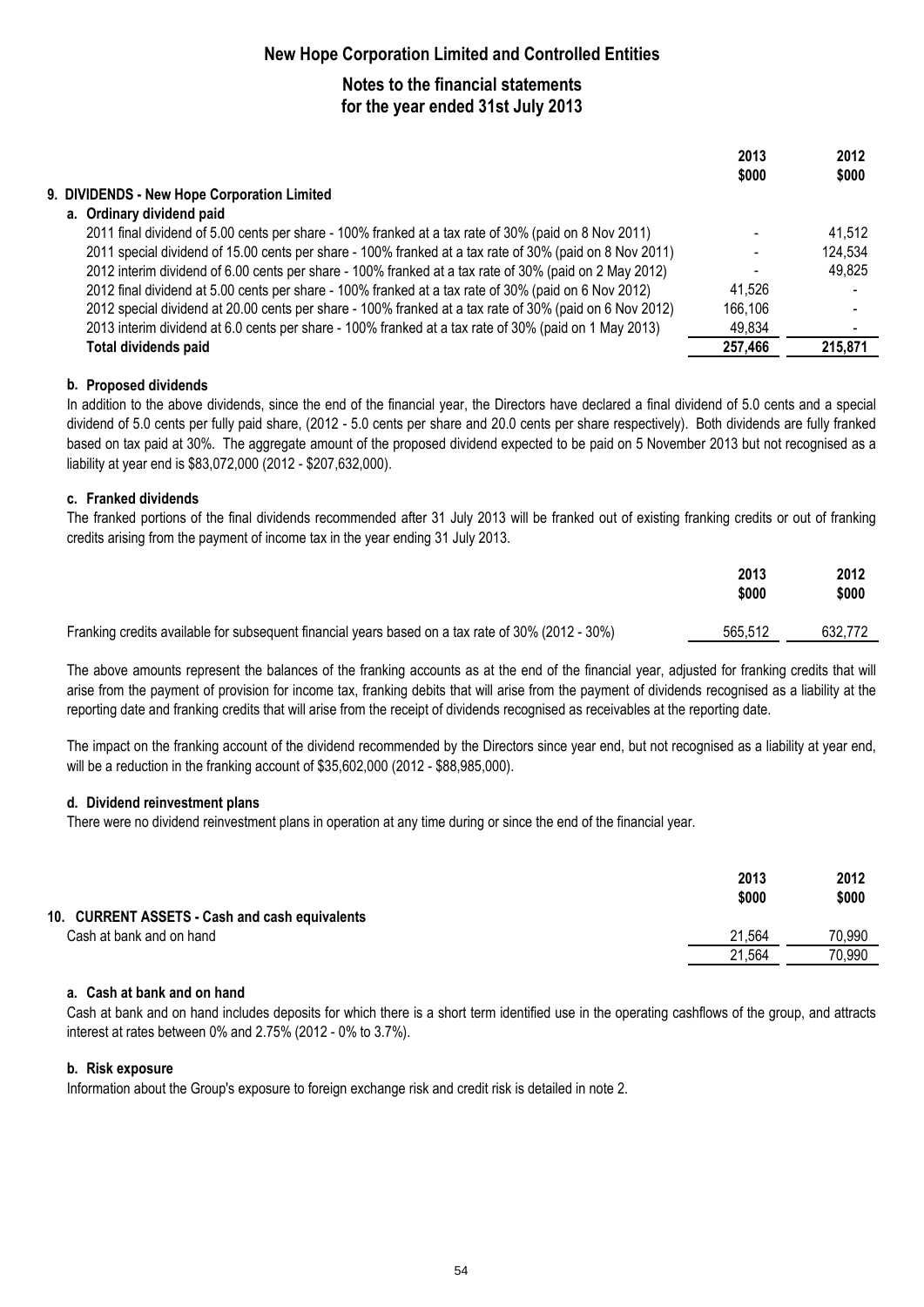### **Notes to the financial statements for the year ended 31st July 2013**

|                                  | 2013   | 2012   |
|----------------------------------|--------|--------|
|                                  | \$000  | \$000  |
| 11. CURRENT ASSETS - Receivables |        |        |
| Trade receivables (a)            | 35,801 | 4.017  |
| Other receivables (b)            | 16,072 | 10,104 |
| Prepayments                      | 6,032  | 3,003  |
|                                  | 57,905 | 17,124 |

#### **a. Past due but not impaired**

As of 31 July 2013, no trade receivables were past due but not impaired. These relate to customers who have no recent history of default.

#### **b. Other receivables**

These amounts relate to long service leave payments recoverable from the Coal Mining Industry Long Service Leave Fund, diesel fuel rebates receivable and GST refunds receivable. None of these receivables are impaired or past due but not impaired.

#### **c. Foreign exchange and interest rate risk**

Information about the Group's exposure to foreign currency risk and interest rate risk in relation to trade and other receivables is provided in note 2.

#### **d. Fair value and credit risk**

Due to the short term nature of these receivables, their carrying value is assumed to approximate their fair value.

Information about the Group's exposure to fair value and credit risk in relation to trade and other receivables is provided in note 2.

#### **12. CURRENT ASSETS - Inventories**

| Coal stocks at cost              | 34,308 | 39,924 |
|----------------------------------|--------|--------|
| Raw materials and stores at cost | 24,365 | 19,636 |
|                                  | 58,673 | 59,560 |

#### **a. Inventory expense**

Inventories recognised as an expense during the year ended 31 July 2013 amounted to \$240,732,000 (2012 - \$239,961,000).

Write-downs of inventory to net realisable value recognised as an expense during the year amounted to \$nil (2012 - \$nil)

#### **13. CURRENT ASSETS - Held to maturity investments**

| Term Deposits                                                                                                  | 1,229,608 | 1,446,975 |
|----------------------------------------------------------------------------------------------------------------|-----------|-----------|
|                                                                                                                | 1,229,608 | 1,446,975 |
| The term deposits are held to their maturity of less than one year and carry a weighted average fixed interest |           |           |

The term deposits are held to their maturity of le rate of 4.54% (2012 - 5.10%). Due to their short-term nature their carrying value is assumed to approximate their fair value. Information about the Group's exposure to credit risk is disclosed in note 2.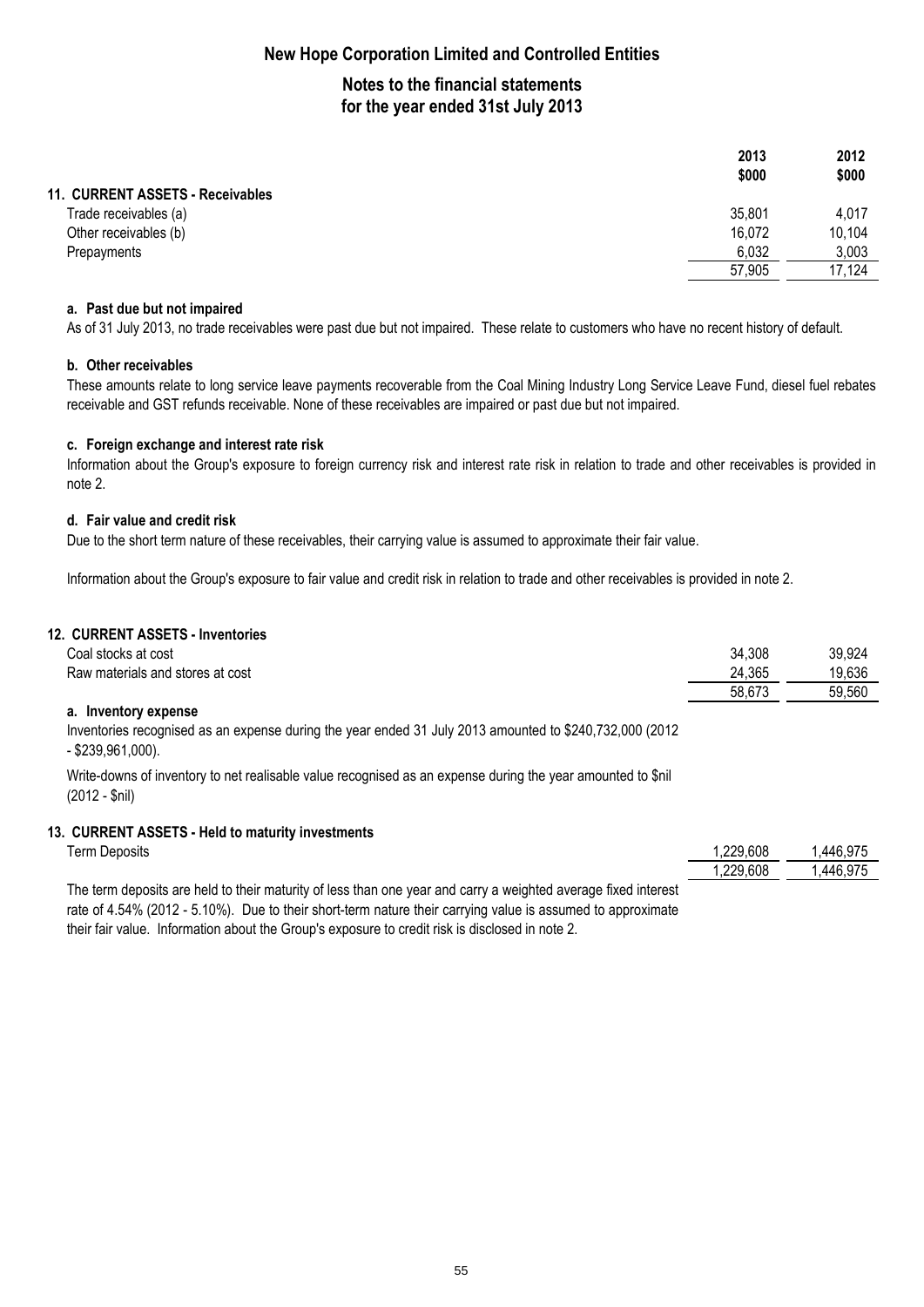### **Notes to the financial statements for the year ended 31st July 2013**

|                                      | 2013<br>\$000 | 2012<br>\$000 |
|--------------------------------------|---------------|---------------|
| 14. CURRENT ASSETS - Other           |               |               |
| Security deposits                    | 614           | 299           |
|                                      | 614           | 299           |
| 15. NON-CURRENT ASSETS - Receivables |               |               |
| Prepayments                          | 1,244         | 1,759         |
| Other receivables                    | 1,531         | 7,449         |
|                                      | 2,775         | 9,208         |

### **a. Interest rate risk**

In both the current and prior year all non-current receivables are non-interest bearing.

#### **b. Fair value of receivables**

The fair value of receivables approximates their carrying amounts. None of the non-current receivables are impaired or past due but not impaired.

#### **16. NON-CURRENT ASSETS - Available for sale financial assets**

| Listed securities<br>Equity securities                                                                      | 30,212 | 73.137 |
|-------------------------------------------------------------------------------------------------------------|--------|--------|
| Unlisted securities                                                                                         |        |        |
| Equity securities                                                                                           |        |        |
|                                                                                                             | 30.215 | 73.140 |
| An impairment expense of \$38,091,000 (2012 - \$5,804,000) has been recognised on listed equity securities. |        |        |

An impairment expense of \$38,091,000 (2012 - \$5,804,000) has been recognised on listed equity securities held and is included in other expenses at note 7.

#### **17. NON-CURRENT ASSETS - Property, plant and equipment**

| Land and buildings - non-mining            |            |            |
|--------------------------------------------|------------|------------|
| Freehold land at cost                      | 1,049      | 1,049      |
| Buildings at cost                          | 8,930      | 8,957      |
| Accumulated depreciation                   | (1,099)    | (838)      |
|                                            | 7,831      | 8,119      |
| Leasehold improvements                     | 384        |            |
| Accumulated depreciation                   | (80)       |            |
|                                            | 304        |            |
| Total land and buildings - non-mining      | 9,184      | 9,168      |
|                                            |            |            |
| Land and buildings - held for mining       |            |            |
| Freehold land at cost                      | 132,766    | 127,770    |
| Buildings at cost                          | 5,495      | 5,620      |
| Accumulated depreciation                   | (997)      | (874)      |
|                                            | 4,498      | 4,746      |
| Total land and buildings - held for mining | 137,264    | 132,516    |
|                                            |            |            |
| Plant and equipment                        |            |            |
| Plant and equipment at cost                | 551,031    | 478,725    |
| Accumulated depreciation                   | (251, 801) | (217, 010) |
|                                            | 299,230    | 261,715    |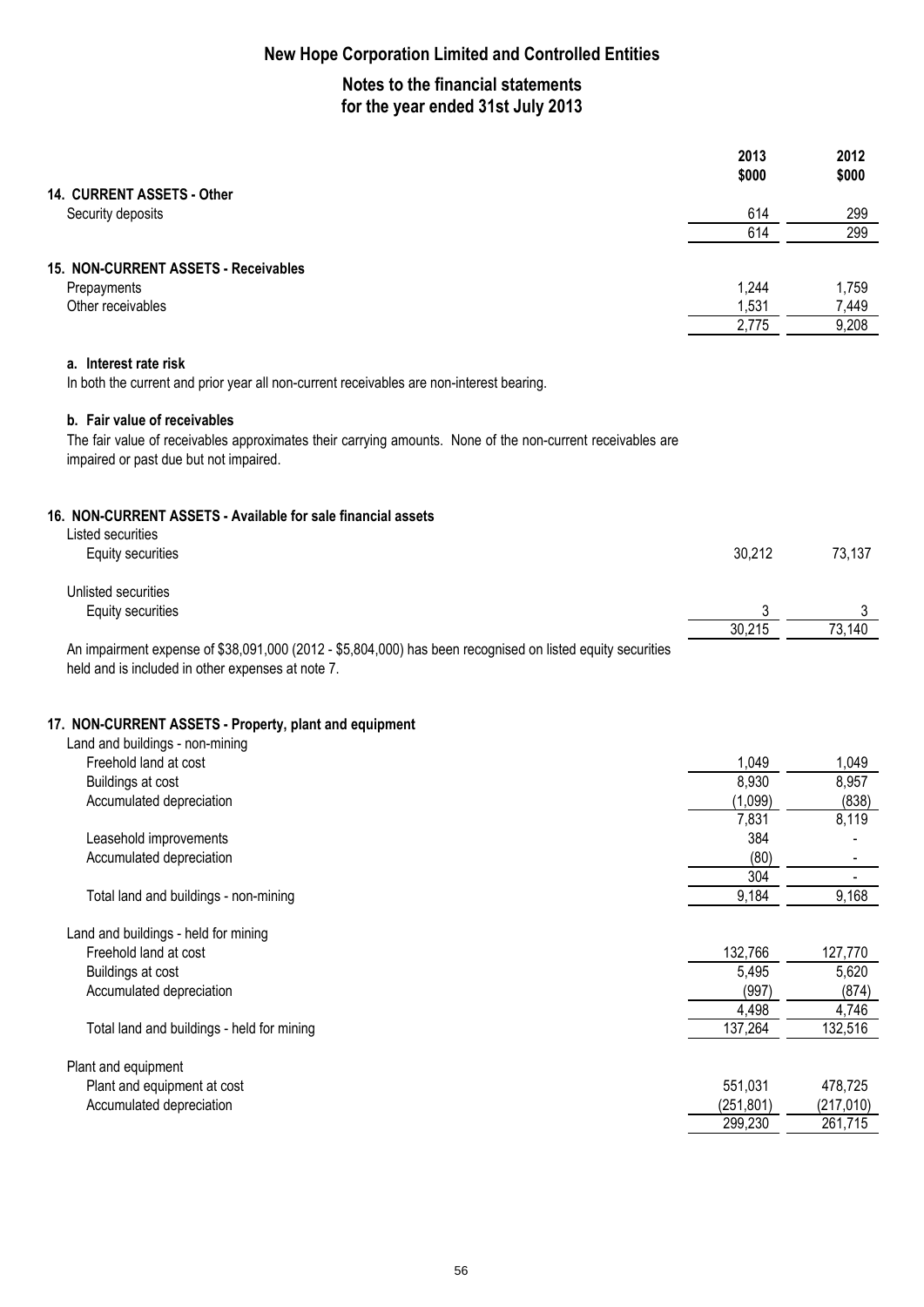# **Notes to the financial statements for the year ended 31st July 2013**

|                                                                    |    | 2013<br>\$000     | 2012<br>\$000     |
|--------------------------------------------------------------------|----|-------------------|-------------------|
| 17. NON-CURRENT ASSETS - Property, plant and equipment (continued) |    |                   |                   |
| Motor vehicles<br>Motor vehicles at cost                           |    | 6,784             | 5,717             |
| Accumulated depreciation                                           |    | (3,765)           | (2,951)           |
|                                                                    |    | 3,019             | 2,766             |
|                                                                    |    |                   |                   |
| Mining reserves and leases                                         |    |                   |                   |
| Mining reserves and leases at cost                                 |    | 230,710           | 228,297           |
| Accumulated amortisation                                           |    | (7, 713)          | (7, 379)          |
|                                                                    |    | 222,997           | 220,918           |
| Mine properties, mine development                                  |    |                   |                   |
| Mine properties, mine development at cost                          |    | 59,286            | 59,286            |
| Accumulated amortisation                                           |    | (47, 623)         | (42, 923)         |
|                                                                    |    | 11,663            | 16,363            |
| Oil Producing assets                                               |    |                   |                   |
| Oil Producing assets at cost                                       |    | 62,483            |                   |
| Accumulated amortisation                                           |    | (1,051)           |                   |
|                                                                    |    | 61,432            |                   |
| Plant and equipment under construction                             |    | 19,248            | 15,756            |
| Total Property, plant and equipment                                |    | 764,037           | 659,202           |
|                                                                    |    |                   |                   |
| <b>Reconciliations</b><br>Land and buildings - non-mining          |    |                   |                   |
| Carrying amount at beginning of year                               |    | 9,168             | 8,544             |
| Additions                                                          |    | 383               |                   |
| Disposals                                                          |    | (40)              |                   |
| Depreciation                                                       |    | (340)             | (264)             |
| Transfers in / (out)                                               |    | 13                | 888               |
| Carrying amount at end of year                                     |    | 9,184             | 9,168             |
| Land and buildings - held for mining                               |    |                   |                   |
| Carrying amount at beginning of year                               |    | 132,516           | 115,660           |
| Additions                                                          |    | 4,946             | 16,966            |
| Disposals                                                          |    | (165)             |                   |
| Depreciation                                                       |    | (73)              | (156)             |
| Transfers in / (out)                                               |    | 40                | 46                |
| Carrying amount at end of year                                     |    | 137,264           | 132,516           |
| Plant and equipment                                                |    |                   |                   |
| Carrying amount at beginning of year                               |    | 261,715           | 265,981           |
| Additions                                                          |    | 22,512            | 89                |
| Additions on acquisition of subsidiary                             | 37 | 1,118             |                   |
| Disposals                                                          |    | (880)             | (27)              |
| Depreciation                                                       |    | (39, 432)         | (34, 992)         |
| Transfers in / (out)<br>Carrying amount at end of year             |    | 54,197<br>299,230 | 30,664<br>261,715 |
|                                                                    |    |                   |                   |
| Motor vehicles                                                     |    |                   |                   |
| Carrying amount at beginning of year                               |    | 2,766             | 2,653             |
| Additions                                                          |    |                   | 53                |
| Disposals<br>Depreciation                                          |    | (184)<br>(1, 284) | (342)<br>(1, 150) |
| Transfers in / (out)                                               |    | 1,697             | 1,552             |
| Carrying amount at end of year                                     |    | 2,995             | 2,766             |
|                                                                    |    |                   |                   |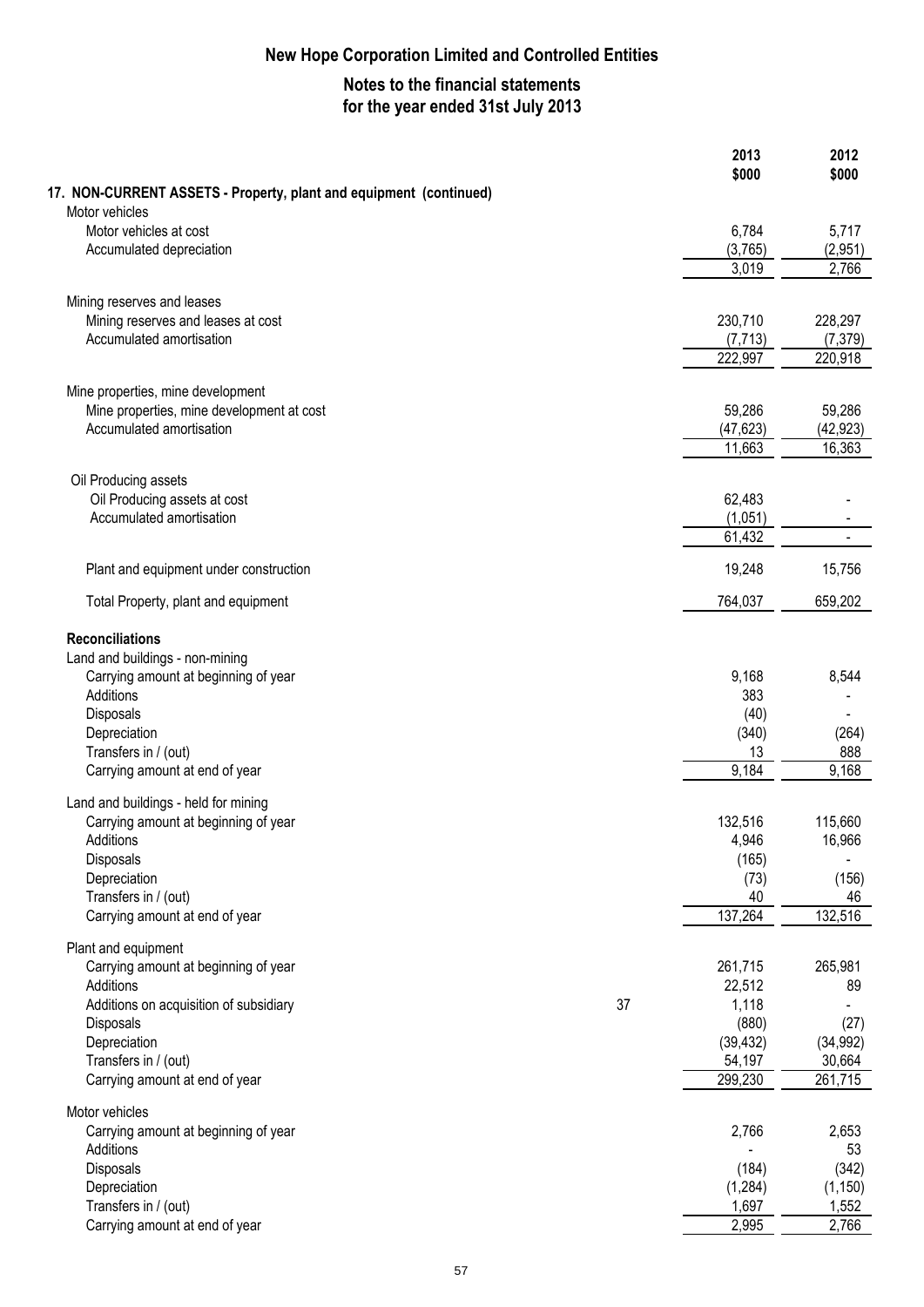# **Notes to the financial statements for the year ended 31st July 2013**

|                                                                                                            | <b>Note</b> | 2013<br>\$000 | 2012<br>\$000 |
|------------------------------------------------------------------------------------------------------------|-------------|---------------|---------------|
| 17. NON-CURRENT ASSETS - Property, plant and equipment (continued)<br>Reconciliations (continued)          |             |               |               |
| Mining reserves and leases                                                                                 |             |               |               |
| Carrying amount at beginning of year                                                                       |             | 220,918       | 221,280       |
| Additions                                                                                                  |             | 2,412         |               |
| Amortisation                                                                                               |             | (333)         | (362)         |
| Carrying amount at end of year                                                                             |             | 222,997       | 220,918       |
| Mine properties and mine development                                                                       |             |               |               |
| Carrying amount at beginning of year                                                                       |             | 16,363        | 22,409        |
| Amortisation                                                                                               |             | (4,700)       | (6,046)       |
| Carrying amount at end of year                                                                             |             | 11,663        | 16,363        |
| Oil Producing assets                                                                                       |             |               |               |
| Carrying amount at beginning of year                                                                       |             |               |               |
| Additions                                                                                                  |             | 14,971        |               |
| Additions on acquisition of subsidiary                                                                     | 37          | 47,512        |               |
| Amortisation                                                                                               |             | (1,051)       |               |
| Transfers in / (out)                                                                                       |             |               |               |
| Carrying amount at end of year                                                                             |             | 61,432        |               |
| Plant and equipment under construction                                                                     |             |               |               |
| Carrying amount at beginning of year                                                                       |             | 15,756        | 27,674        |
| Additions                                                                                                  |             | 61,575        | 21,744        |
| Transfers in / (out)                                                                                       |             | (58,083)      | (33, 662)     |
| Carrying amount at end of year                                                                             |             | 19,248        | 15,756        |
| 18. NON-CURRENT ASSETS - Exploration and evaluation                                                        |             |               |               |
| Exploration and evaluation at cost                                                                         |             | 77,210        | 39,228        |
|                                                                                                            |             | 77,210        | 39,228        |
| Reconciliation                                                                                             |             |               |               |
| Carrying amount at beginning of year                                                                       |             | 39,228        | 8,085         |
| Additions                                                                                                  |             | 21,175        | 31,143        |
| Additions on acquisition of subsidiary                                                                     | 37          | 16,807        |               |
| Disposals                                                                                                  |             |               |               |
| Carrying amount at end of year                                                                             |             | 77,210        | 39,228        |
|                                                                                                            |             |               |               |
| 19. NON-CURRENT ASSETS - Deferred tax assets<br>The balance comprises temporary differences attributed to: |             |               |               |
| Amounts recognised in profit and loss                                                                      |             |               |               |
| Accrued expenses                                                                                           |             | 916           | 90            |
| Employee benefits                                                                                          |             | 9,634         | 6,047         |
| Mine site rehabilitation provision                                                                         |             | 13,545        | 11,408        |
| <b>Tax Losses</b>                                                                                          |             | 9,563         | 8,563         |
| Other                                                                                                      |             | 3,095         | 5,091         |
| Amounts recognised directly in equity                                                                      |             | 36,753        | 31,199        |
| Cashflow hedges                                                                                            |             | 12,428        |               |
| Set-off of deferred tax liabilities pursuant to set-off provisions (note 23)                               |             | (49, 182)     | (31, 199)     |
| Net deferred tax assets                                                                                    |             |               |               |
|                                                                                                            |             |               |               |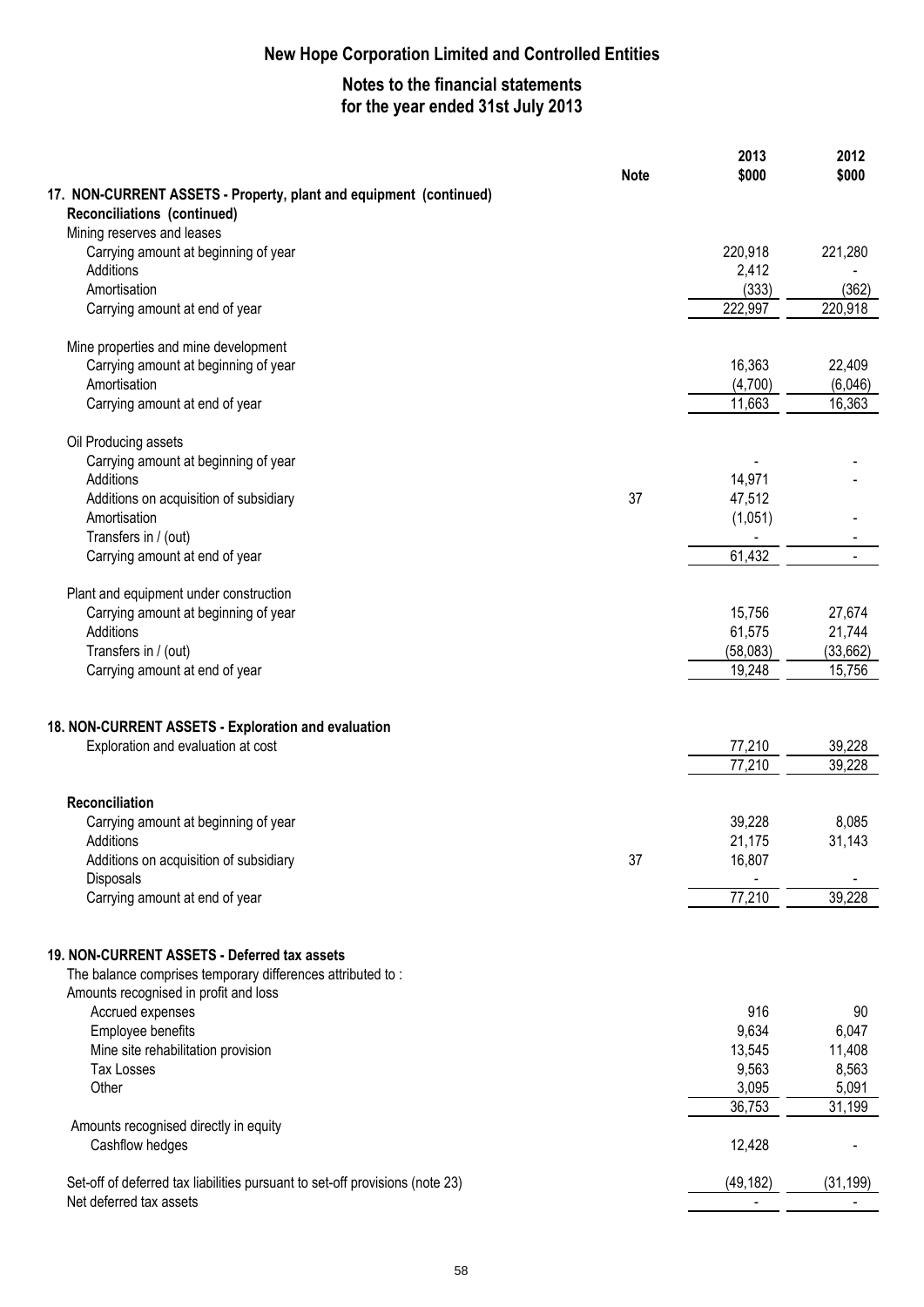### **Notes to the financial statements for the year ended 31st July 2013**

|                                                                                 |    | 2013<br>\$000 | 2012<br>\$000 |
|---------------------------------------------------------------------------------|----|---------------|---------------|
| 19. NON-CURRENT ASSETS - Deferred tax assets (continued)                        |    |               |               |
| Movements                                                                       |    |               |               |
| Carrying amount at beginning of year                                            |    | 31,199        | 13,305        |
| Credited / (charged) to the income statement (note 8(b))                        |    | (1, 135)      | 9,331         |
| Charged / (credited) to equity                                                  |    | 12,428        |               |
| Amounts recognised on acquisition of subsidiary                                 |    | 6,690         | 8,563         |
| Carrying amount at end of year                                                  |    | 49,182        | 31,199        |
| Deferred tax assets to be recovered after more than 12 months                   |    | 44,208        | 30,505        |
| Deferred tax assets to be recovered within 12 months                            |    | 4,974         | 694           |
|                                                                                 |    | 49,182        | 31,199        |
|                                                                                 |    |               |               |
| 20. NON-CURRENT ASSETS - Intangibles<br>Software                                |    |               |               |
| Software at cost (i)                                                            |    | 12,538        | 10,246        |
| Accumulated amortisation                                                        |    | (8,599)       | (7, 314)      |
|                                                                                 |    | 3,939         | 2,932         |
|                                                                                 |    |               |               |
| Goodwill<br>Goodwill at cost                                                    |    | 22,024        | 17,867        |
|                                                                                 |    | 22,024        | 17,867        |
| <b>Total Intangibles</b>                                                        |    | 25,963        | 20,799        |
|                                                                                 |    |               |               |
| Reconciliation                                                                  |    |               |               |
| Software (i)                                                                    |    |               |               |
| Carrying amount at beginning of year<br>Additions                               |    | 2,932<br>156  | 3,494         |
| Transfers in / (out)                                                            |    | 2,137         | 512           |
| Amortisation (ii)                                                               |    | (1, 285)      | (1,074)       |
| Carrying amount at end of year                                                  |    | 3,939         | 2,932         |
|                                                                                 |    |               |               |
| (i) Software includes capitalised development costs, being an intangible asset. |    |               |               |
| (ii) Amortisation is included in cost of sales in profit or loss.               |    |               |               |
| Goodwill                                                                        |    |               |               |
| Carrying amount at beginning of year                                            |    | 17,867        | 51,254        |
| Acquisition of subsidiary                                                       | 37 | 4,157         |               |
| Impairment expense (i)                                                          |    |               | (33, 387)     |
| Carrying amount at end of year                                                  |    | 22,024        | 17,867        |
|                                                                                 |    |               |               |

(i) Impairment relates to goodwill previously recognised on the acquisition of Northern Energy Corporation Limited.

Brought forward goodwill relates to the acquisition of Northern Energy Corporation Limited. The increase in goodwill in the current year relates to the acquisition of Bridgeport Energy Limited (Bridgeport) in an arm's length transaction.

The recoverable amount of the NEC cash generating units have been based on fair values less cost to sell. This assessment is based on observable external market data for reserve and resource trading and transaction multiples, and is based on similar coal exploration companies. The Bridgeport recoverable amount of the cash generating units have been based on fair value less cost to sell. These calculations used a post-tax cash flow projection over the remaining life of the fields (8 - 11 years) discounted using a post-tax nominal discount rate, average long term oil price of approximately US\$108/bbl and an AUD/USD exchange rate of \$0.88. The equivalent prediscount tax rate is 13%. These assumptions are consistent with external sources of information.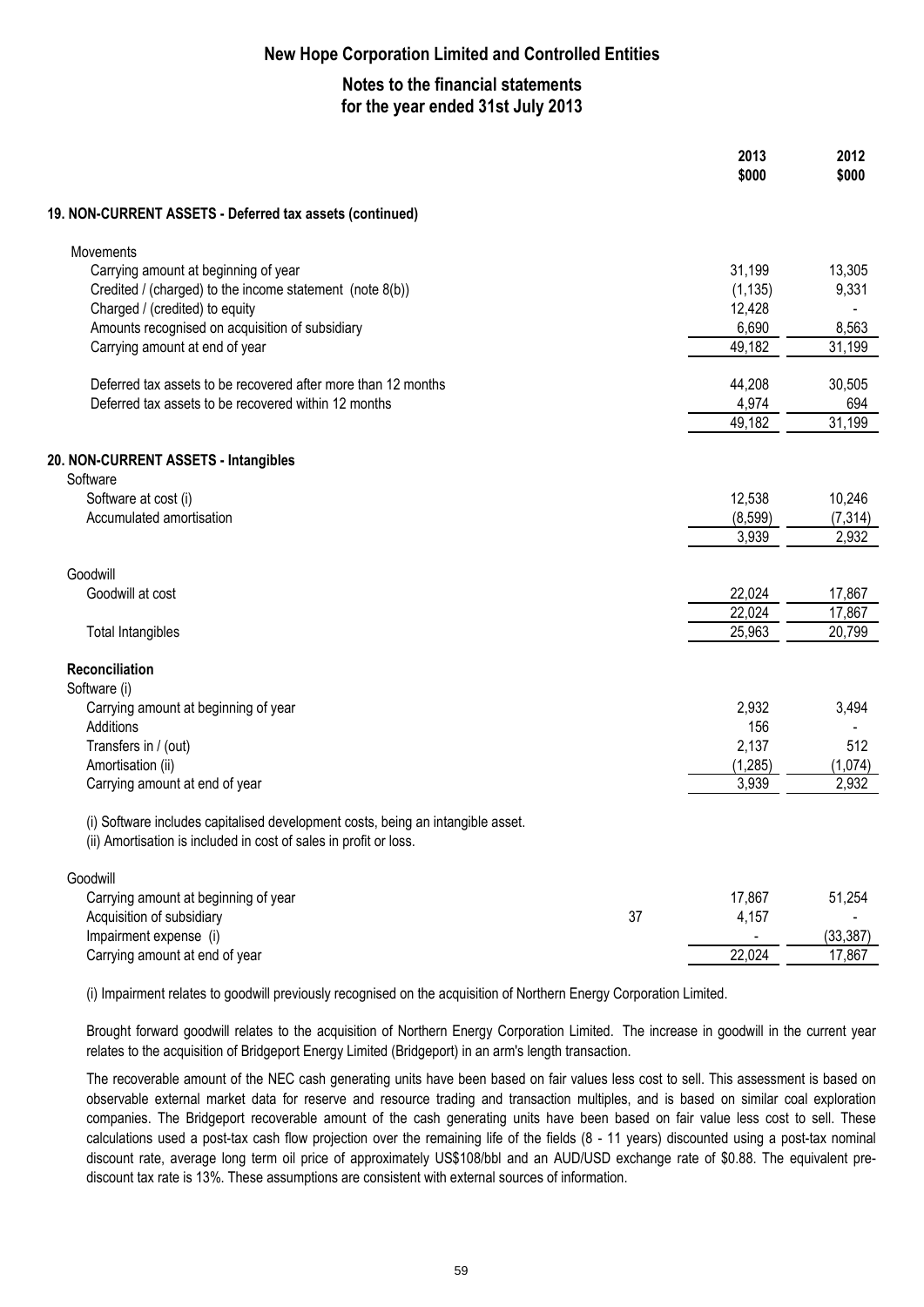# **Notes to the financial statements for the year ended 31st July 2013**

|                                                                                                                 | 2013<br>\$000       | 2012<br>\$000       |
|-----------------------------------------------------------------------------------------------------------------|---------------------|---------------------|
| 21. CURRENT LIABILITIES - Accounts payable                                                                      |                     |                     |
| Trade payables and accruals                                                                                     | 46,758              | 40,460              |
|                                                                                                                 | 46,758              | 40,460              |
|                                                                                                                 |                     |                     |
| 22. CURRENT LIABILITIES - Financing Arrangements                                                                |                     |                     |
| a. Financing arrangements                                                                                       |                     |                     |
| Unrestricted access was available at balance date to the following lines of credit:                             |                     |                     |
| <b>Total facilities</b><br>Other facilities (i)                                                                 | 75,000              | 85,317              |
|                                                                                                                 | 75,000              | 85,317              |
| Used at balance date                                                                                            |                     |                     |
| Other facilities                                                                                                | 63,101              | 61,635              |
|                                                                                                                 | 63,101              | 61,635              |
| Unused at balance date                                                                                          |                     |                     |
| Other facilities                                                                                                | 11,899              | 23,682              |
|                                                                                                                 | 11,899              | 23,682              |
| Other facilities are only in relation to bank guarantees, are unsecured, for no fixed term and bear variable    |                     |                     |
| (1)<br>rates.                                                                                                   |                     |                     |
|                                                                                                                 |                     |                     |
| b. Guarantees                                                                                                   |                     |                     |
| The parent entity has given unsecured guarantees in respect of:                                                 |                     |                     |
| (i) Mining restoration and rehabilitation                                                                       | 38,230              | 37,474              |
| The liability has been recognised by the consolidated entity in relation to its rehabilitation obligations. See |                     |                     |
| notes 24, 25 and 1(aa).                                                                                         |                     |                     |
|                                                                                                                 |                     |                     |
| (ii) Statutory body suppliers                                                                                   | 24,871              | 24,161              |
| No liability was recognised by the consolidated entity in relation to these guarantees as no losses are         |                     |                     |
| foreseen on these contingent liabilities.                                                                       |                     |                     |
|                                                                                                                 |                     |                     |
| 23. NON-CURRENT LIABILITIES - Deferred tax liabilities                                                          |                     |                     |
| The balance comprises temporary differences attributed to:                                                      |                     |                     |
| Amounts recognised in profit and loss<br>Other accounts receivable                                              | 295                 | 7,257               |
| Inventories                                                                                                     | 5,989               | 5,170               |
| Capitalised exploration                                                                                         | 14,789              | 4,542               |
| Property plant and equipment                                                                                    | 14,951              | 14,401              |
| Mine reserves                                                                                                   | 66,899              | 66,275              |
| Arising on Petroleum Rent Resource Tax                                                                          | 4,701               |                     |
| Other                                                                                                           | 2,131               | 96                  |
|                                                                                                                 | 109,755             | 97,741              |
| Amounts recognised directly in other comprehensive income<br>Cash flow hedges                                   |                     | 9,109               |
| Property plant and equipment                                                                                    | 7,160               | 7,160               |
| Available for sale financial assets                                                                             |                     | 106                 |
|                                                                                                                 | 7,160               | 16,375              |
|                                                                                                                 |                     |                     |
| Total deferred tax liabilities                                                                                  | 116,915             | 114,116             |
|                                                                                                                 |                     |                     |
| Set-off of deferred tax assets pursuant to set-off provisions (note 19)<br>Net deferred tax liabilities         | (49, 182)<br>67,733 | (31, 199)<br>82,917 |
|                                                                                                                 |                     |                     |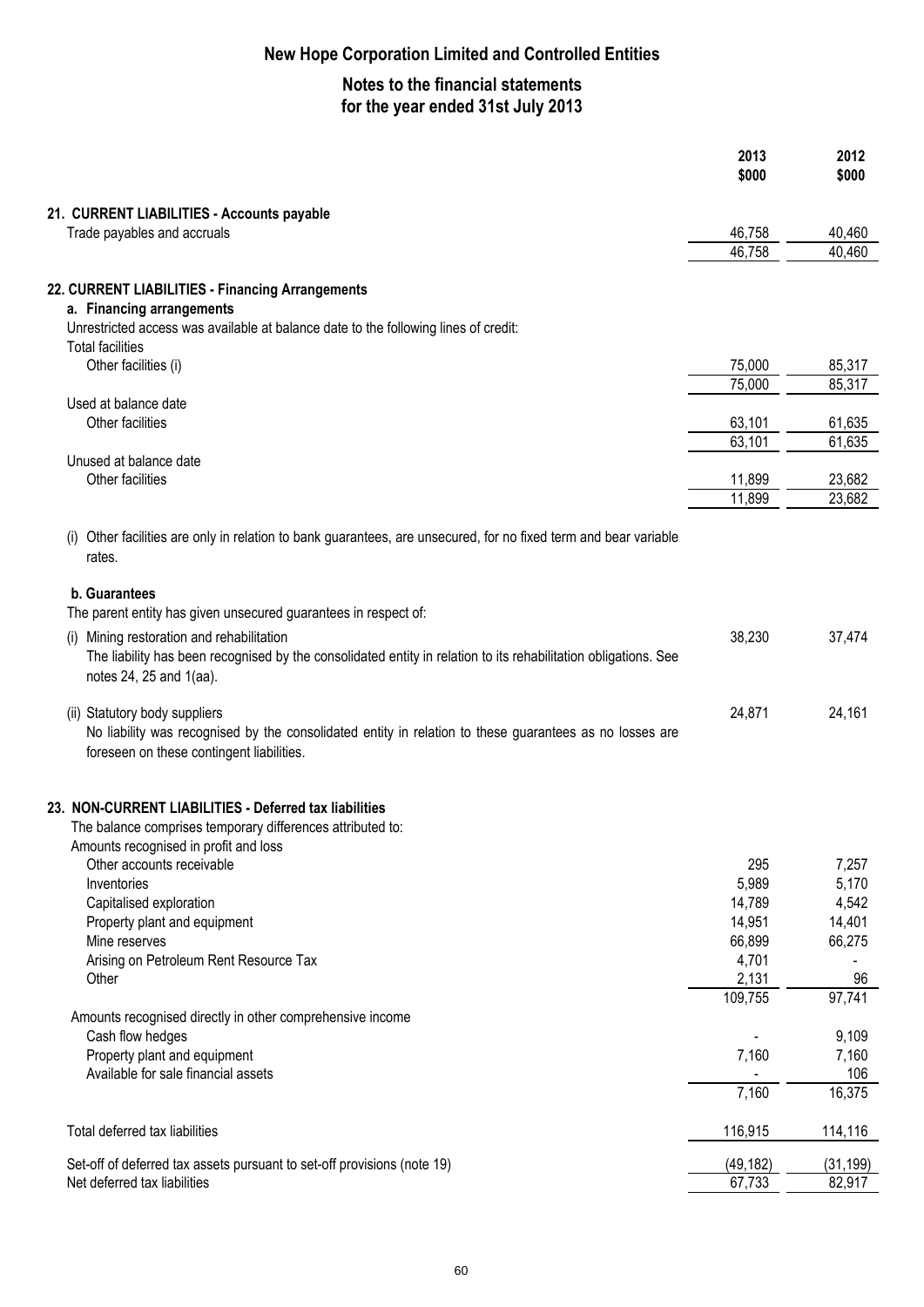### **Notes to the financial statements for the year ended 31st July 2013**

|                                                                       | 2013     | 2012      |
|-----------------------------------------------------------------------|----------|-----------|
|                                                                       | \$000    | \$000     |
| 23. NON-CURRENT LIABILITIES - Deferred tax liabilities (continued)    |          |           |
| Carrying amount at beginning of year                                  | 114,116  | 135,871   |
| Charged / (credited) to the income statement (note 8(b))              | 3,943    | (19, 803) |
| Charged / (credited) to other comprehensive income (note $8(d)$ )     | (9, 215) | (10, 515) |
| Amounts recognised on acquisition of subsidiary                       | 8,071    | 8,563     |
| Carrying amount at end of year                                        | 116,915  | 114,116   |
| Deferred tax liabilities to be settled after more than 12 months      | 110,631  | 101,689   |
| Deferred tax liabilities to be settled within 12 months               | 6,284    | 12,427    |
|                                                                       | 116,915  | 114,116   |
|                                                                       |          |           |
| 24. CURRENT LIABILITIES - Provisions                                  |          |           |
| Employee benefits (c)                                                 | 25,616   | 22,830    |
| Mining restoration and rehabilitation (note 1(aa))                    | 6,415    | 6,015     |
| Native title claim                                                    | 117      |           |
|                                                                       | 32,148   | 28,845    |
| a. Mining restoration and rehabilitation                              |          |           |
| Current                                                               | 6,415    | 6,015     |
| Non-current                                                           | 42,093   | 32,012    |
|                                                                       | 48,508   | 38,027    |
| Movements                                                             |          |           |
| Carrying amount at beginning of year                                  | 38,027   | 19,818    |
| Additional provision recognised                                       | 10,481   | 18,209    |
| Carrying amount at end of year                                        | 48,508   | 38,027    |
| b. Amounts not expected to be settled within the next 12 months       |          |           |
| Long service leave obligations expected to be settled after 12 months | 6,619    | 4,931     |

**c.** The current provision for employee benefits includes accrued annual leave, vested sick leave and long service leave for all unconditional settlements where employees have completed the required period of service and also those where employees are entitled to pro-rata payment in certain circumstances. The entire amount is presented as current, since the group does not have an unconditional right to defer settlement. However, based on past experience, the Group does not expect all employees to take the full amount of accrued long service leave or require payment within the next 12 months.

|                                                    | 2013   | 2012                     |
|----------------------------------------------------|--------|--------------------------|
|                                                    | \$000  | \$000                    |
| 25. NON-CURRENT LIABILITIES - Provisions           |        |                          |
| Employee benefits                                  | 3,004  | 3.779                    |
| Mining restoration and rehabilitation (note 1(aa)) | 42,093 | 32,012                   |
| Native title claim                                 | 20     | $\overline{\phantom{0}}$ |
|                                                    | 45.117 | 35,791                   |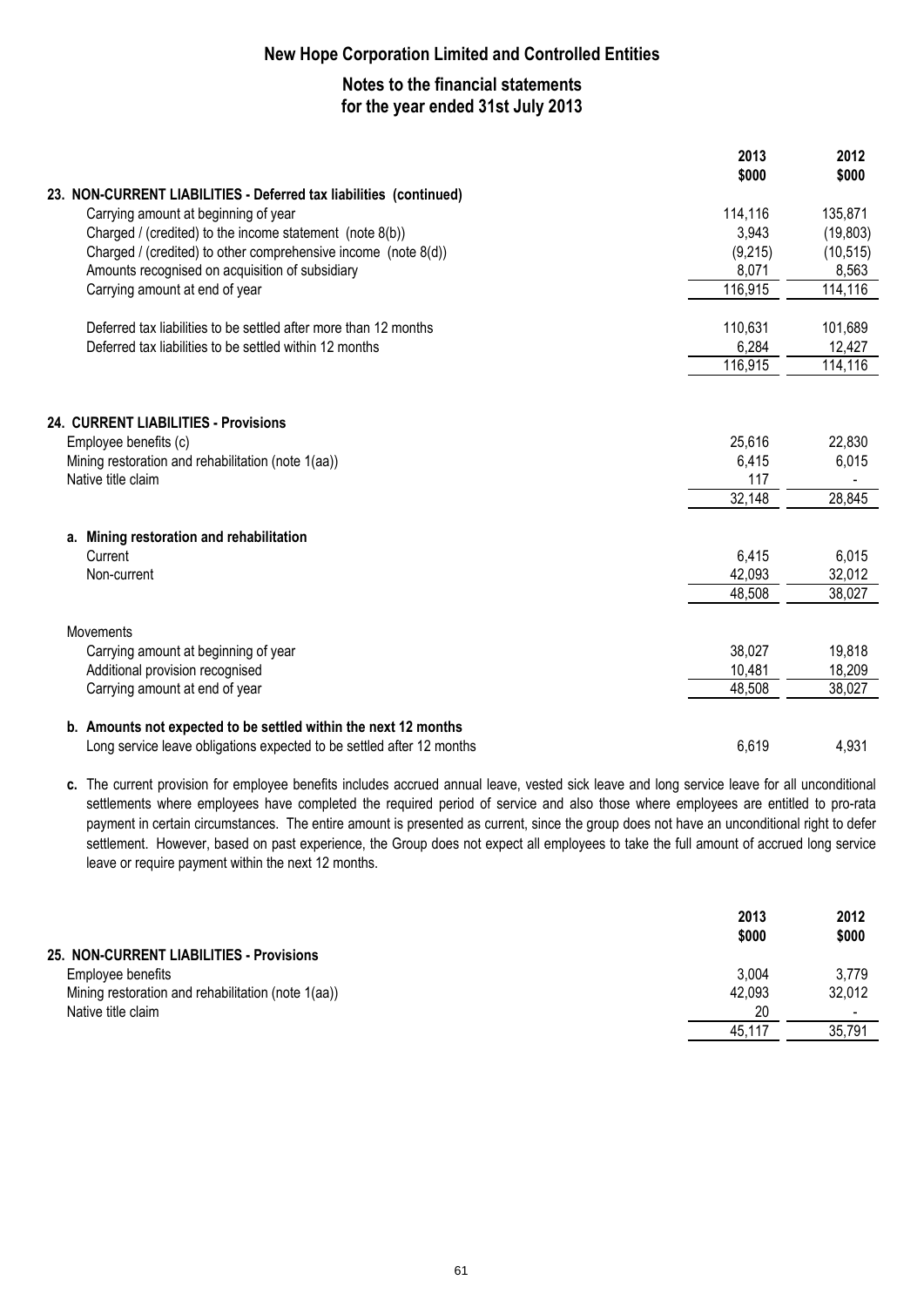### **Notes to the financial statements for the year ended 31st July 2013**

#### **26. CONTRIBUTED EQUITY**

#### **a. Ordinary shares**

Ordinary shares entitle the holder to participate in dividends and the proceeds on winding up of the company in proportion to the number of and amounts paid on the shares held. On a show of hands every holder of ordinary shares present at a meeting in person or by proxy is entitled to one vote, and upon a poll each share is entitled to one vote.

Ordinary shares have no par value and the company does not have a limited amount of authorised capital.

#### **b. Rights**

Information relating to the New Hope Corporation Employee Performance Rights Share Plan, including details of rights granted, vested and lapsed during the financial year and rights outstanding at the end of the financial year, is set out in note 36.

|                                                | 2013          | 2013   | 2012          | 2012   |
|------------------------------------------------|---------------|--------|---------------|--------|
|                                                | No. of shares | \$000  | No. of shares | \$000  |
| c. Share Capital<br>Issued and paid up capital | 830,563,352   | 93.342 | 830,411,534   | 92,509 |

#### **d. Movements in share capital**

| Date<br>1 August 2011                            | <b>Details</b><br><b>Opening Balance</b>                                                                           | Number of<br><b>Shares</b><br>830,230,549 | <b>Issue</b><br><b>Price</b> | \$000<br>91,500 |
|--------------------------------------------------|--------------------------------------------------------------------------------------------------------------------|-------------------------------------------|------------------------------|-----------------|
| 1 January 2012<br>31 July 2012                   | Vesting of performance rights<br>Transfer from SBP reserve to Equity (note 27(a))                                  | 180,985                                   | \$0.0000                     | 1,009           |
| 31 July 2012                                     | <b>Balance</b>                                                                                                     | 830,411,534                               |                              | 92,509          |
| 1 August 2012<br>1 December 2012<br>31 July 2013 | Vesting of performance rights<br>Vesting of performance rights<br>Transfer from SBP reserve to Equity (note 27(a)) | 115,281<br>36,537                         | \$0.0000<br>\$0.0000         | 833             |
| 31 July 2013                                     | <b>Balance</b>                                                                                                     | 830,563,352                               |                              | 93,342          |

#### **e. Capital risk management**

The Group's objectives when managing capital are to safeguard their ability to continue as a going concern, so that they can continue to provide returns for shareholders and benefits for other stakeholders and to maintain an optimal capital structure to reduce the cost of capital.

In order to maintain or adjust the capital structure, the Group may adjust the amount of dividends paid to shareholders, return capital to shareholders, issue new shares, or source debt to fund growth projects.

|                                                      | 2013     | 2012    |
|------------------------------------------------------|----------|---------|
|                                                      | \$000    | \$000   |
| 27. RESERVES                                         |          |         |
| a. Reserves                                          |          |         |
| Capital profits                                      | 1,343    | 1,343   |
| Available-for-sale investments revaluation           | 644      | 5,373   |
| Property, plant and equipment revaluation            | 27,412   | 27,412  |
| Hedging                                              | (29,000) | 21,255  |
| Share-based payments                                 | 1,642    | 1,216   |
| Premium paid on non-controlling interest acquisition | (6,029)  | (6,029) |
|                                                      | (3,988)  | 50,570  |
|                                                      |          |         |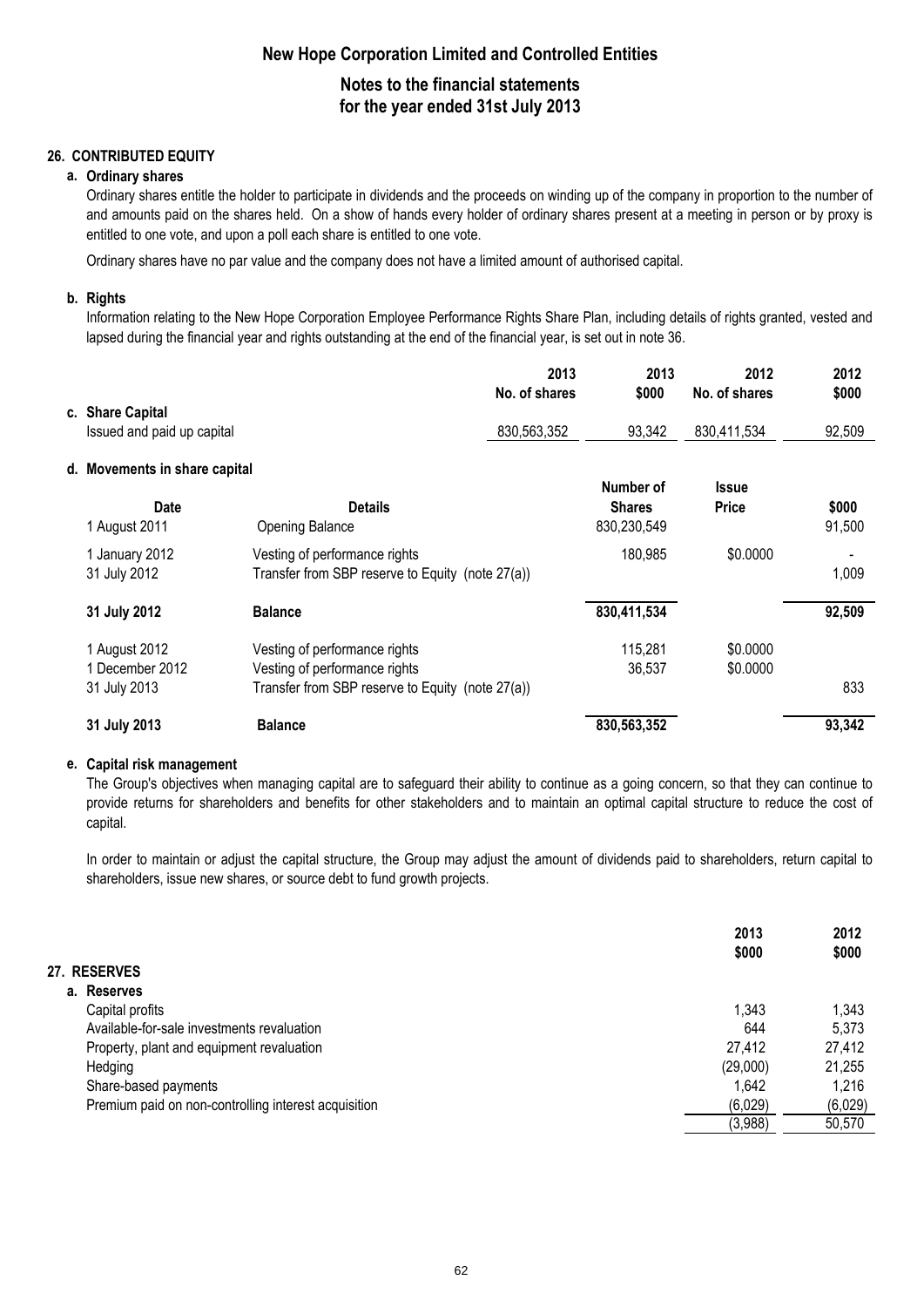# **Notes to the financial statements for the year ended 31st July 2013**

|                                                                 | <b>Note</b> | 2013<br>\$000 | 2012<br>\$000 |
|-----------------------------------------------------------------|-------------|---------------|---------------|
| 27. RESERVES (continued)                                        |             |               |               |
| a. Reserves (continued)                                         |             |               |               |
| <b>Movements</b>                                                |             |               |               |
| Capital profits                                                 |             |               |               |
| Carrying amount at beginning of year                            |             | 1,343         | 1,343         |
| Carrying amount at end of year                                  |             | 1,343         | 1,343         |
| Available for sale investments revaluation                      |             |               |               |
| Carrying amount at beginning of year                            |             | 5,373         | 16,615        |
| Revaluation - gross                                             |             | (4,834)       | (18,660)      |
| Revaluation - deferred tax                                      | 8(d)        | 105           | 7,418         |
| Carrying amount at end of year                                  |             | 644           | 5,373         |
| Property, plant and equipment revaluation                       |             |               |               |
| Carrying amount at beginning of year                            |             | 27,412        | 27,412        |
| Carrying amount at end of year                                  |             | 27,412        | 27,412        |
| Hedging                                                         |             |               |               |
| Carrying amount at beginning of year                            |             | 21,255        | 28,481        |
| Transfer to net profit - gross                                  |             | (14, 901)     | (25, 620)     |
| Transfer to net profit - deferred tax                           | 8(d)        | 4,470         | 7,686         |
| Revaluation - gross                                             |             | (56, 891)     | 15,297        |
| Revaluation - deferred tax                                      | 8(d)        | 17,067        | (4, 589)      |
| Carrying amount at end of year                                  |             | (29,000)      | 21,255        |
| Share-based payment                                             |             |               |               |
| Carrying amount at beginning of year                            |             | 1,216         |               |
| Share based payment expense                                     | 30(c)       | 1,259         | 2,225         |
| Transfer to contributed equity                                  | 26(d)       | (833)         | (1,009)       |
| Carrying amount at end of year                                  |             | 1,642         | 1,216         |
| Premium paid on non-controlling interest acquisition            |             |               |               |
| Carrying amount at beginning of year                            |             | (6,029)       |               |
| Acquisition of subsidiary - Northern Energy Corporation Limited |             |               | (6,029)       |
| Carrying amount at end of year                                  |             | (6,029)       | (6,029)       |
|                                                                 |             |               |               |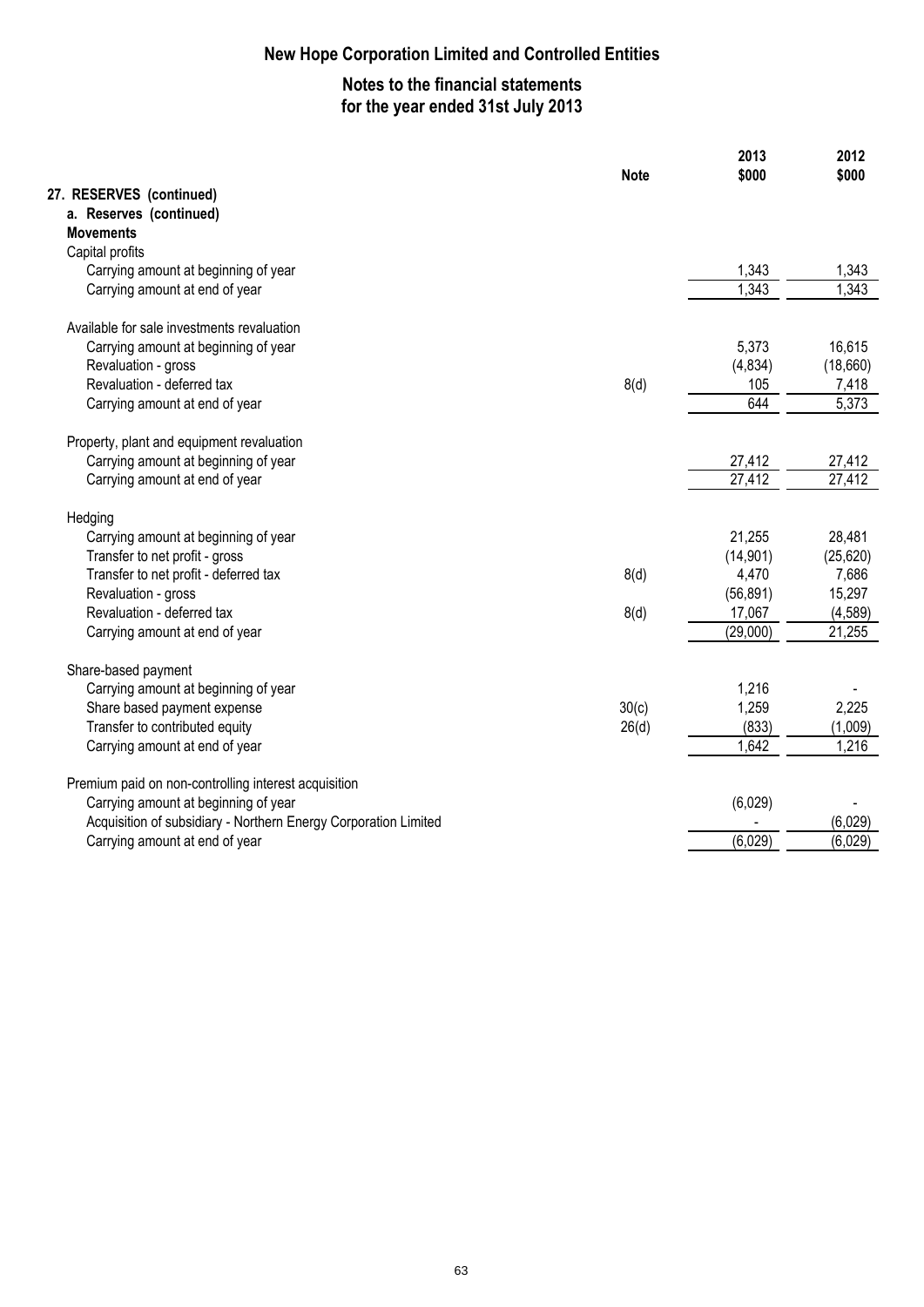### **Notes to the financial statements for the year ended 31st July 2013**

#### **27. RESERVES (continued)**

#### **a. Reserves (continued)**

### **Nature and purpose of reserves**

#### Capital profits

This reserve represents amounts allocated from retained profits that were profits of a capital nature.

#### Available for sale investments revaluation

Changes in the fair value of investments classified as available for sale financial assets are taken to this reserve, as described in note 1(n). Amounts are recognised in profit and loss when the associated assets are sold or impaired.

#### Property, plant and equipment revaluation

This reserve represents the revaluation arising on the fair value uplift of property, plant and equipment on the initial holding of Queensland Bulk Handling Pty Ltd further to the acquisition of the remaining 50% of this company.

#### **Hedging**

The hedging reserve is used to record the gains and losses on a hedging instrument in a cash flow hedge that are recognised directly in equity, as described in note 1(o). Amounts are recognised in profit and loss when the associated hedged transaction affects profit and loss.

#### Share based payment reserve

The share based payment reserve is used to recognise the fair value of options and rights issued, but not yet exercised.

#### Premium paid on non-controlling interest acquisition

The premium paid on non-controlling interest acquisition is used to recognise any excess paid on the acquisition of a non-controlling interest in a subsidiary.

|                                      | 2013<br>\$000 | 2012<br>\$000 |
|--------------------------------------|---------------|---------------|
| b. Retained profits                  |               |               |
| Carrying amount at beginning of year | 2,109,104     | 2,157,849     |
| Net profit after income tax          | 74,129        | 167.126       |
| Dividends paid (note 9)              | (257,466)     | (215, 871)    |
| Carrying amount at end of year       | 1.925.767     | 2,109,104     |

#### **28. CONTINGENT LIABILITIES**

Later than five years

Details and estimates of maximum amounts of contingent liabilities for which no provision is included in the accounts, are as follows:

### Controlled entities 14,822 14,857 10,049 10,317 **29. COMMITMENTS a. Capital commitments Property plant and equipment** Within one year 7,334 Later than one year but not later than five years Capital expenditure contracted for at the reporting date but not recognised as liabilities is as follows: The bankers of the consolidated entity have issued undertakings and guarantees to the Department of Natural Resources and Mines, Statutory Power Authorities and various other entities. No losses are anticipated in respect of any of the above contingent liabilities. The bankers of the consolidated entity have issued undertakings and guarantees in relation to stages 1 and 2 of the Wiggins Island Coal Export Terminal expansion project and expansion of rail facilities.

9,885 7,334

64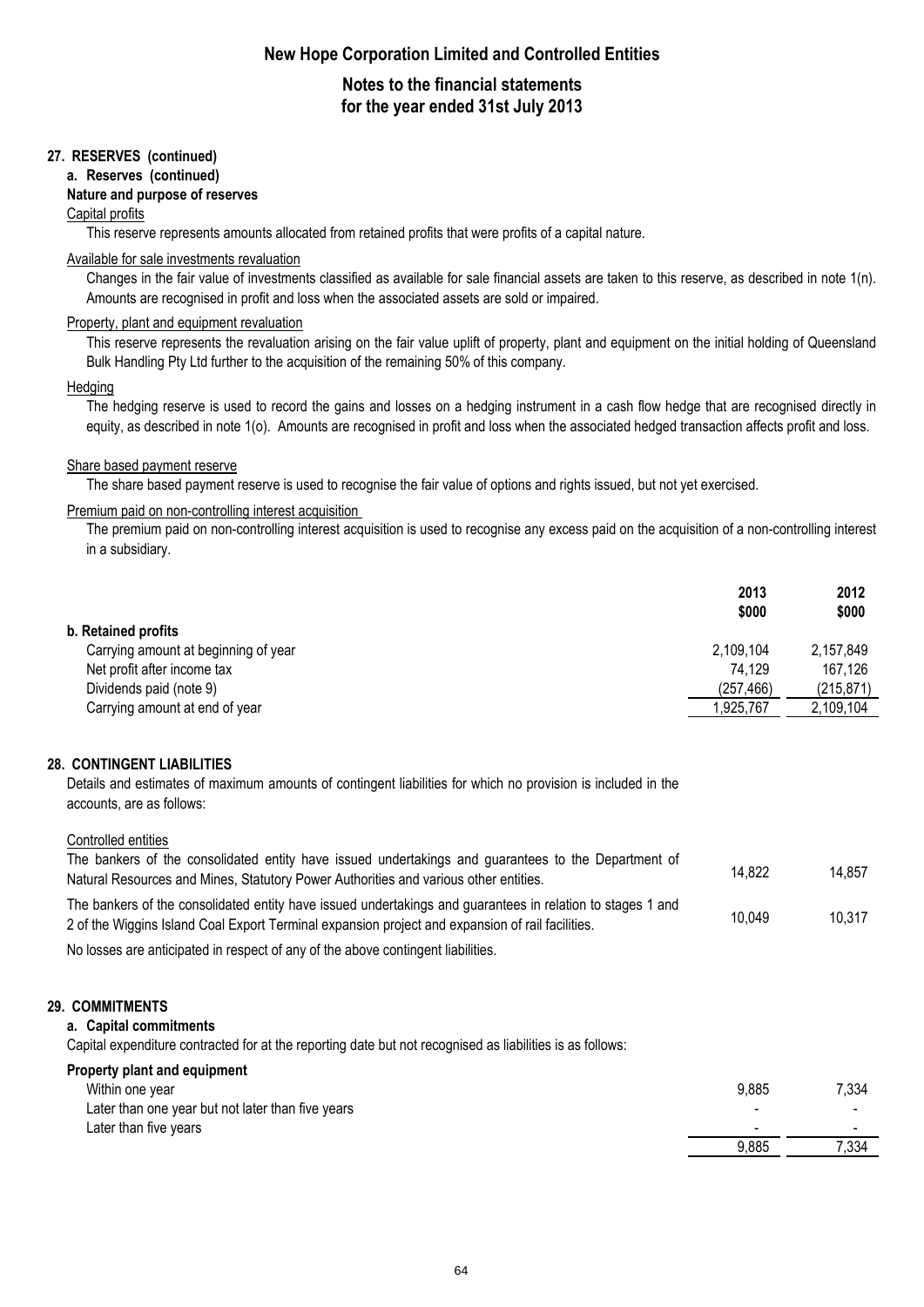### **Notes to the financial statements for the year ended 31st July 2013**

|                                                                                                                                                                                                                                                 | 2013<br>\$000 | 2012<br>\$000 |
|-------------------------------------------------------------------------------------------------------------------------------------------------------------------------------------------------------------------------------------------------|---------------|---------------|
| 29. COMMITMENTS (continued)                                                                                                                                                                                                                     |               |               |
| b. Lease commitments: Group as lessee                                                                                                                                                                                                           |               |               |
| Non-cancellable operating leases<br>(i)                                                                                                                                                                                                         |               |               |
| The Group leases port facilities under non-cancellable operating leases expiring within one to fifteen<br>years. The leases have varying terms, escalation clauses and renewal rights. On renewal, the terms of<br>the leases are renegotiated. |               |               |
| Commitments for minimum lease payments in relation to non-cancellable operating leases are payable as                                                                                                                                           |               |               |
| follows:                                                                                                                                                                                                                                        |               |               |
| Within one year                                                                                                                                                                                                                                 | 3.497         | 3,095         |
| Later than one year but not later than five years                                                                                                                                                                                               | 15,508        | 14,491        |
| Later than five years                                                                                                                                                                                                                           | 48,012        | 52,141        |
|                                                                                                                                                                                                                                                 | 67,017        | 69,727        |

#### **30. KEY MANAGEMENT PERSONNEL DISCLOSURES**

#### **a. Directors**

The following persons were Directors of New Hope Corporation Limited during the financial year:

#### **Chairman - non-executive**

Mr R.D. Millner

#### **Non executive Directors**

| Mr P.R. Robinson |                           |
|------------------|---------------------------|
| Mr D.J. Fairfull |                           |
| Mr W.H. Grant    |                           |
| Ms S. Palmer     | Commenced 1 November 2012 |
| Mr I. Williams   | Commenced 1 November 2012 |
|                  |                           |
|                  |                           |

#### **Executive Directors**

Mr R.C. Neale

Chief Executive Officer and Managing Director

#### **b. Other key management personnel**

The following persons also had authority and responsibility for planning, directing and controlling the activities of the Group, directly or indirectly, during the financial year:

| <b>Name</b>                              | <b>Position</b>                                   | <b>Employer</b>              |           |
|------------------------------------------|---------------------------------------------------|------------------------------|-----------|
| Mr S.O. Stephan                          | <b>Chief Financial Officer</b>                    | New Hope Corporation Limited |           |
| Mr B.D. Denney                           | <b>Chief Operations Officer</b>                   | New Hope Corporation Limited |           |
| Mr M. J. Busch                           | <b>Financial Controller and Company Secretary</b> | New Hope Corporation Limited |           |
| c. Key management personnel compensation |                                                   | 2013                         | 2012      |
|                                          |                                                   |                              |           |
| Short-term employee benefits             |                                                   | 5,150,919                    | 6,457,823 |
| Long-term employee benefits              |                                                   | 31,055                       | 30,821    |
| Post employment benefits                 |                                                   | 140,756                      | 128,365   |
| Share based payment                      |                                                   | 1,259,370                    | 2,151,608 |
|                                          |                                                   | 6,582,100                    | 8,768,617 |

Detailed remuneration disclosures can be found in sections (a) to (f) of the remuneration report on pages 14 to 20.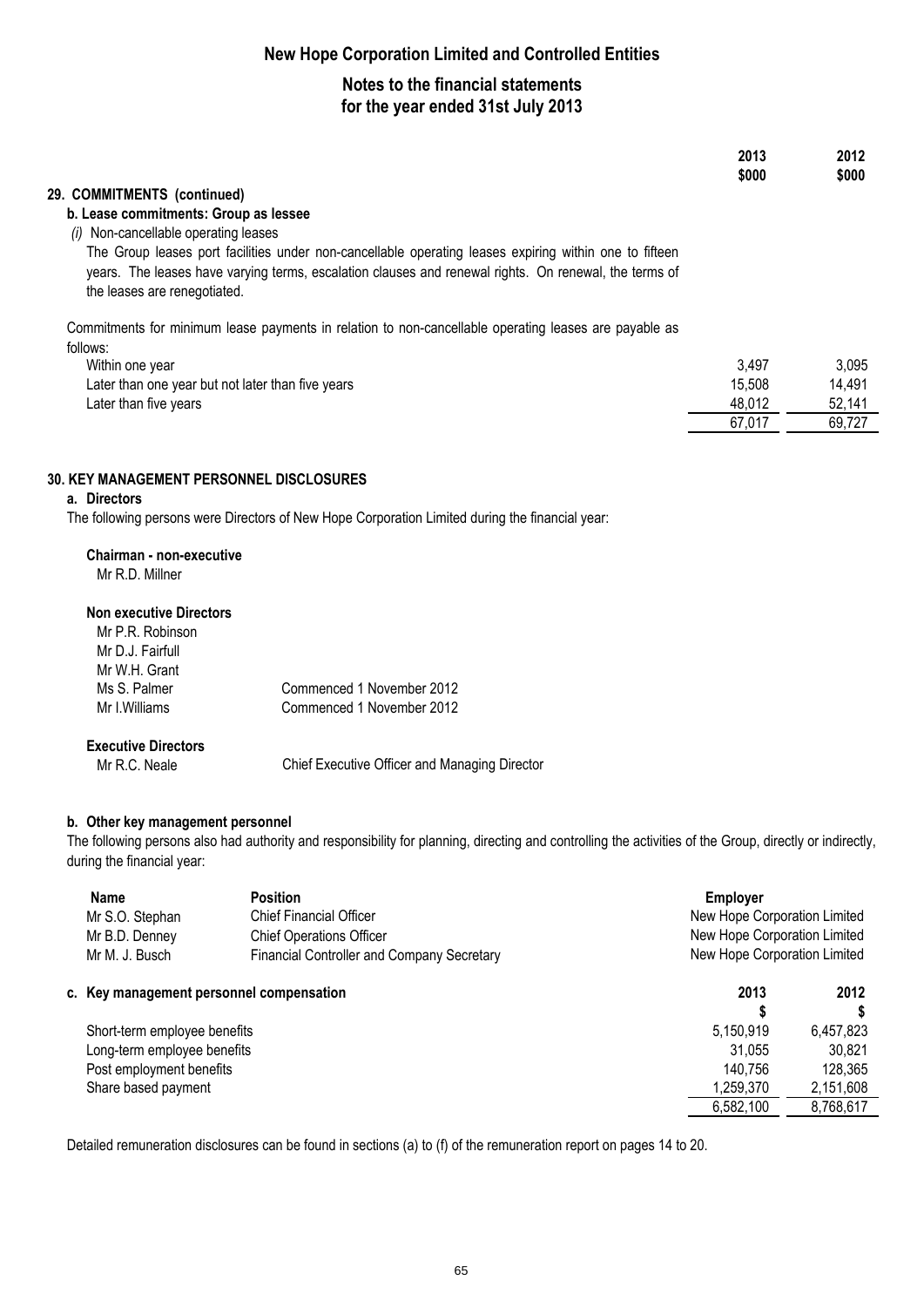### **Notes to the financial statements for the year ended 31st July 2013**

### **30. KEY MANAGEMENT PERSONNEL DISCLOSURES (continued)**

- **d. Equity instrument disclosures relating to key management personnel (continued)**
- *(i)* Options and rights provided as remuneration and shares issued on exercise of such options and rights Details of options and rights provided as remuneration and shares issued on the exercise of such options and rights, together with the terms and conditions, can be found in section (d) of the remuneration report on pages 13 to 20.

#### *(iii)* Rights holdings

The numbers of rights over ordinary shares in the Company held during the financial year by each Director of New Hope Corporation Limited and other key management personnel of the Group, including their personally related entities are as follows:

|                                                    |                    | Movements during the year |                          |                  |                    |                         |
|----------------------------------------------------|--------------------|---------------------------|--------------------------|------------------|--------------------|-------------------------|
|                                                    | Opening<br>balance | Granted                   | Purchased /<br>(Sold)    | <b>Exercised</b> | Closing<br>balance | Vested &<br>exercisable |
| Directors of New Hope Corporation Ltd - 2013       |                    |                           |                          |                  |                    |                         |
| Mr R.D. Millner                                    |                    |                           |                          |                  |                    |                         |
| Mr P.R. Robinson                                   |                    |                           |                          |                  |                    |                         |
| Mr D.J. Fairfull                                   |                    |                           |                          |                  |                    |                         |
| Mr W.H. Grant                                      |                    |                           |                          |                  |                    |                         |
| Ms S. Palmer                                       |                    |                           |                          |                  |                    |                         |
| Mr I.Williams                                      |                    |                           |                          |                  |                    |                         |
| Mr R.C. Neale                                      | 262,783            | 156,951                   |                          | (116, 311)       | 303,423            |                         |
| Other key management personnel of the Group - 2013 |                    |                           |                          |                  |                    |                         |
| Mr S.O. Stephan                                    | 63,848             | 44,843                    |                          | (18, 472)        | 90,219             |                         |
| Mr B.D. Denney                                     | 32,040             | 44,843                    |                          | (8,010)          | 68,873             |                         |
| Mr M.J. Busch                                      | 31,080             | 33,632                    |                          | (9,025)          | 55,687             |                         |
| Directors of New Hope Corporation Ltd - 2012       |                    |                           |                          |                  |                    |                         |
| Mr R.D. Millner                                    |                    |                           |                          |                  |                    |                         |
| Mr P.R. Robinson                                   |                    |                           |                          |                  |                    |                         |
| Mr D.J. Fairfull                                   |                    |                           |                          |                  |                    |                         |
| Mr D.C. Williamson                                 |                    |                           |                          |                  |                    |                         |
| Mr W.H. Grant                                      |                    |                           |                          |                  |                    |                         |
| Mr R.C. Neale                                      |                    | 428,708                   | $\overline{\phantom{0}}$ | (165, 925)       | 262,783            |                         |
| Other key management personnel of the Group - 2012 |                    |                           |                          |                  |                    |                         |
| Mr S.O. Stephan                                    |                    | 73,888                    |                          | (10,040)         | 63,848             |                         |
| Mr B.D. Denney                                     |                    | 32,040                    |                          |                  | 32,040             |                         |
| Mr M.J. Busch                                      |                    | 36,100                    |                          | (5,020)          | 31,080             |                         |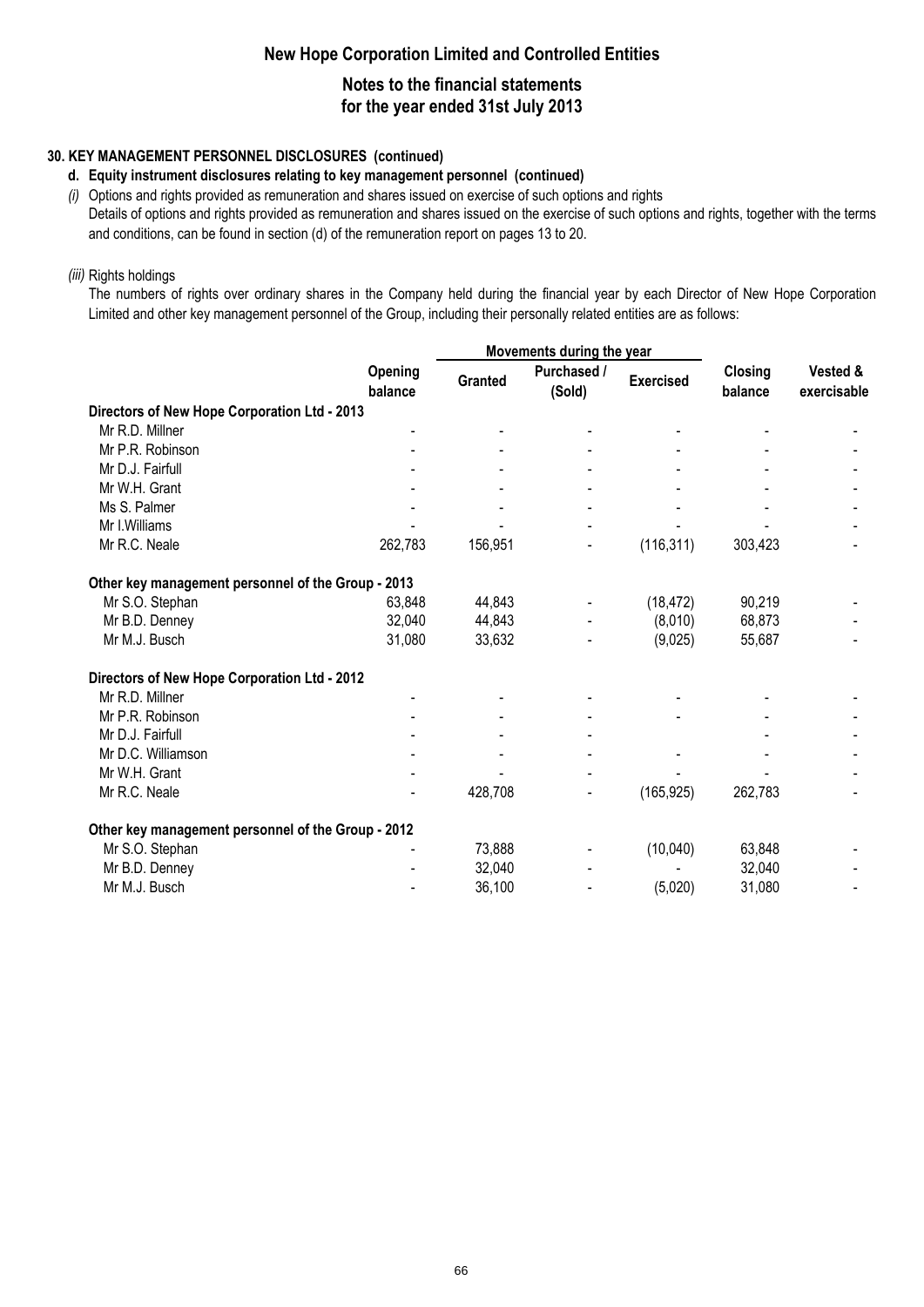### **Notes to the financial statements for the year ended 31st July 2013**

#### **30. KEY MANAGEMENT PERSONNEL DISCLOSURES (continued)**

#### **d. Equity instrument disclosures relating to key management personnel (continued)**

*(iv)* Share holdings

The number of shares in the company held during the financial year by each Director of New Hope Corporation Limited and other key management personnel of the Group, including their personally related parties, is set out below. There were no shares granted during the reporting period as compensation.

|                                                    |                    |        | Movements during the year<br><b>Received</b>       |              |                    |
|----------------------------------------------------|--------------------|--------|----------------------------------------------------|--------------|--------------------|
|                                                    | Opening<br>balance | (sold) | Purchased / from rights or<br>options<br>exercised | <b>Other</b> | Closing<br>balance |
| Directors of New Hope Corporation Ltd - 2013       |                    |        |                                                    |              |                    |
| Mr R.D. Millner                                    | 3,681,962          |        |                                                    |              | 3,681,962          |
| Mr P.R. Robinson                                   | 109,234            | 10,000 |                                                    |              | 119,234            |
| Mr D.J. Fairfull                                   | 11,000             |        |                                                    |              | 11,000             |
| Mr W.H. Grant                                      | 30,000             |        |                                                    |              | 30,000             |
| Ms S. Palmer                                       |                    |        |                                                    |              |                    |
| Mr I.Williams                                      |                    |        |                                                    |              |                    |
| Mr R.C. Neale                                      | 2,171,425          |        | 116,311                                            |              | 2,287,736          |
| Other key management personnel of the Group - 2013 |                    |        |                                                    |              |                    |
| Mr S.O. Stephan                                    | 10,040             | 14,200 | 18,472                                             |              | 42,712             |
| Mr B.D. Denney                                     |                    |        | 8,010                                              |              | 8,010              |
| Mr M.J. Busch                                      | 655,020            |        | 9,025                                              |              | 664,045            |
| Directors of New Hope Corporation Ltd - 2012       |                    |        |                                                    |              |                    |
| Mr R.D. Millner                                    | 3,670,573          | 11,389 |                                                    |              | 3,681,962          |
| Mr P.R. Robinson                                   | 109,234            |        |                                                    |              | 109,234            |
| Mr D.J. Fairfull                                   | 11,000             |        |                                                    |              | 11,000             |
| Mr D.C. Williamson                                 | 20,000             |        |                                                    |              | 20,000             |
| Mr W.H. Grant                                      | 30,000             |        |                                                    |              | 30,000             |
| Mr R.C. Neale                                      | 2,005,500          |        | 165,925                                            |              | 2,171,425          |
| Other key management personnel - 2012              |                    |        |                                                    |              |                    |
| Mr S.O. Stephan                                    |                    |        | 10,040                                             |              | 10,040             |
| Mr B.D. Denney                                     |                    |        |                                                    |              |                    |
| Mr M.J. Busch                                      | 650,000            |        | 5,020                                              |              | 655,020            |

#### **e. Other transactions of key management personnel**

Mr D.J. Fairfull is a Director of New Hope Corporation Limited. Mr Fairfull also had an interest in Pitt Capital Partners Limited which acted as Financial Advisor to the Company for various corporate transactions during the 2013 and 2012 financial years. All transactions are at prices similar to those with other customers.

Mr K.P. Standish is a Director of certain subsidiaries of New Hope Corporation Limited. Mr Standish is a partner in the firm Campbell Standish Partners Solicitors which has provided legal services to New Hope Corporation Limited and its subsidiaries for several years. All transactions are at prices similar to those with other customers.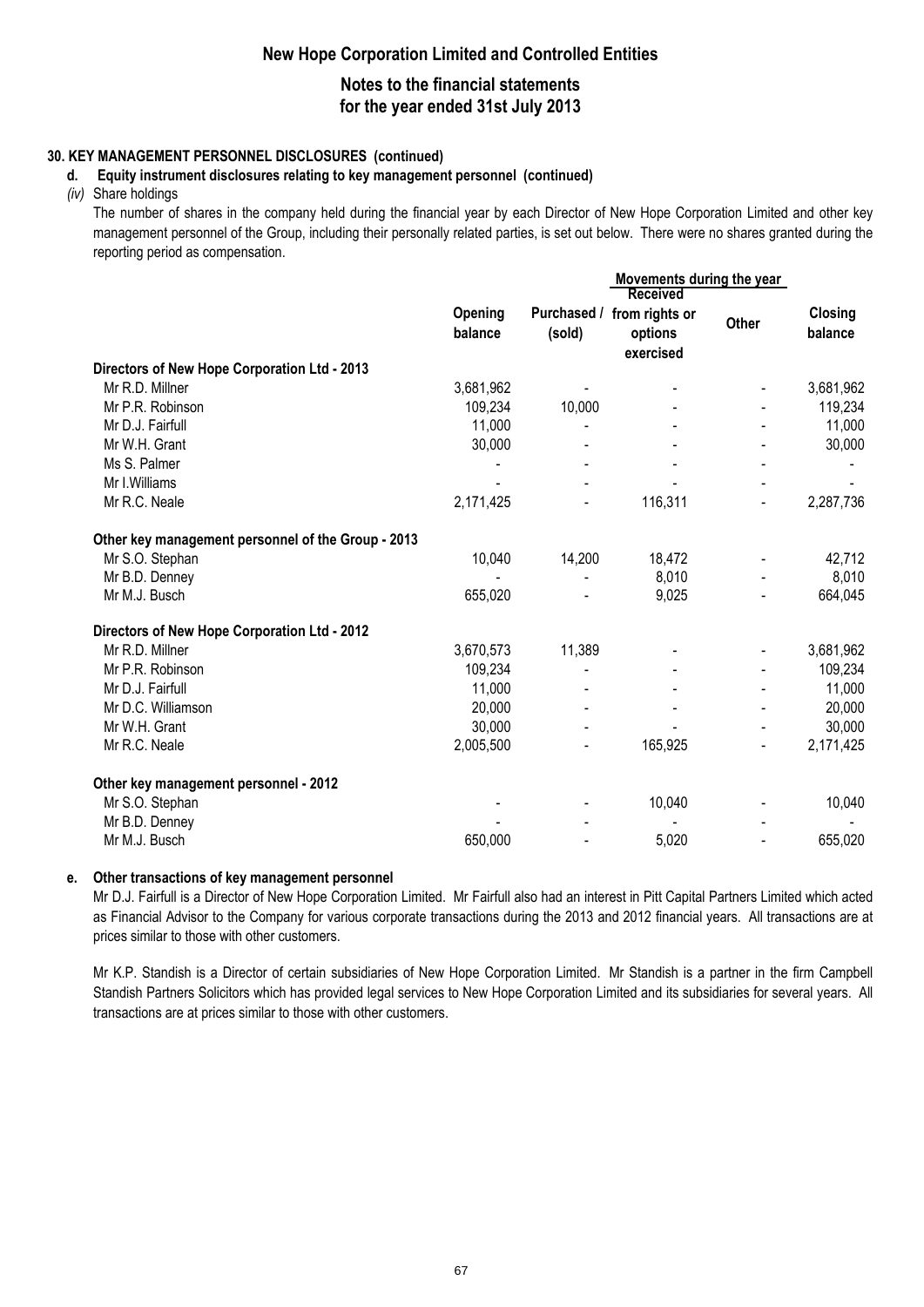### **Notes to the financial statements for the year ended 31st July 2013**

### **30. KEY MANAGEMENT PERSONNEL DISCLOSURES (continued)**

#### **e. Other transactions of key management personnel (continued)**

Aggregate amounts of each of the above types of transactions with key management personnel were as follows:

|                            | 2013    | 2012<br>\$ |
|----------------------------|---------|------------|
| Legal advice               | 900,885 | 984,556    |
| Financial advice fees paid | 579,871 | 1,120,870  |

#### **f. Loans to key management personnel**

No loans have been made available to the key management personnel of the Group.

#### **31. RELATED PARTY TRANSACTIONS**

#### **a. Parent entities**

The parent entity within the Group is New Hope Corporation Limited. The ultimate Australian parent entity and controlling entity is Washington H. Soul Pattinson & Company Limited (WHSP) which at 31st July 2013 owned 59.68% (2012 - 59.69%) of the issued ordinary shares of New Hope Corporation Limited.

#### **b. Key management personnel**

| Disclosures relating to key management personnel are set out in note 30. |
|--------------------------------------------------------------------------|
|--------------------------------------------------------------------------|

|                                                                 | 2013        | 2012        |
|-----------------------------------------------------------------|-------------|-------------|
| c. Transactions with related parties                            |             |             |
| <b>Other transactions</b>                                       |             |             |
| Dividends paid to ultimate Australian controlling entity (WHSP) | 153,665,890 | 128,881,069 |

#### **d. Outstanding balances arising from sales / purchases of goods and services**

No provision for impairment of receivables has been raised to any outstanding balances. An impairment expense of \$nil (2012 - \$nil) has been recognised in the books of the parent entity in respect of amounts owing from subsidiaries. This has no effect on the Group result.

#### **e. Terms and conditions**

Transactions relating to dividends were on the same terms and conditions that applied to other shareholders.

| <b>32. REMUNERATION OF AUDITORS</b><br>During the year the following fees were paid or payable for services provided by the auditor of the parent<br>entity, its related practices and non-related audit firms:                                                                    | 2013<br>5                    | 2012<br>S          |
|------------------------------------------------------------------------------------------------------------------------------------------------------------------------------------------------------------------------------------------------------------------------------------|------------------------------|--------------------|
| a. Audit services<br>PricewaterhouseCoopers Australian firm for audit and review of financial reports and<br>other audit work under the Corporations Act 2001<br>Non PricewaterhouseCoopers audit firms for the audit or review of financial reports of<br>any entity in the Group | 355,629                      | 279,232            |
| <b>Total remuneration for audit services</b>                                                                                                                                                                                                                                       | 355,629                      | 279,232            |
| b. Other services<br>PricewaterhouseCoopers Australian firm                                                                                                                                                                                                                        |                              |                    |
| Transaction tax & advisory services<br>General advisory services                                                                                                                                                                                                                   | 421,090<br>63,397            | 908,441<br>266,971 |
| Tax compliance services<br>Tax compliance services - MRRT<br>Tax compliance services - PRRT                                                                                                                                                                                        | 160,752<br>192,670<br>43,795 | 217,272<br>419,498 |
| Research and development compliance services<br>Non PricewaterhouseCoopers firms                                                                                                                                                                                                   | 270,348                      | 282,984            |
| <b>Taxation services</b><br><b>Total remuneration for other services</b>                                                                                                                                                                                                           | 1,152,052                    | 2,095,166          |
| <b>Total auditors' remuneration</b>                                                                                                                                                                                                                                                | 1,507,681                    | 2,374,398          |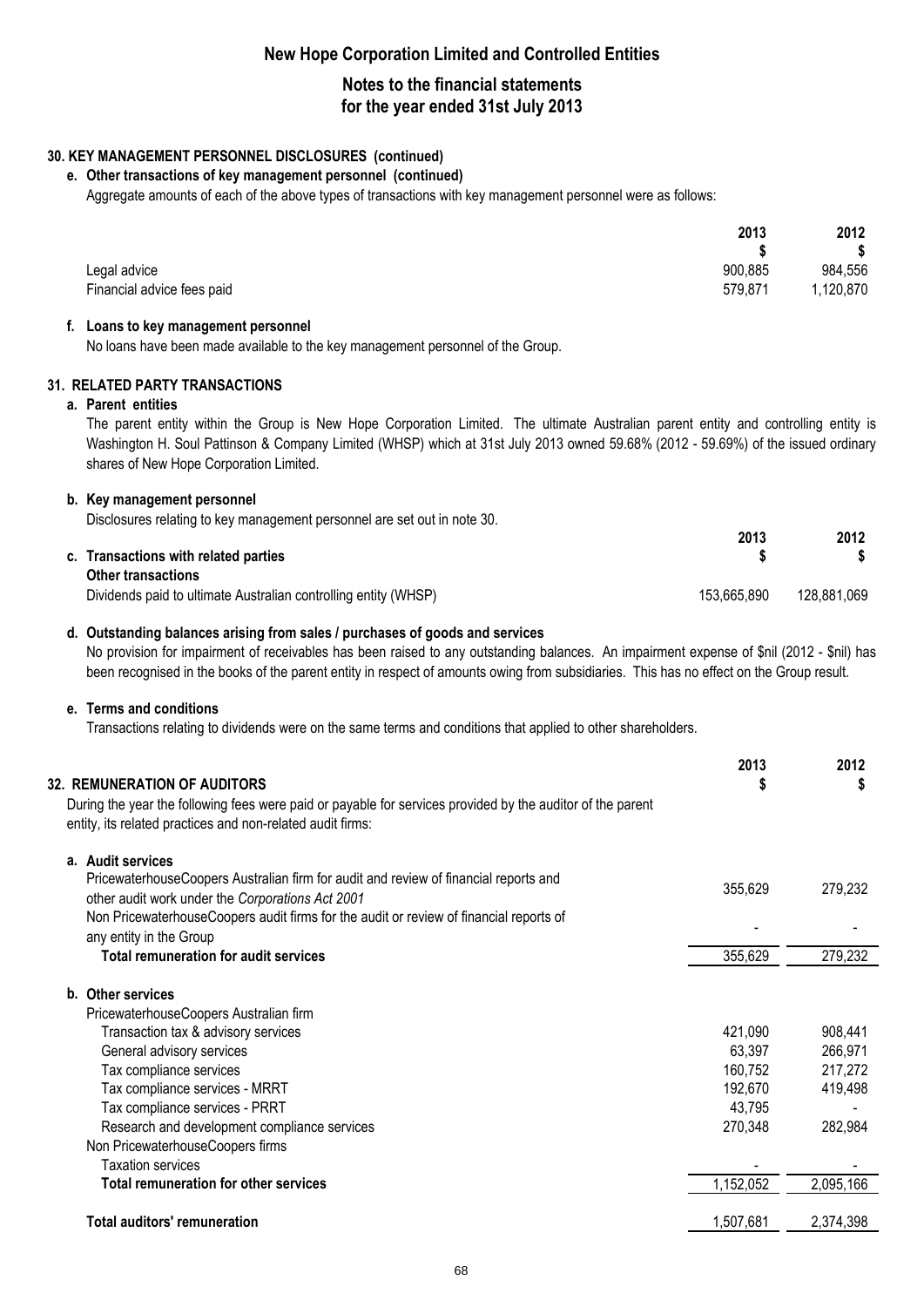### **Notes to the financial statements for the year ended 31st July 2013**

|                                                               | 2013<br>\$000              | 2012<br>\$000 |
|---------------------------------------------------------------|----------------------------|---------------|
| 33. RECONCILIATION OF NET CASH INFLOW / (OUTFLOW)             |                            |               |
| FROM OPERATING ACTIVITIES TO PROFIT AFTER INCOME TAX          |                            |               |
| Profit after income tax                                       | 74,128                     | 167,125       |
| Depreciation and amortisation                                 | 48,484                     | 44,044        |
| Non-cash employee benefit expense - share based payments      | 1,259                      | 1,216         |
| Impairment costs of associates                                | 13,286                     |               |
| Impairment costs of available for sale assets                 | 38,091                     | 5,804         |
| Impairment costs of goodwill                                  |                            | 33,387        |
| Net foreign exchange (gain) / loss                            | (2,893)                    | 4,180         |
| Fair value adjustment on acquisition of subsidiary            | (4, 109)                   |               |
| Net (profit) / loss on sale of non-current assets             | (219)                      | (149)         |
| Investment interest income                                    | (60, 594)                  | (86, 650)     |
| Income taxes paid                                             | (42, 345)                  | (208, 516)    |
| Income tax expense in accounts                                | 47,856                     | 31,694        |
| Share of (profits) / losses of associates                     | 386                        | 647           |
| Changes in operating assets and liabilities                   |                            |               |
| (Increase) / decrease in debtors                              | (33, 727)                  | 36,144        |
| Increase / (decrease) in creditors                            | 750                        | (4,696)       |
| (Increase) / decrease in other receivables                    | (3,385)                    | (7,906)       |
| (Increase) / decrease in other assets                         | 1,406                      | 1,186         |
| (Increase) / decrease in inventories                          | 974                        | 3,848         |
| Increase / (decrease) in provisions and employee entitlements | 16,156                     | 22,752        |
| (Increase) / decrease in prepayments                          | (2,866)                    | (1,085)       |
| Net cash provided by operating activities                     | 92,638                     | 43,025        |
|                                                               | Earnings per share (cents) |               |

|                                                                                                                    | Editional per strate (cents) |             |
|--------------------------------------------------------------------------------------------------------------------|------------------------------|-------------|
|                                                                                                                    | 2013                         | 2012        |
| <b>34. EARNINGS PER SHARE</b>                                                                                      |                              |             |
| a. Basic earnings per share from continuing operations attributable to ordinary equity holders of<br>the Company   | 8.9                          | 20.1        |
| b. Diluted earnings per share from continuing operations attributable to ordinary equity holders of<br>the Company | 8.9                          | 20.1        |
|                                                                                                                    | <b>Basic and Diluted</b>     |             |
|                                                                                                                    | 2013                         | 2012        |
|                                                                                                                    | \$000                        | \$000       |
| c. Reconciliation of adjusted profits                                                                              |                              |             |
| Profit from continuing operations attributable to the ordinary equity holders of the Company                       | 74,129                       | 167,126     |
|                                                                                                                    | <b>Consolidated</b>          |             |
|                                                                                                                    | 2013                         | 2012        |
| d. Weighted average number of shares used as the denominator                                                       |                              |             |
| Weighted average number of ordinary shares (basic)                                                                 | 830,551,140                  | 830,335,876 |
| Rights                                                                                                             | 326,839                      | 349,853     |
| Weighted average number of ordinary shares (diluted)                                                               | 830,877,979                  | 830,685,729 |
|                                                                                                                    |                              |             |

**e.** Rights granted to employees are considered to be potential ordinary shares and have been included in the determination of diluted earnings per share to the extent to which they are dilutive. The rights have not been included in the determination of basic earnings per share. Details relating to the rights are set out in note 36.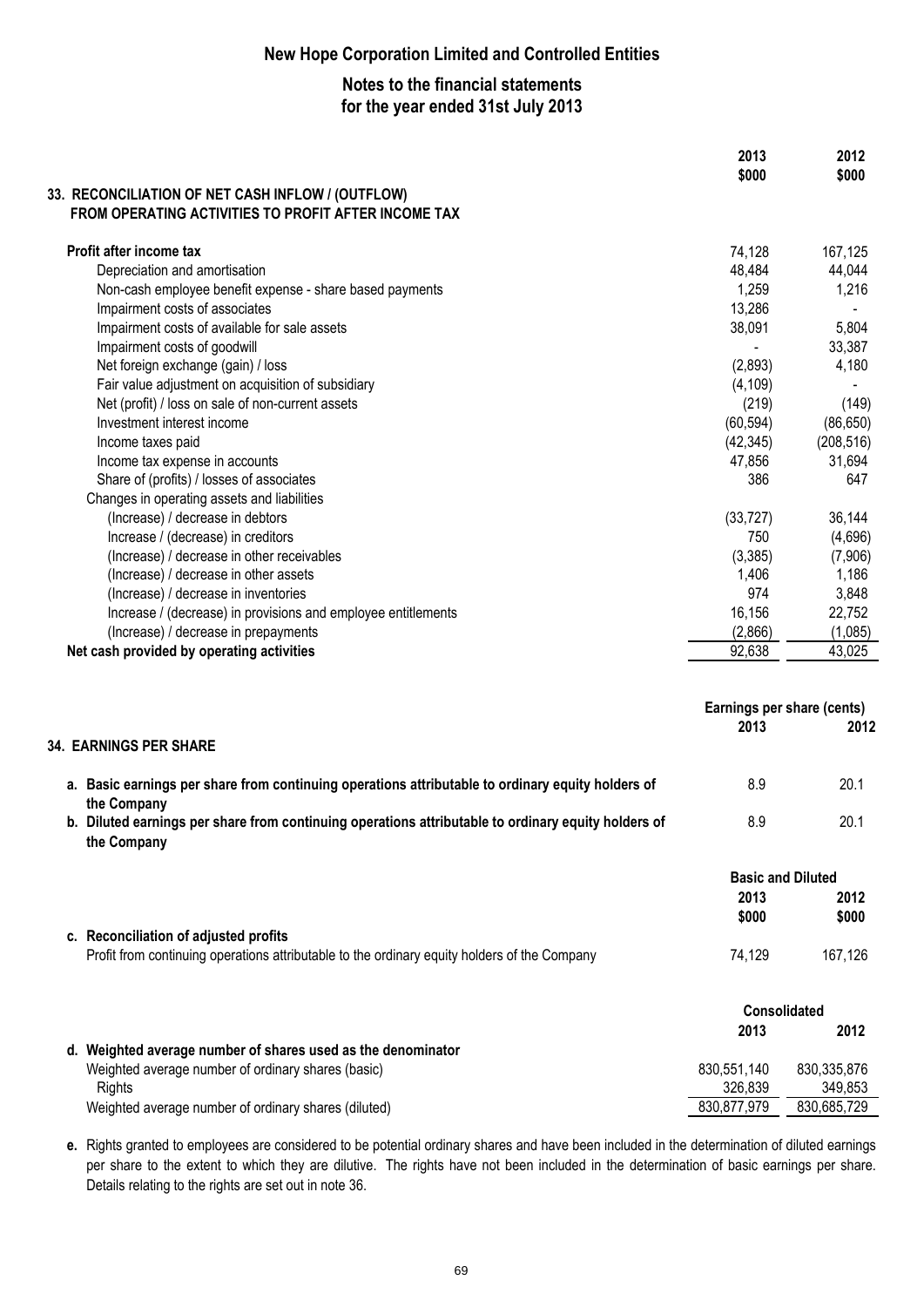### **Notes to the financial statements for the year ended 31st July 2013**

|                                                                      | 2013<br>\$000            | 2012<br>\$000            |
|----------------------------------------------------------------------|--------------------------|--------------------------|
| <b>35. DERIVATIVE FINANCIAL INSTRUMENTS</b><br><b>CURRENT ASSETS</b> |                          |                          |
| Forward foreign exchange contracts                                   | $\overline{\phantom{a}}$ | 20,393                   |
| <b>NON-CURRENT ASSETS</b><br>Forward foreign exchange contracts      | $\overline{\phantom{0}}$ | 9,971                    |
| <b>CURRENT LIABILITIES</b><br>Forward foreign exchange contracts     | 29,721                   | $\overline{\phantom{a}}$ |
| <b>NON-CURRENT LIABILITIES</b><br>Forward foreign exchange contracts | 11.707                   |                          |

#### **a. Instruments used by the Group**

New Hope Corporation Limited and certain of its controlled entities are parties to derivative financial instruments in the normal course of business in order to hedge exposure to fluctuations in foreign exchange rates. These instruments are used in accordance with the Group's financial risk management policies (refer to note 2).

The portion of the gain or loss on the hedging instrument that is determined to be an effective hedge is recognised directly in equity. When the cash flows occur, the Group reclassifies the gain or loss into the income statement.

At balance date these contracts was a liability with a fair value of \$41,428,000 (2012 - asset with a fair value of \$30,364,000).

At balance date the details of outstanding contracts are:

|                 |         | <b>Buy Australian Dollars</b> |         | Average exchange rate |  |
|-----------------|---------|-------------------------------|---------|-----------------------|--|
|                 | 2013    | 2012                          | 2013    | 2012                  |  |
| Maturity        | \$000   | \$000                         |         |                       |  |
| $0$ to 6 months | 129,884 | 106,225                       | 1.00090 | 0.93198               |  |
| 6 to 12 months  | 121,122 | 83.397                        | 0.98250 | 0.91130               |  |
| 1 to 2 years    | 130,854 | 29.483                        | 0.94760 | 0.91579               |  |
| 2 to 5 years    | 45.955  | 84,568                        | 0.84870 | 0.86321               |  |
|                 | 427.815 | 303,673                       |         |                       |  |

#### **b. Credit risk exposures**

Credit risk also arises from the potential failure of counterparties to meet their obligations under the respective contracts at maturity. A material exposure arises from forward exchange contracts and the consolidated entity is exposed to loss in the event that counterparties fail to deliver the contracted amount. At balance date \$427,815,147 (2012 - \$303,673,000) was receivable (AUD equivalents).

#### **36. SHARE-BASED PAYMENTS**

Rights are granted under the New Hope Corporation Limited Employee Performance Rights Share Plan. Membership of the Plans is open to those senior employees and those Directors of New Hope Corporation Limited, its subsidiaries and associated bodies corporate whom the Directors believe have a significant role to play in the continued development of the Group's activities.

Rights are granted for no consideration. Rights will vest and automatically convert to ordinary shares in the company following the satisfaction of the relevant service conditions. Service conditions applicable to each issue of rights are determined by the board at the time of grant. Total expense arising from rights issued under the employee performance share rights plan during the financial year was \$1,259,000 (2012 -\$2,225,000).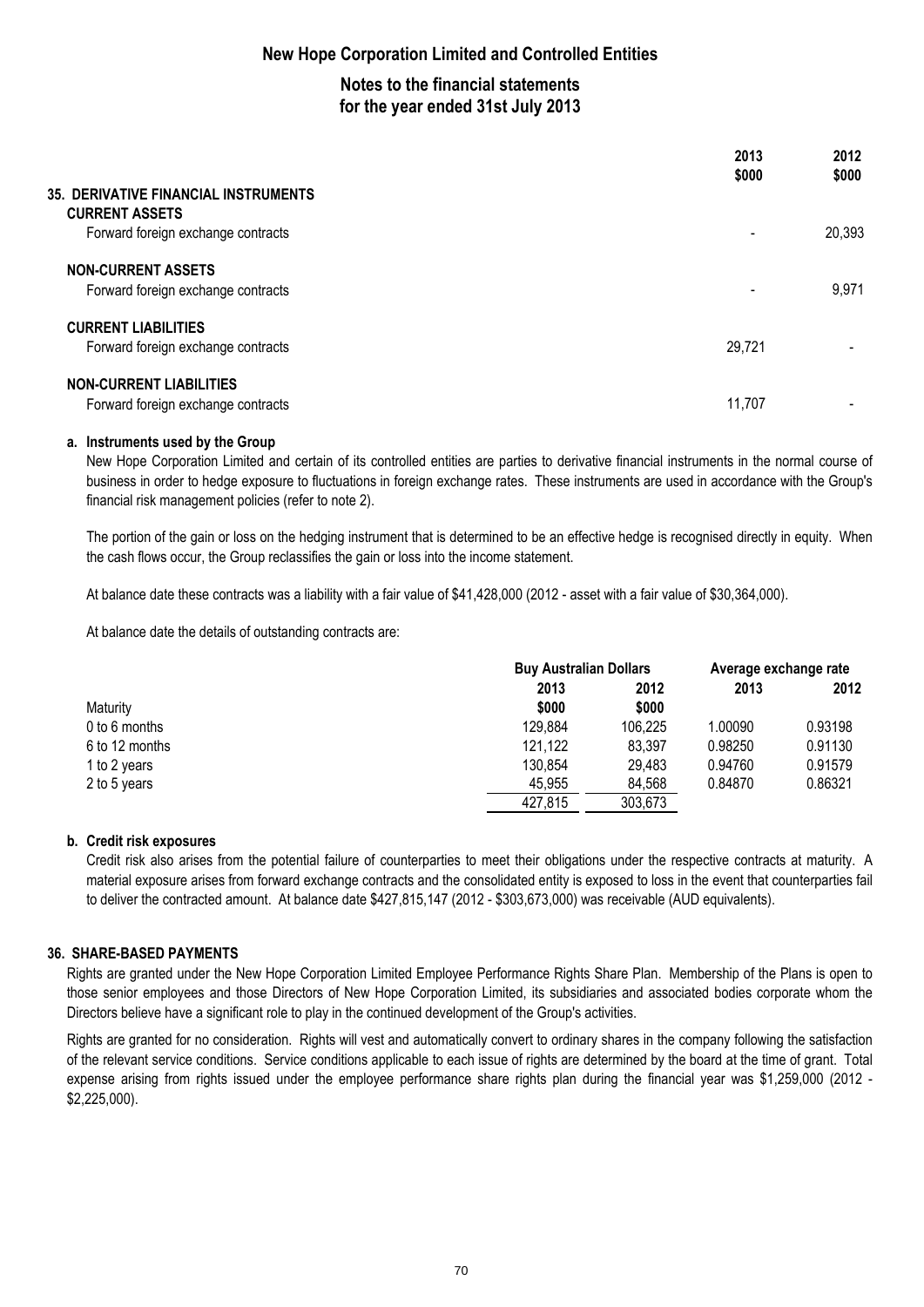# **New Hope Corporation Limited and Controlled Entities Notes to the financial statements for the year ended 31st July 2013**

#### **36. SHARE-BASED PAYMENTS (continued)**

*Rights*

Set out below are the summaries of rights granted under the plan:

| <b>Grant date</b> | <b>Vesting Date</b>             | <b>Value of Right</b><br>at Grant Date | <b>Balance at</b><br>beginning of<br>the year<br><b>Number</b> | Granted<br>during the<br>year<br><b>Number</b> | <b>Vested during</b><br>the year<br><b>Number</b> | <b>Expired</b><br>during the<br>year<br><b>Number</b> | <b>Balance at the</b><br>end of the<br>year<br><b>Number</b> |
|-------------------|---------------------------------|----------------------------------------|----------------------------------------------------------------|------------------------------------------------|---------------------------------------------------|-------------------------------------------------------|--------------------------------------------------------------|
| 2013              |                                 |                                        |                                                                |                                                |                                                   |                                                       |                                                              |
| 27 Oct 2011       | 1 Aug 2012                      | \$5.170                                | 94,834                                                         |                                                | (94, 834)                                         |                                                       |                                                              |
| 27 Oct 2011       | 1 Aug 2013                      | \$5.170                                | 64,059                                                         |                                                |                                                   |                                                       | 64,059                                                       |
| 27 Oct 2011       | 1 Aug 2014                      | \$5.170                                | 39,458                                                         |                                                |                                                   |                                                       | 39,458                                                       |
| 17 Dec 2011       | 1 Aug 2012                      | \$6.020                                | 20,447                                                         |                                                | (20, 447)                                         |                                                       |                                                              |
| 17 Dec 2011       | 1 Dec 2012                      | \$6.020                                | 36,537                                                         |                                                | (36, 537)                                         |                                                       |                                                              |
| 17 Dec 2011       | 1 Aug 2013                      | \$6.020                                | 56,984                                                         |                                                |                                                   |                                                       | 56,984                                                       |
| 17 Dec 2011       | 1 Aug 2014                      | \$6.020                                | 56,985                                                         |                                                |                                                   |                                                       | 56,985                                                       |
| 17 Dec 2011       | 1 Aug 2015                      | \$6.020                                | 20,447                                                         |                                                |                                                   |                                                       | 20,447                                                       |
| 28 Nov 2012       | 1 Aug 2013                      | \$4.140                                |                                                                | 30,830                                         |                                                   |                                                       | 30,830                                                       |
| 28 Nov 2012       | 1 Aug 2014                      | \$4.140                                |                                                                | 30,830                                         |                                                   |                                                       | 30,830                                                       |
| 28 Nov 2012       | 1 Aug 2015                      | \$4.140                                |                                                                | 30,830                                         |                                                   |                                                       | 30,830                                                       |
| 28 Nov 2012       | 1 Aug 2016                      | \$4.140                                |                                                                | 30,828                                         |                                                   |                                                       | 30,828                                                       |
| <b>Total</b>      |                                 |                                        | 389,751                                                        | 123,318                                        | (151, 818)                                        | ۰                                                     | 361,251                                                      |
|                   | Weighted average exercise price |                                        |                                                                | 4.1400                                         | 5.4890                                            |                                                       | 5.1347                                                       |
| 2012              |                                 |                                        |                                                                |                                                |                                                   |                                                       |                                                              |
| 27 Oct 2011       | 1 Jan 2012                      | \$5.170                                |                                                                | 180,985                                        | (180, 985)                                        |                                                       |                                                              |
| 27 Oct 2011       | 1 Aug 2012                      | \$5.170                                |                                                                | 94,834                                         |                                                   |                                                       | 94,834                                                       |
| 27 Oct 2011       | 1 Aug 2013                      | \$5.170                                |                                                                | 64,059                                         |                                                   |                                                       | 64,059                                                       |
| 27 Oct 2011       | 1 Aug 2014                      | \$5.170                                |                                                                | 39,458                                         |                                                   |                                                       | 39,458                                                       |
| 17 Dec 2011       | 1 Aug 2012                      | \$6.020                                |                                                                | 20,447                                         |                                                   | $\overline{\phantom{a}}$                              | 20,447                                                       |
| 17 Dec 2011       | 1 Dec 2012                      | \$6.020                                |                                                                | 36,537                                         |                                                   |                                                       | 36,537                                                       |
| 17 Dec 2011       | 1 Aug 2013                      | \$6.020                                |                                                                | 56,984                                         |                                                   |                                                       | 56,984                                                       |
| 17 Dec 2011       | 1 Aug 2014                      | \$6.020                                |                                                                | 56,985                                         |                                                   |                                                       | 56,985                                                       |
| 17 Dec 2011       | 1 Aug 2015                      | \$6.020                                |                                                                | 20,447                                         |                                                   |                                                       | 20,447                                                       |
| <b>Total</b>      |                                 |                                        | $\blacksquare$                                                 | 570,736                                        | (180, 985)                                        | $\blacksquare$                                        | 389,751                                                      |
|                   | Weighted average exercise price |                                        |                                                                | 5.4551                                         | 5.1700                                            |                                                       | 5.5874                                                       |

The weighted average share price at the date of exercise of rights vested during the 2013 year was \$4.02 (2012 - \$5.57). The weighted average remaining contractual life of share rights outstanding at the end of the period was 2.2 years (2012 - 1.7 years).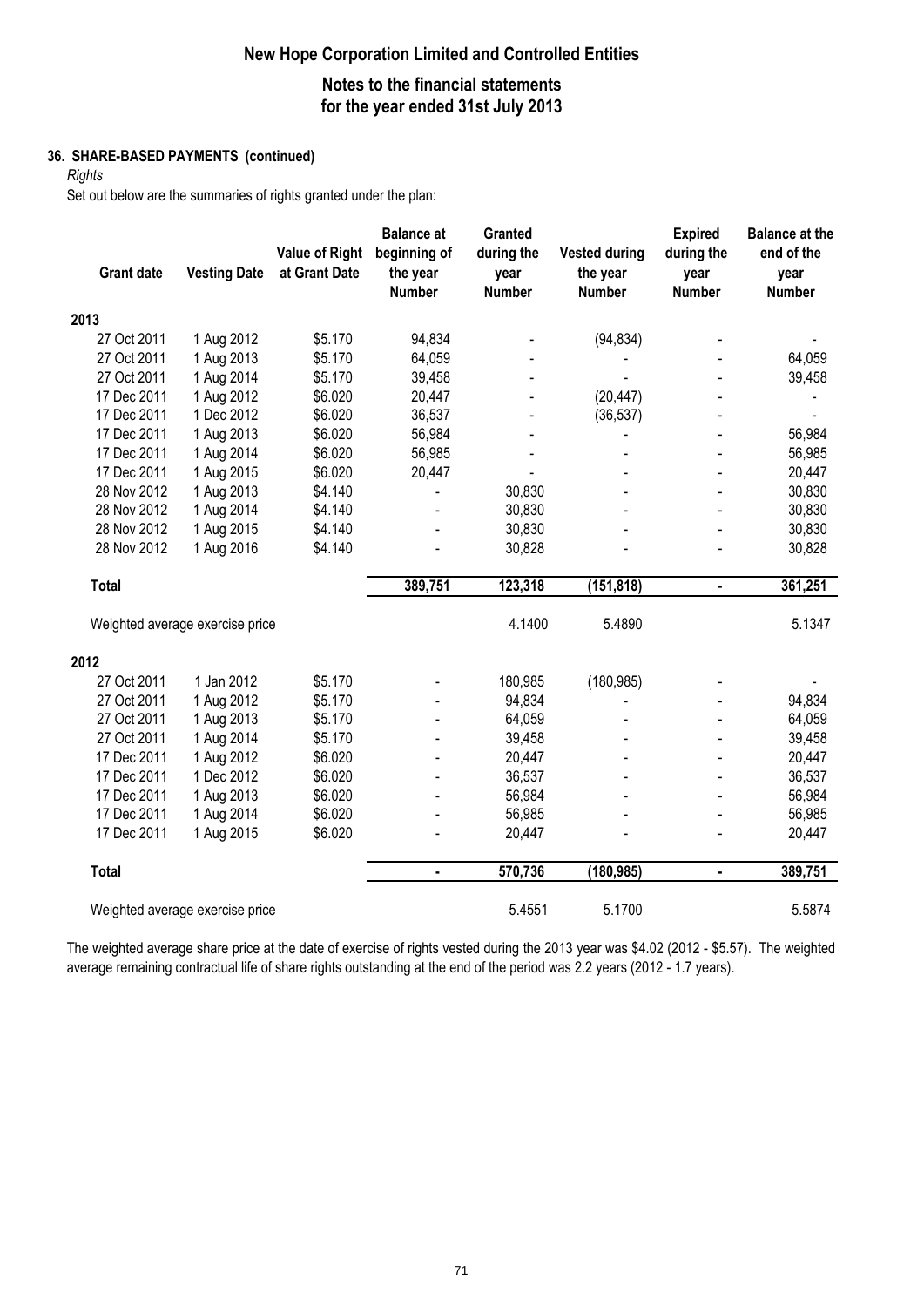### **Notes to the Financial Statements for the year ended 31st July 2013**

#### **37. BUSINESS COMBINATION**

#### a. **Summary of acquisition**

On 1 August 2012, New Hope Corporation Limited's wholly owned subsidiary, Mattvale Pty Ltd, acquired 69.62% of the issued share capital and options on issue of Bridgeport Energy Limited. Bridgeport Energy Limited is an oil and gas exploration company with interests in a portfolio of projects in Queensland that are being progressed towards development.

Details of the purchase consideration and the net assets acquired are as follows:

| Purchase consideration (refer to b. below):<br>Previously held interest<br>Cash paid - current year<br>Gain on previously held interest to 0.41 cents per share |    | \$000<br>18,876<br>45,488<br>4,109 |
|-----------------------------------------------------------------------------------------------------------------------------------------------------------------|----|------------------------------------|
| Total purchase consideration                                                                                                                                    | 38 | 68,473                             |
| The assets and liabilities recognised as a result of the acquisition are as follows:                                                                            |    | <b>Fair value</b><br>\$000         |
| Cash                                                                                                                                                            |    | 1,228                              |
| Trade receivables                                                                                                                                               |    | 685                                |
| Held to maturity investments                                                                                                                                    |    | 838                                |
| Other receivables and prepayments                                                                                                                               |    | 157                                |
| Inventory                                                                                                                                                       |    | 87                                 |
| Oil producing assets                                                                                                                                            |    | 47,512                             |
| <b>Exploration assets</b>                                                                                                                                       |    | 16,807                             |
| Property, plant and equipment                                                                                                                                   |    | 1,118                              |
| Accounts payables                                                                                                                                               |    | (968)                              |
| Provisions                                                                                                                                                      |    | (1,768)                            |
| Deferred tax liabilities                                                                                                                                        |    | (1,380)                            |
| Net identifiable assets acquired                                                                                                                                |    | 64,316                             |
| Add: goodwill                                                                                                                                                   |    | 4,157                              |
| Net assets acquired                                                                                                                                             |    | 68,473                             |

Goodwill arising on consolidation of \$4,156,952 is calculated in accordance with the requirement in IFRS to recognise a deferred tax liability on the difference between the fair value of newly consolidated assets and liabilities and their tax base. None of the goodwill is expected to be deductible for tax purposes.

(ii) *Revenue and profit contribution* 

The acquired business contributed revenues of \$6,074,501 and net loss before tax of \$1,874,172 to the Group for the period from 1 August 2012 to 31 July 2013.

| b. Purchase consideration<br>Outflow of cash to acquire subsidiary, net of cash acquired | \$000   |
|------------------------------------------------------------------------------------------|---------|
| Total cash consideration                                                                 | 45,488  |
| Less: Balances acquired<br>Cash                                                          | (1,228) |
| Outflow of cash - investing activities                                                   | 44,260  |

*Acquisition related costs*

Acquisition costs of \$3,198,664 are included in other expenses in profit or loss and in operating cash flows in the statement of cash flows.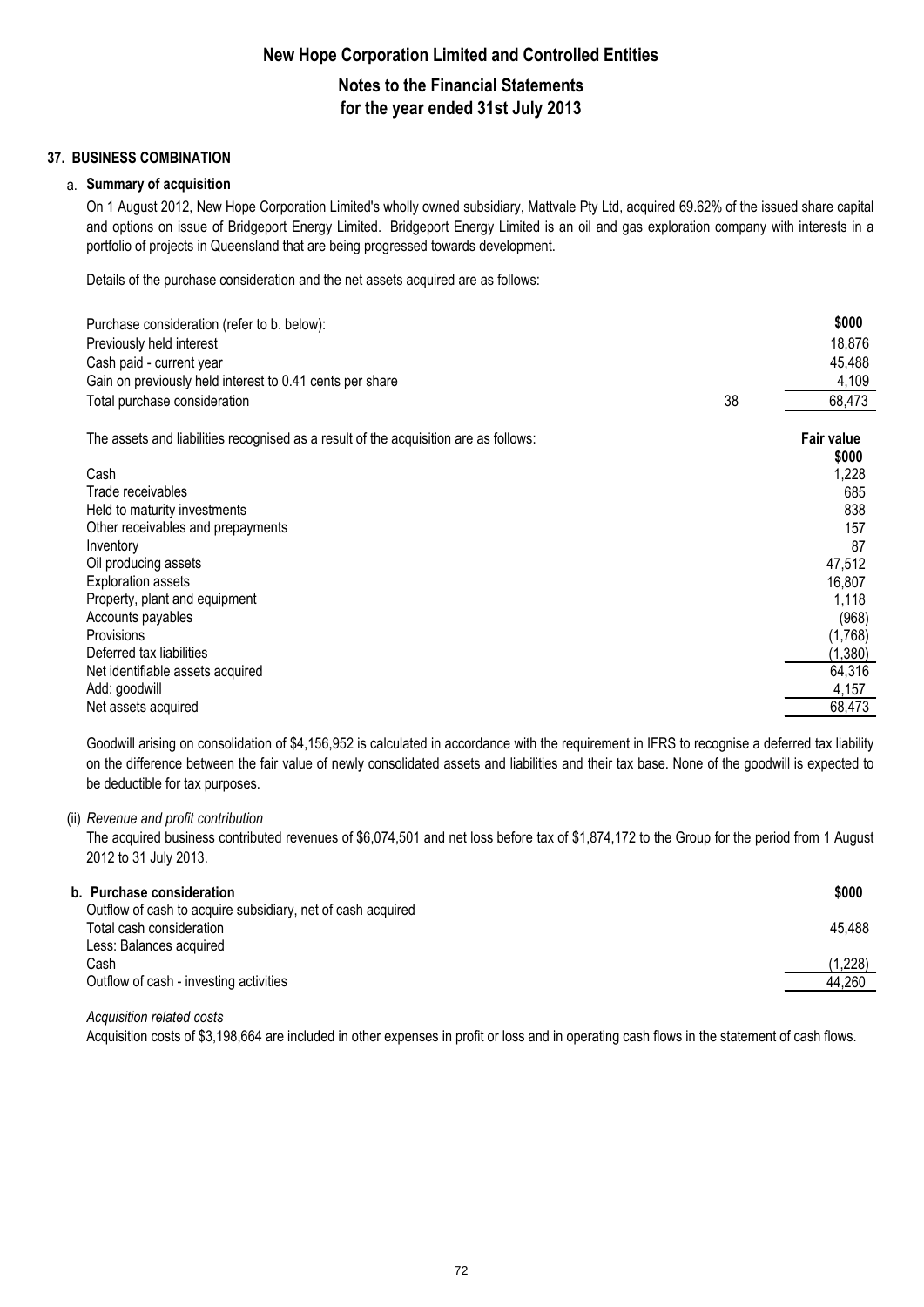### **Notes to the financial statements for the year ended 31st July 2013**

|                                                        | 2013<br>\$000 | 2012<br>\$000 |
|--------------------------------------------------------|---------------|---------------|
| <b>38. INVESTMENTS IN ASSOCIATES</b>                   |               |               |
| a. Movements in carrying amounts                       |               |               |
| Carrying amount at the beginning of the financial year | 32.530        | 31.825        |
| Additions                                              | 49,615        | 1,352         |
| Share of profits after income tax                      | (386)         | (647)         |
| Impairment                                             | (13, 286)     |               |
| 37<br>Transfer due to business combination             | (68, 473)     |               |
| Carrying amount at the end of the financial year       |               | 32,530        |

#### **b. Summarised financial information of associates**

The Group's share of the results of its principal associates and its aggregated assets and liabilities are as follows:

|                                  |            |                        |                      | Company's share of:      |                           |
|----------------------------------|------------|------------------------|----------------------|--------------------------|---------------------------|
|                                  | Ownership  |                        |                      |                          | Profit / (Loss)           |
|                                  | Interest % | <b>Assets</b><br>\$000 | Liabilities<br>\$000 | <b>Revenues</b><br>\$000 | after income tax<br>\$000 |
| 2013                             |            |                        |                      |                          |                           |
| Quantex Energy Inc.              | 25         |                        |                      |                          | (363)                     |
| Quantex Research Corporation     | 25         |                        |                      |                          | (23)                      |
|                                  |            |                        |                      |                          | (386)                     |
| 2012                             |            |                        |                      |                          |                           |
| Quantex Energy Inc.              | 25         | 524                    | 1,624                |                          | (955)                     |
| Quantex Research Corporation     | 25         | 2,918                  | (4)                  |                          | (86)                      |
| <b>Bridgeport Energy Limited</b> | 36         | 12,691                 | 662                  | 2,325                    | 394                       |
|                                  |            | 16,133                 | 2,282                | 2,325                    | (647)                     |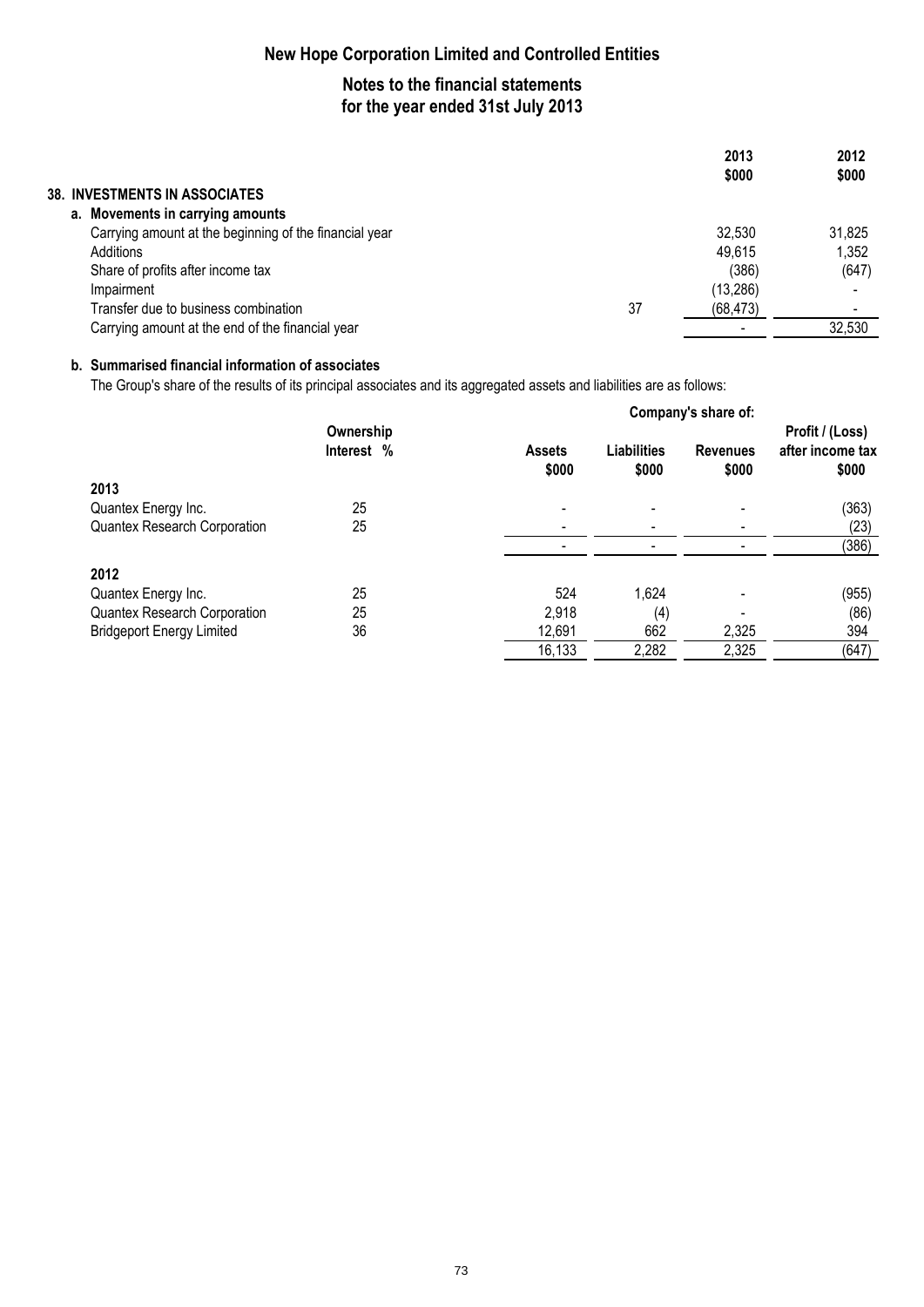### **Notes to the financial statements for the year ended 31st July 2013**

#### **39. INTERESTS IN JOINT VENTURES**

#### **a. Lenton Joint Venture**

New Hope Corporation Limited has entered into a joint venture to develop the Lenton project. The subsidiary has a 90% participating interest in this joint venture and is entitled to 90% of the output of the Lenton project. The group's interests employed in the joint venture are included in the balance sheet, in accordance with the accounting policy described in note 1(b).

#### **b. Taroom-Yamala Joint Venture**

In March 2006, New Hope Corporation Limited entered into a joint venture in relation to its Yamala (EPC927) project on the following terms:

An external company will earn a 30% Joint Venture interest in the Yamala project (EPC927) through sole funding a three-stage \$5.30 million exploration and evaluation programme designed to take the project from its current status as an exploration target to completion of a bankable feasibility study for establishment of a mine within the tenement. On completion of the funding of the \$5.30 million farm-in, the external company will have the option to acquire a further 19% joint venture interest for \$6.65 million. As at 31 July 2013, the first two stages had been completed by funding of \$3.00 million and had earned a 17% interest in the project. At 31 July 2013, \$nil is carried as exploration expenditure in relation to EPC927.

#### **c. Ashford Joint Venture**

In February 2005, New Hope Corporation Limited entered into a joint venture in relation to the Ashford project. This project allows for the exploration and evaluation, and if warranted, development and exploitation of the tenements and all of the minerals within the tenements. Northern Energy acquired a 50% participating interest in the tenements with an option to acquire a further 25% participating interest in the tenements by sole funding certain expenditure.

#### **d. Oilwells Inc. of Kentucky Joint Venture**

New Hope Corporation Limited has a 60% interest in the Oilwells Inc. of Kentucky Joint Venture. The principle activity of this joint venture is to extract oil from PL 214 of which the subsidiary is entitled to 60% of the output. The group's interests employed in the joint venture are included in the balance sheet, in accordance with the accounting policy described in note (b).

#### **e. Bridgeport Bounty Exploration Joint Venture**

New Hope Corporation Limited has a 60% interest in the Bridgeport Bounty Exploration Joint Venture. The principle activity of this joint venture is to conduct exploration on ATP 560 of which the subsidiary is entitled to 60% of the output. The group's interests employed in the joint venture are included in the balance sheet, in accordance with the accounting policy described in note 1(b).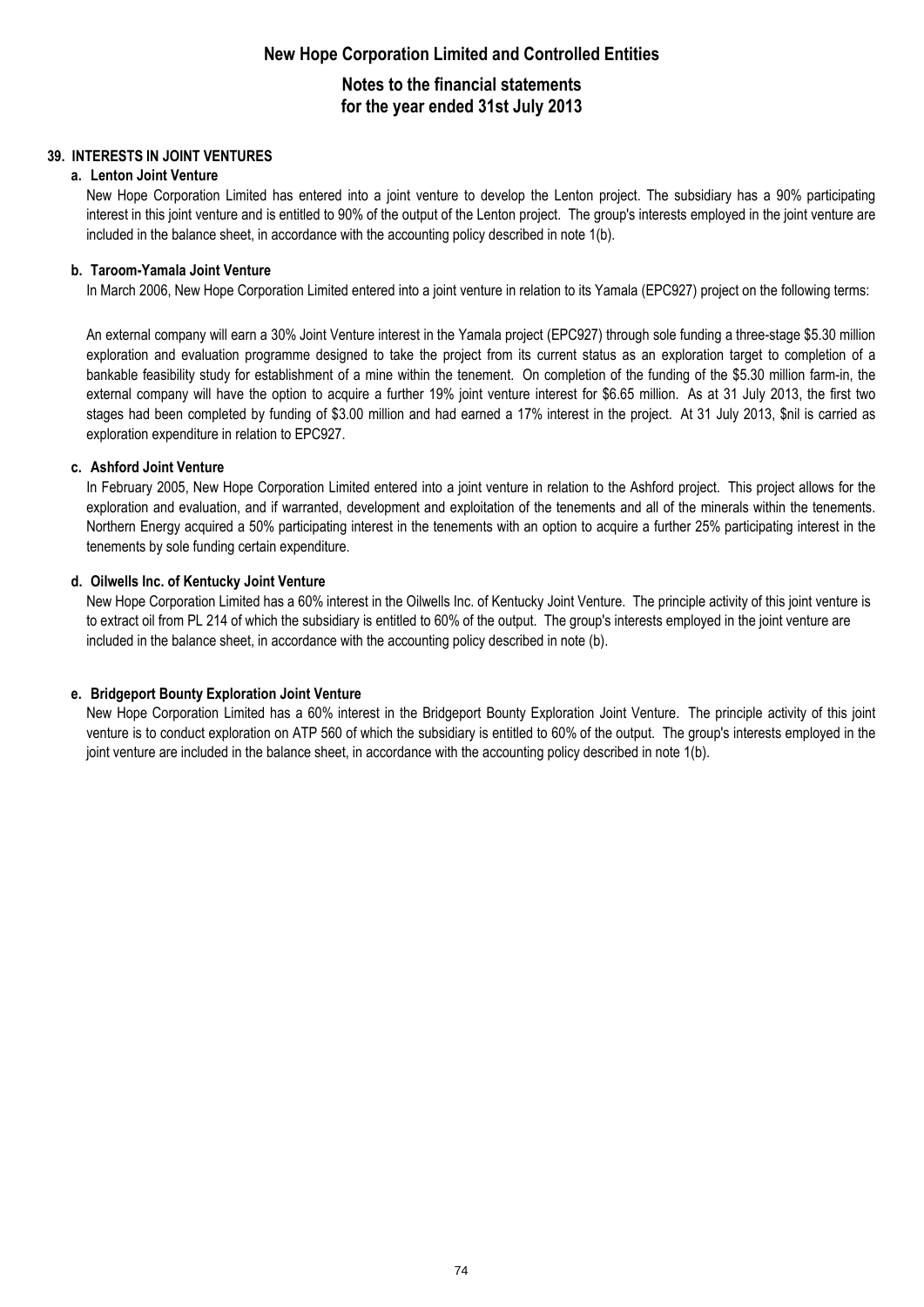### **Notes to the financial statements for the year ended 31st July 2013**

|                                                                                                 | 2013<br>\$000    | 2012<br>\$000    |
|-------------------------------------------------------------------------------------------------|------------------|------------------|
| <b>40. PARENT ENTITY FINANCIAL INFORMATION</b>                                                  |                  |                  |
| a. Summary financial information                                                                |                  |                  |
| The individual financial statements for the parent entity show the following aggregate amounts: |                  |                  |
| <b>Balance Sheet</b>                                                                            |                  |                  |
| <b>Current assets</b>                                                                           | 2,026,667        | 1,963,160        |
| Non-current assets                                                                              | 13,806           | 13,932           |
| <b>Total assets</b>                                                                             | 2,040,473        | 1,977,092        |
| <b>Current liabilities</b>                                                                      | 520,899          | 229,613          |
| Non-current liabilities                                                                         | 1,388            | 6,164            |
| <b>Total liabilities</b>                                                                        | 522,287          | 235,777          |
| Shareholders' equity                                                                            |                  |                  |
| Issued capital                                                                                  | 93,342           | 92,509           |
| Reserves                                                                                        |                  |                  |
| Share-based payments                                                                            | 1,642            | 1,216            |
| Retained earnings                                                                               | 1,423,202        | 1,647,590        |
|                                                                                                 | 1,518,186        | 1,741,315        |
| Profit for the year                                                                             | 33,078           | 375,019          |
| <b>Total comprehensive income</b>                                                               | 33,078           | 375,019          |
|                                                                                                 |                  |                  |
| b. Guarantees entered into by parent entity                                                     |                  |                  |
| Bank guarantees issued in relation to rehabilitation and utility obligations                    | 38,230<br>38,230 | 37,474<br>37,474 |
|                                                                                                 |                  |                  |

The parent entity has given unsecured guarantees in respect of mining restoration and rehabilitation. The liability has been recognised by the parent entity in relation to its rehabilitation obligations. See notes 24, 25 and 1(aa).

Further guarantees are provided in respect of statutory body suppliers with no liability being recognised by the parent entity as no losses are foreseen on these contingent liabilities.

#### **c. Contingent liabilities of the parent entity**

Details and estimates of maximum amounts of contingent liabilities for which no provision is included in the accounts, are as follows:

|                                                                                                                            | 2013<br>\$000 | 2012<br>\$000 |
|----------------------------------------------------------------------------------------------------------------------------|---------------|---------------|
| Controlled entities<br>The bankers of the consolidated entity have issued undertakings and guarantees to the Department of |               |               |
| Natural Resources and Mines, Statutory Power Authorities and various other entities.                                       | 14.822        | 14.857        |
| No losses are anticipated in respect of any of the above continuent liabilities                                            |               |               |

No losses are anticipated in respect of any of the above contingent liabilities.

For information about guarantees given by the parent entity, please see above.

#### **d. Contractual commitments for the acquisition of property, plant and equipment**

As at 31 July 2013, the parent entity had contractual commitments for the acquisition of property, plant or equipment totalling \$95,000 (2012 -\$74,000). These commitments are not recognised as liabilities as the relevant assets have not yet been received.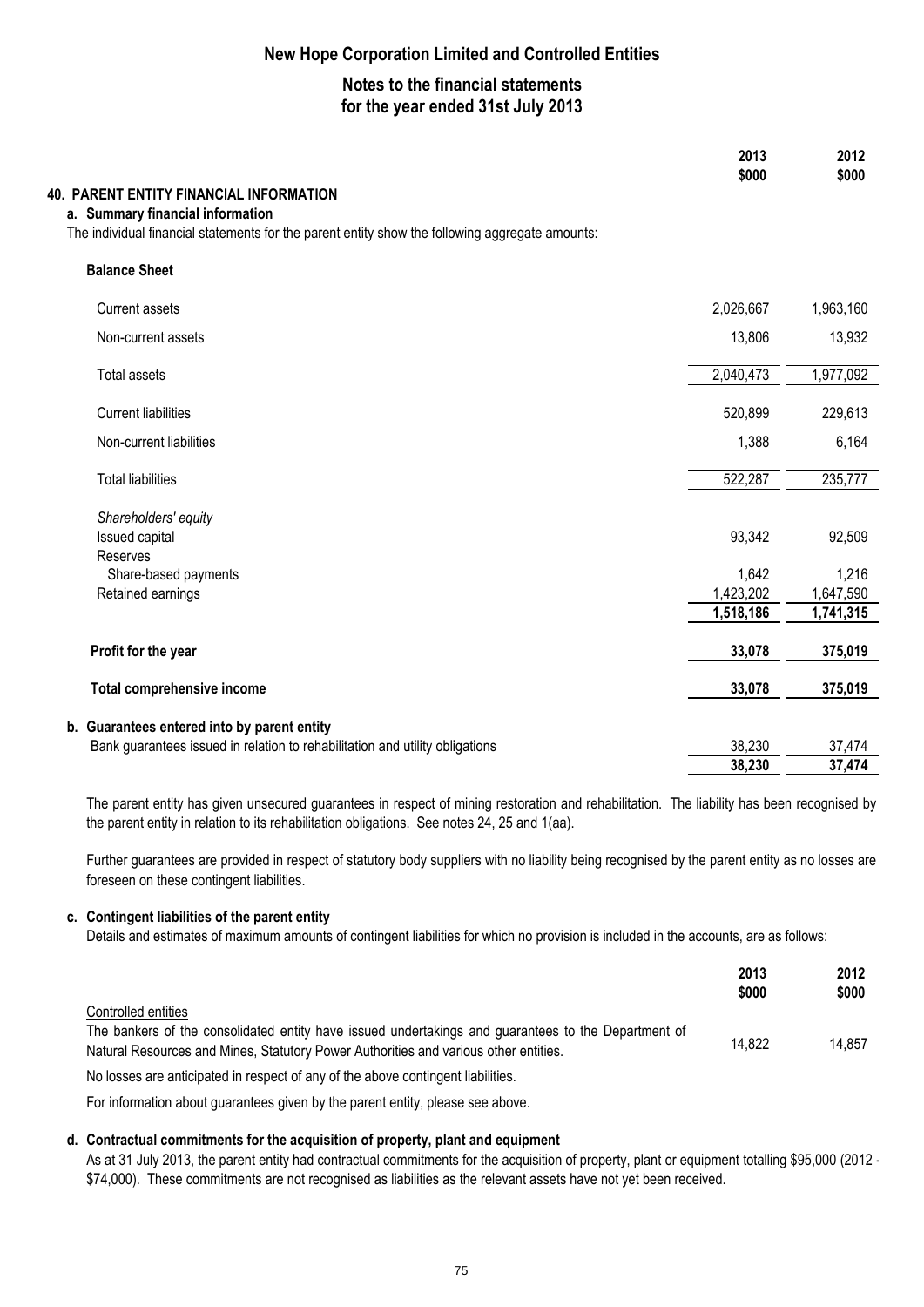# **New Hope Corporation Limited and Controlled Entities Notes to the financial statements**

### **for the year ended 31st July 2013**

#### **41. DEED OF CROSS GUARANTEE**

During 2012, a number of entities within the group entered into a deed of cross guarantee. New Hope Corporation Limited, Jeebropilly Collieries Pty Ltd, Acland Pastoral Co. Pty Ltd, New Oakleigh Coal Pty Ltd, New Acland Coal Pty Ltd, New Lenton Coal Pty Ltd, Andrew Wright Holdings Pty Ltd, Arkdale Pty Ltd and Queensland Bulk Handling Pty Ltd are parties to a deed of cross guarantee under which each company guarantees the debts of the others. By entering into the deed, the wholly-owned entities have been relieved from the requirement to prepare a financial report and directors' report under Class Order 98/1418 (as amended) issued by the Australian Securities and Investments Commission.

#### **a. Consolidated statement of comprehensive income**

The above companies represent a "closed group" for the purposes of the Class Order, and as there are no other parties to the deed of cross guarantee that are controlled by New Hope Corporation Limited, they also represent the "extended closed group".

Set out below is the consolidated statement of comprehensive income for the year ended 31 July 2013 for the closed group consisting of New Hope Corporation Limited, Jeebropilly Collieries Pty Ltd, Acland Pastoral Co. Pty Ltd, New Oakleigh Coal Pty Ltd, New Acland Coal Pty Ltd, New Lenton Coal Pty Ltd, Andrew Wright Holdings Pty Ltd, Arkdale Pty Ltd and Queensland Bulk Handling Pty Ltd.

|                                                           | 2013<br>\$000 | 2012<br>\$000 |
|-----------------------------------------------------------|---------------|---------------|
| Revenue from continuing operations                        | 610,852       | 739,883       |
| Other income                                              |               | 151           |
|                                                           | 610,852       | 740,034       |
| Expenses                                                  |               |               |
| Cost of sales                                             | (282, 870)    | (335, 587)    |
| Marketing and transportation                              | (139, 314)    | (140,846)     |
| Administration                                            | (13, 287)     | (26, 101)     |
| Other expenses                                            |               | (1)           |
| Profit before income tax                                  | 175,381       | 237,499       |
| Income tax expense                                        | (52, 015)     | (64, 616)     |
| Profit after income tax for the year                      | 123,366       | 172,883       |
| Other comprehensive income                                |               |               |
| Items to be reclassified to profit and loss               |               |               |
| Changes in the fair value of cash flow hedges, net of tax | (39, 824)     | 10,708        |
| Net transfer to profit and loss                           | (10,431)      | (17,934)      |
| Other comprehensive income for the year, net of tax       | (50, 255)     | (7, 226)      |
| Total comprehensive income for the year                   | 73,111        | 165,657       |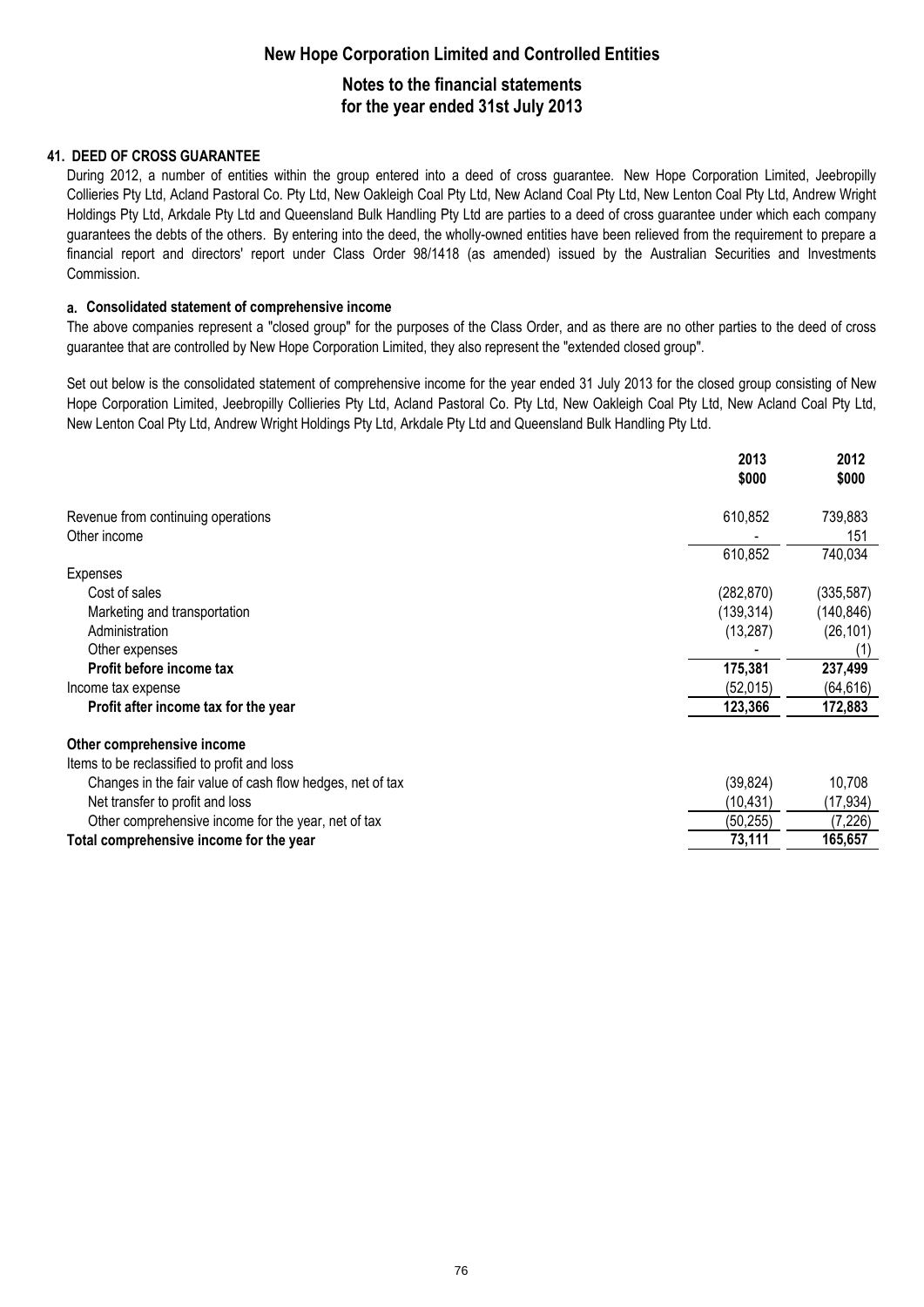### **Notes to the financial statements for the year ended 31st July 2013**

### **41. DEED OF CROSS GUARANTEE (continued)**

#### **b. Consolidated balance sheet**

Set out below is a consolidated balance sheet as at 31 July 2013 of the closed group consisting of New Hope Corporation Limited, Jeebropilly Collieries Pty Ltd, Acland Pastoral Co. Pty Ltd, New Oakleigh Coal Pty Ltd, New Acland Coal Pty Ltd, New Lenton Coal Pty Ltd, Andrew Wright Holdings Pty Ltd, Arkdale Pty Ltd and Queensland Bulk Handling Pty Ltd.

|                                   | 2013<br>\$000 | 2012<br>\$000 |
|-----------------------------------|---------------|---------------|
| <b>Current assets</b>             |               |               |
| Cash and cash equivalents         | 18,746        | 69,025        |
| Trade and other receivables       | 331,158       | 218,913       |
| Inventories                       | 58,604        | 59,560        |
| Held to maturity investments      | 1,228,995     | 1,435,961     |
| Derivative financial instruments  |               | 20,392        |
| Other                             | 106           | 116           |
| Total current assets              | 1,637,609     | 1,803,967     |
| <b>Non-current assets</b>         |               |               |
| Receivables                       | 2,775         | 4,181         |
| Other financial assets            | 248,183       | 248,183       |
| Derivative financial instruments  |               | 9,971         |
| Property, plant and equipment     | 405,809       | 370,715       |
| Exploration and evaluation assets | 29,295        | 17,148        |
| Deferred tax assets               | 38,752        |               |
| Intangible assets                 | 9,411         | 8,525         |
| Total non-current assets          | 734,225       | 658,723       |
| <b>Total assets</b>               | 2,371,834     | 2,462,690     |
| <b>Current liabilities</b>        |               |               |
| Trade and other payables          | 123,102       | 58,952        |
| Current tax liabilities           | 54,258        | 54,345        |
| Provisions                        | 28,434        | 27,592        |
| Derivative financial instruments  | 29,721        |               |
| <b>Total current liabilities</b>  | 235,515       | 140,889       |
| <b>Non-current liabilities</b>    |               |               |
| Deferred tax liabilities          |               | 23,699        |
| Provisions                        | 41,853        | 32,246        |
| Derivative financial instruments  | 11,707        |               |
| Total non-current liabilities     | 53,560        | 55,945        |
| <b>Total liabilities</b>          | 289,075       | 196,834       |
| <b>Net assets</b>                 | 2,082,759     | 2,265,856     |
| <b>Equity</b>                     |               |               |
| Contributed equity                | 89,246        | 88,413        |
| Reserves                          | 9,112         | 58,941        |
| Retained earnings                 |               |               |
|                                   | 1,984,401     | 2,118,502     |

#### **42. EVENTS OCCURRING AFTER THE REPORTING PERIOD**

During the final quarter, New Hope Corporation Limited entered into a contract to acquire a 15% interest in the Cuisinier tenement from Arrow Energy subject to government approvals and transfer of title. This additional tenement will increase oil production by approximately 240 barrels of oil per day, based on current rates.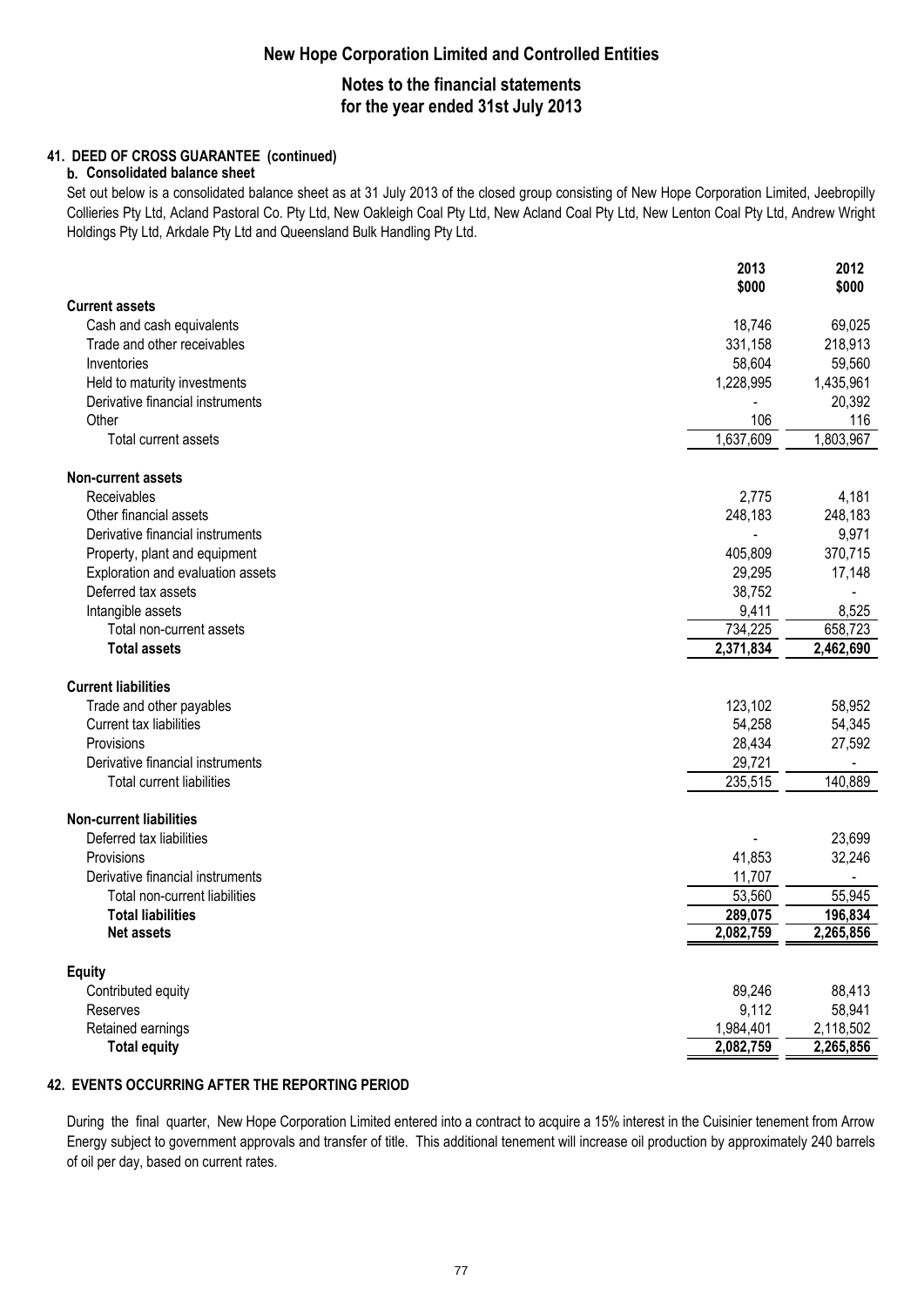# **New Hope Corporation Limited and Controlled Entities Directors Declaration**

In the Directors' opinion:

- a. the financial statements and notes set out on pages 29 to 77 are in accordance with the *Corporations Act 2001* , including:
	- (i) complying with *Accounting Standards* , the *Corporations Regulations 2001* and other mandatory professional reporting requirements; and
		- (ii) giving a true and fair view of the consolidated entity's financial position as at 31 July 2013 and of their performance, for the financial year ended on that date; and
- b. there are reasonable grounds to believe that the Company will be able to pay its debts, as and when they become due and payable; and

Note 1(a) confirms that the financial statements also comply with *International Financial Reporting Standards* as issued by the International Accounting Standards Board.

The Directors have been given the declarations by the chief executive officer and chief financial officer required by section 295A of the *Corporations Act 2001.*

This declaration is made in accordance with a resolution of the Directors.

R.D. Millner Director

S.J.Palmer **Director** 

Sydney 16 September 2013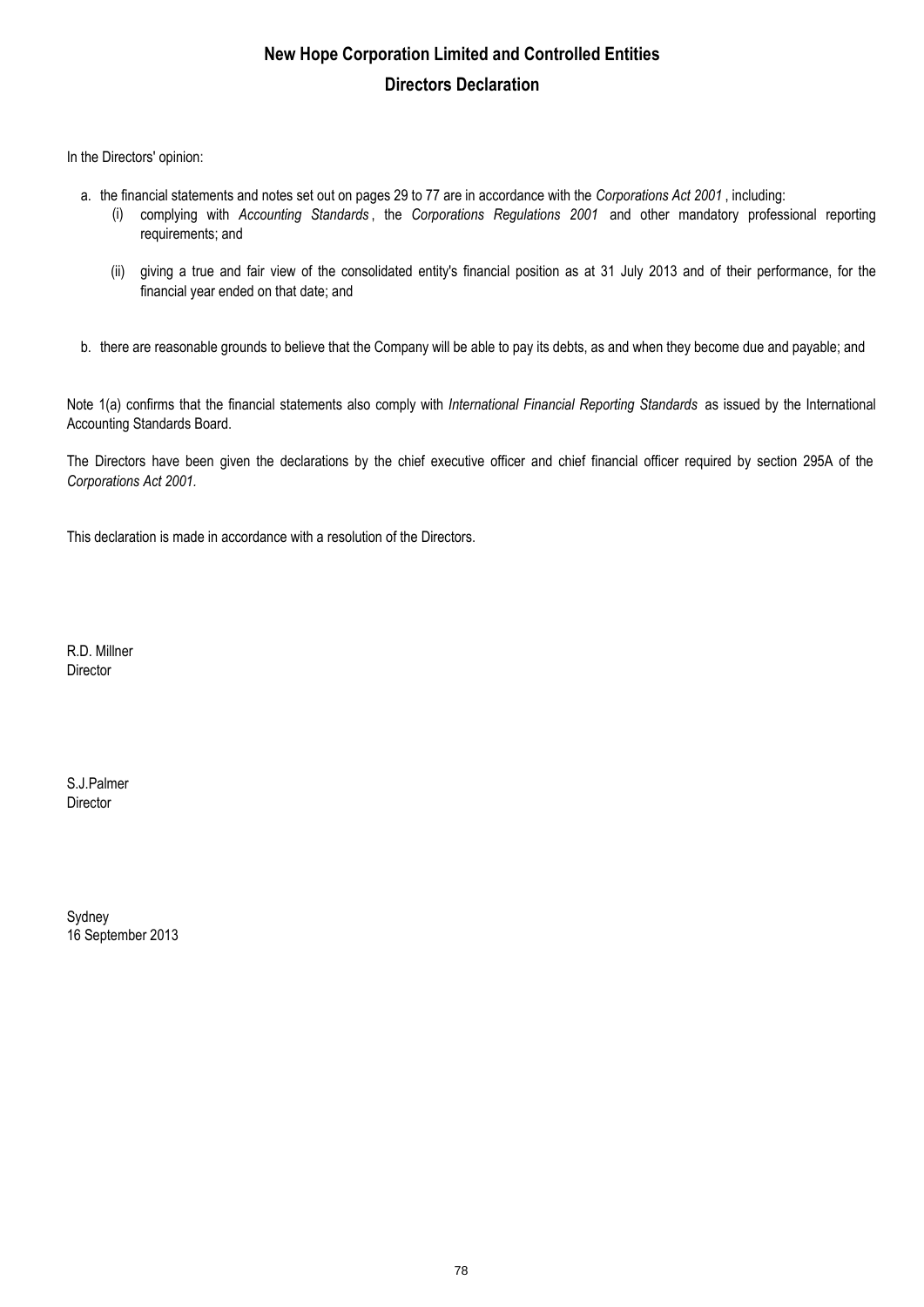

# **Independent auditor's report to the members of New Hope Corporation Limited**

### **Report on the financial report**

We have audited the accompanying financial report of New Hope Corporation Limited (the company), which comprises the consolidated balance sheet as at 31 July 2013, and the consolidated statement of comprehensive income, consolidated statement of changes in equity and consolidated cashflow statement for the year ended on that date, a summary of significant accounting policies, other explanatory notes and the directors' declaration for the New Hope Corporation Limited Group (the consolidated entity). The consolidated entity comprises the company and the entities it controlled at the year's end or from time to time during the financial year.

### *Directors' responsibility for the financial report*

The directors of the company are responsible for the preparation of the financial report that gives a true and fair view in accordance with Australian Accounting Standards and the *Corporations Act 2001* and for such internal control as the directors determine is necessary to enable the preparation of the financial report that is free from material misstatement, whether due to fraud or error. In Note 1, the directors also state, in accordance with Accounting Standard AASB 101 *Presentation of Financial Statements* , that the financial statements comply with *International Financial Reporting Standard* s*.*

### *Auditor's responsibility*

Our responsibility is to express an opinion on the financial report based on our audit. We conducted our audit in accordance with Australian Auditing Standards. These Auditing Standards require that we comply with relevant ethical requirements relating to audit engagements and plan and perform the audit to obtain reasonable assurance whether the financial report is free from material misstatement.

An audit involves performing procedures to obtain audit evidence about the amounts and disclosures in the financial report. The procedures selected depend on the auditor's judgement, including the assessment of the risks of material misstatement of the financial report, whether due to fraud or error. In making those risk assessments, the auditor considers internal control relevant to the entity's preparation and fair presentation of the financial report in order to design audit procedures that are appropriate in the circumstances, but not for the purpose of expressing an opinion on the effectiveness of the entity's internal control. An audit also includes evaluating the appropriateness of accounting policies used and the reasonableness of accounting estimates made by the directors, as well as evaluating the overall presentation of the financial report.

We believe that the audit evidence we have obtained is sufficient and appropriate to provide a basis for our audit opinions.

### *Independence*

In conducting our audit, we have complied with the independence requirements of the *Corporations Act 2001.* 

#### *PricewaterhouseCoopers, ABN 52 780 433 757*

*Riverside Centre, 123 Eagle Street, BRISBANE QLD 4000, GPO Box 150, BRISBANE QLD 4001 T: +61 7 3257 5000, F: +61 7 3257 5999, www.pwc.com.au*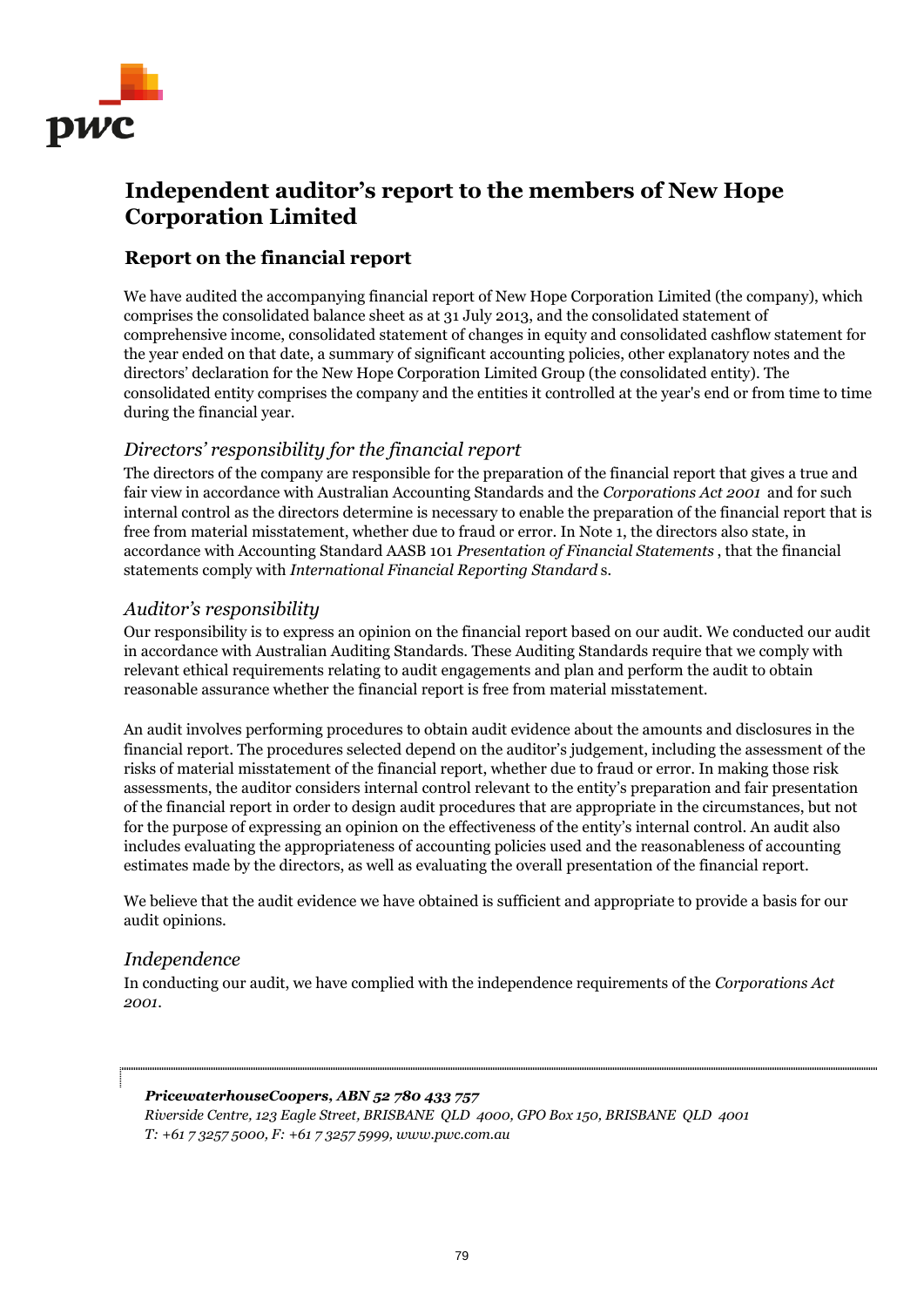

*Auditor's opinion* In our opinion:

- (a) the financial report of New Hope Corporation Limited is in accordance with the *Corporations Act 2001* , including:
	- (i) giving a true and fair view of the consolidated entity's financial position as at 31 July 2013 and of its performance for the year ended on that date; and
	- (ii) complying with Australian Accounting Standards (including the Australian Accounting Interpretations) and the *Corporations Regulations 2001* ; and
- (b) the financial report and notes also comply with International Financial Reporting Standards as disclosed in Note 1.

### **Report on the Remuneration Report**

We have audited the remuneration report included in pages 14 to 21 of the directors' report for the year ended 31 July 2013. The directors of the company are responsible for the preparation and presentation of the remuneration report in accordance with section 300A of the *Corporations Act 2001* . Our responsibility is to express an opinion on the remuneration report, based on our audit conducted in accordance with Australian Auditing Standards.

#### *Auditor's opinion*

In our opinion, the remuneration report of New Hope Corporation Limited for the year ended 31 July 2013, complies with section 300A of the Corporations Act 2001.

PricewaterhouseCoopers

Simon Neill Partner

Sydney 16 September 2013